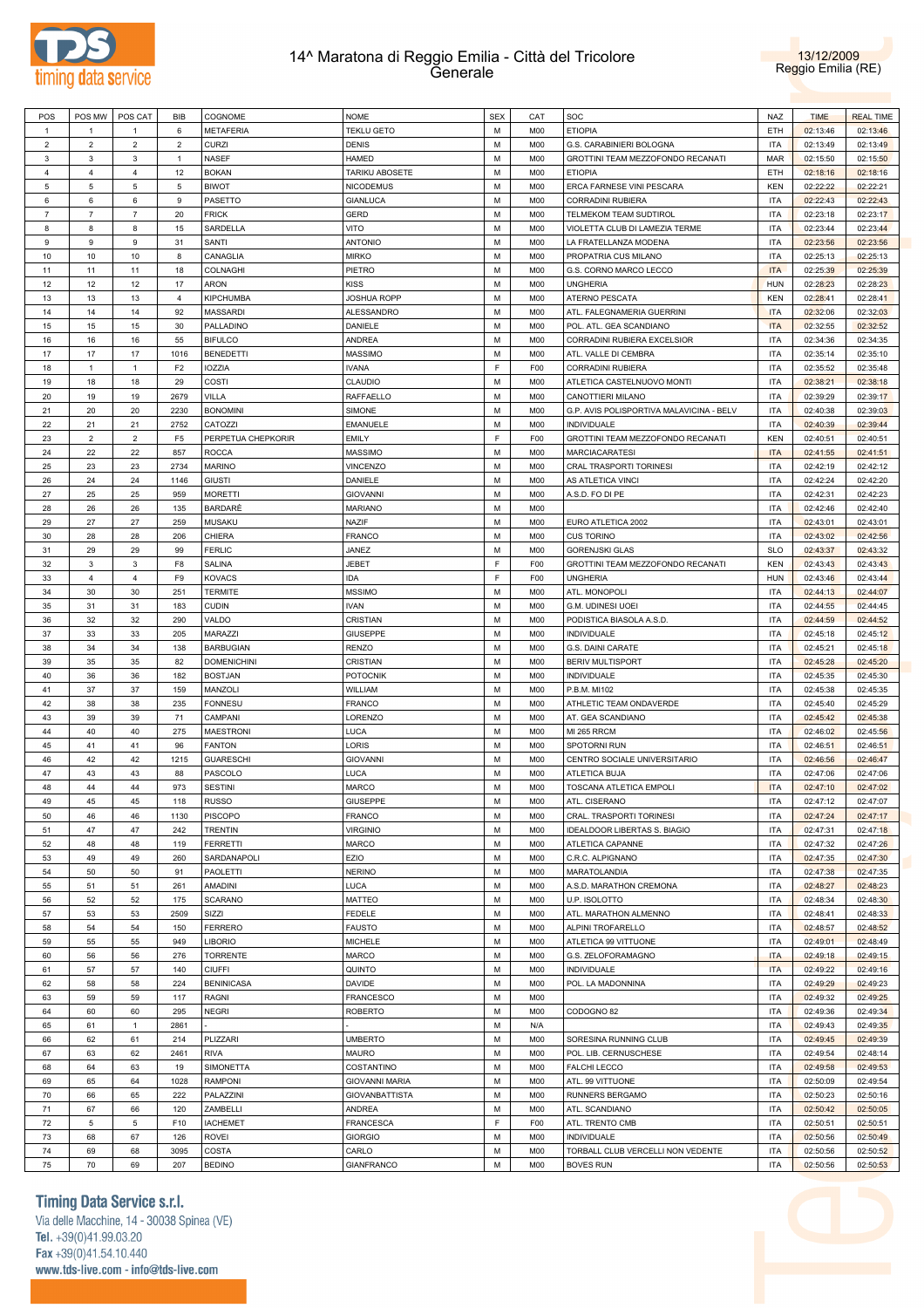



| POS | POS MW         | POS CAT        | <b>BIB</b>     | <b>COGNOME</b>    | <b>NOME</b>       | <b>SEX</b> | CAT             | SOC                            | <b>NAZ</b> | <b>TIME</b> | <b>REALTIME</b> |
|-----|----------------|----------------|----------------|-------------------|-------------------|------------|-----------------|--------------------------------|------------|-------------|-----------------|
| 76  | 71             | 70             | 211            | <b>TALOZZI</b>    | <b>FEDERICO</b>   | M          | M <sub>0</sub>  | ATLETICA URBANIA               | <b>ITA</b> | 02:51:09    | 02:51:04        |
| 77  | 72             | 71             | 2834           | <b>FURLAN</b>     | <b>ALBERTO</b>    | M          | M <sub>0</sub>  | RUNNERS CLUB AGGGREDIRE CEGGIA | <b>ITA</b> | 02:51:22    | 02:51:09        |
| 78  | 73             | 72             | 816            | <b>MICCICHE</b>   | <b>GIUSEPPE</b>   | M          | M <sub>0</sub>  | A.S.D. PRO SPORT RAVANUSA      | <b>ITA</b> | 02:51:37    | 02:51:34        |
|     |                |                |                |                   |                   |            |                 |                                |            |             |                 |
| 79  | 74             | 73             | 132            | SESANA            | <b>RENATO</b>     | М          | M <sub>0</sub>  | TRIATHLON LECCO                | <b>ITA</b> | 02:51:44    | 02:51:38        |
| 80  | 6              | 6              | F <sub>3</sub> | VRAJIC            | <b>MARIJA</b>     | E          | F <sub>0</sub>  | AK VETERAN                     | CRO        | 02:51:55    | 02:51:52        |
| 81  | 75             | 74             | 271            | <b>BOZZOLINI</b>  | CRISTIANO         | M          | M <sub>0</sub>  | ATL. VIADANA                   | <b>ITA</b> | 02:52:23    | 02:52:18        |
| 82  | 76             | 75             | 270            | <b>GARATTI</b>    | <b>GIAN MARIO</b> | М          | M <sub>0</sub>  | CSI BRESCIA                    | <b>ITA</b> | 02:52:23    | 02:52:15        |
| 83  | $77$           | 76             | 2435           | <b>BERTOLA</b>    | PIERO GIUSEPPE    | М          | M <sub>0</sub>  | PODISTI - ARCEME               | <b>ITA</b> | 02:52:33    | 02:50:32        |
| 84  | 78             | 77             | 299            | <b>D'EMIDIO</b>   | <b>MASSIMO</b>    | M          | M <sub>0</sub>  | G.S. BANCARI ROMANI            | <b>ITA</b> | 02:52:36    | 02:52:33        |
| 85  | 79             | 78             | 1105           | <b>GALBIATI</b>   | MATTEO            | M          | M <sub>0</sub>  | <b>GSA BRUGHERIO</b>           | <b>ITA</b> | 02:53:01    | 02:52:34        |
| 86  | 80             | 79             | 146            | <b>GENOVESE</b>   | <b>GIANLUCA</b>   | M          | M <sub>0</sub>  | ATL. FABRIANO                  | <b>ITA</b> | 02:53:17    | 02:53:12        |
| 87  | 81             | 80             | 2494           | CAFORIO           | CLAUDIO           | M          | M <sub>0</sub>  | G.S.A. BRUGHERIO               | <b>ITA</b> | 02:53:31    | 02:52:17        |
|     |                |                |                |                   |                   |            |                 |                                |            |             |                 |
| 88  | 82             | 81             | 1020           | <b>ARTIOLI</b>    | LUCIANO           | М          | M <sub>0</sub>  | A. S. D. AVIS SUZZARA          | <b>ITA</b> | 02:53:34    | 02:53:13        |
| 89  | 83             | 82             | 1019           | <b>FERRARI</b>    | <b>GIULIO</b>     | M          | M <sub>0</sub>  | A. S. D. AVIS SUZZARA          | <b>ITA</b> | 02:53:39    | 02:53:23        |
| 90  | 84             | 83             | 1095           | CASINI            | LEANDRO           | M          | M <sub>0</sub>  | <b>GSM ANTRACCOLI</b>          | <b>ITA</b> | 02:53:44    | 02:53:19        |
| 91  | $\overline{7}$ | $\overline{7}$ | F6             | KOZHEUNIKOVA      | <b>ELENA</b>      | E          | F <sub>0</sub>  | <b>RUSSIA</b>                  | <b>RUS</b> | 02:54:05    | 02:54:05        |
| 92  | 85             | 84             | 268            | GAMBA             | <b>ROBERTO</b>    | M          | M <sub>0</sub>  | POL. DORO S.D.                 | <b>ITA</b> | 02:54:06    | 02:53:58        |
| 93  | 86             | 85             | 894            | PACCANI           | DANIEL            | M          | M <sub>0</sub>  | <b>INDIVIDUALE</b>             | <b>ITA</b> | 02:54:08    | 02:53:34        |
| 94  | 87             | 86             | 2271           | SPLENDORE         | <b>GIORGIO</b>    | М          | M <sub>0</sub>  | <b>GSD AVIS GAMBOLO</b>        | <b>ITA</b> | 02:54:09    | 02:53:38        |
| 95  | 88             | 87             | 243            | <b>MORATTO</b>    | <b>FIORE</b>      | М          | M <sub>0</sub>  | U.S. LA SPORTIVA               | <b>ITA</b> | 02:54:11    | 02:54:04        |
| 96  | 8              | 8              | F17            | <b>ALFIERI</b>    | <b>ROSA</b>       | F          | F <sub>0</sub>  | ATETICA 85 FAENZA              | <b>ITA</b> | 02:54:13    | 02:54:09        |
|     |                |                |                |                   |                   |            |                 |                                |            |             |                 |
| 97  | 89             | 88             | 2942           | VENTURELLI        | <b>FABIO</b>      | M          | M <sub>0</sub>  | SAI FRECCE BIANCHE             | <b>ITA</b> | 02:54:22    | 02:54:02        |
| 98  | 90             | 89             | 1126           | CARLINI           | <b>ROBERTO</b>    | M          | M <sub>0</sub>  | ATL. VIGNATE                   | <b>ITA</b> | 02:54:22    | 02:54:11        |
| 99  | 91             | 90             | 174            | <b>TURRI</b>      | <b>MARCO</b>      | M          | M <sub>0</sub>  | SACCENSE 2000                  | <b>ITA</b> | 02:54:27    | 02:54:13        |
| 100 | 92             | 91             | 1141           | <b>GARDELLI</b>   | PARIDE            | М          | M <sub>0</sub>  | ADVS RAVENNA                   | <b>ITA</b> | 02:54:47    | 02:54:27        |
| 101 | 93             | 92             | 139            | <b>IACOPETTA</b>  | <b>MAURIZIO</b>   | M          | M <sub>0</sub>  | <b>GSA BRUGHERIO</b>           | <b>ITA</b> | 02:54:47    | 02:54:39        |
| 102 | 94             | 93             | 238            | <b>MARIOTTI</b>   | <b>ROBERTO</b>    | M          | M <sub>0</sub>  | <b>ASD ORTICA TEAM</b>         | <b>ITA</b> | 02:54:48    | 02:54:43        |
| 103 | 95             | 94             | 2639           | ANGELUCCI         | CARLO             | М          | M <sub>0</sub>  | PODISTICA SAN SALVO            | <b>ITA</b> | 02:54:50    | 02:53:14        |
| 104 | 96             | 95             | 103            | MADDALENA         | <b>DOMENICO</b>   | M          | M <sub>0</sub>  | <b>INDIVIDUALE</b>             | <b>ITA</b> | 02:54:57    | 02:54:46        |
| 105 | 97             | 96             | 1014           | <b>FATTORE</b>    | LUCIANO           | M          | M <sub>0</sub>  | ATL. FOSSACESIA                | <b>ITA</b> | 02:54:58    | 02:54:49        |
|     |                |                |                |                   |                   |            |                 |                                |            |             |                 |
| 106 | 98             | 97             | 244            | <b>CORGINI</b>    | <b>ALBERTO</b>    | М          | M <sub>0</sub>  | G.P. FABBRICO                  | <b>ITA</b> | 02:55:03    | 02:54:57        |
| 107 | 99             | 98             | 145            | <b>CIATTAGLIA</b> | <b>DIEGO</b>      | M          | M <sub>0</sub>  | ATL. IESI                      | <b>ITA</b> | 02:55:07    | 02:55:01        |
| 108 | 100            | 99             | 228            | <b>IODICE</b>     | VALERIO           | M          | M <sub>0</sub>  | ASSINDUSTRIA SPORT PADOVA      | <b>ITA</b> | 02:55:08    | 02:55:03        |
| 109 | 101            | 100            | 179            | <b>DEROBERTIS</b> | <b>GIOVANNI</b>   | M          | M <sub>0</sub>  | ASD AMATORI PUTIGNANO          | <b>ITA</b> | 02:55:10    | 02:55:05        |
| 110 | 102            | 101            | 221            | MALFATTI          | PIO               | M          | M <sub>0</sub>  | ATL. TRENTO                    | <b>ITA</b> | 02:55:11    | 02:55:07        |
| 111 | 103            | 102            | 1267           | <b>FANTUZZI</b>   | LUCA              | М          | M <sub>0</sub>  | PODISTICA BIASOLA A.S.D.       | <b>ITA</b> | 02:55:12    | 02:54:57        |
| 112 | 104            | 103            | 1198           | <b>MARIANI</b>    | <b>RENZO</b>      | М          | M <sub>0</sub>  | TRIATHLON TEAM BRIANZA         | <b>ITA</b> | 02:55:19    | 02:55:14        |
| 113 | 105            | 104            | 2440           | MARCHI            | <b>RICCARDO</b>   | M          | M <sub>0</sub>  | SAI FRECCE BIANCHE             | <b>ITA</b> | 02:55:22    | 02:55:01        |
| 114 | 106            | 105            | 940            | MALERBA           | <b>MARIO</b>      | М          | M <sub>0</sub>  | <b>G.S. ROATA CHIUSANI</b>     | <b>ITA</b> | 02:55:28    | 02:55:10        |
|     |                |                |                |                   |                   | М          | M <sub>0</sub>  |                                | <b>ITA</b> |             |                 |
| 115 | 107            | 106            | 199            | <b>BENATTI</b>    | <b>STEFANO</b>    |            |                 | U.S. STELLA ALPINA CARANO      |            | 02:55:28    | 02:55:22        |
| 116 | 108            | 107            | 3026           | <b>GROSS</b>      | <b>RICHARD</b>    | M          | M <sub>0</sub>  | L.F. SARNTAL                   | <b>ITA</b> | 02:55:29    | 02:54:40        |
| 117 | 109            | 108            | 2078           | CANETTA           | <b>FILIPPO</b>    | M          | M <sub>0</sub>  | SPIRITO TRAIL                  | <b>ITA</b> | 02:55:37    | 02:55:00        |
| 118 | 110            | 109            | 264            | <b>PRIMAVERA</b>  | ANGELO            | М          | M <sub>0</sub>  | MONTECCHIO 2000                | <b>ITA</b> | 02:55:40    | 02:55:33        |
| 119 | 111            | 110            | 220            | <b>MITTIGA</b>    | <b>MICHELE</b>    | M          | M <sub>0</sub>  | ATLETICA ROTALIANA             | <b>ITA</b> | 02:55:43    | 02:55:33        |
| 120 | 112            | 111            | 160            | <b>MARGIOTTA</b>  | <b>ANTONIO</b>    | М          | M <sub>0</sub>  | ATLETICA BUJA                  | <b>ITA</b> | 02:55:44    | 02:55:39        |
| 121 | 113            | 112            | 930            | <b>FANTIN</b>     | DANIELE           | М          | M <sub>0</sub>  | <b>GSA POLLONE</b>             | <b>ITA</b> | 02:55:45    | 02:55:22        |
| 122 | 114            | 113            | 3022           | ARABI             | ALESSANDRO        | М          | M <sub>0</sub>  | POL. DIMICA POTENTER           | <b>ITA</b> | 02:55:46    | 02:55:32        |
| 123 | 115            | 114            | 230            | VANZETTO          | <b>GIORGIO</b>    | M          | M <sub>0</sub>  | <b>ASD VENICEMARATHON</b>      | <b>ITA</b> | 02:55:47    | 02:55:40        |
|     |                |                |                |                   |                   | M          |                 |                                | <b>ITA</b> |             |                 |
| 124 | 116            | 115            | 286            | <b>REGNANI</b>    | <b>MARCO</b>      |            | <b>M00</b>      | ATL. CASTELNUOVO MONTI         |            | 02:55:47    | 02:55:45        |
| 125 | 117            | 116            | 269            | SPAGLIARDI        | <b>ANTONIO</b>    | М          | M <sub>0</sub>  | GRUPPO PODISTICO CASALESE      | <b>ITA</b> | 02:55:48    | 02:55:36        |
| 126 | 118            | 117            | 1124           | <b>BASEI</b>      | <b>FABIO</b>      | M          | M <sub>0</sub>  | RUNNERS CLUB AGGGREDIRE CEGGIA | <b>ITA</b> | 02:55:49    | 02:55:31        |
| 127 | 119            | 118            | 1607           | <b>BONFANTI</b>   | AMEDEO            | M          | M <sub>0</sub>  | <b>GS RUNNERS BERGAMO</b>      | <b>ITA</b> | 02:55:51    | 02:55:51        |
| 128 | 120            | 119            | 2249           | CALDO             | <b>LUCA</b>       | M          | M <sub>0</sub>  | <b>AZZANO RUNNERS</b>          | <b>ITA</b> | 02:55:57    | 02:55:48        |
| 129 | 9              | $9$            | F21            | <b>MUSTAT</b>     | LARA              | E          | F <sub>00</sub> | <b>CUS PARMA</b>               | <b>ITA</b> | 02:55:59    | 02:55:57        |
| 130 | 121            | 120            | 1123           | <b>ACCORSI</b>    | <b>MAURO</b>      | М          | M <sub>0</sub>  | PODISTICA CAVRIAGO             | <b>ITA</b> | 02:56:02    | 02:55:37        |
| 131 | 122            | 121            | 1114           | LAURIA            | LEONARDO          | M          | M <sub>0</sub>  | <b>GPA MOKAFE</b>              | <b>ITA</b> | 02:56:02    | 02:55:32        |
| 132 | 123            | 122            | 990            | GIAMBALVO         | <b>IGNAZIO</b>    | М          | M <sub>0</sub>  | SUPERUNNERS TEAM               | <b>ITA</b> | 02:56:08    | 02:55:41        |
|     |                |                |                |                   | <b>MARCO</b>      |            |                 |                                |            |             |                 |
| 133 | 124            | 123            | 1181           | <b>BAGGI</b>      |                   | М          | M <sub>0</sub>  | A.S.D. FÒ DI PE                | <b>ITA</b> | 02:56:09    | 02:55:54        |
| 134 | 125            | 124            | 2955           | <b>FABIAN</b>     | PAOLO             | М          | M <sub>0</sub>  | C.T.L. 3 ATLETICA              | <b>ITA</b> | 02:56:11    | 02:56:07        |
| 135 | 126            | 125            | 173            | <b>FRANCA</b>     | <b>VITTORIO</b>   | М          | M <sub>0</sub>  | ATL. PORTO S. ELPIDIO          | <b>ITA</b> | 02:56:13    | 02:56:06        |
| 136 | 127            | 126            | 860            | DAVOLI            | <b>GIANNI</b>     | M          | M <sub>0</sub>  | JOGGING PATERLINI              | <b>ITA</b> | 02:56:34    | 02:56:21        |
| 137 | 128            | 127            | 298            | OSWALD            | <b>HARALD</b>     | М          | M <sub>0</sub>  | SCTL - BREITENBACH             | AUT        | 02:56:38    | 02:56:30        |
| 138 | 129            | 128            | 2491           | QUAGLIOTTO        | ERMANNO           | М          | M <sub>0</sub>  | <b>TURIN MARATHON</b>          | <b>ITA</b> | 02:56:40    | 02:55:55        |
| 139 | 130            | 129            | 1018           | <b>BENATTI</b>    | <b>MAURO</b>      | M          | M <sub>0</sub>  | A. S. D. AVIS SUZZARA          | <b>ITA</b> | 02:56:43    | 02:56:23        |
| 140 | 131            | 130            | 201            | <b>RICCI</b>      | <b>GIUSEPPE</b>   | M          | M <sub>0</sub>  | G.S. ZELOFORAMAGNO             | <b>ITA</b> | 02:56:50    | 02:56:46        |
| 141 | 132            | 131            | 1085           | LO CONTE          | <b>ANTONIO</b>    | М          | M <sub>0</sub>  | POL. LA MADONNINA              | <b>ITA</b> | 02:56:51    | 02:56:30        |
|     |                |                |                |                   |                   |            |                 |                                |            |             |                 |
| 142 | 133            | 132            | 93             | <b>GIARDINA</b>   | PIETRO            | M          | M <sub>0</sub>  | ASD POL. ATHLON RIBERA         | <b>ITA</b> | 02:56:53    | 02:56:53        |
| 143 | 134            | 133            | 178            | CARLESCHI         | PIETRO BENEDETTO  | М          | M <sub>0</sub>  | LIBERTAS CASEGNATO             | <b>ITA</b> | 02:56:56    | 02:56:45        |
| 144 | 135            | 134            | 984            | <b>ROSSI</b>      | <b>ROBERTO</b>    | M          | M <sub>0</sub>  | ATLETICA FRANCIACORTA          | <b>ITA</b> | 02:56:58    | 02:56:37        |
| 145 | 136            | 135            | 957            | PIAZZI            | <b>ROBERTO</b>    | M          | M <sub>0</sub>  | A.S.D. FO DI PE                | <b>ITA</b> | 02:57:00    | 02:56:45        |
| 146 | 137            | 136            | 177            | <b>FERRARI</b>    | <b>GIANPAOLO</b>  | М          | M <sub>0</sub>  | <b>INDIVIDUALE</b>             | <b>ITA</b> | 02:57:03    | 02:56:48        |
| 147 | 138            | 137            | 209            | CATTANEO          | <b>NICCOLO</b>    | М          | M <sub>0</sub>  | G.S. DAINI                     | <b>ITA</b> | 02:57:04    | 02:57:01        |
| 148 | 139            | 138            | 162            | <b>BOLLANI</b>    | VALTER            | M          | M <sub>0</sub>  | GRUPPO PODISTICO CASALESE      | <b>ITA</b> | 02:57:08    | 02:57:04        |
| 149 | 140            | 139            | 1054           | <b>SCRIMADORE</b> | <b>FRANCESCO</b>  | М          | M <sub>0</sub>  | <b>GSR FERRERO ALBA</b>        | <b>ITA</b> | 02:57:09    | 02:56:40        |
|     |                |                |                |                   |                   |            |                 |                                |            |             |                 |
| 150 | 141            | 140            | 1031           | <b>CONCHIERI</b>  | <b>MICHELE</b>    | М          | M <sub>0</sub>  | CAPRIANO RUNNERS               | <b>ITA</b> | 02:57:13    | 02:56:47        |
| 151 | 142            | 141            | 141            | <b>TESSARO</b>    | LUCA              | М          | M00             | G.P. TAGICAR VILLAFRANCA       | <b>ITA</b> | 02:57:13    | 02:57:07        |

# **Timing Data Service s.r.l.**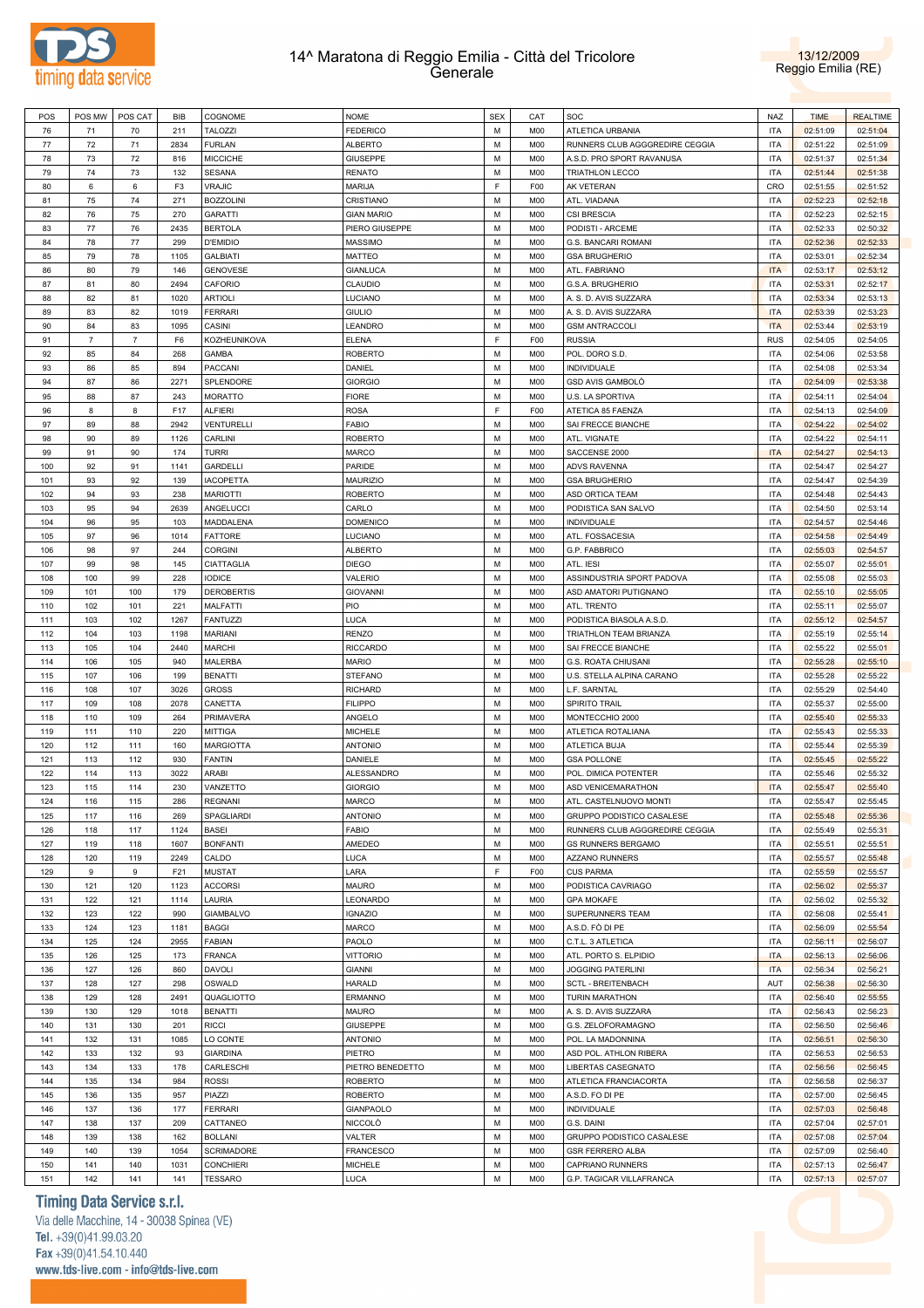



| POS | POS MW | POS CAT | BIB            | COGNOME              | <b>NOME</b>      | <b>SEX</b> | CAT            | <b>SOC</b>                         | NAZ        | <b>TIME</b> | <b>REALTIME</b> |
|-----|--------|---------|----------------|----------------------|------------------|------------|----------------|------------------------------------|------------|-------------|-----------------|
| 152 | 143    | 142     | 2683           | <b>POLINORI</b>      | <b>FLAVIANO</b>  | M          | M00            | COLLEMAR-ATHON CLUB                | <b>ITA</b> | 02:57:18    | 02:56:19        |
|     |        |         |                |                      |                  |            |                |                                    |            |             |                 |
| 153 | 144    | 143     | 60             | <b>BONIBURINI</b>    | CLAUDIO          | M          | M00            | PODISTICA CAVRIAGO                 | <b>ITA</b> | 02:57:23    | 02:57:16        |
| 154 | 145    | 144     | 2247           | <b>BELLINI</b>       | DAVIDE OBERDAN   | M          | M00            | POL. DIMICA POTENTER               | <b>ITA</b> | 02:57:24    | 02:57:10        |
| 155 | 146    | 145     | 1519           | RAGGI                | <b>MAURIZIO</b>  | М          | M00            | INDIVIDUALE                        | <b>ITA</b> | 02:57:29    | 02:56:33        |
| 156 | 147    | 146     | 1136           | <b>MESSORA</b>       | ANGELO           | M          | M00            | PICO RUNNERS                       | <b>ITA</b> | 02:57:34    | 02:56:47        |
| 157 | 148    | 147     | 125            | <b>RIPAMONTI</b>     | CESARE           | M          | M00            | CTL 3 ATLETICA                     | <b>ITA</b> | 02:57:35    | 02:57:30        |
| 158 | 149    | 148     | 1079           | <b>AVOGADRI</b>      | <b>MARCO</b>     | M          | M00            | BG 166 - AVIS TREVIGLIO            | <b>ITA</b> | 02:57:39    | 02:56:59        |
| 159 | 150    | 149     | 1021           | DALL'ACQUA           | MASSIMO          | M          | M00            | LA COLPRANCULANA                   | <b>ITA</b> | 02:57:39    | 02:57:03        |
| 160 | 151    | 150     | 2233           | ROMAGNONI            | <b>GIANLUCA</b>  | M          | M00            | TRIATHLON LECCO                    | <b>ITA</b> | 02:57:40    | 02:57:37        |
| 161 | 152    | 151     | 2971           | BELLETTI             | DAVIDE           | M          | M00            | <b>TURIN MARATHON</b>              | <b>ITA</b> | 02:57:41    | 02:57:24        |
| 162 | 153    | 152     | 1032           | <b>BERGONZONI</b>    | MASSIMILIANO     | M          | M00            | POL. PORTA SARAGOZZA BOLOGNA       | <b>ITA</b> | 02:57:44    | 02:57:27        |
|     |        |         |                |                      |                  | E          |                |                                    |            |             |                 |
| 163 | 10     | 10      | F <sub>4</sub> | <b>FERROGLIA</b>     | SARA             |            | F <sub>0</sub> | RUNNER TEAM 99                     | <b>ITA</b> | 02:57:45    | 02:57:43        |
| 164 | 154    | 153     | 1420           | <b>FARINA</b>        | <b>MASSIMO</b>   | M          | M00            | A.S. GUALTIERI 2000                | <b>ITA</b> | 02:57:48    | 02:57:37        |
| 165 | 155    | 154     | 1227           | <b>LENARDUZZI</b>    | <b>OMAR</b>      | M          | M00            | <b>INDIVIDUALE</b>                 | <b>ITA</b> | 02:57:48    | 02:57:33        |
| 166 | 156    | 155     | 208            | <b>GENNARI</b>       | PIETRO           | M          | M00            | AVIS SAN FELICE S/P                | <b>ITA</b> | 02:57:50    | 02:57:50        |
| 167 | 157    | 156     | 282            | <b>BUSETTI</b>       | <b>FABIO</b>     | M          | M00            | G.S. AVIS OGGIONO                  | <b>ITA</b> | 02:57:50    | 02:57:50        |
| 168 | 158    | 157     | 1165           | PETRELLA             | <b>FRANCESCO</b> | M          | M00            | ATLETICA VENETO BANCA MONTEBELLUNA | <b>ITA</b> | 02:57:57    | 02:57:45        |
| 169 | 159    | 158     | 279            | MARINI               | GIANLUCA         | M          | M00            | AVIS CASTELFIDARDO                 | <b>ITA</b> | 02:58:00    | 02:57:51        |
| 170 | 160    | 159     | 954            | PENNELLA             | <b>FEDERICO</b>  | M          | M00            | G.S.R. FERRERO                     | <b>ITA</b> | 02:58:03    | 02:57:35        |
| 171 | 161    | 160     | 1151           | STANGHELLINI         | PAOLO            | M          | M00            | GDS VALDALPONE DE MEGNI            | <b>ITA</b> | 02:58:04    | 02:57:22        |
|     |        |         |                |                      |                  |            |                |                                    |            |             |                 |
| 172 | 162    | 161     | 1120           | <b>GIOVANARDI</b>    | <b>STEFANO</b>   | M          | M00            | IOTTI & CORRADINI                  | <b>ITA</b> | 02:58:06    | 02:57:55        |
| 173 | 163    | 162     | 210            | <b>OLIVIERI</b>      | VALTER           | M          | M00            | ATLETICA URBANIA                   | <b>ITA</b> | 02:58:10    | 02:58:05        |
| 174 | 164    | 163     | 95             | <b>VARINI</b>        | ALESSANDRO       | M          | M00            | ATL. SCANDIANO                     | <b>ITA</b> | 02:58:13    | 02:58:09        |
| 175 | 165    | 164     | 161            | <b>FERRARI</b>       | MARCELLO         | M          | M00            | US TENNO                           | <b>ITA</b> | 02:58:13    | 02:58:03        |
| 176 | 166    | 165     | 1145           | GASPAROTTO           | <b>EDOARDO</b>   | M          | M00            | MASTERATLETICA                     | <b>ITA</b> | 02:58:14    | 02:58:04        |
| 177 | 167    | 166     | 936            | <b>GUARINO</b>       | GAETANO          | M          | M00            | TOSCANA ATL. EMPOLI                | <b>ITA</b> | 02:58:17    | 02:57:59        |
| 178 | 168    | 167     | 3025           | <b>VISINI</b>        | <b>EMILIO</b>    | M          | M00            | POOL. SOC. ATL. ALTAVALSERIANA     | <b>ITA</b> | 02:58:23    | 02:56:10        |
| 179 | 169    | 168     | 90             | LOVAGLIO             | LEONARDO         | M          | M00            | G.S. INTERFORZE TORINO             | <b>ITA</b> | 02:58:26    | 02:58:22        |
| 180 | 170    | 169     | 1149           | PIAZZA               | CLAUDIO          | M          | M00            | G.S. BOGNANCO                      | <b>ITA</b> | 02:58:34    | 02:58:26        |
|     |        |         |                |                      |                  | М          |                |                                    | <b>ITA</b> |             |                 |
| 181 | 171    | 170     | 1066           | <b>COLONGHI</b>      | MASSIMILIANO     |            | M00            | <b>BRESCIA MARATHON</b>            |            | 02:58:44    | 02:58:25        |
| 182 | 172    | 171     | 149            | VALZ COMINET         | CARLO            | M          | M00            | <b>GSA POLLONE</b>                 | <b>ITA</b> | 02:58:44    | 02:58:21        |
| 183 | 173    | 172     | 258            | SEBASTIANI           | <b>FILIPPO</b>   | M          | M00            | ATL. CAORSO AMICIZIA               | <b>ITA</b> | 02:58:45    | 02:58:35        |
| 184 | 174    | 173     | 27             | PRANDELLI            | NICCOLÒ ALDO     | M          | M00            |                                    | <b>ITA</b> | 02:58:46    | 02:58:38        |
| 185 | 175    | 174     | 1064           | PAGAVINO             | <b>FILIPPO</b>   | M          | M00            | G.S. SAN GIACOMO TRIESTE           | <b>ITA</b> | 02:58:47    | 02:58:36        |
| 186 | 176    | 175     | 1093           | <b>BREVINI</b>       | <b>MASSIMO</b>   | M          | M00            | POD. RUBIERESE                     | <b>ITA</b> | 02:58:50    | 02:58:30        |
| 187 | 177    | 176     | 198            | <b>BARBERA</b>       | PAOLO            | M          | M00            | PRO PATRIA MILANO                  | <b>ITA</b> | 02:58:51    | 02:58:46        |
| 188 | 178    | 177     | 265            | <b>LION</b>          | <b>TIZIANO</b>   | M          | M00            | ATL.VALDOBBIADENE                  | <b>ITA</b> | 02:58:52    | 02:58:16        |
| 189 | 179    | 178     | 1042           | <b>BARBOLINI</b>     | ANGELO           | M          | M00            | G.P. ARCI GOODWIN                  | <b>ITA</b> | 02:58:54    | 02:58:38        |
| 190 | 180    | 179     | 1284           | <b>SCARPELLI</b>     | <b>IVANO</b>     | M          | M00            | <b>RUNNER LENO</b>                 | <b>ITA</b> | 02:58:56    | 02:58:41        |
|     |        |         |                |                      |                  | M          |                |                                    |            |             |                 |
| 191 | 181    | 180     | 1129           | <b>BATTAGLIA</b>     | AUGUSTO          |            | M00            | ATLETICA VICENTINA                 | <b>ITA</b> | 02:59:00    | 02:58:44        |
| 192 | 182    | 181     | 888            | CASSINA              | <b>MARCO</b>     | M          | M00            | <b>IRON LARIO TRIATHLON</b>        | <b>ITA</b> | 02:59:02    | 02:58:47        |
| 193 | 183    | 182     | 142            | <b>GIOVANNETTI</b>   | ANDREA           | M          | M00            | ASS. POL. ATL. SCANDIANO           | <b>ITA</b> | 02:59:04    | 02:59:00        |
| 194 | 184    | 183     | 950            | FUSÈ                 | <b>GIUSEPPE</b>  | M          | M00            | ATL. '99 VITTUONE                  | <b>ITA</b> | 02:59:09    | 02:58:50        |
| 195 | 185    | 184     | 274            | <b>BACCIOCCHI</b>    | <b>STEFANO</b>   | M          | M00            | <b>MI 265 RRCM</b>                 | <b>ITA</b> | 02:59:12    | 02:58:59        |
| 196 | 186    | 185     | 3013           | <b>SASSI</b>         | <b>MASSIMO</b>   | M          | M00            | POL. LE COLLINE                    | <b>ITA</b> | 02:59:13    | 02:57:36        |
| 197 | 187    | 186     | 2794           | <b>MENEGHETTI</b>    | <b>LUCIO</b>     | М          | M00            | G.P. VIRGILIANO                    | <b>ITA</b> | 02:59:17    | 02:57:52        |
| 198 | 188    | 187     | 2835           | POZZA                | <b>VINICIO</b>   | M          | M00            | ATL. VICENTINA                     | <b>ITA</b> | 02:59:17    | 02:59:02        |
| 199 | 11     | 11      | F16            | <b>AICARDI</b>       | <b>ILARIA</b>    | F          | F <sub>0</sub> | <b>CORRADINI RUBIERA</b>           | <b>ITA</b> | 02:59:18    | 02:59:13        |
| 200 | 189    | 188     | 2020           | PIETROSANTI          | ANDREA           | М          | <b>M00</b>     | A.S. DRIBBLING                     | <b>ITA</b> | 02:59:18    | 02:57:36        |
|     |        |         |                |                      |                  |            |                |                                    |            |             |                 |
| 201 | 12     | 12      | F222           | ROSSI                | SIMONA           | F          | F <sub>0</sub> | POD.CORREGGIO                      | <b>ITA</b> | 02:59:23    | 02:59:20        |
| 202 | 190    | 189     | 832            | <b>GUATTERI</b>      | LUCA             | M          | M00            | <b>INDIVIDUALE</b>                 | <b>ITA</b> | 02:59:25    | 02:59:09        |
| 203 | 191    | 190     | 255            | VALSECCHI            | <b>GIAMPAOLO</b> | M          | M00            | G.S. AVIS OGGIONO                  | <b>ITA</b> | 02:59:26    | 02:59:22        |
| 204 | 192    | 191     | 964            | COMASSI              | <b>MARIO</b>     | M          | M00            | PISA TRIATHLON                     | <b>ITA</b> | 02:59:30    | 02:59:11        |
| 205 | 193    | 192     | 2840           | <b>FAVERZANI</b>     | LEONARDO         | M          | M00            | G.P.QUADRIFOGLIO                   | <b>ITA</b> | 02:59:36    | 02:57:59        |
| 206 | 194    | 193     | 2684           | VEDILEI              | <b>ENRICO</b>    | M          | M00            | COLLEMAR-ATHON CLUB                | <b>ITA</b> | 02:59:36    | 02:59:22        |
| 207 | 195    | 194     | 2607           | <b>GENTILE</b>       | <b>MAURIZIO</b>  | M          | M00            | POLISPORTIVA CORASSORI             | <b>ITA</b> | 02:59:38    | 02:57:06        |
| 208 | 196    | 195     | 137            | <b>BERTONE</b>       | <b>FILIPPO</b>   | M          | M00            | POLISPORTIVA TORRILE               | <b>ITA</b> | 02:59:40    | 02:59:31        |
| 209 | 13     | 13      | F329           | LO GRASSO            | MARIA            | F          | F <sub>0</sub> | FO DI PE                           | <b>ITA</b> |             | 02:59:32        |
|     |        |         |                |                      |                  |            |                |                                    |            | 02:59:46    |                 |
| 210 | 197    | 196     | 291            | ANGELILLO            | <b>VINCENZO</b>  | M          | M00            | PODISTICA BIASOLA A.S.D.           | <b>ITA</b> | 02:59:49    | 02:59:42        |
| 211 | 198    | 197     | 1142           | MOGNATO              | LORIS            | M          | M00            | <b>GENERALI RUNNERS</b>            | <b>ITA</b> | 02:59:53    | 02:59:15        |
| 212 | 199    | 198     | 1036           | LAZZERI              | <b>ROBERTO</b>   | M          | M00            | <b>LATINA RANNERS</b>              | <b>ITA</b> | 02:59:54    | 02:59:38        |
| 213 | 200    | 199     | 2382           | SIGNORE              | <b>SERGIO</b>    | M          | M00            | ATLETICA CLUB NAUTICO GAETA        | <b>ITA</b> | 02:59:54    | 02:59:38        |
| 214 | 14     | 14      | F304           | MRAVLJE              | <b>NEA</b>       | F          | F <sub>0</sub> | <b>SLOVENIA</b>                    | <b>SLO</b> | 02:59:55    | 02:59:16        |
| 215 | 201    | 200     | 257            | <b>BORDONI</b>       | CARLO            | M          | M00            | 2002 MARATHON CLUB                 | <b>ITA</b> | 03:00:02    | 02:59:33        |
| 216 | 202    | 201     | 176            | <b>BISCHETTI</b>     | <b>GIUSEPPE</b>  | M          | M00            | ATL. INSIEME NEW FOOD              | <b>ITA</b> | 03:00:03    | 02:59:54        |
| 217 | 203    | 202     | 2731           | <b>BERRETTAROSSA</b> | ALBERTO          | M          | M00            | G.S.A. BRUGHERIO                   | <b>ITA</b> | 03:00:03    | 02:58:44        |
| 218 | 204    | 203     | 1661           | <b>BERETTA</b>       | <b>ROBERTO</b>   | M          | M00            | ATL.CLUB CORNATE                   | <b>ITA</b> | 03:00:05    | 02:59:13        |
|     |        |         |                |                      |                  |            |                |                                    |            |             |                 |
| 219 | 205    | 204     | 226            | LO BUONO             | <b>DONATO</b>    | M          | M00            | POL. LA MADONNINA                  | <b>ITA</b> | 03:00:05    | 03:00:05        |
| 220 | 206    | 205     | 1102           | CEREA                | SIMONE           | M          | M00            | RUNNERS BERGAMO                    | <b>ITA</b> | 03:00:08    | 02:59:54        |
| 221 | 207    | 206     | 926            | MENTO                | <b>GIUSEPPE</b>  | M          | M00            | CRISAL SOVERATO                    | <b>ITA</b> | 03:00:20    | 02:59:58        |
| 222 | 208    | 207     | 2460           | <b>CRUCITTI</b>      | ANTONINO         | M          | M00            | AZZANO RUNNERS                     | <b>ITA</b> | 03:00:26    | 02:59:17        |
| 223 | 209    | 208     | 144            | <b>TOPOLINI</b>      | <b>SERGIO</b>    | M          | M00            | CORRADINI RUBIERA EXEELSIOR        | <b>ITA</b> | 03:00:28    | 03:00:22        |
| 224 | 210    | 209     | 246            | MATALONI             | EZIO             | M          | M00            | ASD FC PORTO 85                    | <b>ITA</b> | 03:00:34    | 03:00:30        |
| 225 | 211    | 210     | 2462           | MARIANI              | ROMEO            | M          | M00            | TRIATHLON TEAM BRIANZA             | <b>ITA</b> | 03:00:41    | 02:58:58        |
| 226 | 212    | 211     | 1022           | GRECO                | <b>ANTONIO</b>   | M          | M00            | PODISTICA LIPPO                    | <b>ITA</b> | 03:00:42    | 02:59:47        |
|     |        |         |                |                      |                  |            |                |                                    |            |             |                 |
| 227 | 213    | 212     | 2745           | <b>GIAMBRONE</b>     | <b>GIULIO</b>    | М          | M00            | S. CLUB LIB. SESTO                 | <b>ITA</b> | 03:00:44    | 02:59:18        |

# **Timing Data Service s.r.l.**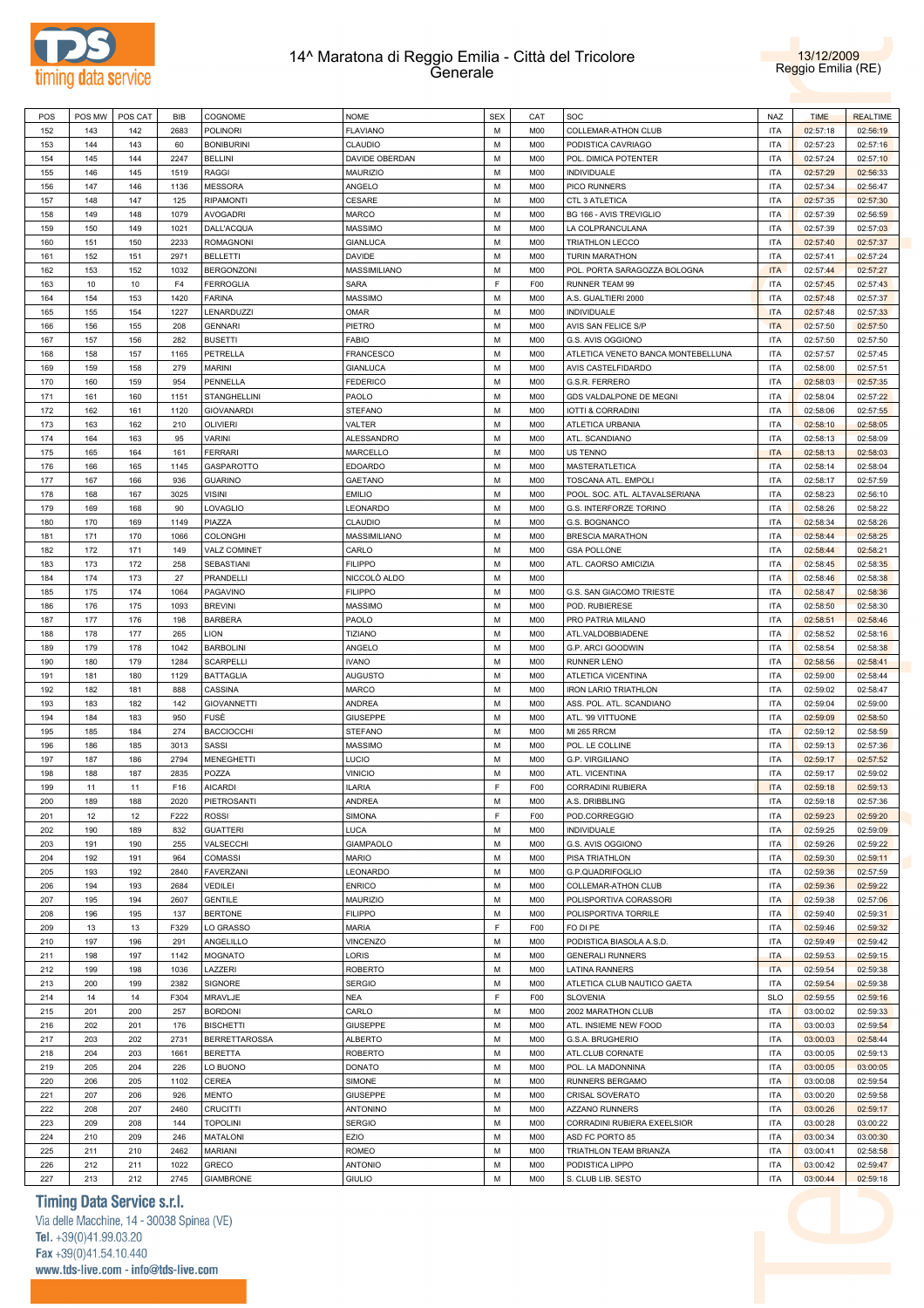



| POS | POS MW | POS CAT        | <b>BIB</b> | COGNOME             | <b>NOME</b>      | <b>SEX</b> | CAT        | SOC                             | <b>NAZ</b> | <b>TIME</b> | <b>REALTIME</b> |
|-----|--------|----------------|------------|---------------------|------------------|------------|------------|---------------------------------|------------|-------------|-----------------|
| 228 | 214    | 213            | 1292       | SANTAMARIA          | <b>FRANCESCO</b> | M          | M00        | <b>GOLDEN CLUB RIMINI</b>       | <b>ITA</b> | 03:00:45    | 03:00:37        |
|     |        |                |            |                     |                  |            |            |                                 |            |             |                 |
| 229 | 215    | 214            | 215        | <b>GRANDINI</b>     | <b>EROS</b>      | M          | M00        | ONDAVERDE ATHLETIC TEAM         | <b>ITA</b> | 03:00:51    | 03:00:40        |
| 230 | 216    | 215            | 2914       | <b>MINNITI</b>      | PAOLO            | M          | M00        | <b>INDIVIDUALE</b>              | <b>ITA</b> | 03:00:52    | 02:58:36        |
| 231 | 217    | 216            | 231        | PAGNONCELLI         | <b>GIANLUCA</b>  | M          | M00        | RUNNERS BERGAMO                 | <b>ITA</b> | 03:00:52    | 03:00:42        |
| 232 | 218    | 217            | 248        | <b>BRACCI</b>       | <b>ALESSIO</b>   | M          | M00        | ATLETICA MONTEBELLUNA           | <b>ITA</b> | 03:01:04    | 03:00:58        |
| 233 | 219    | 218            | 1039       | VENDRAMIN           | MARCELLO         | M          | M00        | MI032 ATL. TEAM B.              | <b>ITA</b> | 03:01:16    | 03:00:54        |
|     |        |                |            |                     |                  |            |            |                                 |            |             |                 |
| 234 | 220    | 219            | 1235       | MASPERO             | <b>ROBERTO</b>   | M          | M00        | <b>SAN MARCO</b>                | <b>ITA</b> | 03:01:17    | 03:00:54        |
| 235 | 221    | 220            | 1003       | <b>VIAPPIANI</b>    | MASSIMO          | M          | M00        | POD. UDOR REFUNDA               | <b>ITA</b> | 03:01:18    | 03:01:01        |
| 236 | 222    | 221            | 233        | CATTANEO            | MARCO            | M          | M00        | RUNNERS BERGAMO                 | <b>ITA</b> | 03:01:20    | 03:01:10        |
| 237 | 223    | 222            | 128        | <b>CLAUSER</b>      | <b>ALBERTO</b>   | M          | M00        | <b>INDIVIDUALE</b>              | <b>ITA</b> | 03:01:20    | 03:01:16        |
| 238 | 224    | 223            | 2581       | <b>ISENI</b>        | SIMONE           | M          | M00        | A.S.D. GRUPPO PODISTICO SABBIO  | <b>ITA</b> | 03:01:34    | 02:59:40        |
|     |        |                |            |                     |                  |            |            |                                 |            |             |                 |
| 239 | 225    | 224            | 218        | <b>CHEMOTTI</b>     | CRISTIAN         | M          | M00        | ATLETICA GAVARDO '90            | <b>ITA</b> | 03:01:41    | 03:01:34        |
| 240 | 226    | 225            | 3011       | <b>BROZZOLA</b>     | FABIO            | M          | M00        | MARCIATORI CASTELLANI           | <b>ITA</b> | 03:01:45    | 03:01:31        |
| 241 | 227    | 226            | 2445       | <b>PORRO</b>        | PIER CARLO       | M          | M00        | <b>GSA BRUGHERIO</b>            | <b>ITA</b> | 03:01:46    | 03:00:05        |
| 242 | 228    | 227            | 991        | CARDILLO            | LUIGI            | M          | M00        | SUPERUNNERS TEAM                | <b>ITA</b> | 03:01:49    | 03:01:22        |
| 243 | 15     | 15             | F11        | <b>BADIS</b>        | ANISSA ZSOFIA    | E          | F00        | <b>UNGHERIA</b>                 | <b>HUN</b> | 03:01:51    | 03:01:51        |
|     |        |                |            |                     |                  |            |            |                                 |            |             |                 |
| 244 | 229    | 228            | 254        | CARDINALI           | <b>MAURO</b>     | M          | M00        | MARATHON CLUB CITTÀ DI CASTELLO | <b>ITA</b> | 03:02:04    | 03:01:56        |
| 245 | 16     | 16             | F285       | <b>POESINI</b>      | <b>FEDERICA</b>  | F.         | F00        | MARATHON CLUB CITTÀ DI CASTELLO | <b>ITA</b> | 03:02:05    | 03:01:49        |
| 246 | 230    | 229            | 1113       | <b>BAROVERO</b>     | PAOLO            | M          | M00        | <b>GPA MOKAFE</b>               | <b>ITA</b> | 03:02:05    | 03:01:37        |
| 247 | 231    | 230            | 1097       | <b>VISMARA</b>      | <b>MARIO</b>     | M          | M00        | RUNNERS BERGAMO                 | <b>ITA</b> | 03:02:08    | 03:01:40        |
| 248 | 232    | 231            | 1012       | COLLOCA             | <b>VINCENZO</b>  | M          | M00        | ATLETICA PBM BOVISIO            | <b>ITA</b> | 03:02:20    | 03:02:08        |
|     |        |                |            |                     |                  |            |            |                                 |            |             |                 |
| 249 | 233    | 232            | 1017       | <b>PICCININI</b>    | LUCA             | M          | M00        | G.S. CASA MODENA                | <b>ITA</b> | 03:02:24    | 03:02:07        |
| 250 | 234    | 233            | 1200       | <b>RUSSO</b>        | MICHELE          | M          | M00        | TRIATHLON TEAM BRIANZA          | <b>ITA</b> | 03:02:29    | 03:02:23        |
| 251 | 235    | 234            | 1152       | <b>BELLIN</b>       | CLAUDIO          | M          | M00        | ATL. FRANCIACORTA               | <b>ITA</b> | 03:02:37    | 03:02:17        |
| 252 | 236    | 235            | 924        | <b>MACCHIETTI</b>   | STEFANO          | M          | M00        | AMATORI PODISTICA TERNI         | <b>ITA</b> | 03:02:50    | 03:02:18        |
|     | 237    |                |            |                     |                  | M          |            |                                 | <b>ITA</b> |             |                 |
| 253 |        | 236            | 828        | DE MORI             | CLAUDIO          |            | M00        | TEAM 2000 TORINO                |            | 03:02:52    | 03:02:38        |
| 254 | 238    | 237            | 2425       | <b>VANOTTI</b>      | <b>ANTONIO</b>   | M          | M00        | ATL PARATICO                    | <b>ITA</b> | 03:03:00    | 03:02:33        |
| 255 | 239    | 238            | 2547       | <b>AMATI</b>        | PAOLO            | M          | M00        | FORZA E CORAGGIO                | <b>ITA</b> | 03:03:03    | 03:01:25        |
| 256 | 240    | 239            | 943        | <b>MISCETTI</b>     | <b>ANDREA</b>    | M          | M00        | <b>ASD FILIPPIDE</b>            | <b>ITA</b> | 03:03:07    | 03:02:26        |
| 257 | 241    | 240            | 263        | PRETI               | ENZO             | M          | M00        | PODISTICA ARONA                 | <b>ITA</b> | 03:03:11    | 03:03:06        |
|     |        |                |            |                     | <b>EMANUELE</b>  |            |            | <b>MARCIATORI SAN GIORGIO</b>   |            |             |                 |
| 258 | 242    | 241            | 928        | <b>FERRARI</b>      |                  | M          | M00        |                                 | <b>ITA</b> | 03:03:13    | 03:02:55        |
| 259 | 243    | 242            | 1205       | SANFELICI           | <b>GIUSEPPE</b>  | M          | M00        | ATLETICA VIADANA                | <b>ITA</b> | 03:03:13    | 03:02:58        |
| 260 | 244    | 243            | 223        | <b>GUIDETTI</b>     | <b>DINO</b>      | M          | M00        | POL. LA MADONNINA               | <b>ITA</b> | 03:03:17    | 03:03:12        |
| 261 | 245    | 244            | 1297       | <b>CONFALONIERI</b> | LEONARDO         | M          | M00        | S.C. ALZANO                     | <b>ITA</b> | 03:03:22    | 03:03:06        |
| 262 | 246    | 245            | 237        | <b>FERRARI</b>      | DARIO            | M          | M00        | <b>INDIVIDUALE</b>              | <b>ITA</b> | 03:03:32    | 03:03:19        |
|     |        |                |            |                     |                  | M          |            |                                 |            |             |                 |
| 263 | 247    | 246            | 1234       | PEPE                | <b>GIOVANNI</b>  |            | M00        | GP. ZELOFORAMAGNO               | <b>ITA</b> | 03:03:41    | 03:03:21        |
| 264 | 248    | 247            | 1351       | <b>RAIMONDI</b>     | PIETRO           | M          | M00        | INDIVIDUALE                     | <b>ITA</b> | 03:03:43    | 03:02:13        |
| 265 | 249    | 248            | 1026       | <b>PEREGO</b>       | MARCO            | M          | M00        | <b>CUS DEI LAGHI</b>            | <b>ITA</b> | 03:03:47    | 03:02:54        |
| 266 | 250    | 249            | 240        | PIGNATELLI          | <b>FRANCESCO</b> | M          | M00        | ASS. PODISTICA FAGGIANO         | <b>ITA</b> | 03:03:48    | 03:03:43        |
| 267 | 251    | 250            | 3035       | <b>BONVENTO</b>     | <b>ALBERTO</b>   | M          | M00        | ALI E FILI CICLOCLAN            | <b>ITA</b> | 03:03:49    | 03:02:53        |
| 268 | 252    | 251            | 1247       | <b>DOTTO</b>        | DANIELE          | M          | M00        | G.P.LA GUGLIA SASSUOLO          | <b>ITA</b> | 03:03:50    | 03:03:36        |
|     |        |                |            |                     |                  |            |            |                                 |            |             |                 |
| 269 | 253    | 252            | 277        | <b>PROSERPIO</b>    | <b>ALBERTO</b>   | M          | M00        | <b>GS TORREVILLA</b>            | <b>ITA</b> | 03:03:50    | 03:03:46        |
| 270 | 254    | 253            | 1249       | CHIARELLO           | ANGELO           | M          | M00        | <b>GS TORREVILLA</b>            | <b>ITA</b> | 03:03:50    | 03:03:21        |
| 271 | 255    | 254            | 1851       | PASSARINI           | <b>STEFANO</b>   | M          | M00        | ATL. LUPATOTINA                 | <b>ITA</b> | 03:03:51    | 03:03:40        |
| 272 | 256    | 255            | 2586       | <b>BRUZZESE</b>     | <b>ISIDORO</b>   | M          | M00        | <b>INDIVIDUALE</b>              | <b>ITA</b> | 03:03:53    | 03:03:01        |
| 273 | 257    | 256            | 911        | <b>GUATELLI</b>     | <b>FRANCESCO</b> | м          | M00        | ATL. BARILLA                    | <b>ITA</b> | 03:03:55    | 03:03:39        |
|     |        |                |            |                     |                  |            |            |                                 |            |             |                 |
| 274 | 258    | 257            | 2571       | INSALATA            | <b>GIANLUCA</b>  | M          | M00        | <b>GIRO D'ITALIA RUN</b>        | <b>ITA</b> | 03:04:02    | 03:02:00        |
| 275 | 259    | 258            | 1035       | <b>FONTANESI</b>    | <b>MATTEO</b>    | M          | M00        | <b>INDIVIDUALE</b>              | <b>ITA</b> | 03:04:16    | 03:03:54        |
| 276 | 260    | 259            | 239        | DI PALMA            | CIRO             | M          | <b>M00</b> | <b>REGGIO EVENT'S</b>           | <b>ITA</b> | 03:04:17    | 03:04:10        |
| 277 | 261    | 260            | 1175       | <b>BIFFI</b>        | DOMENICO         | M          | M00        | G.S. AVIS OGGIONO               | <b>ITA</b> | 03:04:19    | 03:03:54        |
| 278 | 262    | 261            | 3074       | <b>ELLI</b>         | CARLO            | M          | M00        | U.S. ACLI ATL. SAN MARCO        | <b>ITA</b> | 03:04:21    | 03:03:33        |
|     |        |                |            | <b>MARCATTILI</b>   | WALTER           | M          |            |                                 | <b>ITA</b> | 03:04:23    |                 |
| 279 | 263    | 262            | 1184       |                     |                  |            | M00        | ATL. PORTO SANT'ELPIDIO         |            |             | 03:03:52        |
| 280 | 264    | 263            | 1277       | <b>PICCICHINO</b>   | <b>VINCENZO</b>  | M          | M00        | <b>INDIVIDUALE</b>              | <b>ITA</b> | 03:04:30    | 03:04:02        |
| 281 | 265    | 264            | 1041       | <b>SAMBATI</b>      | <b>STEFANO</b>   | M          | M00        | POD. SAN MAURIZIO               | <b>ITA</b> | 03:04:44    | 03:04:24        |
| 282 | 266    | 265            | 932        | PANINI              | ANDREA           | M          | M00        | SINTOFARM ATLETICA              | <b>ITA</b> | 03:04:59    | 03:04:53        |
| 283 | 267    | 266            | 2723       | <b>FUMAGALLI</b>    | Luigi            | M          | M00        | ATHLETIC TEAM LARIO             | <b>ITA</b> | 03:05:02    | 03:03:24        |
| 284 | 268    | 267            | 1084       | <b>FINO</b>         | MASSIMO          | M          | M00        | POL. LA MADONNINA               | <b>ITA</b> | 03:05:04    | 03:04:51        |
|     |        |                |            |                     |                  |            |            |                                 |            |             |                 |
| 285 | 269    | 268            | 978        | MANDELLI            | MICHELE          | м          | M00        | <b>INDIVIDUALE</b>              | <b>ITA</b> | 03:05:07    | 03:04:46        |
| 286 | 270    | 269            | 2832       | <b>D'ALOISIO</b>    | <b>MAURIZIO</b>  | M          | M00        | POD.SAN SAVIO                   | <b>ITA</b> | 03:05:11    | 03:03:22        |
| 287 | 271    | 270            | 1092       | CENTEMERO           | SIMONE           | м          | M00        | ATL.TEAM BRIANZA                | <b>ITA</b> | 03:05:16    | 03:05:07        |
| 288 | 272    | 271            | 256        | <b>BOSISIO</b>      | MASSIMILIANO     | M          | M00        | G.S. AVIS OGGIONO               | <b>ITA</b> | 03:05:25    | 03:05:22        |
|     |        |                |            |                     |                  | M          |            |                                 | <b>ITA</b> |             |                 |
| 289 | 273    | 272            | 1192       | LA GATTA            | <b>ANTONIO</b>   |            | M00        | LA MICHETTA                     |            | 03:05:25    | 03:04:33        |
| 290 | 274    | 273            | 2582       | <b>RONCALLI</b>     | <b>GIORGIO</b>   | M          | M00        | A.S.D. GRUPPO PODISTICO SABBIO  | <b>ITA</b> | 03:05:34    | 03:03:07        |
| 291 | 275    | 274            | 217        | GABUSI              | MASSIMO          | M          | M00        | ATLETICA GAVARDO '90            | <b>ITA</b> | 03:05:38    | 03:05:31        |
| 292 | 276    | 275            | 2040       | CARLOMAGNO          | <b>DIEGO</b>     | M          | M00        | ALS CREMELLA                    | <b>ITA</b> | 03:05:54    | 03:04:18        |
| 293 | 277    | 276            | 941        | <b>BRICCOLA</b>     | <b>MAURO</b>     | M          | M00        | DERTHONA ATLETICA               | <b>ITA</b> | 03:05:55    | 03:05:43        |
|     |        |                |            |                     |                  | M          |            |                                 |            |             |                 |
| 294 | 278    | 277            | 976        | PANZERI             | ALBERTO          |            | M00        | <b>AVIS OGGIONO</b>             | <b>ITA</b> | 03:05:57    | 03:05:17        |
| 295 | 279    | $\overline{2}$ | 802        |                     |                  | M          | N/A        |                                 | <b>ITA</b> | 03:05:59    | 03:05:12        |
| 296 | 280    | 278            | 1100       | <b>FRATUS</b>       | <b>ROSARIO</b>   | M          | M00        | RUNNERS BERGAMO                 | <b>ITA</b> | 03:06:00    | 03:05:32        |
| 297 | 281    | 279            | 2677       | <b>BINELLI</b>      | PAOLO            | M          | M00        | CANOTTIERI MILANO               | <b>ITA</b> | 03:06:09    | 03:05:55        |
| 298 | 282    | 280            | 267        | <b>GIACOMETTI</b>   | <b>ALDO</b>      | M          | M00        | COLLEMAR-ATHON CLUB             | <b>ITA</b> | 03:06:10    | 03:06:03        |
|     |        |                |            |                     |                  |            |            |                                 |            |             |                 |
| 299 | 283    | 281            | 913        | <b>RIDOLFI</b>      | STEFANO          | м          | M00        | ASD LA RUSTICA PESCANTINA       | <b>ITA</b> | 03:06:11    | 03:05:57        |
| 300 | 284    | 282            | 837        | <b>TONUT</b>        | <b>MAURO</b>     | M          | M00        | <b>INDIVIDUALE</b>              | <b>ITA</b> | 03:06:16    | 03:06:01        |
| 301 | 285    | 283            | 866        | <b>MORESSA</b>      | <b>ENRICO</b>    | м          | M00        | SPOTORNI RUNNER                 | <b>ITA</b> | 03:06:17    | 03:05:53        |
| 302 | 286    | 284            | 252        | <b>ESPOSITO</b>     | <b>ANTONIO</b>   | M          | M00        | PODISTICA BIASOLA A.S.D.        | <b>ITA</b> | 03:06:18    | 03:06:11        |
| 303 | 287    | 285            | 284        | <b>BEGLIARDI</b>    | MAURIZIO         | M          | M00        | JOGGING TEAM PATERLINI          | <b>ITA</b> | 03:06:39    | 03:06:32        |
|     |        |                |            |                     |                  |            |            |                                 |            |             |                 |

# **Timing Data Service s.r.l.**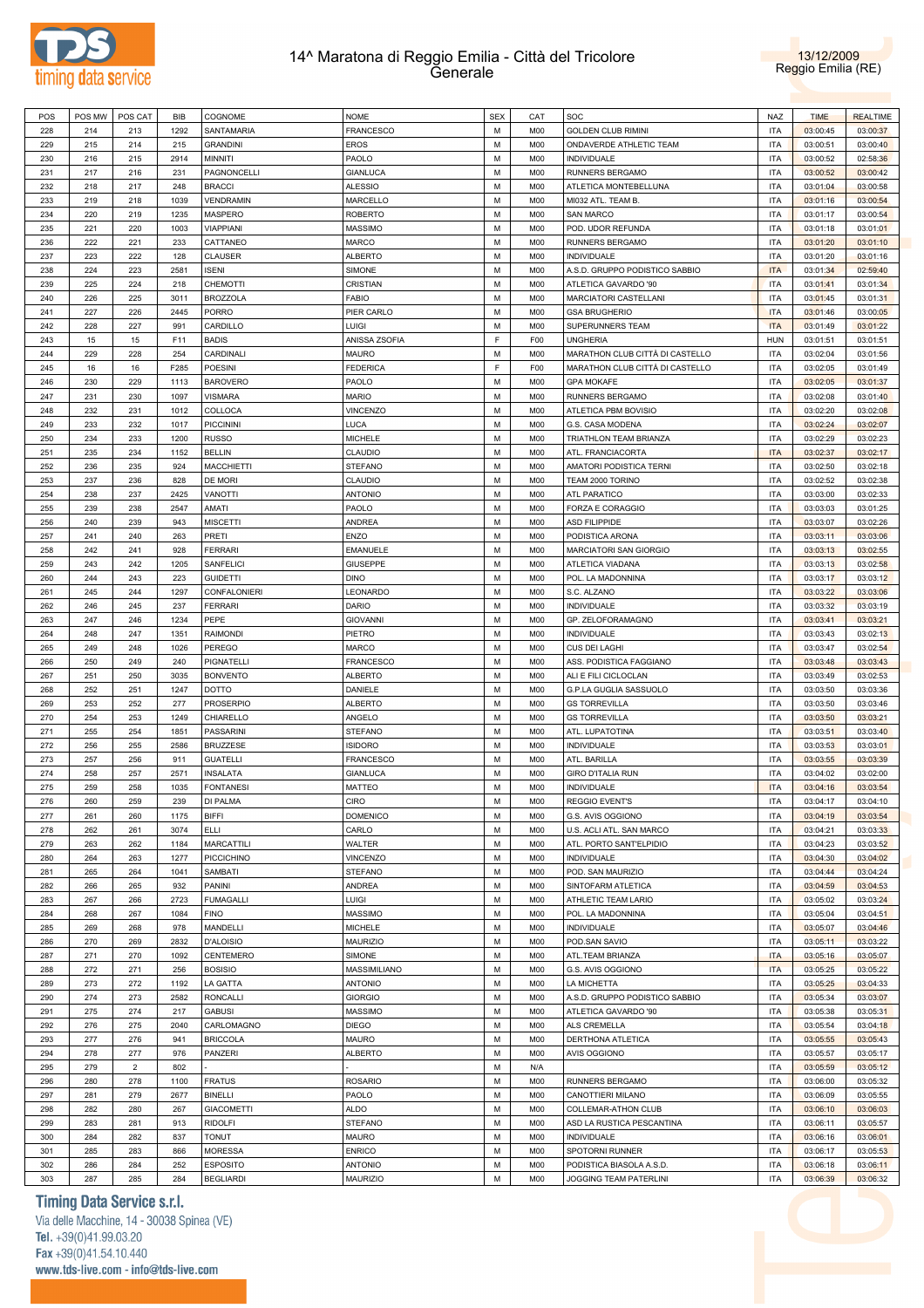



| POS | POS MW | POS CAT | <b>BIB</b> | COGNOME           | <b>NOME</b>         | <b>SEX</b> | CAT             | SOC                              | <b>NAZ</b> | <b>TIME</b> | <b>REALTIME</b> |
|-----|--------|---------|------------|-------------------|---------------------|------------|-----------------|----------------------------------|------------|-------------|-----------------|
| 304 | 288    | 286     | 1125       | LONCAR            | FRANJO              | M          | M00             | AK VETERAN ZAGREB                | CRO        | 03:06:40    | 03:06:29        |
|     |        |         |            |                   |                     |            |                 |                                  |            |             |                 |
| 305 | 289    | 287     | 1255       | COLOMBEROTTO      | <b>MICHELE</b>      | M          | M00             | MIANE BIKE TEAM                  | <b>ITA</b> | 03:06:41    | 03:06:28        |
| 306 | 290    | 288     | 1104       | <b>BORELLA</b>    | SANTO               | М          | M00             | RUNNERS BERGAMO                  | <b>ITA</b> | 03:06:47    | 03:06:18        |
| 307 | 291    | 289     | 1030       | <b>BIGI</b>       | <b>GIANLUCA</b>     | M          | M00             | POL. LE COLLINE                  | <b>ITA</b> | 03:06:51    | 03:06:45        |
| 308 | 292    | 290     | 1081       | <b>FERRETTI</b>   | <b>GIOVANNI</b>     | М          | M00             | POL. LA MADONNINA                | <b>ITA</b> | 03:06:55    | 03:06:37        |
| 309 | 293    | 291     | 2782       | <b>ARTONI</b>     | <b>TITO</b>         | M          | M00             | <b>INDIVIDUALE</b>               | <b>ITA</b> | 03:06:58    | 03:05:36        |
|     |        |         |            |                   |                     |            |                 |                                  |            |             |                 |
| 310 | 294    | 292     | 910        | ZANDONÀ           | <b>IVAN</b>         | М          | M <sub>0</sub>  | <b>INDIVIDUALE</b>               | ITA        | 03:07:17    | 03:06:33        |
| 311 | 295    | 293     | 1083       | <b>VERONI</b>     | <b>EMILIO</b>       | М          | M <sub>0</sub>  | POL. LA MADONNINA                | <b>ITA</b> | 03:07:19    | 03:06:58        |
| 312 | 296    | 294     | 1408       | <b>BORRELLI</b>   | LUIGI               | М          | M <sub>0</sub>  | PODISITCA CAVRIAGO               | ITA        | 03:07:20    | 03:06:20        |
| 313 | 297    | 295     | 2804       | LAZZINI           | <b>FLAVIO</b>       | М          | M <sub>0</sub>  | ATL. CARRARA                     | <b>ITA</b> | 03:07:25    | 03:05:45        |
| 314 | 298    | 296     | 1278       | CHIAVASSA         | <b>UGO</b>          | М          | M <sub>0</sub>  | ASD POD. 2000 MARENE             | <b>ITA</b> | 03:07:30    | 03:07:11        |
|     |        |         |            |                   | <b>MATTEO</b>       | M          |                 |                                  | <b>ITA</b> |             |                 |
| 315 | 299    | 297     | 2392       | <b>OLGIATI</b>    |                     |            | M <sub>0</sub>  | POL. DIMENSIONE SPORT TURBIGO    |            | 03:07:42    | 03:05:13        |
| 316 | 300    | 298     | 2103       | <b>BRIGHINDI</b>  | <b>MISSIMILIANO</b> | М          | M <sub>0</sub>  | <b>AVIS ASCOLI</b>               | <b>ITA</b> | 03:07:54    | 03:07:09        |
| 317 | 301    | 299     | 968        | <b>BRUSCHI</b>    | <b>MAURIZIO</b>     | M          | M <sub>0</sub>  | A.S.D. RUNNING OLTREPÒ           | <b>ITA</b> | 03:08:06    | 03:07:48        |
| 318 | 302    | 300     | 969        | <b>PALOMBO</b>    | SANDRO              | М          | M <sub>0</sub>  | ASD PODISTICA VASTO              | <b>ITA</b> | 03:08:10    | 03:07:59        |
| 319 | 303    | 301     | 3028       | <b>SACCHET</b>    | PAOLO               | M          | M <sub>0</sub>  | ATLETICA SAN MARCO               | <b>ITA</b> | 03:08:10    | 03:08:07        |
| 320 | 304    | 302     | 999        | <b>SARRI</b>      | GUIDO               | M          | M <sub>0</sub>  | GRUPPO PODISTICO CASALESE        | <b>ITA</b> | 03:08:12    | 03:07:58        |
|     |        |         |            |                   |                     |            |                 |                                  |            |             |                 |
| 321 | 305    | 303     | 2087       | <b>TROVATI</b>    | FRANCO              | M          | M <sub>0</sub>  | POL. CORASSORI                   | <b>ITA</b> | 03:08:14    | 03:07:46        |
| 322 | 306    | 304     | 2454       | SACRAMONE         | <b>FRANCESCO</b>    | М          | M <sub>0</sub>  | ASD 2000 PESCARA                 | ITA        | 03:08:16    | 03:07:12        |
| 323 | 307    | 305     | 127        | COSTA             | <b>MICHELE</b>      | М          | M <sub>0</sub>  | RUNNING SARONNO                  | <b>ITA</b> | 03:08:36    | 03:08:28        |
| 324 | 308    | 306     | 2321       | <b>IURA</b>       | <b>ANTONIO</b>      | М          | M <sub>0</sub>  | ATL. AMAT.AVIS CASTELFIDARDO     | ITA        | 03:08:38    | 03:07:42        |
| 325 | 309    | 307     | 970        | DA ROS            | <b>GIANPIETRO</b>   | M          | M <sub>0</sub>  | ATLETICA MARENO                  | <b>ITA</b> | 03:08:40    | 03:08:04        |
|     |        |         |            |                   |                     |            |                 |                                  |            |             |                 |
| 326 | 310    | 308     | 922        | <b>BUTTI</b>      | <b>PIERGIORGIO</b>  | М          | M <sub>0</sub>  | <b>INDIVIDUALE</b>               | ITA        | 03:08:50    | 03:08:35        |
| 327 | 311    | 309     | 836        | PELUCCHI          | <b>GIAMPAOLO</b>    | М          | M <sub>0</sub>  | ATL. PEGASO                      | <b>ITA</b> | 03:08:52    | 03:08:45        |
| 328 | 312    | 310     | 1156       | <b>ALFIER</b>     | <b>ALESSIO</b>      | М          | M <sub>0</sub>  | G.S.D. FIAMME GIALLE AOSTA       | <b>ITA</b> | 03:08:52    | 03:08:29        |
| 329 | 313    | 311     | 1265       | MELÈ              | <b>ATTILIO</b>      | M          | M <sub>0</sub>  | G.S. VALGEROLA CIAPPARELLI       | <b>ITA</b> | 03:08:53    | 03:08:34        |
| 330 | 314    | 312     | 935        | <b>VENTURI</b>    | <b>ROBERTO</b>      | М          | M <sub>0</sub>  | ASD LA LUMEGA                    | <b>ITA</b> |             | 03:08:12        |
|     |        |         |            |                   |                     |            |                 |                                  |            | 03:08:59    |                 |
| 331 | 315    | 313     | 3005       | <b>MEDICI</b>     | STEFANO             | M          | M <sub>0</sub>  | POD. MDS                         | <b>ITA</b> | 03:09:02    | 03:07:02        |
| 332 | 17     | 17      | F345       | <b>MUNAFO</b>     | <b>ALICE</b>        | E          | F <sub>00</sub> | <b>INDIVIDUALE</b>               | <b>ITA</b> | 03:09:05    | 03:08:05        |
| 333 | 316    | 314     | 1068       | <b>ROSSI</b>      | <b>MARCO</b>        | M          | M <sub>0</sub>  | PODISTICA ARONA NO053            | <b>ITA</b> | 03:09:05    | 03:08:34        |
| 334 | 317    | 315     | 204        | <b>ZOCCOLINI</b>  | <b>MICHELE</b>      | М          | M <sub>0</sub>  | ATL. CAPANNE                     | <b>ITA</b> | 03:09:11    | 03:09:03        |
|     |        |         |            |                   |                     |            |                 |                                  |            |             |                 |
| 335 | 318    | 316     | 1296       | <b>DAMASCO</b>    | SALVATORE           | M          | M <sub>0</sub>  | POD. TRANESE UNIONE INDUSTRIALE  | <b>ITA</b> | 03:09:13    | 03:08:46        |
| 336 | 319    | 317     | 1231       | <b>GUANCIA</b>    | FABIO               | М          | M <sub>0</sub>  | ANESER QUELLI DI NOVI            | ITA        | 03:09:14    | 03:08:40        |
| 337 | 320    | 318     | 1291       | CASASANTA         | MARCELLO            | M          | M <sub>0</sub>  | ATL. SOLIDALE                    | <b>ITA</b> | 03:09:19    | 03:09:03        |
| 338 | 321    | 319     | 1190       | PEVIANI           | <b>PIERLUIGI</b>    | М          | M <sub>0</sub>  | GP. CASALESE                     | ITA        | 03:09:21    | 03:08:58        |
| 339 | 322    | 320     | 297        | <b>GALIMBERTI</b> | ANDREA              | M          | M <sub>0</sub>  | <b>AVIS OGGIONO</b>              | <b>ITA</b> | 03:09:30    | 03:09:27        |
|     |        |         |            |                   |                     |            |                 |                                  |            |             |                 |
| 340 | 323    | 321     | 925        | MELINI            | MARCO               | М          | M <sub>0</sub>  | MARATONETI DEL TIGULLIO          | <b>ITA</b> | 03:09:31    | 03:08:49        |
| 341 | 324    | 322     | 287        | <b>SANGIORGI</b>  | <b>GUSTAVO</b>      | M          | M <sub>0</sub>  | ATL. VICENTINA                   | <b>ITA</b> | 03:09:31    | 03:06:42        |
| 342 | 325    | 323     | 963        | CAMOZZI           | <b>MASSIMO</b>      | М          | M <sub>0</sub>  | <b>BG 223</b>                    | <b>ITA</b> | 03:09:35    | 03:09:04        |
| 343 | 326    | 324     | 1127       | COLOMBO           | PAOLO               | M          | M <sub>0</sub>  | GS. CSI MORBEGNO                 | <b>ITA</b> | 03:09:37    | 03:08:52        |
| 344 | 327    | 325     | 918        | <b>GUERRINI</b>   | AMERIO              | M          | M <sub>0</sub>  | G.S. AMICI PODISTI BRESCIA       | <b>ITA</b> | 03:09:39    | 03:09:24        |
|     |        |         |            |                   |                     | M          |                 |                                  |            |             |                 |
| 345 | 328    | 326     | 3006       | <b>FIORI</b>      | <b>FABIO</b>        |            | M <sub>0</sub>  | G.P. AVIS FORLI                  | <b>ITA</b> | 03:09:42    | 03:08:04        |
| 346 | 329    | 327     | 807        | <b>MOLINERIS</b>  | <b>MAURO</b>        | М          | M <sub>0</sub>  | <b>ADVS RAVENNA</b>              | ITA        | 03:09:44    | 03:09:20        |
| 347 | 330    | 328     | 1177       | PALUMBO           | <b>ANTONIO</b>      | M          | M <sub>0</sub>  | FIT PROGRAM                      | <b>ITA</b> | 03:09:47    | 03:09:31        |
| 348 | 331    | 329     | 2399       | VILLA             | <b>MIRCO</b>        | М          | M <sub>0</sub>  | ATLETICA TEAM BRIANZA            | ITA        | 03:09:52    | 03:08:03        |
| 349 | 332    | 330     | 1427       | <b>BRESCIANI</b>  | <b>STEFANO</b>      | М          | M <sub>0</sub>  | TN 135                           | ITA        | 03:09:54    | 03:09:33        |
|     |        |         |            |                   | <b>MAURIZIO</b>     |            |                 |                                  |            |             |                 |
| 350 | 333    | 331     | 845        | <b>FRANCHINI</b>  |                     | М          | M <sub>0</sub>  | <b>U.SS VITTORE OLONA</b>        | ITA        | 03:09:54    | 03:09:33        |
| 351 | 334    | 332     | 1576       | GAVIN             | CLAUDIO             | M          | M <sub>0</sub>  | <b>INDIVIDUALE</b>               | <b>ITA</b> | 03:09:59    | 03:09:20        |
| 352 | 18     | 18      | F23        | SCORZATO          | TIZIANA             | F          | F <sub>00</sub> | RUNNERS TEAM ZANA                | <b>ITA</b> | 03:10:06    | 03:09:42        |
| 353 | 335    | 333     | 841        | <b>MAGGIONI</b>   | <b>GIANLUCA</b>     | М          | M <sub>0</sub>  | <b>ASD FALCHI</b>                | <b>ITA</b> | 03:10:06    | 03:09:39        |
| 354 | 336    | 334     | 1053       | <b>NASO</b>       | <b>DIEGO</b>        | М          | M00             | ASD GRUPPO PODISTI ALBESI MOKAFÈ | <b>ITA</b> | 03:10:08    | 03:09:25        |
|     |        |         |            |                   |                     | M          |                 |                                  |            |             |                 |
| 355 | 337    | 335     | 1610       | GUZZI             | <b>STEFANO</b>      |            | M00             | RUNNERS BERGAMO                  | <b>ITA</b> | 03:10:08    | 03:09:16        |
| 356 | 338    | 336     | 123        | DE LORENZI        | <b>FRANCO</b>       | М          | M00             | SPOTORNI RUN                     | <b>ITA</b> | 03:10:09    | 03:09:58        |
| 357 | 339    | 337     | 900        | VENTURELLI        | <b>RINALDO</b>      | M          | M00             | LA GUGLIA SASSUOLO               | <b>ITA</b> | 03:10:09    | 03:09:55        |
| 358 | 340    | 338     | 272        | <b>NOVELLI</b>    | MARZIO              | М          | M00             | ASD BUCO MAGICO                  | <b>ITA</b> | 03:10:10    | 03:10:03        |
| 359 | 341    | 339     | 190        | <b>BERTELLI</b>   | <b>FILIPPO</b>      | M          | M00             | ROAD RUNNERS CLUB POVIGLIO       | <b>ITA</b> | 03:10:12    | 03:10:01        |
| 360 |        | 340     | 1288       | ARCANGELI         | VALTER              | М          | M00             | ATL. CAPANNE                     | ITA        |             |                 |
|     | 342    |         |            |                   |                     |            |                 |                                  |            | 03:10:13    | 03:09:53        |
| 361 | 343    | 341     | 1086       | <b>BRENICCI</b>   | CARLO               | M          | M00             | POL. SAN DONNINO                 | ITA        | 03:10:17    | 03:10:11        |
| 362 | 344    | 342     | 1858       | <b>BENASSI</b>    | MAURIZIO            | М          | M00             | CIRC. RICR. CITTANOVA            | ITA        | 03:10:26    | 03:09:37        |
| 363 | 345    | 343     | 100        | <b>GROSSI</b>     | <b>GIOVANNI</b>     | M          | M00             | POL. MADONNINA                   | <b>ITA</b> | 03:10:37    | 03:10:23        |
| 364 | 346    | 344     | 2792       | <b>MICHIELIN</b>  | AMOS                | М          | M00             | <b>INDIVIDUALE</b>               | <b>ITA</b> | 03:10:37    | 03:09:13        |
|     |        |         |            |                   |                     | M          |                 |                                  | <b>ITA</b> |             |                 |
| 365 | 347    | 345     | 1196       | <b>BIASIN</b>     | <b>FEDERICO</b>     |            | M00             | <b>VENEZIA RUNNERS</b>           |            | 03:10:38    | 03:09:53        |
| 366 | 348    | 346     | 980        | <b>PROSERPIO</b>  | CARLO               | М          | M00             | <b>INDIVIDUALE</b>               | ITA        | 03:10:39    | 03:09:52        |
| 367 | 349    | 347     | 1203       | NOZZA             | LUCIANO             | M          | M00             | ATLETICA CISERANO                | <b>ITA</b> | 03:10:41    | 03:10:04        |
| 368 | 350    | 348     | 1065       | CAPPUCCIO         | ANGELO              | M          | M00             | ATLETICA SANTHIÀ                 | ITA        | 03:10:50    | 03:10:26        |
| 369 | 351    | 349     | 2643       | <b>FUMAGALLI</b>  | ENZO                | M          | M00             | <b>GS AVIS OGGIONO</b>           | <b>ITA</b> | 03:10:51    | 03:08:52        |
|     |        |         |            |                   |                     |            |                 |                                  |            |             |                 |
| 370 | 19     | 19      | F177       | <b>ORLANDI</b>    | M. CRISTINA         | E          | F <sub>00</sub> | G.S. CASA MODENA                 | ITA        | 03:10:51    | 03:10:38        |
| 371 | 352    | 350     | 2933       | <b>FREDDI</b>     | MATTIA              | M          | M00             | SINTOFARM ATLETICA               | <b>ITA</b> | 03:10:54    | 03:09:10        |
| 372 | 353    | 351     | 1168       | <b>MANFUCCI</b>   | SAURO               | М          | M00             | MARATHON CLUB CITTÀ DI CASTELLO  | ITA        | 03:10:57    | 03:10:29        |
| 373 | 354    | 352     | 914        | <b>MUNARI</b>     | MASSIMILIANO        | M          | M00             | RUNNERS TEAM ZANO                | ITA        | 03:10:59    | 03:10:34        |
| 374 | 355    | 353     | 1117       | <b>BOMPAROLA</b>  | SAVERIO             | М          | M00             | <b>IOTTI &amp; CORRADINI</b>     | ITA        | 03:11:00    | 03:10:38        |
|     |        |         |            |                   |                     |            |                 |                                  |            |             |                 |
| 375 | 356    | 354     | 3075       | DEL BOSCO         | <b>MAURO</b>        | M          | M00             | U.S. ACLI ATL. SAN MARCO         | ITA        | 03:11:01    | 03:10:15        |
| 376 | 357    | 355     | 817        | <b>PISTILLI</b>   | STEFANO             | М          | M00             | <b>BOGN DA NIA</b>               | ITA        | 03:11:03    | 03:10:43        |
| 377 | 358    | 356     | 908        | CORTESI           | <b>GIOVANNI</b>     | M          | M00             | PODISTICA SAN MAURIZIO           | <b>ITA</b> | 03:11:08    | 03:10:54        |
| 378 | 359    | 357     | 153        | GOZZANO           | <b>MARCO</b>        | М          | M00             | <b>G.S-INTERFORZE</b>            | <b>ITA</b> | 03:11:10    | 03:11:01        |
| 379 | 360    | 358     | 1138       | <b>ARRIGONI</b>   | PIERO               | М          | M00             | <b>VTV ABBIATEGRASSO</b>         | <b>ITA</b> | 03:11:11    | 03:10:57        |
|     |        |         |            |                   |                     |            |                 |                                  |            |             |                 |

# **Timing Data Service s.r.l.**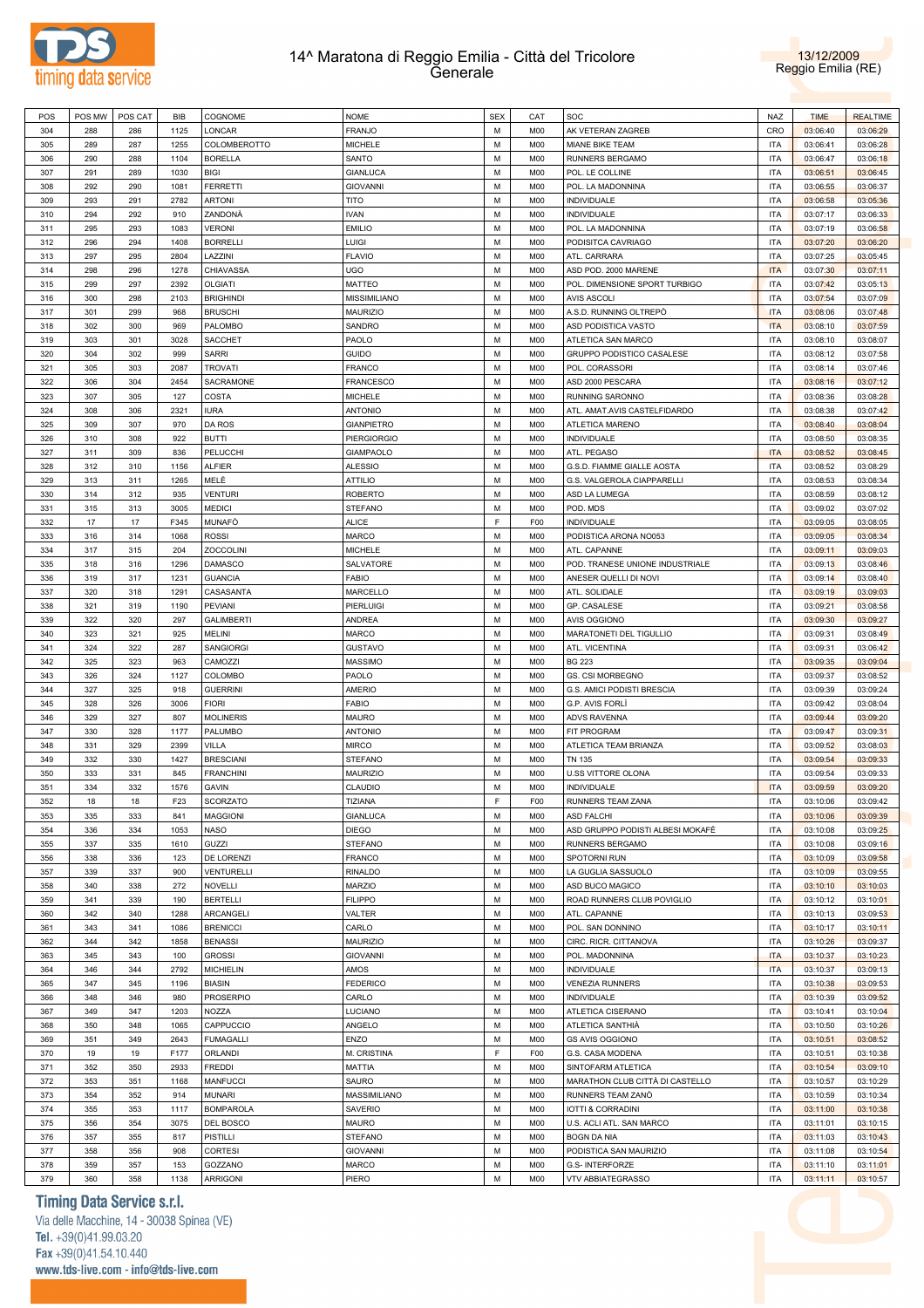



| POS | POS MW | POS CAT | <b>BIB</b> | COGNOME             | <b>NOME</b>       | <b>SEX</b> | CAT            | SOC                              | <b>NAZ</b> | <b>TIME</b> | <b>REALTIME</b> |
|-----|--------|---------|------------|---------------------|-------------------|------------|----------------|----------------------------------|------------|-------------|-----------------|
| 380 | 361    | 359     | 2544       | SELLA               | <b>STEFANO</b>    | M          | M00            | <b>INDIVIDUALE</b>               | <b>ITA</b> | 03:11:17    | 03:08:52        |
|     |        |         |            |                     |                   |            |                |                                  |            |             |                 |
| 381 | 362    | 360     | 1403       | <b>BELVEDERE</b>    | <b>ADOLFO</b>     | M          | M00            | <b>ERCO SPORT</b>                | <b>ITA</b> | 03:11:18    | 03:10:58        |
| 382 | 363    | 361     | 1516       | <b>GAGLIARDI</b>    | <b>STEFANO</b>    | M          | M00            | <b>INDIVIDUALE</b>               | <b>ITA</b> | 03:11:19    | 03:10:01        |
| 383 | 364    | 362     | 986        | DALL'ACQUA          | <b>BRUNO</b>      | M          | M00            | ATL. FRANCIACORTA                | <b>ITA</b> | 03:11:23    | 03:10:51        |
| 384 | 365    | 363     | 1112       | <b>TRETTO</b>       | LIVIO             | M          | M00            | ATL. AVIS OSSOLANA               | <b>ITA</b> | 03:11:26    | 03:11:08        |
| 385 | 366    | 364     | 2029       | <b>TRIPARI</b>      | <b>GIUSEPPE</b>   | M          | M00            | POD. SAN GIOVANNI A PIRO         | <b>ITA</b> | 03:11:29    | 03:09:49        |
|     |        |         |            |                     |                   |            |                |                                  |            |             |                 |
| 386 | 367    | 365     | 300        | PORRO               | <b>MARINO</b>     | M          | M00            | ATL. TEAM LARIO                  | <b>ITA</b> | 03:11:29    | 03:11:25        |
| 387 | 368    | 366     | 152        | <b>IDEARI</b>       | <b>TIZIANO</b>    | M          | M00            | POD. BIASOLA                     | <b>ITA</b> | 03:11:31    | 03:11:20        |
| 388 | 369    | 367     | 1060       | <b>ACETI</b>        | PAOLO             | M          | M00            | <b>INDIVIDUALE</b>               | <b>ITA</b> | 03:11:31    | 03:11:07        |
| 389 | 370    | 368     | 3038       | DA CAMPO            | <b>MICHELE</b>    | M          | M00            | LIBERTAS SESTO SAN GIOVANNI      | <b>ITA</b> | 03:11:37    | 03:10:46        |
| 390 |        | 369     | 2685       | <b>MANFRINI</b>     | LEONARDO          | M          | M00            | COLLEMAR-ATHON CLUB              | <b>ITA</b> |             |                 |
|     | 371    |         |            |                     |                   |            |                |                                  |            | 03:11:38    | 03:11:23        |
| 391 | 372    | 370     | 933        | DE MEO              | <b>MARINO</b>     | M          | M00            | PODISTI MASERÀ                   | <b>ITA</b> | 03:11:38    | 03:11:22        |
| 392 | 373    | 371     | 1082       | <b>GOBBI</b>        | <b>FABRIZIO</b>   | M          | M00            | POL. LA MADONNINA                | <b>ITA</b> | 03:11:38    | 03:11:17        |
| 393 | 374    | 372     | 1128       | <b>RICCARDI</b>     | <b>RENZO</b>      | M          | M00            | ORTICA TEAM                      | <b>ITA</b> | 03:11:38    | 03:11:18        |
| 394 | 375    | 373     | 1013       | <b>TOMELLERI</b>    | LUCA              | M          | M00            | ATL. CÀ FOSCARI                  | <b>ITA</b> | 03:11:42    | 03:11:35        |
|     |        |         |            | ELLI                |                   | M          |                |                                  |            |             |                 |
| 395 | 376    | 374     | 1990       |                     | <b>ROBERTO</b>    |            | M00            | ATL. MANARA                      | <b>ITA</b> | 03:11:46    | 03:10:34        |
| 396 | 377    | 375     | 2622       | <b>BRAMBILLA</b>    | ALESSANDRO        | M          | M00            | ASD PODISMO BUTTRIO              | <b>ITA</b> | 03:11:48    | 03:10:07        |
| 397 | 378    | 376     | 881        | <b>FANTERIA</b>     | <b>RAFFAELLO</b>  | M          | M00            | GS COSTA D'ARGENTO               | <b>ITA</b> | 03:11:56    | 03:11:34        |
| 398 | 379    | 377     | 122        | <b>BOLONDI</b>      | ANDREA            | M          | M00            | <b>IOTTI &amp; CORRADINI</b>     | <b>ITA</b> | 03:11:59    | 03:11:55        |
| 399 | 380    | 378     | 247        | <b>SBORDONI</b>     | <b>FULVIO</b>     | M          | M00            | AMICI PARCO CASTELLI ROMANI      | <b>ITA</b> | 03:12:07    | 03:11:57        |
|     |        |         |            |                     |                   |            |                |                                  |            |             |                 |
| 400 | 381    | 379     | 1059       | URSO                | <b>DONATO</b>     | M          | M00            | SOLVAY SOLEXIS                   | <b>ITA</b> | 03:12:09    | 03:11:25        |
| 401 | 382    | 380     | 1673       | <b>GREPPI</b>       | EZIO              | M          | M00            | <b>VTV ABBIATEGRASSO</b>         | <b>ITA</b> | 03:12:15    | 03:10:53        |
| 402 | 383    | 381     | 916        | MEDICI              | <b>MARCO</b>      | M          | M00            | POD, DORANDO PIETRI              | <b>ITA</b> | 03:12:16    | 03:11:49        |
| 403 | 384    | 382     | 1116       | QUAIOTTI            | <b>GIULIANO</b>   | M          | M00            | <b>IOTTI &amp; CORRADINI</b>     | <b>ITA</b> | 03:12:20    | 03:11:57        |
|     |        |         |            |                     |                   | M          |                |                                  |            |             |                 |
| 404 | 385    | 383     | 1666       | CASONI              | <b>ALESSANDRO</b> |            | M00            | POLISPORTIVA ZOLA                | <b>ITA</b> | 03:12:21    | 03:12:03        |
| 405 | 386    | 384     | 285        | MARZONA             | <b>ADRIANO</b>    | M          | M00            | <b>GRUPPO MARCIATORI UDINESI</b> | <b>ITA</b> | 03:12:23    | 03:12:14        |
| 406 | 387    | 385     | 2237       | <b>BARANI</b>       | <b>DOMENICO</b>   | M          | M00            | OLIMPIA VIGNOLA                  | <b>ITA</b> | 03:12:25    | 03:12:01        |
| 407 | 388    | 386     | 953        | <b>CURTO PELLE</b>  | ANGELO            | M          | M00            | PRO SPORT RAVANUSA               | <b>ITA</b> | 03:12:30    | 03:12:29        |
| 408 | 389    | 387     | 1230       | MASSETTI            | SANDRO            | M          | M00            | MARATHON CLUB CITTÀ DI CASTELLO  | <b>ITA</b> | 03:12:47    | 03:12:02        |
|     |        |         |            |                     |                   |            |                |                                  |            |             |                 |
| 409 | 390    | 388     | 1274       | PASIN               | <b>AUGUSTO</b>    | M          | M00            | TV 338 ATLETICA MOGLIANO         | <b>ITA</b> | 03:12:50    | 03:12:28        |
| 410 | 391    | 389     | 956        | ZACCARIA            | <b>FILIPPO</b>    | M          | M00            | A.S.D. FO DI PE                  | <b>ITA</b> | 03:12:52    | 03:12:22        |
| 411 | 392    | 390     | 1256       | <b>GALIOTTO</b>     | PAOLO             | M          | M00            | POD. CORREGGIO                   | <b>ITA</b> | 03:12:53    | 03:12:39        |
| 412 | 393    | 391     | 1134       | GASPARATO           | LUCA              | M          | M00            | ATLETICA RIVIERA DEL BRENTA      | <b>ITA</b> | 03:12:53    | 03:12:34        |
|     |        |         |            |                     |                   | M          |                |                                  | <b>ITA</b> |             |                 |
| 413 | 394    | 392     | 1250       | <b>MONTALTI</b>     | <b>MARCO</b>      |            | M00            | G.P. CESENATE                    |            | 03:12:58    | 03:12:41        |
| 414 | 395    | 393     | 2004       | <b>BIROLINI</b>     | <b>GIORGIO</b>    | M          | M00            | <b>INDIVIDUALE</b>               | <b>ITA</b> | 03:13:00    | 03:10:28        |
| 415 | 396    | 394     | 876        | CELANDRONI          | <b>GIAN MARCO</b> | M          | M00            | LE SBARRE TITIGNANO              | <b>ITA</b> | 03:13:01    | 03:12:35        |
| 416 | 397    | 395     | 2277       | CHIATTO             | <b>DOMENICO</b>   | M          | M00            | <b>INDIVIDUALE</b>               | <b>ITA</b> | 03:13:03    | 03:11:07        |
| 417 | 398    | 396     | 1174       | <b>BROVELLI</b>     | <b>GIUSEPPE</b>   | M          | <b>M00</b>     | G.S. AVIS OGGIONO                | <b>ITA</b> | 03:13:03    | 03:12:26        |
|     |        |         |            |                     |                   |            |                |                                  |            |             |                 |
| 418 | 399    | 397     | 1131       | <b>PRINCIPI</b>     | <b>DAVIDE</b>     | M          | M00            | A.S.D. ATL. COMO                 | <b>ITA</b> | 03:13:05    | 03:12:14        |
| 419 | 400    | 398     | 965        | <b>DELLA PIETRA</b> | <b>GIOVANNI</b>   | M          | M00            | <b>IRPINIA CORRE</b>             | <b>ITA</b> | 03:13:06    | 03:10:30        |
| 420 | 401    | 399     | 2218       | <b>TORRES PEREZ</b> | <b>RAMON ELIO</b> | M          | M00            | <b>INDIVIDUALE</b>               | <b>CUB</b> | 03:13:11    | 03:13:02        |
| 421 | 402    | 400     | 1258       | <b>GIUTTARI</b>     | <b>GIANLUCA</b>   | M          | M00            | POLISPORTIVA SAN DONNINO         | <b>ITA</b> | 03:13:20    | 03:13:08        |
| 422 | 403    | 401     | 1654       | <b>FERRETTI</b>     | <b>VINCENZO</b>   | M          | M00            | <b>UISP REGGIO EMILIA</b>        | <b>ITA</b> | 03:13:23    | 03:11:55        |
|     |        |         |            |                     |                   |            |                |                                  |            |             |                 |
| 423 | 404    | 402     | 962        | <b>CAPRINI</b>      | <b>SERGIO</b>     | M          | M00            | A.S.D. FO DI PE                  | <b>ITA</b> | 03:13:26    | 03:12:59        |
| 424 | 405    | 403     | 961        | <b>FINAZZI</b>      | <b>DARIO</b>      | M          | M00            | A.S.D. FO DI PE                  | <b>ITA</b> | 03:13:27    | 03:13:01        |
| 425 | 406    | 404     | 1246       | <b>ROSSINI</b>      | <b>ALESSANDRO</b> | M          | M00            | G.A.P. SARONNO                   | <b>ITA</b> | 03:13:28    | 03:12:55        |
| 426 | 407    | 3       | 801        |                     |                   | M          | N/A            |                                  | <b>ITA</b> | 03:13:28    | 03:12:40        |
|     |        |         |            |                     |                   |            |                |                                  |            |             |                 |
| 427 | 408    | 405     | 1159       | <b>TOPPAN</b>       | <b>TIZIANO</b>    | M          | M00            | ATL. CASA IN CASA                | <b>ITA</b> | 03:13:34    | 03:13:08        |
| 428 | 409    | 406     | 1219       | <b>RIPARI</b>       | FRANCO            | M          | <b>M00</b>     | A.A.A. MARATHON CREMONA          | <b>ITA</b> | 03:13:35    | 03:13:14        |
| 429 | 410    | 407     | 2653       | <b>MARCHESI</b>     | <b>FABIO</b>      | M          | M00            | SORESINA RUNNING CLUB            | <b>ITA</b> | 03:13:36    | 03:12:46        |
| 430 | 20     | 20      | F32        | NALE                | CRISTINA          | F.         | F <sub>0</sub> | G.P.V. TAGICAR VILLAFRANCA       | <b>ITA</b> | 03:13:37    | 03:13:24        |
|     |        |         |            |                     |                   |            |                |                                  |            |             |                 |
| 431 | 411    | 408     | 1382       | CAPRARULO           | <b>GIANNI</b>     | M          | M00            | ATL. POZZOLENGO                  | <b>ITA</b> | 03:13:53    | 03:13:08        |
| 432 | 412    | 409     | 1050       | <b>SCOPEL</b>       | <b>ROBERTO</b>    | M          | M00            | POL. CARUGATESE                  | <b>ITA</b> | 03:13:54    | 03:13:32        |
| 433 | 413    | 410     | 974        | <b>NICOLINI</b>     | <b>GIORGIO</b>    | M          | M00            | <b>UISP MODENA</b>               | <b>ITA</b> | 03:13:55    | 03:13:23        |
| 434 | 414    | 411     | 2964       | ROMELE              | ADAMO             | M          | M00            | ATL. PARATICO                    | <b>ITA</b> | 03:13:56    | 03:12:07        |
| 435 | 415    | 412     | 951        | DOLDI               | PAOLO             | M          | M00            | ATL. VIRTUS CREMONA              | <b>ITA</b> | 03:13:58    | 03:13:42        |
|     |        |         |            |                     |                   |            |                |                                  |            |             |                 |
| 436 | 416    | 413     | 2019       | <b>MOIOLI</b>       | OSVALDO           | M          | M00            | RUNNERS BERGAMO                  | <b>ITA</b> | 03:14:02    | 03:13:39        |
| 437 | 21     | 21      | F211       | PARTEMI             | ANNA              | E          | F <sub>0</sub> | T.A.M.                           | <b>ITA</b> | 03:14:05    | 03:13:48        |
| 438 | 417    | 414     | 1011       | <b>BENDINELLI</b>   | ANDREA            | M          | M00            | POD. UDOR REFUNDA                | <b>ITA</b> | 03:14:08    | 03:13:50        |
| 439 | 418    | 415     | 1290       | PANSA               | <b>GIOVANNI</b>   | M          | M00            | <b>GP SABBIO</b>                 | <b>ITA</b> | 03:14:11    | 03:13:29        |
|     |        |         |            |                     |                   |            |                |                                  |            |             |                 |
| 440 | 419    | 416     | 1067       | GARAVELLO           | <b>EMANUELE</b>   | М          | M00            | ROAD RUNNER CLUB MILANO          | <b>ITA</b> | 03:14:20    | 03:13:53        |
| 441 | 420    | 417     | 2941       | <b>WIENER</b>       | <b>NORBERT</b>    | M          | M00            | <b>INDIVIDUALE</b>               | GER        | 03:14:21    | 03:12:36        |
| 442 | 421    | 418     | 902        | PELLACANI           | LUCA              | М          | M00            | LA GUGLIA                        | <b>ITA</b> | 03:14:25    | 03:14:13        |
| 443 | 422    | 419     | 57         | <b>DELRIO</b>       | VILMO             | M          | M00            | ATL. GEA SCANDIANO               | <b>ITA</b> | 03:14:29    | 03:14:22        |
|     |        |         |            |                     |                   |            |                |                                  |            |             |                 |
| 444 | 423    | 420     | 909        | MUSSO               | <b>MAURIZIO</b>   | M          | M00            | G.S. ZELOFORAMAGNO               | <b>ITA</b> | 03:14:35    | 03:14:10        |
| 445 | 424    | 421     | 3014       | LORENZINI           | MAURIZIO          | M          | M00            | G.S. ZELOFORAMAGNO               | <b>ITA</b> | 03:14:35    | 03:14:11        |
| 446 | 425    | 422     | 2426       | <b>NEZOSI</b>       | GIOCONDO          | M          | M00            | ATL PARATICO                     | <b>ITA</b> | 03:14:36    | 03:14:07        |
| 447 | 426    | 423     | 1137       | CARRATTA            | ANDREA            | M          | M00            | G.S.O. S. LUIGI PANDINO 11       | <b>ITA</b> | 03:14:38    | 03:14:09        |
| 448 |        |         | 3031       | <b>MENEGUZZO</b>    | ALESSANDRO        | M          | M00            | <b>INDIVIDUALE</b>               | <b>ITA</b> |             |                 |
|     | 427    | 424     |            |                     |                   |            |                |                                  |            | 03:14:40    | 03:12:58        |
| 449 | 428    | 425     | 1845       | <b>FONTECHIARI</b>  | <b>GIANLUCA</b>   | M          | M00            | POLISPORTIVA TORRILE             | <b>ITA</b> | 03:14:43    | 03:13:38        |
| 450 | 429    | 426     | 1189       | VIAGGI              | <b>RICCARDO</b>   | M          | M00            | TEAM MARBLEMAN                   | <b>ITA</b> | 03:14:51    | 03:14:28        |
| 451 | 430    | 427     | 1047       | PRADA               | DANIELE           | M          | M00            | G.P. MARCIATORI COGLIATE         | <b>ITA</b> | 03:14:57    | 03:14:11        |
| 452 | 431    | 428     | 2351       | <b>SCARABELLI</b>   | DAVIDE            | M          | M00            | G.S. SPEZZANESE                  | <b>ITA</b> | 03:15:14    | 03:13:27        |
|     |        |         |            |                     |                   |            |                |                                  |            |             |                 |
| 453 | 432    | 429     | 1052       | <b>GUERZONI</b>     | SAURO             | M          | M00            | QUELLI DI NOVI                   | <b>ITA</b> | 03:15:14    | 03:14:40        |
| 454 | 433    | 430     | 1460       | <b>BADELLINO</b>    | <b>GIUSEPPE</b>   | М          | M00            | GRUPPO PODISTI ALBESI            | <b>ITA</b> | 03:15:15    | 03:13:56        |
| 455 | 434    | 431     | 1103       | <b>BOSIO</b>        | <b>GIACOMO</b>    | М          | M00            | RUNNERS BERGAMO                  | <b>ITA</b> | 03:15:16    | 03:14:46        |

**Timing Data Service s.r.l.**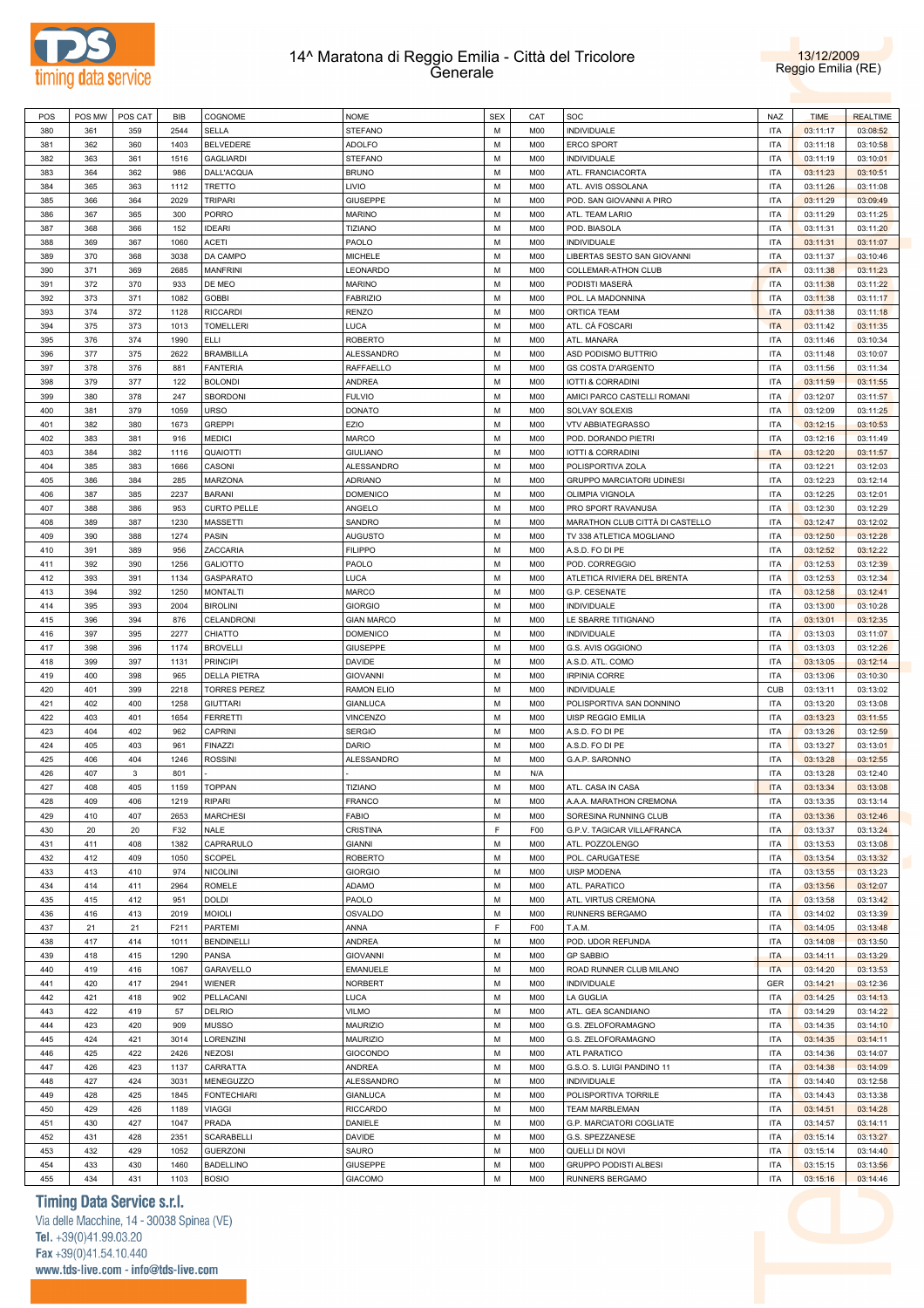



| POS | POS MW | POS CAT | <b>BIB</b> | COGNOME            | <b>NOME</b>             | <b>SEX</b> | CAT             | SOC                             | NAZ        | <b>TIME</b> | <b>REALTIME</b> |
|-----|--------|---------|------------|--------------------|-------------------------|------------|-----------------|---------------------------------|------------|-------------|-----------------|
| 456 | 435    | 432     | 993        | <b>ISABELLA</b>    | <b>GIOVANNI</b>         | М          | M <sub>0</sub>  | ASD POD. ARONA                  | <b>ITA</b> | 03:15:18    | 03:14:46        |
|     |        | 433     |            |                    |                         | М          | M <sub>0</sub>  |                                 | <b>ITA</b> |             |                 |
| 457 | 436    |         | 1854       | ZANETTI            | <b>MIRKO</b>            |            |                 | ATL. LIPPO CALDERARA            |            | 03:15:19    | 03:14:32        |
| 458 | 437    | 434     | 1252       | PAGLIARINI         | DANTE                   | М          | M <sub>0</sub>  | ATL. MANARA                     | <b>ITA</b> | 03:15:24    | 03:14:59        |
| 459 | 438    | 435     | 1191       | PAPOTTI            | CRISTIANO               | М          | M <sub>0</sub>  | POD. PERSICETANA                | <b>ITA</b> | 03:15:27    | 03:15:00        |
| 460 | 439    | 436     | 1558       | <b>RAVASI</b>      | <b>RICCARDO</b>         | М          | M <sub>0</sub>  | <b>AVIS TREVIGLIO</b>           | <b>ITA</b> | 03:15:28    | 03:14:34        |
| 461 | 440    | 437     | 1912       | <b>RABAIOLI</b>    | NATALE                  | М          | M <sub>0</sub>  | INDIVIDUALE                     | <b>ITA</b> | 03:15:33    | 03:14:26        |
|     |        |         |            |                    |                         |            |                 |                                 |            |             |                 |
| 462 | 441    | 438     | 2191       | <b>MACCAFERRI</b>  | LORENZO                 | М          | M <sub>0</sub>  | <b>GALLILEO TRIATHLON</b>       | <b>ITA</b> | 03:15:35    | 03:14:39        |
| 463 | 442    | 439     | 2506       | COVEZZI            | LUCA                    | М          | M <sub>0</sub>  | POL. LA MADONNINA               | <b>ITA</b> | 03:15:41    | 03:13:23        |
| 464 | 443    | 440     | 2557       | <b>SECHI</b>       | <b>FILIPPO</b>          | М          | M <sub>0</sub>  | <b>UISP PARMA</b>               | <b>ITA</b> | 03:15:42    | 03:13:51        |
| 465 | 444    | 441     | 1931       | DEL BUE            | DANILO                  | М          | M <sub>0</sub>  | PODISTICA BIASOLA A.S.D.        | <b>ITA</b> | 03:15:47    | 03:14:44        |
| 466 | 445    | 442     | 1143       | ZUCCA              | PAOLO                   | М          | M <sub>0</sub>  | <b>AQUIRUNNERS</b>              | <b>ITA</b> | 03:15:59    | 03:15:34        |
|     |        |         |            |                    |                         |            |                 |                                 |            |             |                 |
| 467 | 446    | 443     | 1257       | GALLO              | PIER MARCO              | М          | M <sub>0</sub>  | ATL. ACQUI-TERME                | <b>ITA</b> | 03:15:59    | 03:15:16        |
| 468 | 447    | 444     | 1658       | MARANGONI          | <b>TIZIANO</b>          | М          | M <sub>0</sub>  | CLUB DEL TORCIO                 | <b>ITA</b> | 03:16:04    | 03:14:50        |
| 469 | 22     | 22      | F292       | OMAN               | <b>JANA</b>             | E          | F <sub>00</sub> | <b>GORENJSKI GLAS</b>           | <b>SLO</b> | 03:16:04    | 03:15:14        |
| 470 | 448    | 445     | 875        | <b>FREDDI</b>      | PAOLO                   | М          | M <sub>0</sub>  | INDIVIDUALE                     | <b>ITA</b> | 03:16:18    | 03:15:51        |
| 471 | 449    | 446     | 1862       | <b>MAISTO</b>      | <b>GIUSEPPE</b>         | М          | M <sub>0</sub>  | POL. LE COLLINE                 | <b>ITA</b> | 03:16:18    | 03:15:08        |
|     |        |         |            |                    |                         |            |                 |                                 |            |             |                 |
| 472 | 450    | 447     | 833        | PENNA              | VENANZIO                | М          | M <sub>0</sub>  | U.S. SANGIORGESE                | <b>ITA</b> | 03:16:21    | 03:15:50        |
| 473 | 451    | 448     | 2830       | <b>BRINDISI</b>    | LUIGI                   | М          | M <sub>0</sub>  | POD.SAN SAVIO                   | <b>ITA</b> | 03:16:25    | 03:16:08        |
| 474 | 452    | 449     | 2327       | <b>REVERBERI</b>   | <b>GABRIELE</b>         | М          | M <sub>0</sub>  | <b>GALILEO TRIATHLON</b>        | <b>ITA</b> | 03:16:34    | 03:14:26        |
| 475 | 453    | 450     | 1173       | <b>REDAELLI</b>    | ALESSANDRO              | М          | M <sub>0</sub>  | G.S. AVIS OGGIONO               | <b>ITA</b> | 03:16:37    | 03:16:07        |
|     |        |         |            |                    |                         |            |                 |                                 |            |             |                 |
| 476 | 454    | 451     | 893        | <b>MONTANI</b>     | <b>STEFANO</b>          | М          | M <sub>0</sub>  | ATLETICA CLARINA                | <b>ITA</b> | 03:16:41    | 03:16:23        |
| 477 | 455    | 452     | 3024       | <b>FORNONI</b>     | PIERLUIGI               | М          | M <sub>0</sub>  | POOL. SOC. ATL. ALTAVALSERIANA  | <b>ITA</b> | 03:16:43    | 03:14:27        |
| 478 | 456    | 453     | 3069       | FORTE              | <b>FRANCO</b>           | М          | M <sub>0</sub>  | U.S. ACLI ATL. SAN MARCO        | <b>ITA</b> | 03:16:45    | 03:16:05        |
| 479 | 457    | 454     | 1226       | CONCA              | MAURO                   | М          | M <sub>0</sub>  | MARCIATORI SAN GIORGIO DRESANO  | <b>ITA</b> | 03:16:45    | 03:16:22        |
| 480 | 458    | 455     | 1413       | <b>RIVI</b>        | <b>ENRICO</b>           | М          | M <sub>0</sub>  | POL. CARPINETI                  | <b>ITA</b> | 03:16:45    | 03:15:47        |
|     |        |         |            |                    |                         |            |                 |                                 |            |             |                 |
| 481 | 459    | 456     | 1758       | <b>MIGLIORATI</b>  | <b>FRANK</b>            | М          | M <sub>0</sub>  | MARATHON CLUB CITTÀ DI CASTELLO | <b>ITA</b> | 03:16:47    | 03:15:51        |
| 482 | 460    | 457     | 1361       | <b>GIANASSI</b>    | <b>GIUSEPPE</b>         | М          | M <sub>0</sub>  | <b>CLUB AUSONIA</b>             | <b>ITA</b> | 03:16:49    | 03:16:27        |
| 483 | 461    | 458     | 1049       | <b>MAGNONI</b>     | <b>FABRIZIO</b>         | М          | M <sub>0</sub>  | ATL. TEAM BRIANZA               | <b>ITA</b> | 03:16:49    | 03:16:31        |
| 484 | 462    | 459     | 1233       | <b>BUZZONI</b>     | DANIELE                 | М          | M <sub>0</sub>  | POL. LE COLLINE                 | <b>ITA</b> | 03:16:53    | 03:16:09        |
| 485 | 463    | 460     | 849        | <b>MARSOTTO</b>    | <b>SERGIO</b>           | М          | M <sub>0</sub>  | ASSINDUSTRIA PADOVA             | <b>ITA</b> | 03:16:54    | 03:16:11        |
|     |        |         |            |                    |                         |            |                 |                                 |            |             |                 |
| 486 | 464    | 461     | 2778       | <b>DEMARTIS</b>    | <b>GIACOMINO</b>        | М          | M <sub>0</sub>  | SORESINA RUNNING CLUB           | <b>ITA</b> | 03:16:55    | 03:15:24        |
| 487 | 465    | 462     | 2514       | <b>RIZZO</b>       | PIETRO                  | М          | M <sub>0</sub>  | DERTHONA ATLETICA               | <b>ITA</b> | 03:16:57    | 03:16:04        |
| 488 | 466    | 463     | 1404       | <b>BELOTTI</b>     | <b>MAURO</b>            | М          | M <sub>0</sub>  | <b>ATLETICA INTESA</b>          | <b>ITA</b> | 03:16:58    | 03:16:03        |
| 489 | 467    | 464     | 1817       | <b>SCHENA</b>      | ANGELO                  | М          | M <sub>0</sub>  | G.S. OREZZO                     | <b>ITA</b> | 03:16:59    | 03:15:44        |
| 490 | 468    | 465     | 1179       | <b>CURSI</b>       | DORANDO                 | М          | M <sub>0</sub>  | AN 026 VALMISA                  | <b>ITA</b> | 03:17:01    | 03:16:42        |
|     |        |         |            |                    |                         |            |                 |                                 |            |             |                 |
| 491 | 469    | 466     | 2699       | CORTELLUCCI        | CESARE                  | М          | M <sub>0</sub>  | ATL. PORTO SANT'ELPIDIO         | <b>ITA</b> | 03:17:03    | 03:16:10        |
| 492 | 470    | 467     | 985        | <b>MOMBELLI</b>    | <b>MARIO</b>            | М          | M <sub>0</sub>  | ATL. FRANCIACORTA               | <b>ITA</b> | 03:17:05    | 03:16:45        |
| 493 | 471    | 468     | 1111       | <b>BATTISTI</b>    | <b>GIANNI</b>           | М          | M <sub>0</sub>  | ASSINDUSTRIA                    | <b>ITA</b> | 03:17:10    | 03:16:24        |
| 494 | 472    | 469     | 1166       | <b>MIGLIAROTTI</b> | <b>SERGIO</b>           | М          | M <sub>0</sub>  | MARATHON CLUB CITTÀ DI CASTELLO | <b>ITA</b> | 03:17:11    | 03:16:29        |
| 495 | 473    | 470     | 1534       | TURAZZA            | LORENZO                 | М          | M <sub>0</sub>  | PODISTICA ZOLA                  | <b>ITA</b> | 03:17:12    | 03:16:55        |
|     |        |         |            |                    |                         |            |                 |                                 |            |             |                 |
| 496 | 474    | 471     | 3073       | CATTANEO           | <b>GERMANO</b>          | М          | M <sub>0</sub>  | U.S. ACLI ATL. SAN MARCO        | <b>ITA</b> | 03:17:12    | 03:16:35        |
| 497 | 475    | 472     | 1294       | SAVOIA             | <b>MAURIZIO</b>         | М          | M <sub>0</sub>  | INDIVIDUALE                     | <b>ITA</b> | 03:17:13    | 03:16:29        |
| 498 | 476    | 473     | 2021       | LANZARA            | ANDREA                  | М          | M <sub>0</sub>  | ATL. FOLGORE NOCERA INFERIORE   | <b>ITA</b> | 03:17:16    | 03:15:30        |
| 499 | 477    | 474     | 1771       | <b>TRASENTE</b>    | MICHELE                 | М          | M <sub>0</sub>  | <b>MARCIATORI DESIO</b>         | <b>ITA</b> | 03:17:20    | 03:15:47        |
|     |        |         |            |                    |                         |            |                 |                                 |            |             |                 |
| 500 | 478    | 475     | 3094       | CAPITANI           | <b>FILIPPO</b>          | М          | M <sub>0</sub>  | CASA MODENA                     | <b>ITA</b> | 03:17:20    | 03:14:42        |
| 501 | 479    | 476     | 50         | ADORNETTO          | <b>GIANLUCA</b>         | М          | M <sub>0</sub>  | CRAL POLIGRAFICO DELLO STATO    | <b>ITA</b> | 03:17:22    | 03:17:13        |
| 502 | 480    | 477     | 2532       | PARON CILLI        | <b>STEFANO</b>          | М          | M <sub>0</sub>  | GINN. MONZESE FORTI E LIBERI    | <b>ITA</b> | 03:17:22    | 03:15:45        |
| 503 | 481    | 478     | 1281       | <b>BATTISTONI</b>  | DANILO                  | М          | M <sub>0</sub>  | CITTANOVA                       | <b>ITA</b> | 03:17:28    | 03:17:14        |
| 504 | 482    | 479     | 143        | <b>GARGIULO</b>    | <b>GIUSEPPE GEREMIA</b> | М          | <b>M00</b>      | PODISTICA CAVRIAGO              | <b>ITA</b> | 03:17:32    | 03:17:21        |
|     |        |         |            |                    |                         |            |                 |                                 |            |             |                 |
| 505 | 483    | 480     | 854        | <b>MENNITI</b>     | <b>ROBERTO</b>          | М          | M <sub>0</sub>  | INDIVIDUALE                     | <b>ITA</b> | 03:17:35    | 03:16:52        |
| 506 | 484    | 481     | 294        | NALE               | <b>FABIO</b>            | М          | <b>M00</b>      | RUNNING SARONNO                 | <b>ITA</b> | 03:17:49    | 03:17:40        |
| 507 | 485    | 482     | 1800       | <b>DORELLI</b>     | CARLO ALBERTO           | М          | <b>M00</b>      | PODISTICA BIASOLA A.S.D.        | <b>ITA</b> | 03:17:51    | 03:16:38        |
| 508 | 486    | 483     | 164        | <b>BENEDETTI</b>   | <b>DENIS</b>            | М          | M <sub>0</sub>  | POL. LA MADONNINA               | <b>ITA</b> | 03:17:55    | 03:16:57        |
| 509 | 487    | 484     | 915        | <b>FERRARINI</b>   | MARCO                   | М          | M00             | PODISTICA CAVRIAGO              | <b>ITA</b> | 03:18:00    | 03:17:48        |
|     |        | 485     | 988        | LENTINI            | <b>MARIO</b>            | М          |                 |                                 | <b>ITA</b> |             |                 |
| 510 | 488    |         |            |                    |                         |            | M <sub>0</sub>  | CORRERE E SALUTE MOTTOLA        |            | 03:18:17    | 03:18:00        |
| 511 | 489    | 486     | 2750       | <b>MASSARENTI</b>  | <b>NEVIO</b>            | М          | M <sub>0</sub>  | ATL. DELTA FERRARESE            | <b>ITA</b> | 03:18:17    | 03:16:13        |
| 512 | 490    | 487     | 1216       | DE SILVA           | MARCO                   | М          | M <sub>0</sub>  | DELTA SPEDIZIONI GENOVA         | <b>ITA</b> | 03:18:22    | 03:18:09        |
| 513 | 491    | 488     | 1207       | GRECO              | ARMANDO                 | М          | M00             | MARATONETI GENOVESI             | <b>ITA</b> | 03:18:23    | 03:18:12        |
| 514 | 492    | 489     | 2477       | <b>TISATO</b>      | MARCO                   | М          | M <sub>0</sub>  | POD. CORREGGIO                  | <b>ITA</b> | 03:18:24    | 03:16:38        |
| 515 | 493    | 490     | 3062       | <b>BELLUCCI</b>    | LAURO                   | М          | M00             | CASA MODENA ATLETICA            | <b>ITA</b> | 03:18:26    | 03:16:34        |
|     |        |         |            |                    |                         |            |                 |                                 |            |             |                 |
| 516 | 494    | 491     | 1153       | <b>INVERNIZZI</b>  | <b>MAURIZIO</b>         | М          | M <sub>0</sub>  | SEV VALMADRERA                  | <b>ITA</b> | 03:18:38    | 03:17:27        |
| 517 | 495    | 492     | 977        | <b>BIFFI</b>       | ANGELO                  | М          | M00             | POL. CERMUSCHESE                | <b>ITA</b> | 03:18:39    | 03:18:18        |
| 518 | 496    | 493     | 1402       | CAVALIERE          | <b>EUSTACHIO</b>        | М          | M00             | A.S.D. MARATONETI ANDRIESI      | <b>ITA</b> | 03:18:45    | 03:17:23        |
| 519 | 23     | 23      | F25        | <b>MONTANARI</b>   | DANIELA                 | F          | F00             | POL. LA MADONNINA               | <b>ITA</b> | 03:18:49    | 03:18:12        |
|     |        | 494     |            |                    |                         |            |                 |                                 |            |             |                 |
| 520 | 497    |         | 838        | MANINI             | LUCA                    | М          | M00             | INDIVIDUALE                     | <b>ITA</b> | 03:18:58    | 03:18:06        |
| 521 | 498    | 495     | 225        | CAPPELLI           | <b>STEFANO</b>          | М          | M00             | POL. LA MADONNINA               | <b>ITA</b> | 03:19:02    | 03:18:44        |
| 522 | 499    | 496     | 2459       | MANCA              | <b>IVO</b>              | М          | M00             | ATL. CAMPO GIURATI              | <b>ITA</b> | 03:19:04    | 03:18:07        |
| 523 | 500    | 497     | 2299       | <b>IANNIELLO</b>   | <b>VITTORIO</b>         | М          | M <sub>0</sub>  | SAI FRECCE BIANCHE              | <b>ITA</b> | 03:19:12    | 03:18:49        |
| 524 | 501    | 498     | 1406       | CAVALIERI          | <b>DENIS</b>            | М          | M <sub>0</sub>  | POL. CAMPOGALLIANO              | <b>ITA</b> | 03:19:16    | 03:18:19        |
|     |        |         |            |                    |                         |            |                 |                                 |            |             |                 |
| 525 | 502    | 499     | 1220       | <b>DUSAN</b>       | MRAVLJE                 | М          | M00             | INDIVIDUALE                     | <b>SLO</b> | 03:19:18    | 03:18:40        |
| 526 | 503    | 500     | 971        | <b>FORMENTI</b>    | <b>ROBERTO</b>          | М          | M00             | G.S. AVIS OGGIONO               | <b>ITA</b> | 03:19:23    | 03:18:52        |
| 527 | 504    | 501     | 2393       | <b>GENTILINI</b>   | <b>ARRIGO</b>           | М          | M00             | CREMONA                         | <b>ITA</b> | 03:19:25    | 03:16:54        |
| 528 | 505    | 502     | 1592       | GALLO              | GIANFRANCO              | М          | M <sub>0</sub>  | POD. RUBIERESE                  | <b>ITA</b> | 03:19:26    | 03:18:34        |
|     |        |         |            |                    |                         |            |                 |                                 |            |             |                 |
| 529 | 506    | 503     | 1953       | <b>BERGAMINI</b>   | CLAUDIO                 | М          | M <sub>0</sub>  | G.S. PASTA GRANAROLO            | <b>ITA</b> | 03:19:29    | 03:18:58        |
| 530 | 507    | 504     | 1077       | <b>GIAMMANCO</b>   | <b>MICHELE</b>          | М          | M00             | ATLETIC TEAM PAGLIANO           | <b>ITA</b> | 03:19:30    | 03:19:17        |
| 531 | 24     | 24      | F224       | PIATTELLI          | <b>MARINA</b>           | F          | F <sub>00</sub> | <b>INDIVIDUALE</b>              | <b>ITA</b> | 03:19:30    | 03:19:09        |

# **Timing Data Service s.r.l.**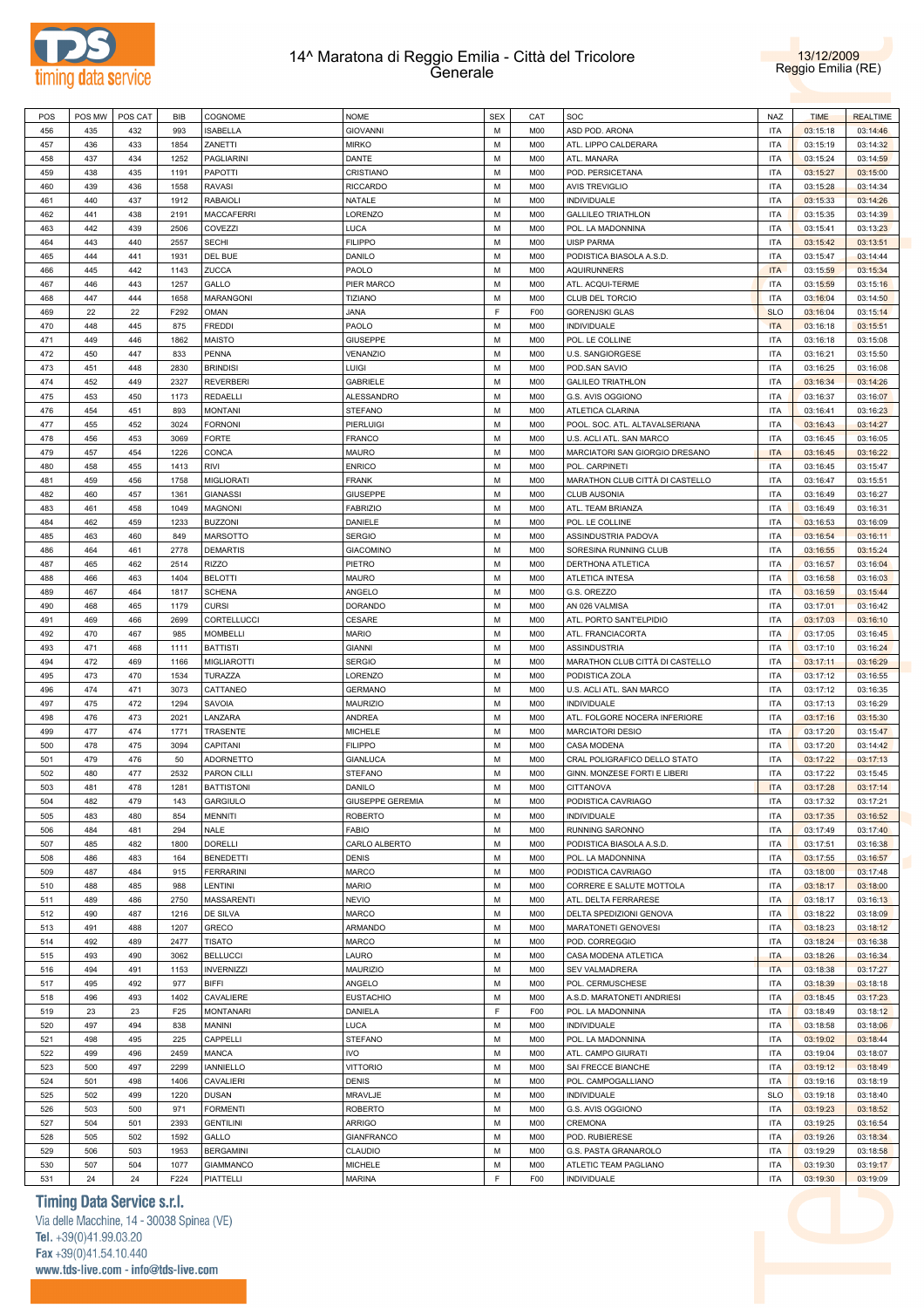



| POS | POS MW   POS CAT |     | BIB  | COGNOME               | <b>NOME</b>     | <b>SEX</b> | CAT             | SOC                                      | NAZ        | <b>TIME</b> | <b>REALTIME</b> |
|-----|------------------|-----|------|-----------------------|-----------------|------------|-----------------|------------------------------------------|------------|-------------|-----------------|
| 532 | 508              | 505 | 1848 | ROMANI                | <b>GIORGIO</b>  | М          | M00             | GSO SAN LUIGI PANDINO                    | <b>ITA</b> | 03:19:36    | 03:18:37        |
| 533 | 509              | 506 | 2548 | <b>GORNI</b>          | PAOLO           | м          | M00             | <b>INDIVIDUALE</b>                       | <b>ITA</b> | 03:19:37    | 03:19:17        |
|     |                  | 507 |      |                       | ANGELO          | М          |                 | G.S. AVIS TREVIGLIO                      | <b>ITA</b> |             |                 |
| 534 | 510              |     | 1750 | <b>PETRESINI</b>      |                 |            | M00             |                                          |            | 03:19:41    | 03:17:45        |
| 535 | 511              | 508 | 1570 | <b>PIANTONI</b>       | <b>MICHELE</b>  | м          | M00             | <b>GS OREZZO</b>                         | <b>ITA</b> | 03:19:41    | 03:18:22        |
| 536 | 512              | 509 | 2070 | <b>BASSO</b>          | <b>RICCARDO</b> | М          | M00             | <b>ESSETRESPORT</b>                      | <b>ITA</b> | 03:19:44    | 03:18:39        |
| 537 | 513              | 510 | 1148 | <b>MARCHIORO</b>      | GABRIELE        | м          | M00             | RUN A. TEAM                              | ITA        | 03:19:49    | 03:19:18        |
| 538 | 514              | 511 | 1139 | CASTORO               | <b>FABRIZIO</b> | М          | M00             | ASD AMATORI CASTELFUSANO                 | <b>ITA</b> | 03:19:50    | 03:19:13        |
| 539 | 515              | 512 | 1543 | PANARIELLO            | VINCENZO        | м          | M00             | ASCD FEDI                                | ITA        | 03:19:52    | 03:18:36        |
| 540 | 516              | 513 | 3070 | <b>RAVISCIONI</b>     | <b>MAURIZIO</b> | М          | M00             | U.S. ACLI ATL. SAN MARCO                 | <b>ITA</b> | 03:19:55    | 03:18:24        |
| 541 | 517              | 514 | 1091 | <b>GIROTTI</b>        | FRANCESCO       | м          | M00             | GS PASTA GRANAROLO BOLOGNA               | <b>ITA</b> | 03:19:55    | 03:19:31        |
| 542 | 518              | 515 | 2567 | DI MICHINO            | <b>FRANCO</b>   | М          | M00             | G.P. MARCIACARATESI                      | <b>ITA</b> | 03:19:59    | 03:18:18        |
| 543 | 519              | 516 | 195  | <b>STARZ</b>          | <b>EMILIO</b>   | м          | M00             | MARATHON UDEI TRIESTE                    | ITA        | 03:20:05    | 03:19:54        |
|     |                  |     |      |                       |                 |            |                 |                                          |            |             |                 |
| 544 | 520              | 517 | 1099 | LA VECCHIA            | ANDREA          | М          | M00             | RUNNERS BERGAMO                          | <b>ITA</b> | 03:20:05    | 03:19:51        |
| 545 | 521              | 518 | 1204 | <b>TOSCHI</b>         | PAOLO           | м          | M00             | POD. FORMIGINESE                         | <b>ITA</b> | 03:20:06    | 03:19:35        |
| 546 | 522              | 519 | 1935 | DAL BARCO             | MARCO           | М          | M00             | INDIVIDUALE                              | <b>ITA</b> | 03:20:08    | 03:19:06        |
| 547 | 523              | 520 | 1210 | POSA                  | <b>GIACOMO</b>  | м          | M00             | S.C. RUNNING BISCEGLIE                   | <b>ITA</b> | 03:20:09    | 03:19:52        |
| 548 | 524              | 521 | 892  | <b>MARRAS</b>         | <b>GIOVANNI</b> | М          | M <sub>0</sub>  | ATL. BOGGERI ARQUATA                     | <b>ITA</b> | 03:20:12    | 03:19:28        |
| 549 | 525              | 522 | 1528 | <b>ORLANDI</b>        | WALTER          | М          | M00             | U.S. VITTORE O. 1906                     | <b>ITA</b> | 03:20:19    | 03:19:27        |
| 550 | 526              | 523 | 912  | <b>MARCHI</b>         | <b>GIOVANNI</b> | М          | M <sub>0</sub>  | ASD ATL. FARNENSE                        | <b>ITA</b> | 03:20:21    | 03:19:41        |
| 551 | 527              | 524 | 873  | <b>AGOSTI</b>         | LUCA            | м          | M00             | PLACENTIA MARATHON                       | <b>ITA</b> | 03:20:21    | 03:19:43        |
| 552 |                  | 525 | 2703 | VANDELLI              | ANDREA          | М          |                 |                                          | <b>ITA</b> | 03:20:22    | 03:18:33        |
|     | 528              |     |      |                       |                 |            | M00             | CASA MODENA ATLETICA                     |            |             |                 |
| 553 | 529              | 526 | 1254 | <b>ROSSINI</b>        | PIERLUIGI       | м          | M00             | <b>FRIESIAN TEAM</b>                     | ITA        | 03:20:23    | 03:19:33        |
| 554 | 530              | 527 | 994  | AZZINI                | <b>MASSIMO</b>  | М          | M00             | <b>FRIESIAN TEAM</b>                     | <b>ITA</b> | 03:20:23    | 03:19:32        |
| 555 | 531              | 528 | 898  | MICHELI               | SIMONE          | м          | M00             | PRATO NORD                               | <b>ITA</b> | 03:20:23    | 03:19:40        |
| 556 | 532              | 529 | 982  | COCCOLO               | MAURO           | М          | M00             | GAH TORRE PELICE                         | <b>ITA</b> | 03:20:23    | 03:20:04        |
| 557 | 533              | 530 | 1564 | <b>VARINI</b>         | DAVIDE          | м          | M00             | INDIVIDUALE                              | ITA        | 03:20:24    | 03:18:54        |
| 558 | 534              | 531 | 1195 | PASQUALE              | <b>GUERINO</b>  | М          | M00             | A.S.D. RUN & FUN SAN SEVERO              | <b>ITA</b> | 03:20:26    | 03:19:54        |
| 559 | 535              | 532 | 1161 | <b>ROMA</b>           | <b>RICCARDO</b> | м          | M00             | MARATONETI DEL TIGULLIO                  | ITA        | 03:20:31    | 03:19:47        |
| 560 | 536              | 533 | 2890 | <b>TOSI</b>           | <b>MASSIMO</b>  | М          | M00             | A.S.D. CICLI GA-MA                       | <b>ITA</b> | 03:20:34    | 03:19:01        |
| 561 | 537              | 534 | 2474 | <b>BERGO</b>          | STEFANO         | м          | M00             | INDIVIDUALE                              | ITA        | 03:20:36    | 03:18:32        |
|     |                  |     |      |                       |                 | М          |                 |                                          |            |             |                 |
| 562 | 538              | 535 | 1213 | CARRARA               | <b>ALDO</b>     |            | M00             | G.S. OREZZO                              | <b>ITA</b> | 03:20:39    | 03:20:04        |
| 563 | 25               | 25  | F108 | FAPPIANO              | <b>FEDERICA</b> | E          | F <sub>00</sub> | ROAD RUNNERS MILANO                      | <b>ITA</b> | 03:20:39    | 03:19:59        |
| 564 | 539              | 536 | 1038 | MAURI                 | MASSIMILIANO    | М          | M <sub>0</sub>  | A. L. S. CREMELLA                        | <b>ITA</b> | 03:20:42    | 03:20:11        |
| 565 | 540              | 537 | 945  | DAL SAVIO             | PAOLO           | м          | M00             | ATL. CASA IN CASA                        | <b>ITA</b> | 03:20:44    | 03:20:08        |
| 566 | 541              | 538 | 2848 | <b>BRUNO</b>          | SALVATORE       | М          | M <sub>0</sub>  | MONTAGNETTA'S SKYRUNNER                  | <b>ITA</b> | 03:20:48    | 03:20:04        |
| 567 | 542              | 539 | 870  | <b>MATTIOLI</b>       | <b>VITTORIO</b> | м          | M00             | POD. PERSICETANA                         | <b>ITA</b> | 03:20:49    | 03:20:05        |
| 568 | 543              | 540 | 1401 | LEONZIO               | <b>GENEROSO</b> | М          | M00             | ASD PODISTICA VASTO                      | <b>ITA</b> | 03:20:51    | 03:20:31        |
| 569 | 26               | 26  | F145 | VENTURELLI            | <b>ELENA</b>    | F          | F <sub>0</sub>  | INDIVIDUALE                              | <b>ITA</b> | 03:20:53    | 03:19:46        |
| 570 | 544              | 541 | 1566 | <b>BAGNOLI</b>        | <b>ROBERTO</b>  | М          | M00             | <b>INDIVIDUALE</b>                       | <b>ITA</b> | 03:20:53    | 03:19:23        |
| 571 | 545              | 542 | 2229 | <b>GALLINA</b>        | DAVIDE          | м          | M00             | G.P. AVIS POLISPORTIVA MALAVICINA - BELV | ITA        | 03:20:57    | 03:19:31        |
|     |                  |     |      |                       |                 |            |                 |                                          |            |             |                 |
| 572 | 546              | 543 | 2157 | LUPO                  | SALVATORE       | М          | M00             | OTTICA SARACINO TARANTO                  | <b>ITA</b> | 03:21:01    | 03:19:05        |
| 573 | 547              | 544 | 1384 | LATINO                | <b>MAURIZIO</b> | м          | M00             | ATLET. PAMABIAGO MI 083                  | ITA        | 03:21:05    | 03:20:28        |
| 574 | 548              | 545 | 2847 | <b>FANCHETTI</b>      | <b>SERGIO</b>   | М          | M00             | MONTAGNETTA'S SKYRUNNER                  | <b>ITA</b> | 03:21:10    | 03:20:27        |
| 575 | 549              | 546 | 2282 | SACCON                | <b>FLAVIO</b>   | м          | M00             | ATLETICA MARENO                          | ITA        | 03:21:10    | 03:19:57        |
| 576 | 550              | 547 | 2852 | <b>TOGNI</b>          | <b>GERARDO</b>  | М          | M00             | A.S.D. FÒ DI PE                          | <b>ITA</b> | 03:21:14    | 03:19:28        |
| 577 | 551              | 548 | 2493 | LIONELLO              | <b>ROBERTO</b>  | м          | M00             | ROAD RUNNERS CLUB MILANO                 | ITA        | 03:21:19    | 03:18:42        |
| 578 | 552              | 549 | 952  | COMPAGNONI            | <b>ALBERTO</b>  | М          | M <sub>0</sub>  | G.P. LA GUGLIA SASSUOLO                  | <b>ITA</b> | 03:21:19    | 03:20:47        |
| 579 | 553              | 550 | 880  | LUONI                 | <b>ENRICO</b>   | М          | M00             | TEAM ATLETICO MERCURIO NOVARA            | <b>ITA</b> | 03:21:20    | 03:20:52        |
| 580 | 554              | 551 | 1928 | <b>ATTARDO</b>        | PIERLUIGI       | M          | M00             | PODISTICA BIASOLA A.S.D.                 | <b>ITA</b> | 03:21:24    | 03:19:54        |
|     |                  |     |      | <b>TASINATO</b>       |                 | М          |                 |                                          | <b>ITA</b> |             |                 |
| 581 | 555              | 552 | 878  |                       | DAVIDE          |            | M00             | GP. MASERÀ                               |            | 03:21:32    | 03:21:15        |
| 582 | 556              | 553 | 1723 | MARANGOTTO            | <b>MARIO</b>    | M          | M00             | SPIRITO TRIAL                            | <b>ITA</b> | 03:21:33    | 03:20:07        |
| 583 | 557              | 554 | 2727 | <b>GHEDINI</b>        | <b>GRAZIANO</b> | М          | M00             | POD. PERSICETANA                         | <b>ITA</b> | 03:21:40    | 03:20:22        |
| 584 | 558              | 555 | 1182 | ZEVIK                 | <b>ROBERT</b>   | M          | M00             | <b>TKG GORENJSKA</b>                     | <b>SLO</b> | 03:21:40    | 03:20:51        |
| 585 | 559              | 556 | 2401 | <b>FRENI</b>          | <b>ANTONIO</b>  | М          | M00             | <b>SMART RUNNERS</b>                     | <b>ITA</b> | 03:21:44    | 03:20:42        |
| 586 | 560              | 557 | 2538 | <b>CRISTIN</b>        | <b>GIUSEPPE</b> | M          | M00             | SPOTORNI                                 | <b>ITA</b> | 03:21:48    | 03:21:26        |
| 587 | 27               | 27  | F185 | CLANCY                | CATHERINE       | F          | F <sub>0</sub>  | POLISPORTIVA ATLETICA VIGHENZI PADENGHE  | <b>ITA</b> | 03:21:49    | 03:21:20        |
| 588 | 561              | 558 | 1119 | <b>BEZZI</b>          | <b>IVANO</b>    | М          | M00             | IOTTI & CORRADINI                        | <b>ITA</b> | 03:21:51    | 03:21:28        |
| 589 | 562              | 559 | 2261 | <b>GANASSI</b>        | STEFANO         | М          | M00             | ASS. POL. ATL. SCANDIANO                 | <b>ITA</b> | 03:21:56    | 03:20:49        |
| 590 | 563              | 560 | 1087 | <b>FAEDDA</b>         | MARCO           | M          | M00             | ASSINDUSTRIA SPORT PADOVA                | <b>ITA</b> | 03:21:59    | 03:20:56        |
|     |                  |     |      |                       |                 |            |                 |                                          |            |             |                 |
| 591 | 564              | 561 | 1276 | GALUPPI               | <b>MAURIZIO</b> | М          | M00             | <b>INDIVIDUALE</b>                       | <b>ITA</b> | 03:22:07    | 03:21:31        |
| 592 | 565              | 562 | 2325 | PERSIA                | ALESSANDRO      | M          | M00             | POD. 2000 MARENE                         | <b>ITA</b> | 03:22:10    | 03:20:26        |
| 593 | 566              | 563 | 839  | CALLINI               | LEONARDO        | М          | M00             | COOP CERAMICA IMOLA                      | <b>ITA</b> | 03:22:19    | 03:22:01        |
| 594 | 567              | 564 | 2700 | CASTROFLORIO          | <b>ANTONIO</b>  | M          | M00             | RUNNING CLUB SARONNO                     | <b>ITA</b> | 03:22:20    | 03:19:54        |
| 595 | 568              | 565 | 1924 | <b>BETTINELLI</b>     | ANGELO MARCO    | М          | M00             | ATL. COLOGNO AL SERIO                    | <b>ITA</b> | 03:22:25    | 03:21:28        |
| 596 | 569              | 566 | 1942 | <b>ALDOVINI</b>       | <b>MASSIMO</b>  | M          | M00             | <b>INDIVIDUALE</b>                       | <b>ITA</b> | 03:22:28    | 03:21:00        |
| 597 | 570              | 567 | 1849 | ONEDA                 | <b>GIUSEPPE</b> | М          | M00             | GSO SAN LUIGI PANDINO                    | <b>ITA</b> | 03:22:30    | 03:21:33        |
| 598 | 571              | 568 | 2678 | SOLDERA               | MAURO           | M          | M00             | CANOTTIERI MILANO                        | <b>ITA</b> | 03:22:31    | 03:22:18        |
|     |                  |     |      |                       |                 |            |                 |                                          |            |             |                 |
| 599 | 572              | 569 | 1388 | <b>FERRETTI</b>       | <b>FEDERICO</b> | М          | M00             | <b>INDIVIDUALE</b>                       | <b>ITA</b> | 03:22:32    | 03:21:38        |
| 600 | 28               | 28  | F147 | <b>TESSARO</b>        | EVELYN          | E          | F <sub>0</sub>  | TRIATHLON 3V                             | <b>ITA</b> | 03:22:32    | 03:21:52        |
| 601 | 573              | 570 | 2323 | <b>ANTONIOLI</b>      | <b>IRENEO</b>   | М          | M00             | SORESINA RUNNING CLUB                    | <b>ITA</b> | 03:22:33    | 03:20:22        |
| 602 | 574              | 571 | 3032 | <b>TASSINARI</b>      | <b>ALFIERO</b>  | M          | M00             | POL. BULGARNO                            | <b>ITA</b> | 03:22:39    | 03:19:59        |
| 603 | 575              | 572 | 1208 | <b>FERRARIO</b>       | <b>ERNESTO</b>  | М          | M00             | S. CLUB LIB. SESTO                       | <b>ITA</b> | 03:22:40    | 03:22:20        |
| 604 | 576              | 573 | 1167 | CARAFFA               | ALESSANDRO      | М          | M00             | POL.BIANCAZZURRA PETTINELLI              | <b>ITA</b> | 03:22:44    | 03:22:06        |
| 605 | 29               | 29  | F240 | <b>BOILLAT KIREEV</b> | VERONIQUE       | F.         | F <sub>0</sub>  | FED.SVIZZERA ATLETICA                    | SUI        | 03:22:49    | 03:22:33        |
| 606 | 577              | 574 | 2728 | <b>GRIMANDI</b>       | <b>FABRIZIO</b> | М          | M00             | PODISTICA PERSICETANA                    | <b>ITA</b> | 03:22:51    | 03:21:03        |
|     |                  |     |      | FALCO                 |                 | М          |                 | <b>TURIN MARATHON</b>                    |            |             |                 |
| 607 | 578              | 575 | 2795 |                       | EZIO            |            | M00             |                                          | ITA        | 03:22:51    | 03:21:16        |

# **Timing Data Service s.r.l.**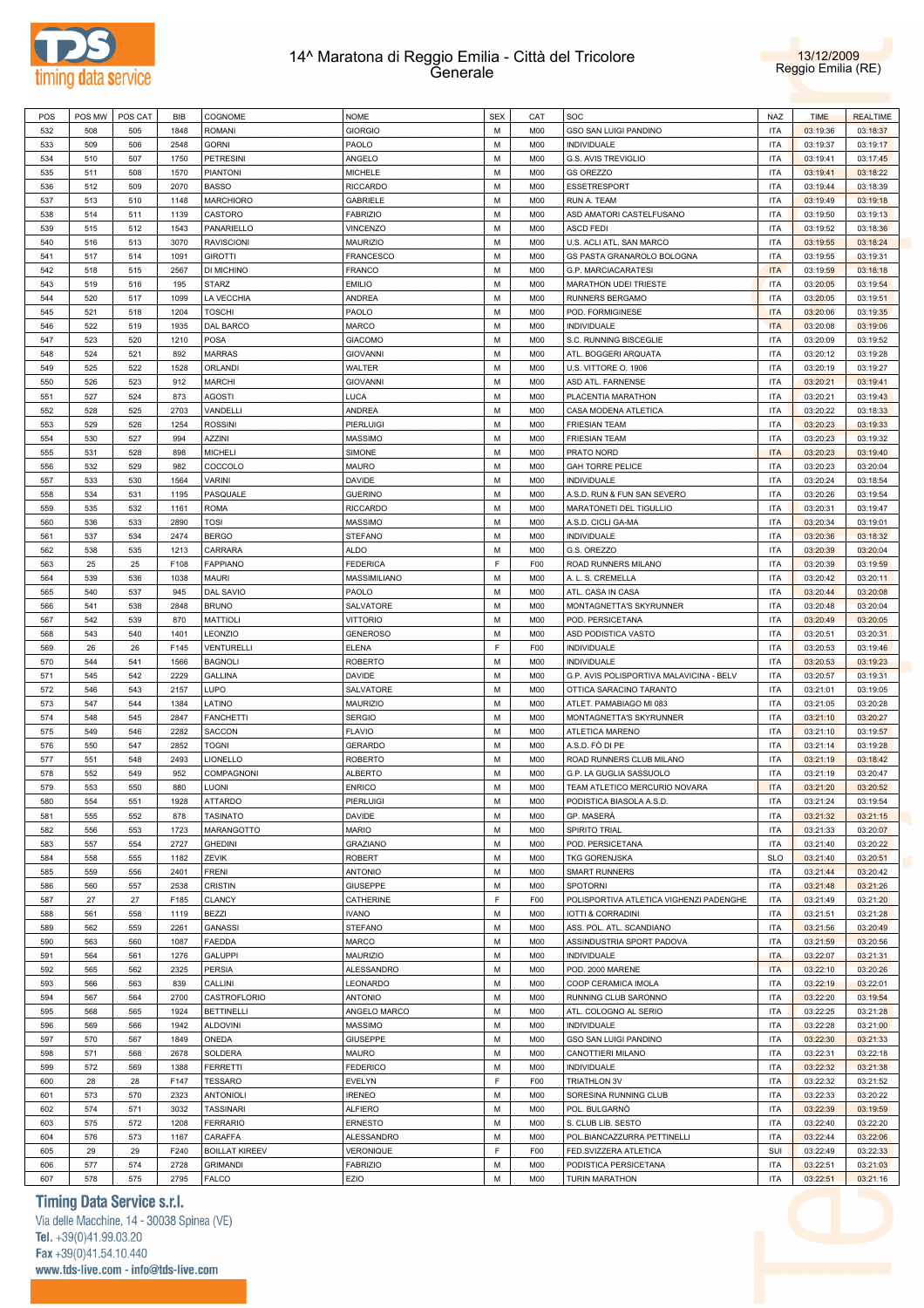



| POS | POS MW | POS CAT | <b>BIB</b> | COGNOME            | <b>NOME</b>       | <b>SEX</b> | CAT             | SOC                                      | NAZ        | <b>TIME</b> | <b>REALTIME</b> |
|-----|--------|---------|------------|--------------------|-------------------|------------|-----------------|------------------------------------------|------------|-------------|-----------------|
| 608 | 579    | 576     | 1965       | <b>VINCO</b>       | ANDREA            | M          | M00             | <b>UISP MILANO</b>                       | <b>ITA</b> | 03:22:52    | 03:21:53        |
| 609 | 580    | 577     | 1080       | <b>RIVONI</b>      | <b>MAURIZIO</b>   | М          | M00             | <b>GHINELLI</b>                          | <b>ITA</b> | 03:22:52    | 03:22:12        |
| 610 | 581    | 578     | 853        | COSTANTINO         | <b>MICHELE</b>    | M          | M00             | <b>ATLETICA MILANO</b>                   | <b>ITA</b> | 03:22:53    | 03:22:40        |
| 611 | 582    | 579     | 929        | PREDA              | LUCIANO           | М          | M <sub>0</sub>  | A.S.D. FÒ DI PÈ                          | <b>ITA</b> | 03:22:53    | 03:22:28        |
|     |        |         |            |                    |                   | M          |                 |                                          |            |             |                 |
| 612 | 583    | 580     | 1023       | <b>BONI SFORZA</b> | ANDREA            |            | M00             | <b>INDIVIDUALE</b>                       | <b>ITA</b> | 03:22:56    | 03:22:41        |
| 613 | 584    | 581     | 2236       | <b>MUFFATTI</b>    | <b>RICCARDO</b>   | M          | M <sub>0</sub>  | PODISTICA SAN GIOVANNI A PIRO GOLFO POLI | <b>ITA</b> | 03:23:04    | 03:21:23        |
| 614 | 30     | 30      | F190       | <b>PURICELLI</b>   | <b>SARA</b>       | F.         | F00             | <b>AMATORI</b>                           | <b>ITA</b> | 03:23:05    | 03:22:13        |
| 615 | 585    | 582     | 1063       | PIAZZOLLA          | SALVATORE         | M          | M <sub>0</sub>  | MARGHERITA DI SAVOIA RUNNERS             | <b>ITA</b> | 03:23:05    | 03:22:32        |
| 616 | 586    | 583     | 2644       | <b>POLONI</b>      | <b>ENRICO</b>     | M          | M00             | G.P. MONTEBELLUNA                        | <b>ITA</b> | 03:23:06    | 03:20:51        |
| 617 | 587    | 584     | 2197       | <b>SCARABELLI</b>  | <b>GABRIELE</b>   | M          | M <sub>0</sub>  | A.S. MERATE LA TERMOTECNICA              | <b>ITA</b> | 03:23:11    | 03:20:34        |
| 618 | 588    | 585     | 1976       | <b>ROSSI</b>       | CARLO             | M          | M00             | LA VETTA MONGRANDO                       | <b>ITA</b> | 03:23:22    | 03:22:29        |
| 619 | 589    | 586     | 77         | <b>FASTIGARI</b>   | PAOLO             | M          | M <sub>0</sub>  | U.S. ATL. NERVIANESE                     | <b>ITA</b> | 03:23:28    | 03:23:20        |
| 620 | 590    | 587     | 1616       | <b>RONDI</b>       | LUIGI             | M          | M00             | <b>GS OREZZO</b>                         | <b>ITA</b> | 03:23:32    | 03:22:12        |
|     | 591    |         |            | ARRIGHI            | <b>GABRIELE</b>   | М          |                 |                                          | <b>ITA</b> |             |                 |
| 621 |        | 588     | 1025       |                    |                   |            | M <sub>0</sub>  | HAPPY RUNNER CLUB                        |            | 03:23:45    | 03:23:06        |
| 622 | 31     | 31      | F24        | DI VITO            | LORENA            | F.         | F <sub>00</sub> | PRO PATRIA CUS MILANO                    | <b>ITA</b> | 03:23:46    | 03:23:36        |
| 623 | 592    | 589     | 1966       | VINCO              | <b>GIANLUCA</b>   | M          | M <sub>0</sub>  | <b>UISP MILANO</b>                       | <b>ITA</b> | 03:23:48    | 03:22:50        |
| 624 | 593    | 590     | 2956       | <b>CERIANI</b>     | DANIELE           | M          | M00             | <b>TURIN MARATHON</b>                    | <b>ITA</b> | 03:23:49    | 03:21:55        |
| 625 | 594    | 591     | 2080       | <b>FIORONI</b>     | LUCA              | M          | M <sub>0</sub>  | INDIVIDUALE                              | <b>ITA</b> | 03:23:50    | 03:22:44        |
| 626 | 595    | 592     | 1398       | PLEBANI            | LUCIANO           | M          | M00             | <b>FREEZONE</b>                          | <b>ITA</b> | 03:23:50    | 03:22:53        |
| 627 | 32     | 32      | F187       | <b>BUDONI</b>      | <b>FEDERICA</b>   | F.         | F00             | ORTICA TEAM                              | <b>ITA</b> | 03:23:52    | 03:23:32        |
| 628 | 596    | 593     | 1816       | <b>BARCELLA</b>    | <b>FLAVIO</b>     | M          | M00             | G.S. OREZZO                              | <b>ITA</b> | 03:23:54    | 03:22:39        |
| 629 | 33     | 33      | F314       | CATALDI            | <b>GRAZIA</b>     | F.         | F00             | ATL. VICENTINA                           | <b>ITA</b> | 03:23:55    | 03:23:40        |
|     |        | 594     | 2647       | LOSI               |                   | M          |                 |                                          | <b>ITA</b> |             |                 |
| 630 | 597    |         |            |                    | MATTEO            |            | M00             | G.S. PASTA GRANAROLO                     |            | 03:23:57    | 03:22:19        |
| 631 | 598    | 595     | 1363       | PIAZZA             | LUCIANO           | M          | M <sub>0</sub>  | AVIS FORLÌ                               | <b>ITA</b> | 03:23:58    | 03:22:41        |
| 632 | 599    | 596     | 2373       | <b>MILESI</b>      | <b>RAOUL</b>      | M          | M00             | <b>GALILEO TRIATHLON</b>                 | <b>ITA</b> | 03:24:00    | 03:22:23        |
| 633 | 600    | 597     | 2528       | CONFALONIERI       | GIUSEPPE          | М          | M <sub>0</sub>  | <b>GP VIRGILIANO</b>                     | <b>ITA</b> | 03:24:00    | 03:22:16        |
| 634 | 601    | 598     | 1840       | <b>TUCI</b>        | LUCA              | M          | M00             | <b>FREESTYLE TRIATHLON</b>               | <b>ITA</b> | 03:24:04    | 03:22:38        |
| 635 | 602    | 599     | 1433       | LAMBERTI           | <b>RICCARDO</b>   | М          | M <sub>0</sub>  | PODISTICA VALLE VARAITA CN 014           | <b>ITA</b> | 03:24:09    | 03:23:23        |
| 636 | 603    | 600     | 1303       | <b>COMPAGNI</b>    | <b>ERNESTO</b>    | M          | M00             | A.S.D. G.P. LA GUGLIA                    | <b>ITA</b> | 03:24:13    | 03:23:41        |
| 637 | 604    | 601     | 1096       | <b>MARTINELLI</b>  | WALTER            | М          | M <sub>0</sub>  | RUNNERS BERGAMO                          | <b>ITA</b> | 03:24:14    | 03:23:33        |
| 638 | 605    | 602     | 189        | <b>FERRETTI</b>    | LUIGI             | M          | M00             | G.S.A. BRUGHERIO                         | <b>ITA</b> | 03:24:14    | 03:24:04        |
| 639 | 606    | 603     | 2874       | VAVASSORI          | <b>ALESSANDRO</b> | M          | M <sub>0</sub>  | RUNNERS BERGAMO                          | <b>ITA</b> | 03:24:14    | 03:22:39        |
|     |        |         |            |                    |                   |            |                 |                                          |            |             |                 |
| 640 | 607    | 604     | 1272       | CATTANEO           | <b>FABRIZIO</b>   | M          | M00             | <b>INDIVIDUALE</b>                       | <b>ITA</b> | 03:24:18    | 03:23:49        |
| 641 | 608    | 605     | 1645       | <b>FONTANELLI</b>  | NANDO             | М          | M <sub>0</sub>  | <b>INDIVIDUALE</b>                       | <b>ITA</b> | 03:24:21    | 03:22:52        |
| 642 | 609    | 606     | 1275       | <b>GIGLIOLI</b>    | PIER MASSIMO      | M          | M00             | SINTOFARM ATLETICA                       | <b>ITA</b> | 03:24:24    | 03:24:09        |
| 643 | 610    | 607     | 1089       | <b>RAMPONI</b>     | <b>ALBERTO</b>    | M          | M <sub>0</sub>  | POD. MELE                                | <b>ITA</b> | 03:24:26    | 03:23:14        |
| 644 | 34     | 34      | F20        | DE MANICOR         | SABRINA           | F          | F <sub>00</sub> | PODISITCA CAVRIAGO                       | <b>ITA</b> | 03:24:26    | 03:24:17        |
| 645 | 611    | 608     | 865        | COSTI              | <b>SERGIO</b>     | M          | M <sub>0</sub>  | <b>ARCI TANETO</b>                       | <b>ITA</b> | 03:24:29    | 03:23:41        |
| 646 | 612    | 609     | 847        | <b>GUIDARINI</b>   | <b>FEDERICO</b>   | M          | M00             | <b>ARCI TANETO</b>                       | <b>ITA</b> | 03:24:29    | 03:23:41        |
| 647 | 613    | 610     | 1055       | TONELLATO          | <b>MAURIZIO</b>   | М          | M <sub>0</sub>  | IDEALDOOR S. BIAGIO TV 352               | <b>ITA</b> | 03:24:30    | 03:23:56        |
| 648 | 614    | 611     | 855        | SORAGNI            | <b>GABRIELE</b>   | M          | M00             | <b>INDIVIDUALE</b>                       | <b>ITA</b> | 03:24:33    | 03:23:45        |
|     |        |         |            |                    |                   |            |                 |                                          |            |             |                 |
| 649 | 615    | 612     | 2963       | <b>BREBBIA</b>     | <b>VITTORIO</b>   | М          | M <sub>0</sub>  | <b>UISP MODENA</b>                       | <b>ITA</b> | 03:24:34    | 03:23:39        |
| 650 | 616    | 613     | 1996       | <b>BERTOCCI</b>    | <b>STEFANO</b>    | M          | M00             | POD. IL CAMPINO                          | <b>ITA</b> | 03:24:35    | 03:23:13        |
| 651 | 617    | 614     | 1209       | <b>NANNI</b>       | JURI              | M          | M <sub>0</sub>  | POL. ZOLA                                | <b>ITA</b> | 03:24:40    | 03:24:18        |
| 652 | 618    | 615     | 1280       | SASSI              | DAVIDE            | M          | M00             | POD. CORREGGIO                           | <b>ITA</b> | 03:24:46    | 03:24:00        |
| 653 | 619    | 616     | 2366       | <b>ANTONELLI</b>   | <b>FEDERICO</b>   | М          | M00             | INDIVIDUALE                              | <b>ITA</b> | 03:24:47    | 03:23:08        |
| 654 | 620    | 617     | 1409       | <b>BERTOLINI</b>   | <b>GERMANO</b>    | M          | M00             | INDIVIDUALE                              | <b>ITA</b> | 03:24:47    | 03:23:52        |
| 655 | 621    | 618     | 1232       | CERRATO            | LUCIANO           | M          | M00             | A.S.D. GATE-CRAL INPS                    | <b>ITA</b> | 03:25:00    | 03:24:27        |
| 656 | 622    | 619     | 102        | <b>GERIN</b>       | <b>GIAN PAOLO</b> | M          | M00             | <b>AQUILE FRIULANE</b>                   | <b>ITA</b> | 03:25:02    | 03:24:54        |
| 657 | 623    | 620     | 1963       | SACCHETTO          | <b>FLAVIO</b>     | М          | M00             | G.S. GRAVELLONAVO                        | <b>ITA</b> | 03:25:05    | 03:24:15        |
|     |        |         |            | PASQUINO           | <b>AURORA</b>     | F          | F00             | <b>GSR. FERRERO</b>                      | <b>ITA</b> |             |                 |
| 658 | 35     | 35      | F138       |                    |                   |            |                 |                                          |            | 03:25:10    | 03:24:49        |
| 659 | 624    | 621     | 1677       | MEROLA             | <b>ENNIO</b>      | M          | M <sub>0</sub>  | <b>UISP BRESCIA</b>                      | <b>ITA</b> | 03:25:14    | 03:25:04        |
| 660 | 625    | 622     | 2650       | <b>AVESANI</b>     | SIMONE            | M          | M00             | <b>BANCHETTE RUNNERS</b>                 | <b>ITA</b> | 03:25:23    | 03:23:08        |
| 661 | 626    | 623     | 1295       | DI LIBERTO         | <b>STEFANO</b>    | M          | M <sub>0</sub>  | <b>AVIS GAGGIANO</b>                     | <b>ITA</b> | 03:25:25    | 03:25:04        |
| 662 | 627    | 624     | 1193       | <b>BELLEBUONO</b>  | <b>NICOLA</b>     | M          | M00             | POD. LUCERA                              | <b>ITA</b> | 03:25:29    | 03:24:58        |
| 663 | 628    | 625     | 1507       | <b>TEDESCO</b>     | WILLIAM           | M          | M00             | <b>CUS PARMA</b>                         | <b>ITA</b> | 03:25:31    | 03:24:35        |
| 664 | 629    | 626     | 1253       | DI MARTINO         | <b>GAETANO</b>    | M          | M00             | <b>HINNA</b>                             | <b>ITA</b> | 03:25:32    | 03:25:06        |
| 665 | 630    | 627     | 2102       | <b>CUOGHI</b>      | DARIO             | М          | M00             | <b>INDIVIDUALE</b>                       | <b>ITA</b> | 03:25:34    | 03:22:50        |
| 666 | 631    | 628     | 989        | <b>GUAGNANO</b>    | <b>DOMENICO</b>   | M          | M00             | SUPERUNNERS TEAM                         | <b>ITA</b> | 03:25:35    | 03:25:09        |
| 667 | 632    | 629     | 1078       | CHIARELLI          | <b>ORAZIO</b>     | M          | M <sub>0</sub>  | MARATHON MAFISSAFRA                      | <b>ITA</b> | 03:25:37    | 03:24:52        |
|     |        |         |            |                    |                   |            |                 |                                          |            |             |                 |
| 668 | 36     | 36      | F312       | <b>DUMITRU</b>     | <b>VICTORIA</b>   | F          | F00             | ATL. LAMBRO                              | <b>ITA</b> | 03:25:39    | 03:24:46        |
| 669 | 633    | 630     | 1944       | <b>MEREGHETTI</b>  | <b>ROBERTO</b>    | M          | M <sub>0</sub>  | A. S. MERATE                             | <b>ITA</b> | 03:25:44    | 03:24:44        |
| 670 | 634    | 631     | 1725       | <b>CIVIDINI</b>    | LUCA              | M          | M00             | SORESINA RUNNING CLUB                    | <b>ITA</b> | 03:25:45    | 03:24:43        |
| 671 | 37     | 37      | F286       | <b>REDAELLI</b>    | CLAUDIA           | F.         | F00             | G.S. AVIS OGGIONO                        | <b>ITA</b> | 03:25:45    | 03:25:14        |
| 672 | 635    | 632     | 131        | COVA               | PAOLO             | M          | M00             | LIBERTAS SESTO                           | <b>ITA</b> | 03:25:45    | 03:25:40        |
| 673 | 636    | 633     | 1222       | <b>MORELLO</b>     | <b>FRANCO</b>     | M          | M <sub>0</sub>  | TEAM ITALIA ROAD RUNNER                  | <b>ITA</b> | 03:25:46    | 03:25:37        |
| 674 | 637    | 634     | 1229       | PAIETTA            | <b>ALESSANDRO</b> | M          | M00             | <b>INDIVIDUALE</b>                       | <b>ITA</b> | 03:25:48    | 03:23:06        |
| 675 | 638    | 635     | 1048       | <b>BRIZ</b>        | <b>MAURIZIO</b>   | M          | M <sub>0</sub>  | GP SANTI NUOVA OLONIO                    | <b>ITA</b> | 03:25:51    | 03:25:27        |
| 676 | 38     | 38      | F18        | <b>DURPETTI</b>    | LAURA             | F.         | F00             | ATL. SENIGALLIA                          | <b>ITA</b> | 03:25:57    | 03:25:42        |
|     |        |         |            |                    |                   |            |                 |                                          |            |             |                 |
| 677 | 639    | 636     | 1887       | <b>FRATTINI</b>    | MASSIMO           | M          | M00             | S.G.M. FORZA E CORAGGIO                  | <b>ITA</b> | 03:25:59    | 03:24:21        |
| 678 | 640    | 637     | 2500       | <b>BACCHELLI</b>   | LORENZO           | M          | M00             | POL. LA MADONNINA                        | <b>ITA</b> | 03:26:01    | 03:23:56        |
| 679 | 641    | 638     | 1726       | <b>ROVELLI</b>     | <b>ROBERTO</b>    | М          | M00             | <b>AMATORI LECCO</b>                     | <b>ITA</b> | 03:26:01    | 03:25:02        |
| 680 | 642    | 639     | 3072       | PITTALÀ            | GIUSEPPE          | M          | M00             | U.S. ACLI ATL. SAN MARCO                 | <b>ITA</b> | 03:26:02    | 03:25:46        |
| 681 | 643    | 640     | 2090       | <b>RINALDI</b>     | <b>ANTONIO</b>    | M          | M00             |                                          | <b>ITA</b> | 03:26:04    | 03:24:25        |
| 682 | 644    | 641     | 2018       | MICCICHÈ           | <b>MASSIMO</b>    | M          | M00             | RUNNERS BERGAMO                          | <b>ITA</b> | 03:26:04    | 03:24:42        |
| 683 | 645    | 642     | 1061       | GIRALDO            | ANTONIO           | М          | M00             | G.A. ASSINDUSTRIA ROVIGO                 | <b>ITA</b> | 03:26:05    | 03:25:17        |
|     |        |         |            |                    |                   |            |                 |                                          |            |             |                 |

# **Timing Data Service s.r.l.**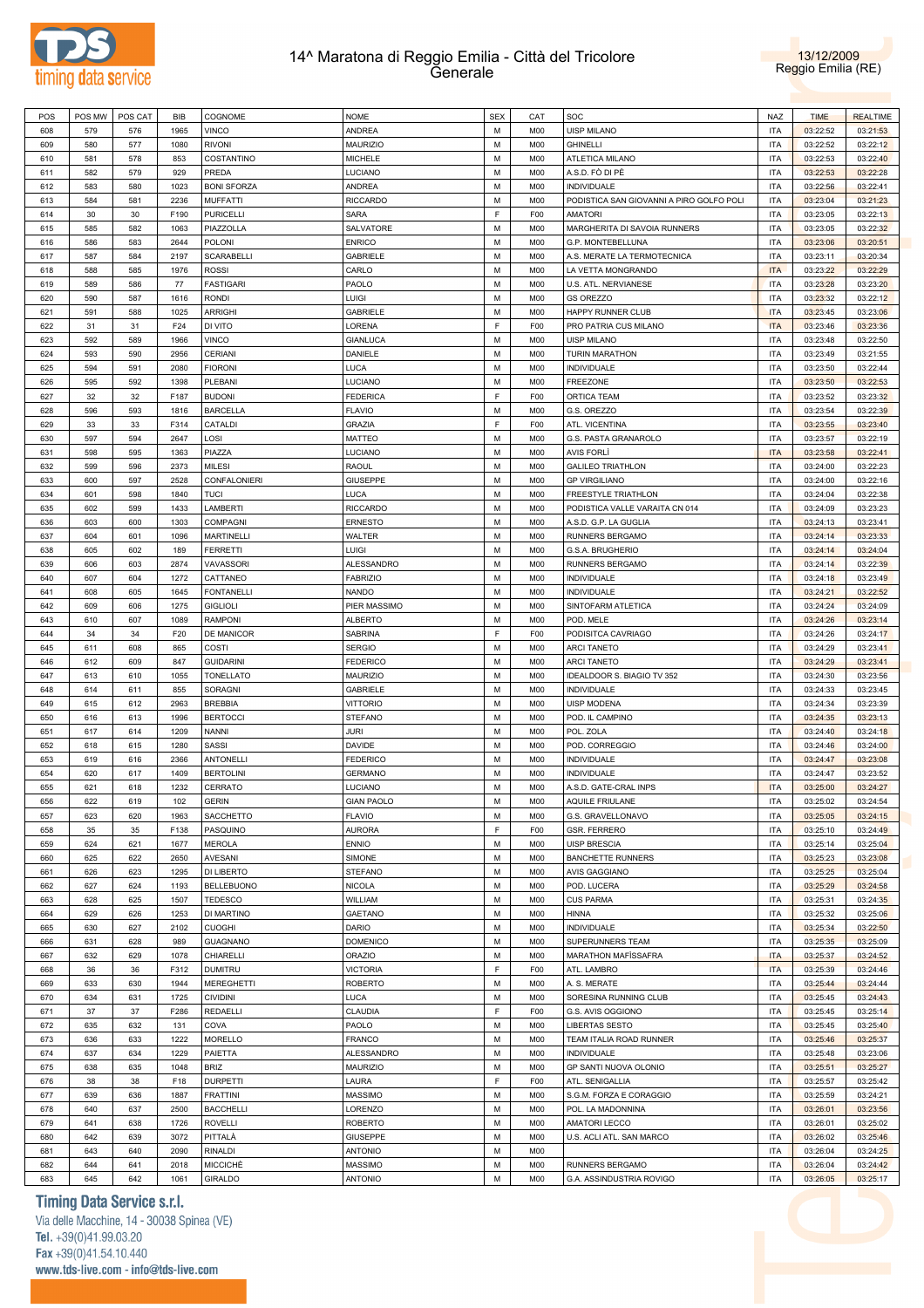



| POS MW   POS CAT<br>POS<br>COGNOME<br><b>NOME</b><br><b>OTTORINO</b><br>684<br>1722<br><b>MALFATTO</b><br>М<br>646<br>643<br>685<br>1644<br><b>DEVCIC</b><br><b>BERISLAV</b><br>М<br>647<br>644<br>SABRINA<br>F<br>686<br>39<br>39<br>F149<br><b>CUOGHI</b><br><b>RASPONI</b><br>687<br>996<br>ANDREA<br>М<br>648<br>645<br>688<br>1956<br><b>VERONA</b><br>STEFANO<br>М<br>649<br>646<br>689<br>1960<br>CALEGARI<br>G.PAOLO<br>М<br>650<br>647<br>690<br>2905<br>SPANO<br><b>ANTONIO</b><br>М<br>651<br>648<br>LORENZO<br>691<br>652<br>649<br>1155<br>CROATTINI<br>м<br>692<br>1379<br>CORTELLA<br><b>MASSIMO</b><br>М<br>653<br>650 | CAT             | SOC                            | <b>NAZ</b> | <b>TIME</b> | <b>REALTIME</b> |
|----------------------------------------------------------------------------------------------------------------------------------------------------------------------------------------------------------------------------------------------------------------------------------------------------------------------------------------------------------------------------------------------------------------------------------------------------------------------------------------------------------------------------------------------------------------------------------------------------------------------------------------|-----------------|--------------------------------|------------|-------------|-----------------|
|                                                                                                                                                                                                                                                                                                                                                                                                                                                                                                                                                                                                                                        | M00             | <b>CORRIFERRARA</b>            | <b>ITA</b> | 03:26:10    | 03:24:44        |
|                                                                                                                                                                                                                                                                                                                                                                                                                                                                                                                                                                                                                                        | M00             | AK VETERAN ZAGREB              | CRO        | 03:26:13    | 03:26:02        |
|                                                                                                                                                                                                                                                                                                                                                                                                                                                                                                                                                                                                                                        |                 |                                |            |             | 03:25:57        |
|                                                                                                                                                                                                                                                                                                                                                                                                                                                                                                                                                                                                                                        | F <sub>0</sub>  | G.P.LA GUGLIA SASSUOLO         | <b>ITA</b> | 03:26:14    |                 |
|                                                                                                                                                                                                                                                                                                                                                                                                                                                                                                                                                                                                                                        | M00             | LA GUGLIA                      | <b>ITA</b> | 03:26:14    | 03:25:56        |
|                                                                                                                                                                                                                                                                                                                                                                                                                                                                                                                                                                                                                                        | M00             | <b>SELF ATLETICA</b>           | <b>ITA</b> | 03:26:21    | 03:24:47        |
|                                                                                                                                                                                                                                                                                                                                                                                                                                                                                                                                                                                                                                        | M00             | RRCM                           | <b>ITA</b> | 03:26:25    | 03:25:42        |
|                                                                                                                                                                                                                                                                                                                                                                                                                                                                                                                                                                                                                                        | M00             | ATLETICA CASTELL'ALFERO        | <b>ITA</b> | 03:26:26    | 03:25:43        |
|                                                                                                                                                                                                                                                                                                                                                                                                                                                                                                                                                                                                                                        | M00             | GRUPPO MARCIATORI UDINESI      | ITA        | 03:26:28    | 03:26:14        |
|                                                                                                                                                                                                                                                                                                                                                                                                                                                                                                                                                                                                                                        | M00             | TURIN MARATHON                 | <b>ITA</b> | 03:26:30    | 03:26:23        |
| 693<br>1348<br><b>ROVERA</b><br><b>ALBERTO</b><br>654<br>651<br>м                                                                                                                                                                                                                                                                                                                                                                                                                                                                                                                                                                      | M00             | SEV. VALMADRERA                | <b>ITA</b> | 03:26:32    | 03:25:20        |
| 694<br>1132<br><b>PUERINI</b><br><b>ANDREA</b><br>М<br>655<br>652                                                                                                                                                                                                                                                                                                                                                                                                                                                                                                                                                                      | M00             | VALMISA (AN 026)               | <b>ITA</b> | 03:26:34    | 03:25:37        |
| 695<br><b>BELTRAMI</b><br>MARCO<br>656<br>653<br>1957<br>м                                                                                                                                                                                                                                                                                                                                                                                                                                                                                                                                                                             | M00             |                                | <b>ITA</b> | 03:26:35    | 03:25:25        |
|                                                                                                                                                                                                                                                                                                                                                                                                                                                                                                                                                                                                                                        |                 | PODISTICA CAVRIAGO             |            |             |                 |
| 696<br>2403<br><b>BAGNATORI</b><br>FABIO<br>М<br>657<br>654                                                                                                                                                                                                                                                                                                                                                                                                                                                                                                                                                                            | M00             | SILVANO FEDI                   | <b>ITA</b> | 03:26:36    | 03:24:57        |
| 697<br>CAMERO<br><b>MARIO</b><br>658<br>655<br>1212<br>м                                                                                                                                                                                                                                                                                                                                                                                                                                                                                                                                                                               | M00             | S.C. RUNNING BISCEGLIE         | <b>ITA</b> | 03:26:37    | 03:25:55        |
| 698<br>97<br>SABLONE<br><b>GREGORIO</b><br>М<br>659<br>656                                                                                                                                                                                                                                                                                                                                                                                                                                                                                                                                                                             | M00             | FART FRANCAVILLE AL MARE       | <b>SUI</b> | 03:26:38    | 03:26:18        |
| 699<br><b>AGUZZOLI</b><br>ALESSANDRO<br>М<br>660<br>657<br>1457                                                                                                                                                                                                                                                                                                                                                                                                                                                                                                                                                                        | M00             | POL. RUBIERA                   | <b>ITA</b> | 03:26:43    | 03:25:49        |
| E<br>700<br>40<br>F150<br>DRAOLI<br><b>MARIA CRISTINA</b><br>40                                                                                                                                                                                                                                                                                                                                                                                                                                                                                                                                                                        | F <sub>0</sub>  | ASS. POD. DIL. PONTEFELCINO    | <b>ITA</b> | 03:26:44    | 03:26:08        |
| 701<br>658<br>1340<br><b>MAGGIONI</b><br>ETTORE<br>М<br>661                                                                                                                                                                                                                                                                                                                                                                                                                                                                                                                                                                            | M00             | INDIVIDUALE                    | <b>ITA</b> | 03:26:46    | 03:25:56        |
| MATTIA<br>702<br>659<br>2570<br>SEMENZATO<br>М<br>662                                                                                                                                                                                                                                                                                                                                                                                                                                                                                                                                                                                  | M <sub>0</sub>  | S.S.ATL. CA.RI.VE              | <b>ITA</b> | 03:26:46    | 03:23:59        |
| 703<br>660<br>1302<br>COSTI<br>VALTER<br>М<br>663                                                                                                                                                                                                                                                                                                                                                                                                                                                                                                                                                                                      | M00             | A.S.D. G.P. LA GUGLIA          | <b>ITA</b> | 03:26:49    | 03:26:17        |
| 704<br>661<br>1015<br>SAVIC<br><b>VLADIMIR</b><br>М<br>664                                                                                                                                                                                                                                                                                                                                                                                                                                                                                                                                                                             | M00             | <b>INDIVIDUALE</b>             | <b>SLO</b> | 03:26:50    | 03:26:35        |
|                                                                                                                                                                                                                                                                                                                                                                                                                                                                                                                                                                                                                                        |                 |                                |            |             |                 |
| 705<br>2419<br><b>MARIANI</b><br><b>ENRICO</b><br>М<br>665<br>662                                                                                                                                                                                                                                                                                                                                                                                                                                                                                                                                                                      | M00             | ROAD RUNNERS CLUB MILANO       | <b>ITA</b> | 03:26:51    | 03:25:16        |
| GALLO<br>706<br>2926<br><b>TOMMASO</b><br>М<br>666<br>663                                                                                                                                                                                                                                                                                                                                                                                                                                                                                                                                                                              | M00             | <b>TOMMY SPORT</b>             | <b>ITA</b> | 03:26:53    | 03:24:03        |
| 707<br>877<br>POZZI<br>MAURO<br>667<br>664<br>м                                                                                                                                                                                                                                                                                                                                                                                                                                                                                                                                                                                        | M00             | ATL. RIMINI NORD               | <b>ITA</b> | 03:26:53    | 03:26:41        |
| 708<br>CANESTRARI<br>SECONDO<br>М<br>668<br>665<br>1197                                                                                                                                                                                                                                                                                                                                                                                                                                                                                                                                                                                | M00             | MONTECCHIO 2000                | <b>ITA</b> | 03:26:55    | 03:26:34        |
| <b>FIORENTINO</b><br><b>DOMENICO</b><br>709<br>669<br>666<br>1865<br>м                                                                                                                                                                                                                                                                                                                                                                                                                                                                                                                                                                 | M00             | <b>G.S. VALGEROLA</b>          | ITA        | 03:26:57    | 03:26:32        |
| 710<br>PETRUZZELLI<br><b>MASSIMO</b><br>М<br>670<br>667<br>942                                                                                                                                                                                                                                                                                                                                                                                                                                                                                                                                                                         | M00             | MARATONETI GENOVA              | <b>ITA</b> | 03:27:00    | 03:26:33        |
| 2240<br><b>SPINA</b><br><b>GIANLUCA</b><br>711<br>671<br>668<br>м                                                                                                                                                                                                                                                                                                                                                                                                                                                                                                                                                                      | M00             | CIRC. RICR. CITTANOVA          | ITA        | 03:27:01    | 03:26:49        |
| 712<br>2948<br>GIUSEPPE<br>М<br>672<br>669<br><b>BONAVENTURA</b>                                                                                                                                                                                                                                                                                                                                                                                                                                                                                                                                                                       | M00             | <b>GTA CREMA</b>               | <b>ITA</b> | 03:27:07    | 03:25:30        |
| 670<br>LOCATELLI<br>Luigi<br>713<br>673<br>960<br>м                                                                                                                                                                                                                                                                                                                                                                                                                                                                                                                                                                                    | M00             | A.S.D. FO DI PE                | ITA        | 03:27:11    | 03:26:42        |
| MASSIMO<br>М                                                                                                                                                                                                                                                                                                                                                                                                                                                                                                                                                                                                                           |                 |                                |            |             |                 |
| 714<br>671<br>1745<br><b>RONCHI</b><br>674                                                                                                                                                                                                                                                                                                                                                                                                                                                                                                                                                                                             | M00             | INDIVIDUALE                    | <b>ITA</b> | 03:27:12    | 03:25:35        |
| 672<br><b>BRESCIANI</b><br>FABIO<br>715<br>675<br>1185<br>м                                                                                                                                                                                                                                                                                                                                                                                                                                                                                                                                                                            | M00             | POLIGOLFO                      | <b>ITA</b> | 03:27:12    | 03:26:24        |
| 716<br>673<br>2600<br><b>RUGGERI</b><br>MAURO<br>М<br>676                                                                                                                                                                                                                                                                                                                                                                                                                                                                                                                                                                              | M00             | POLIGOLFO                      | <b>ITA</b> | 03:27:12    | 03:26:25        |
| 717<br>677<br>674<br>2923<br><b>BARIC</b><br>ZDRAVKO<br>М                                                                                                                                                                                                                                                                                                                                                                                                                                                                                                                                                                              | M00             | <b>TEKASKI FORUM</b>           | <b>SLO</b> | 03:27:16    | 03:25:33        |
| QUADRELLI<br>MAURIZIO<br>718<br>675<br>1088<br>М<br>678                                                                                                                                                                                                                                                                                                                                                                                                                                                                                                                                                                                | M00             | ATL. MAMELI                    | <b>ITA</b> | 03:27:17    | 03:26:48        |
| PELLIZZARDI<br>719<br>679<br>676<br><b>MASSIMO</b><br>М<br>191                                                                                                                                                                                                                                                                                                                                                                                                                                                                                                                                                                         | M00             | JOGGING TEAM PATERLINI         | <b>ITA</b> | 03:27:19    | 03:27:15        |
| 720<br>677<br>3036<br>CARLONI<br><b>VITTORIO</b><br>М<br>680                                                                                                                                                                                                                                                                                                                                                                                                                                                                                                                                                                           | M00             | <b>EXPRÌ NOCETO</b>            | <b>ITA</b> | 03:27:20    | 03:25:18        |
| 721<br>678<br>1225<br>GALETTO<br>LUCA<br>М<br>681                                                                                                                                                                                                                                                                                                                                                                                                                                                                                                                                                                                      | M00             | CSI VERONA 4X4                 | <b>ITA</b> | 03:27:21    | 03:25:43        |
| 722<br>679<br>1463<br><b>BUTTINONI</b><br><b>IVANO</b><br>М<br>682                                                                                                                                                                                                                                                                                                                                                                                                                                                                                                                                                                     | M00             | AVIS TREVIGLIO GIGI BRUSAFERRI | <b>ITA</b> | 03:27:22    | 03:26:09        |
| 723<br>DE NISCO<br><b>MAURIZIO</b><br>683<br>680<br>1853<br>м                                                                                                                                                                                                                                                                                                                                                                                                                                                                                                                                                                          | M00             | I PODISTI RAVENNA              | ITA        | 03:27:25    | 03:26:27        |
|                                                                                                                                                                                                                                                                                                                                                                                                                                                                                                                                                                                                                                        |                 |                                |            |             |                 |
| 724<br>1798<br>MARELLI<br><b>GIUISEPPE</b><br>М<br>684<br>681                                                                                                                                                                                                                                                                                                                                                                                                                                                                                                                                                                          | M00             | S.MARCO CANTÙ                  | <b>ITA</b> | 03:27:27    | 03:26:11        |
| 725<br><b>PUERINI</b><br><b>ALBERTO</b><br>685<br>682<br>1162<br>м                                                                                                                                                                                                                                                                                                                                                                                                                                                                                                                                                                     | M00             | COLLEMAR-ATHON CLUB            | ITA        | 03:27:29    | 03:26:33        |
| 726<br><b>BORIONI</b><br>SIMONE<br>М<br>686<br>683<br>1888                                                                                                                                                                                                                                                                                                                                                                                                                                                                                                                                                                             | M00             | ATL. ORTE                      | <b>ITA</b> | 03:27:31    | 03:26:06        |
| 727<br><b>BAGNARESI</b><br>687<br>684<br>1975<br><b>BRUNO</b><br>м                                                                                                                                                                                                                                                                                                                                                                                                                                                                                                                                                                     | M00             | ATL. BARILLA                   | ITA        | 03:27:31    | 03:26:20        |
| 728<br><b>TREGLIA</b><br>STEFANO<br>М<br>688<br>685<br>2661                                                                                                                                                                                                                                                                                                                                                                                                                                                                                                                                                                            | M00             | INDIVIDUALE                    | <b>ITA</b> | 03:27:32    | 03:25:03        |
|                                                                                                                                                                                                                                                                                                                                                                                                                                                                                                                                                                                                                                        | M00             | COOP.CERAMICHE IMOLA           |            |             |                 |
| 729<br>LAMBERTO<br>689<br>686<br>1448<br>LEONARDI<br>м                                                                                                                                                                                                                                                                                                                                                                                                                                                                                                                                                                                 | F <sub>0</sub>  | TEAM SALVIOLI OCEAN2RO         | ITA        | 03:27:33    | 03:26:31        |
| F<br>41                                                                                                                                                                                                                                                                                                                                                                                                                                                                                                                                                                                                                                | M00             |                                | <b>ITA</b> |             |                 |
| <b>GRILLENZONI</b><br>730<br>F237<br>41<br>DANIELA                                                                                                                                                                                                                                                                                                                                                                                                                                                                                                                                                                                     | F00             |                                |            | 03:27:36    | 03:27:05        |
| 731<br>690<br>687<br><b>BONI</b><br>М<br>1347<br>SIMONE                                                                                                                                                                                                                                                                                                                                                                                                                                                                                                                                                                                |                 | INDIVIDUALE                    | <b>ITA</b> | 03:27:38    | 03:26:24        |
| F.<br>732<br>42<br>F316<br>PERETTO<br>42<br>SABRINA                                                                                                                                                                                                                                                                                                                                                                                                                                                                                                                                                                                    |                 | STRINGHEROSA ATHLETICA         | <b>ITA</b> | 03:27:39    | 03:27:16        |
| QUITADAMO<br><b>GIUSEPPE</b><br>733<br>691<br>688<br>2786<br>М                                                                                                                                                                                                                                                                                                                                                                                                                                                                                                                                                                         | M00             | NUOVA ATLETICA 87              | <b>ITA</b> | 03:27:45    | 03:25:30        |
| MARCO<br>M<br>734<br>692<br>689<br>1668<br><b>MICHELETTO</b>                                                                                                                                                                                                                                                                                                                                                                                                                                                                                                                                                                           | M00             | TEAM ITALIA ROAD RUNNERS       | <b>ITA</b> | 03:27:45    | 03:26:55        |
| 735<br>693<br>690<br><b>BATTOCCHIO</b><br>MASSIMILIANO<br>М<br>1667                                                                                                                                                                                                                                                                                                                                                                                                                                                                                                                                                                    | M00             | TEAM ITALIA ROAD RUNNERS       | <b>ITA</b> | 03:27:45    | 03:26:54        |
| 736<br><b>FRANCO</b><br>M<br>694<br>691<br>1952<br><b>BOARINI</b>                                                                                                                                                                                                                                                                                                                                                                                                                                                                                                                                                                      | M00             | ATLETICA GNARRO JET MATTEI     | <b>ITA</b> | 03:27:47    | 03:26:45        |
| CICCARELLA<br>PALMERINO<br>737<br>695<br>692<br>2094<br>М                                                                                                                                                                                                                                                                                                                                                                                                                                                                                                                                                                              | M00             | COOP CERAMICA D'IMOLA          | <b>ITA</b> | 03:27:52    | 03:26:48        |
| M<br>738<br>696<br>693<br>2368<br><b>NARDI</b><br>MASSIMO                                                                                                                                                                                                                                                                                                                                                                                                                                                                                                                                                                              | M00             | ZELO FORAMAGNO                 | <b>ITA</b> | 03:27:53    | 03:25:06        |
| MAGRÌ<br>739<br>697<br>694<br>1312<br>COSIMO<br>М                                                                                                                                                                                                                                                                                                                                                                                                                                                                                                                                                                                      | M00             | MARCIATORI DI SAN GIORGIO      | <b>ITA</b> | 03:27:56    | 03:27:43        |
| M                                                                                                                                                                                                                                                                                                                                                                                                                                                                                                                                                                                                                                      |                 |                                |            |             |                 |
| LUI<br>740<br>698<br>695<br>1321<br>DANIELE SAMUELE                                                                                                                                                                                                                                                                                                                                                                                                                                                                                                                                                                                    | M00             | ONDAVERDE ATHLETIC TEAM A.S.D. | <b>ITA</b> | 03:27:57    | 03:25:50        |
| 741<br>699<br>696<br>94<br>ZAMBELLI<br><b>ALBERTO</b><br>М                                                                                                                                                                                                                                                                                                                                                                                                                                                                                                                                                                             | M00             | LOLLI AUTO ASD                 | <b>ITA</b> | 03:27:59    | 03:27:48        |
| MAZZOLI<br>М<br>742<br>700<br>697<br>937<br>STEFANO                                                                                                                                                                                                                                                                                                                                                                                                                                                                                                                                                                                    | M00             | ATLETICA CORRIFERRARA          | <b>ITA</b> | 03:28:01    | 03:27:34        |
| 743<br>701<br>698<br>907<br><b>TREMOLADA</b><br>LORENZO<br>М                                                                                                                                                                                                                                                                                                                                                                                                                                                                                                                                                                           | M00             | POL. BESANESE                  | <b>ITA</b> | 03:28:02    | 03:27:12        |
| F<br>744<br>43<br>43<br>F296<br>LORENZON<br><b>MOIRA</b>                                                                                                                                                                                                                                                                                                                                                                                                                                                                                                                                                                               | F <sub>00</sub> | ATL. VALDOBBIADENE             | <b>ITA</b> | 03:28:10    | 03:27:34        |
| 745<br>702<br>699<br>1749<br><b>BATTAGLIA</b><br><b>ALBERTO</b><br>М                                                                                                                                                                                                                                                                                                                                                                                                                                                                                                                                                                   | M00             | 2002 MARATHON CLUB             | <b>ITA</b> | 03:28:11    | 03:26:52        |
| FRAZZONI<br>M<br>746<br>703<br>700<br>2378<br><b>MORIS</b>                                                                                                                                                                                                                                                                                                                                                                                                                                                                                                                                                                             | M00             | POL. PORTA SARAGOZZA BOLOGNA   | <b>ITA</b> | 03:28:12    | 03:26:18        |
| 747<br>704<br>701<br>2692<br><b>AGOSTINI</b><br>RENZO<br>М                                                                                                                                                                                                                                                                                                                                                                                                                                                                                                                                                                             | M00             | SILVANO FEDI PISTOIA           | <b>ITA</b> | 03:28:14    | 03:26:35        |
| M<br>748<br>705<br>702<br>1110<br>LENOTTI<br>DAMIANO                                                                                                                                                                                                                                                                                                                                                                                                                                                                                                                                                                                   | M00             | <b>INDIVIDUALE</b>             | <b>ITA</b> | 03:28:15    | 03:26:00        |
| 706<br>М                                                                                                                                                                                                                                                                                                                                                                                                                                                                                                                                                                                                                               |                 |                                |            |             |                 |
| ANDREA<br>749<br>703<br>1905<br>MANZINI                                                                                                                                                                                                                                                                                                                                                                                                                                                                                                                                                                                                | M00             | <b>INDIVIDUALE</b>             | <b>ITA</b> | 03:28:16    | 03:27:18        |
| 750<br>PAOLO<br>M<br>707<br>704<br>1680<br><b>MONTESI</b>                                                                                                                                                                                                                                                                                                                                                                                                                                                                                                                                                                              | M00             | <b>UISP RIMINI</b>             | <b>ITA</b> | 03:28:18    | 03:27:15        |
| <b>GUARNIERI</b><br>751<br>708<br>705<br>229<br>MASSIMO<br>М                                                                                                                                                                                                                                                                                                                                                                                                                                                                                                                                                                           | M00             | ATL. BARILLA                   | <b>ITA</b> | 03:28:21    | 03:28:04        |
| 752<br>VACCARI<br>CLAUDIO<br>M<br>709<br>706<br>1133                                                                                                                                                                                                                                                                                                                                                                                                                                                                                                                                                                                   | M00             | POD.BIASOLA A.S.D.             | <b>ITA</b> | 03:28:22    | 03:27:58        |
| 753<br>710<br>707<br>886<br>MIRANDOLA<br>MATTEO<br>М                                                                                                                                                                                                                                                                                                                                                                                                                                                                                                                                                                                   | M00             | ARCI GOODWIN                   | <b>ITA</b> | 03:28:22    | 03:27:41        |
| 754<br>M<br>711<br>708<br>958<br><b>PESENTI</b><br><b>GIACOMO</b>                                                                                                                                                                                                                                                                                                                                                                                                                                                                                                                                                                      | M00             | A.S.D. FO DI PE                | <b>ITA</b> | 03:28:24    | 03:27:58        |
| 755<br>709<br>1335<br>CRUDO<br><b>GIUSEPPE</b><br>М<br>712                                                                                                                                                                                                                                                                                                                                                                                                                                                                                                                                                                             | M00             | V.C.A. MILANO                  | <b>ITA</b> | 03:28:24    | 03:27:13        |
| M<br>756<br>713<br>710<br>1475<br><b>NESI</b><br><b>TIZIANO</b>                                                                                                                                                                                                                                                                                                                                                                                                                                                                                                                                                                        | M00             | C.A.I. PRATO                   | <b>ITA</b> | 03:28:24    | 03:27:22        |
| 757<br>714<br>711<br>2619<br>PADERNO<br>ALESSANDRO<br>М                                                                                                                                                                                                                                                                                                                                                                                                                                                                                                                                                                                | M00             | <b>INDIVIDUALE</b>             | <b>ITA</b> | 03:28:26    | 03:27:16        |
| 758<br>М<br>715<br>712<br>1414<br><b>FERRI</b><br>LEONARDO                                                                                                                                                                                                                                                                                                                                                                                                                                                                                                                                                                             | M00             | POL. CARPINETI                 | <b>ITA</b> | 03:28:26    | 03:27:29        |

# **Timing Data Service s.r.l.**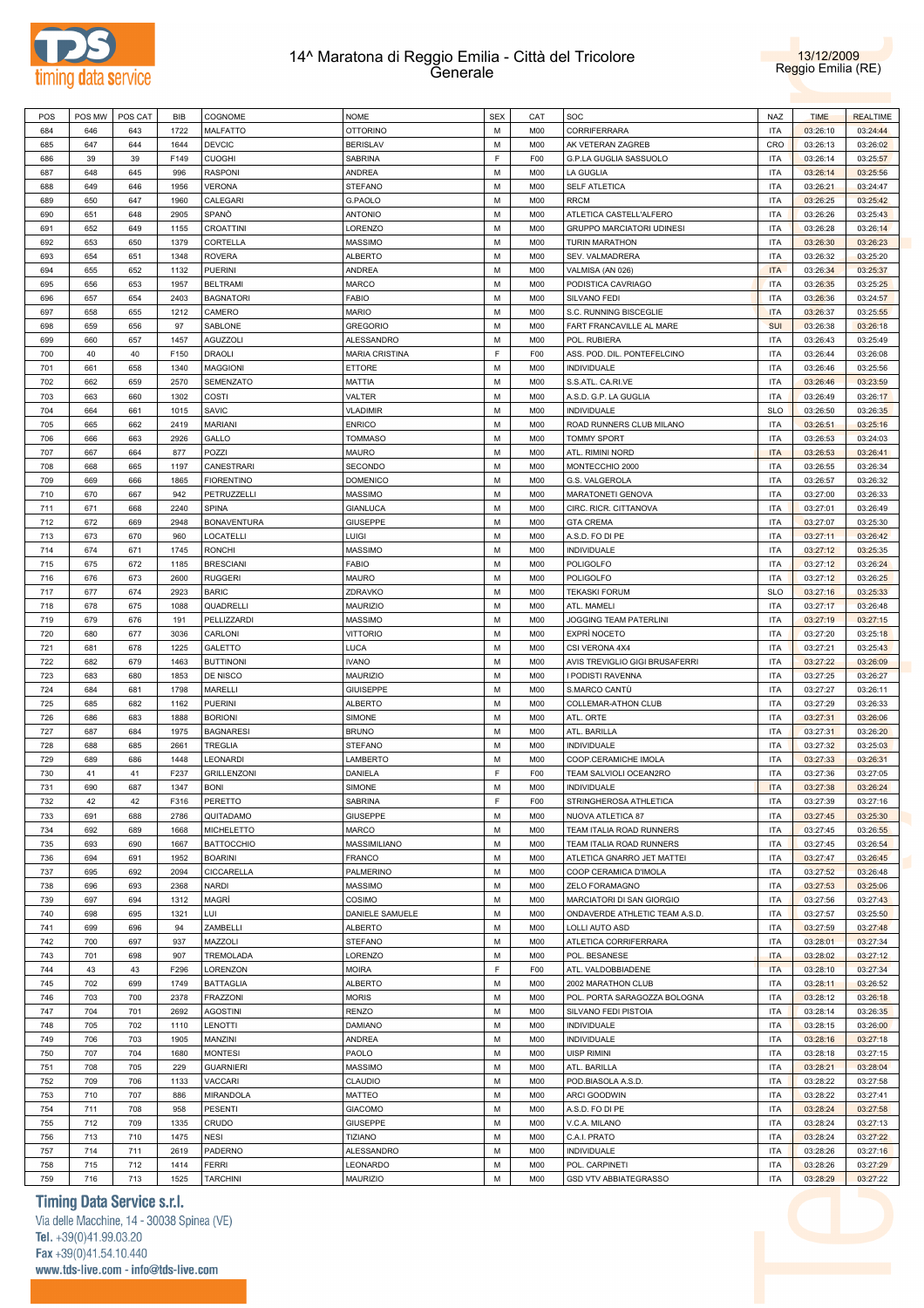



| POS | POS MW | POS CAT    | <b>BIB</b> | COGNOME           | <b>NOME</b>          | <b>SEX</b> | CAT            | SOC                              | NAZ        | <b>TIME</b> | <b>REALTIME</b> |
|-----|--------|------------|------------|-------------------|----------------------|------------|----------------|----------------------------------|------------|-------------|-----------------|
| 760 | 717    | 714        | 1201       | PATTINI           | <b>SERGIO</b>        | M          | M00            | TRIATHLON TEAM BRIANZA           | <b>ITA</b> | 03:28:31    | 03:27:56        |
| 761 | 718    | 715        | 1556       | KLINER            | FRANCESCO            | M          | M00            | <b>GS CSI MORBEGNO</b>           | SUI        | 03:28:42    | 03:27:56        |
| 762 | 719    | 716        | 2360       | MARRI             | CLAUDIO              | M          | M00            | PICO RUNNERS                     | <b>ITA</b> | 03:28:45    | 03:26:31        |
| 763 | 720    | 717        | 1455       | CRESPI            | PAOLO                | M          | M00            | ASD RUNNER VARESE                | <b>ITA</b> | 03:28:50    | 03:28:01        |
| 764 | 721    | 718        | 1575       | <b>PROCOPIO</b>   | <b>ANTONIO</b>       | M          | M00            | ATL.MILANO                       | <b>ITA</b> | 03:28:57    | 03:28:45        |
| 765 | 722    | 719        | 1549       | <b>SBRIGHI</b>    | LORENZO              | M          | M00            | ATLETICA CASTELNOVO NE' MONTI    | <b>ITA</b> | 03:29:05    | 03:27:57        |
| 766 | 723    | 720        | 1529       | VISPO             | <b>STEFANO</b>       | M          | M00            | G.S. DINAMIS                     | <b>ITA</b> | 03:29:06    | 03:27:55        |
| 767 | 44     | 44         | F182       | PIAZZA            | <b>MARIA ROSA</b>    | E          | F <sub>0</sub> | ATL. 85 FAENZA                   | <b>ITA</b> | 03:29:09    | 03:28:52        |
| 768 | 724    | 721        | 155        | FOLLI             | <b>IVANO</b>         | M          | M00            | G.S. LAMONE RUSSI                | <b>ITA</b> | 03:29:10    | 03:29:00        |
| 769 | 725    | 722        | 2482       | <b>SALSI</b>      | <b>DAVIDE</b>        | M          | M00            | <b>INDIVIDUALE</b>               | <b>ITA</b> | 03:29:10    | 03:26:43        |
| 770 | 726    | 723        | 2067       | <b>BENVENUTO</b>  | <b>MAURO</b>         | M          | M00            | <b>AZZANO RUNNERS</b>            | <b>ITA</b> | 03:29:13    | 03:28:02        |
| 771 | 727    | 724        | 1812       | RAVANINI          | ANDREA               | M          | M00            | G.P.V. TAGICAR VILLAFRANCA       | <b>ITA</b> | 03:29:17    | 03:27:40        |
| 772 | 728    | 725        | 2613       | CECI              | ADEODATO             | M          | M00            | <b>INDIVIDUALE</b>               | <b>ITA</b> | 03:29:18    | 03:27:24        |
| 773 | 729    | 726        | 121        | <b>MARTUCCI</b>   | ANTONELLO            | M          | M00            | <b>GS MONCENISIO</b>             | <b>ITA</b> | 03:29:20    | 03:28:14        |
| 774 | 730    | 727        | 955        | <b>BENAGLIA</b>   | <b>MARCO</b>         | M          | M00            | A.S.D. FO DI PE                  | <b>ITA</b> | 03:29:20    | 03:28:52        |
| 775 | 731    | 728        | 1090       | PRATI             | ALCIDE               | M          | M00            | <b>AVIS SUZZARA</b>              | <b>ITA</b> | 03:29:20    | 03:28:51        |
| 776 | 732    | 729        | 1269       | <b>TALLARITA</b>  | <b>ANTONIO</b>       | M          | M00            | PODISTICA BIASOLA A.S.D.         | <b>ITA</b> | 03:29:20    | 03:28:16        |
| 777 | 733    | 730        | 820        | GIORDANO          | <b>DOMENICO</b>      | M          | M00            | FORZA E CORAGGIO                 | <b>ITA</b> | 03:29:21    | 03:28:46        |
|     |        |            |            |                   |                      | M          |                |                                  |            |             |                 |
| 778 | 734    | 731        | 3071       | COVIZZI           | <b>GAETANO</b>       |            | M00            | U.S. ACLI ATL. SAN MARCO         | <b>ITA</b> | 03:29:25    | 03:27:56        |
| 779 | 735    | 732        | 1033       | CAVALLO           | CARLO                | M          | M00            | POL. PORTA SARAGOZZA BOLOGNA     | <b>ITA</b> | 03:29:26    | 03:29:09        |
| 780 | 736    | 733        | 2027       | <b>BORTINI</b>    | <b>ROSSANO</b>       | M          | M00            | <b>SAN RAFAEL</b>                | <b>ITA</b> | 03:29:28    | 03:28:44        |
| 781 | 737    | 734        | 1311       | PASUTTO           | <b>STEFANO</b>       | M          | M00            | PODISTICA SAN MAURIZIO           | <b>ITA</b> | 03:29:30    | 03:28:13        |
| 782 | 738    | 735        | 1587       | NEBEL             | ANTONIO GIOVANNI     | M          | M00            | <b>G.P. MARCIACARATESI</b>       | <b>ITA</b> | 03:29:31    | 03:28:35        |
| 783 | 739    | 736        | 2943       | <b>BILANCIONI</b> | <b>MIRKO</b>         | M          | M00            | COLLEMARATHON CLUB               | <b>ITA</b> | 03:29:34    | 03:27:04        |
| 784 | 740    | 737        | 919        | <b>STUCCHI</b>    | <b>GIAN MARIO</b>    | M          | M00            | ATL. CASTEL ROZZONE              | <b>ITA</b> | 03:29:35    | 03:29:08        |
| 785 | 741    | 738        | 1964       | <b>CLINI</b>      | <b>FILIPPO</b>       | M          | M00            | G.S. CENTRO STORICO PESARO       | <b>ITA</b> | 03:29:35    | 03:28:05        |
| 786 | 742    | 739        | 1638       | CANTÙ             | <b>MATTEO</b>        | M          | M00            | <b>INDIVIDUALE</b>               | <b>ITA</b> | 03:29:36    | 03:28:16        |
| 787 | 743    | 740        | 852        | <b>BOTTAZZI</b>   | PAOLO                | M          | M00            | POD. RUBIERESE                   | <b>ITA</b> | 03:29:38    | 03:29:13        |
| 788 | 744    | 741        | 1446       | SARACENI          | <b>DAVIDE</b>        | M          | M00            | ATL. AVIS CASTELFIDARDO          | <b>ITA</b> | 03:29:39    | 03:28:40        |
| 789 | 745    | 742        | 1627       | <b>BORGHI</b>     | <b>DAVIDE</b>        | M          | M00            | G.S. PODISTI MIRANDOLESI         | <b>ITA</b> | 03:29:40    | 03:28:13        |
| 790 | 746    | 743        | 1818       | <b>CORTESI</b>    | <b>FRANCO</b>        | M          | M00            | G.S. OREZZO                      | <b>ITA</b> | 03:29:40    | 03:28:46        |
| 791 | 747    | 744        | 997        | ZAMBON            | <b>GIANLUCA</b>      | M          | M00            | OLIMPIA TERENZANO                | <b>ITA</b> | 03:29:41    | 03:27:13        |
| 792 | 748    | 745        | 1700       | CORBETTA          | <b>EUGENIO</b>       | M          | M00            | <b>RUNNERS DESIO</b>             | <b>ITA</b> | 03:29:42    | 03:28:13        |
| 793 | 749    | 746        | 861        | CAIMI             | PAOLO                | M          | M00            | G.S. SANDAMIANESE                | <b>ITA</b> | 03:29:43    | 03:29:14        |
| 794 | 750    | 747        | 2356       | <b>BATTIMELLI</b> | MASSIMILIANO         | M          | M00            | RUNNERS LIVORNO                  | <b>ITA</b> | 03:29:45    | 03:28:05        |
| 795 | 751    | 748        | 1449       | GAMBA             | <b>GIORGIO</b>       | M          | M00            | <b>INDIVIDUALE</b>               | <b>ITA</b> | 03:29:45    | 03:28:15        |
| 796 | 752    | 749        | 1622       | LO SAVIO          | SIMONE               | M          | M00            | MARIANO COMENSE                  | <b>ITA</b> | 03:29:46    | 03:28:30        |
| 797 | 753    | 750        | 1121       | RINALDINI         | <b>MAURIZIO</b>      | М          | M00            | <b>IOTTI &amp; CORRADINI</b>     | <b>ITA</b> | 03:29:48    | 03:29:25        |
| 798 | 754    | 751        | 1238       | <b>MORETTO</b>    | <b>ROSSANO</b>       | M          | M00            | POD.TRIBANO                      | <b>ITA</b> | 03:29:49    | 03:29:38        |
| 799 | 755    | 752        | 1594       | DAL BIANCO        | <b>ANTONIO</b>       | M          | M00            | RUNNERS TEAM ZANÈ                | <b>ITA</b> | 03:29:50    | 03:28:50        |
| 800 | 756    | 753        | 815        | XXX2              | XXX2                 | M          | M00            |                                  | <b>ITA</b> | 03:29:50    | 03:29:10        |
| 801 | 45     | 45         | F195       | <b>ANTONELLI</b>  | <b>ROSSANA</b>       | E          | F <sub>0</sub> | AVIS OGGIONO                     | <b>ITA</b> | 03:29:50    | 03:29:32        |
| 802 | 757    | 754        | 1357       | ZUCCA             | <b>MASSIMO</b>       | M          | M00            | <b>VE 514</b>                    | <b>ITA</b> | 03:29:50    | 03:28:21        |
| 803 | 758    | 755        | 1531       | <b>BARRETTA</b>   | <b>ALFREDO</b>       | M          | M00            | <b>IPZS ROMA</b>                 | <b>ITA</b> | 03:29:50    | 03:28:44        |
| 804 | 759    | 756        | 1950       | SPATARO           | ARCANGELO            | M          | M00            | A.A.A. MARATHON CREMONA          | <b>ITA</b> | 03:29:51    | 03:28:46        |
| 805 | 760    | 757        | 906        | GAZZANIGA         | <b>GIUSEPPE</b>      | M          | M00            | A.A.A. MARATHON CREMONA          | <b>ITA</b> | 03:29:51    | 03:28:46        |
| 806 | 761    | 758        | 1551       | FERRETTI          | <b>MATTEO</b>        | M          | M00            | <b>INDIVIDUALE</b>               | <b>ITA</b> | 03:29:54    | 03:28:54        |
| 807 | 762    | 759        | 944        | SALA              | PAOLO                | M          | M00            | 2SLOW                            | <b>ITA</b> | 03:29:54    | 03:29:22        |
| 808 | 763    | 760        | 262        | <b>MANTOVANI</b>  | <b>ENRICO</b>        | M          | <b>M00</b>     | PASTA GRANAROLO                  | <b>ITA</b> | 03:29:55    | 03:29:49        |
| 809 | 764    | 761        | 1386       | FRANZAN           | <b>MATTEO</b>        | М          | M00            | ATLETICA BREGANZE                | <b>ITA</b> | 03:29:58    | 03:28:25        |
| 810 | 765    | 762        | 1946       | LUPI ESPOSTI      | <b>GIANNI</b>        | M          | M00            | PODISTICA BIASOLA A.S.D.         | <b>ITA</b> | 03:29:58    | 03:28:25        |
| 811 | 766    | 763        | 1612       | <b>GIBELLINI</b>  | <b>STEFANO</b>       | М          | M00            | RUNNERS BERGAMO                  | <b>ITA</b> | 03:29:59    | 03:28:52        |
| 812 | 767    | 764        | 2358       | <b>FOLLARINI</b>  | LUCA                 | M          | M00            | AVIS TREVIGLIO GIGI BRUSAFERRI   | <b>ITA</b> | 03:30:00    | 03:28:22        |
| 813 | 46     | 46         | F135       | <b>RICCHETTI</b>  | <b>MARIA EUGENIA</b> | F          | F00            | CALCESTRUZZI CORRADINI EXCELSIOR | <b>ITA</b> | 03:30:00    | 03:29:34        |
| 814 | 768    | 765        | 1328       | CATTONI           | <b>ROLDANO</b>       | M          | M00            | U.S. QUERCIA                     | <b>ITA</b> | 03:30:01    | 03:29:09        |
| 815 | 769    | 766        | 1163       | <b>BALASSO</b>    | <b>MARCO</b>         | M          | M00            | RUNNERS TEAM ZANÈ                | <b>ITA</b> | 03:30:03    | 03:29:04        |
| 816 | 770    | 767        | 3091       | <b>GRAMEGNA</b>   | SALVATORE            | M          | M00            | SOI INVERUNO                     | <b>ITA</b> | 03:30:03    | 03:27:47        |
| 817 | 771    | 768        | 1618       | VALSECCHI         | <b>MARCO</b>         | M          | M00            | G.S. AVIS OGGONO                 | <b>ITA</b> | 03:30:04    | 03:28:25        |
| 818 | 772    |            | 2868       | <b>CREMA</b>      | <b>FRANCESCO</b>     | M          | M00            | <b>INDIVIDUALE</b>               | <b>ITA</b> |             |                 |
|     | 773    | 769<br>770 |            | <b>BIANCO</b>     |                      | M          |                |                                  | <b>ITA</b> | 03:30:04    | 03:27:22        |
| 819 |        |            | 1451       |                   | <b>MARCO</b>         |            | M00            | IL PODIO                         |            | 03:30:06    | 03:29:08        |
| 820 | 774    | 771        | 1071       | CARLI             | <b>RAFFAELE</b>      | M          | M00            | ASD GP CAI PISTOIA               | <b>ITA</b> | 03:30:08    | 03:29:48        |
| 821 | 775    | 772        | 1268       | <b>IEMMI</b>      | <b>GIANLUCA</b>      | М          | M00            | PODISTICA BIASOLA A.S.D.         | <b>ITA</b> | 03:30:08    | 03:29:54        |
| 822 | 776    | 773        | 1586       | <b>MARCATO</b>    | <b>ALBERTO</b>       | M          | M00            | ATL.RIVIERA DEL BRENTA           | <b>ITA</b> | 03:30:09    | 03:28:49        |
| 823 | 777    | 774        | 1810       | LOTRIC            | MARJAN               | М          | M00            | <b>INDIVIDUALE</b>               | <b>SLO</b> | 03:30:10    | 03:29:20        |
| 824 | 778    | 775        | 2573       | LASAGNI           | <b>GIOVANNI</b>      | M          | M00            | TORRAZZO MODENA                  | <b>ITA</b> | 03:30:11    | 03:28:19        |
| 825 | 779    | 776        | 1939       | KOSCAK            | ALEKSANDER           | М          | M00            | AADS                             | <b>SLO</b> | 03:30:16    | 03:29:15        |
| 826 | 780    | 777        | 1417       | LARCHER           | ANGELO               | M          | M00            | <b>DEGYM</b>                     | <b>ITA</b> | 03:30:18    | 03:28:45        |
| 827 | 781    | 778        | 2235       | <b>BARDINI</b>    | DAVID                | М          | M00            | MISTRAL TRIATHLON ASD            | <b>ITA</b> | 03:30:21    | 03:28:42        |
| 828 | 782    | 779        | 1787       | <b>RIZZO</b>      | <b>VINCENZO</b>      | M          | M00            | G.S. AVIS OGGIONO                | <b>ITA</b> | 03:30:22    | 03:28:44        |
| 829 | 783    | 780        | 1974       | <b>SIDDONS</b>    | JULIAN               | M          | M00            | <b>INDIVIDUALE</b>               | <b>BEL</b> | 03:30:23    | 03:28:54        |
| 830 | 784    | 781        | 1194       | <b>PRETORINO</b>  | LUIGI                | M          | M00            | A.S.D. RUN & FUN SAN SEVERO      | <b>ITA</b> | 03:30:23    | 03:29:55        |
| 831 | 785    | 782        | 1679       | <b>GRANCIA</b>    | <b>TOMMASO</b>       | М          | M00            | <b>ARCI TANETO</b>               | <b>ITA</b> | 03:30:25    | 03:29:24        |
| 832 | 786    | 783        | 1615       | <b>AGOSTONI</b>   | ANGELO               | M          | M00            | RUNNERS BERGAMO                  | <b>ITA</b> | 03:30:27    | 03:29:25        |
| 833 | 787    | 784        | 2430       | RENZI             | QUIRINO              | M          | M00            | AMICI DELLO SPORT BRIOSCO        | <b>ITA</b> | 03:30:29    | 03:28:22        |
| 834 | 47     | 47         | F234       | MUREDDU           | PATRIZIA             | F          | F <sub>0</sub> | G.S. MONTEACUTOMARATHON          | <b>ITA</b> | 03:30:29    | 03:30:16        |
| 835 | 788    | 785        | 1160       | PARODI            | <b>MICHELE</b>       | M          | M00            | MARATONETI DEL TIGULLIO          | <b>ITA</b> | 03:30:34    | 03:29:51        |

# **Timing Data Service s.r.l.**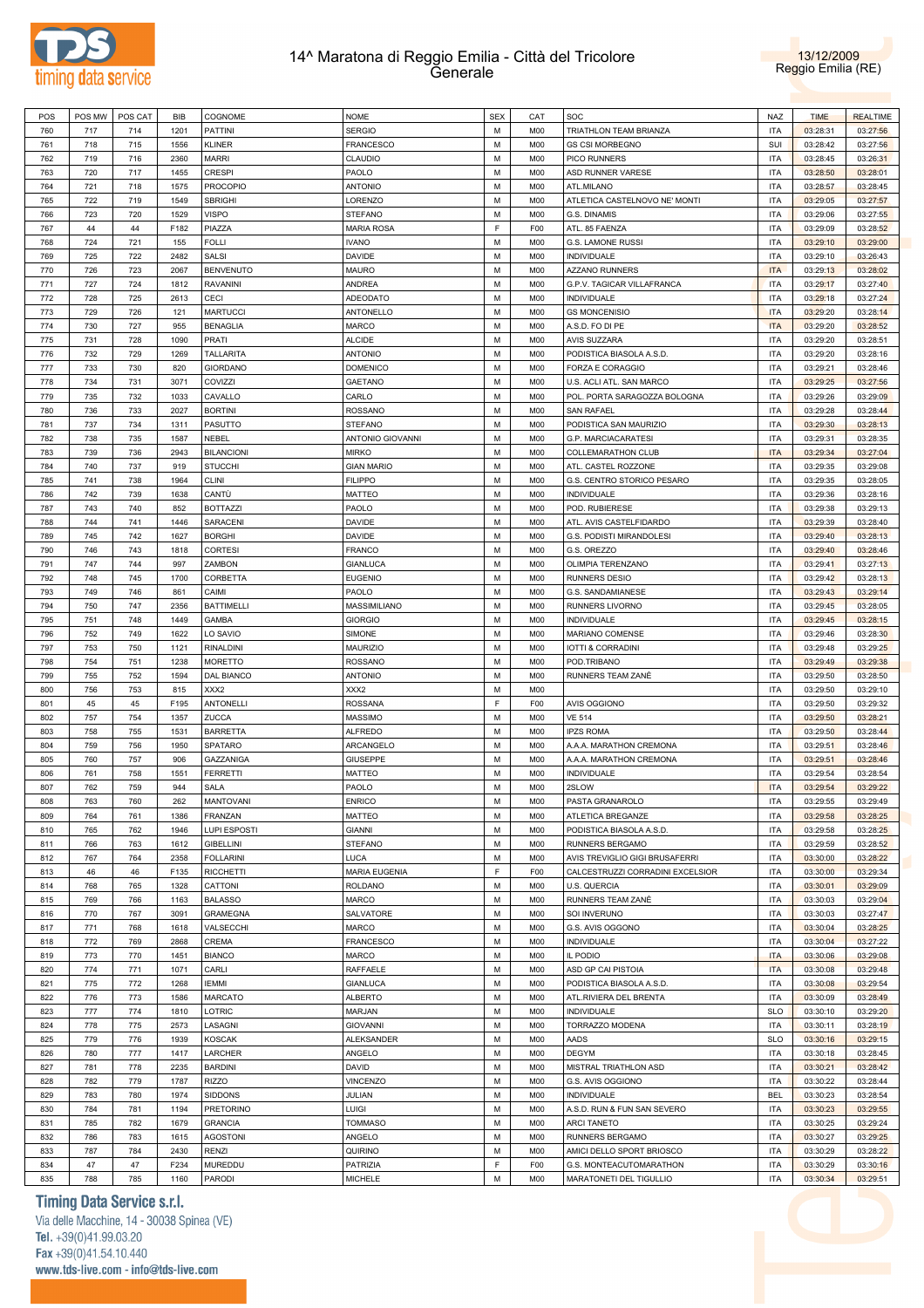



| POS | POS MW | POS CAT | BIB  | COGNOME           | <b>NOME</b>      | <b>SEX</b> | CAT             | SOC                          | <b>NAZ</b> | <b>TIME</b> | <b>REALTIME</b> |
|-----|--------|---------|------|-------------------|------------------|------------|-----------------|------------------------------|------------|-------------|-----------------|
| 836 | 789    | 786     | 1490 | <b>SARTORI</b>    | <b>MASSIMO</b>   | M          | M00             | <b>TOMMY SPORT</b>           | <b>ITA</b> | 03:30:39    | 03:29:37        |
| 837 | 790    | 787     | 2466 | POZZI             | <b>EDOARDO</b>   | M          | M00             | G.P. GORGONZOLA              | <b>ITA</b> | 03:30:42    | 03:28:28        |
| 838 |        |         |      | <b>CISLAGHI</b>   | <b>ANTONIO</b>   | M          |                 | <b>INDIVIDUALE</b>           |            | 03:30:42    | 03:29:24        |
|     | 791    | 788     | 1356 |                   |                  |            | M00             |                              | <b>ITA</b> |             |                 |
| 839 | 48     | 48      | F282 | PEGORARO          | <b>ALESSIA</b>   | F          | F <sub>00</sub> | RUNNERS TEAM ZANÈ            | <b>ITA</b> | 03:30:44    | 03:30:02        |
| 840 | 792    | 789     | 905  | SILVESTRONE       | <b>ANTONIO</b>   | M          | M00             | IOTTI & CORRADINI            | <b>ITA</b> | 03:30:45    | 03:30:37        |
| 841 | 793    | 790     | 2641 | <b>VOLPON</b>     | <b>GIAN LUCA</b> | M          | M00             | GP AVIS LOCATE DI TRIULZI    | <b>ITA</b> | 03:30:46    | 03:29:17        |
| 842 | 49     | 49      | F327 | <b>GEROSA</b>     | <b>SILVIA</b>    | F          | F <sub>00</sub> | G.S. OREZZO                  | <b>ITA</b> | 03:30:47    | 03:30:07        |
| 843 | 794    | 791     | 1669 | CAROLI            | <b>FABRIZIO</b>  | М          | M00             | G.P. FABBRICO                | <b>ITA</b> | 03:30:48    | 03:29:34        |
| 844 | 795    | 792     | 1118 | PASQUA            | CARMINE          | M          | M00             | IOTTI & CORRADINI            | <b>ITA</b> | 03:30:48    | 03:30:25        |
| 845 | 796    | 793     | 3044 | CANESSA           | CLAUDIO          | М          | M00             | SPLENDOR COSSATO             | <b>ITA</b> | 03:30:50    | 03:28:00        |
| 846 | 797    | 794     | 1632 | CASSARO           | DAVIDE           | M          | M00             | ATL. MARATHON ALEMNNO S.S.   | <b>ITA</b> | 03:30:51    | 03:29:55        |
| 847 | 798    | 795     | 2612 | <b>ALLEGRINI</b>  | <b>ALBERTO</b>   | М          | M00             | <b>INDIVIDUALE</b>           | <b>ITA</b> | 03:30:51    | 03:28:36        |
|     |        |         |      |                   |                  | M          |                 |                              |            |             |                 |
| 848 | 799    | 796     | 1983 | CREMASCHI         | <b>MARCO</b>     |            | M00             | <b>INDIVIDUALE</b>           | <b>ITA</b> | 03:30:51    | 03:29:23        |
| 849 | 800    | 797     | 1389 | MASSA             | CARLO            | М          | M00             | <b>ATLETICA BOGGERI</b>      | <b>ITA</b> | 03:30:51    | 03:29:46        |
| 850 | 801    | 798     | 2554 | GROTTO            | <b>DORIANO</b>   | M          | M00             | TEAM ITALIA ROAD RUNNER      | <b>ITA</b> | 03:30:52    | 03:30:39        |
| 851 | 802    | 799     | 1221 | ORTOLANI          | <b>SERGIO</b>    | M          | M00             | ASSINDUSTRIA PADOVA          | <b>ITA</b> | 03:30:53    | 03:30:18        |
| 852 | 803    | 800     | 2564 | <b>MARTINI</b>    | <b>GIORGIO</b>   | M          | M00             | G.P. MIRALAGO                | <b>ITA</b> | 03:30:53    | 03:28:36        |
| 853 | 804    | 801     | 2983 | CASERINI          | <b>MICHELE</b>   | M          | M00             | <b>INDIVIDUALE</b>           | <b>ITA</b> | 03:30:53    | 03:29:11        |
| 854 | 805    | 802     | 2159 | <b>MONTEMURRO</b> | <b>STEFANO</b>   | M          | M00             | S.S. MONTEDORO NOCI          | <b>ITA</b> | 03:30:58    | 03:30:31        |
| 855 | 806    | 803     | 1332 | CRIVELLARI        | ARMIDO           | M          | M00             | ASSINDUSTRIA SPORT PADOVA    | <b>ITA</b> | 03:31:00    | 03:29:53        |
| 856 | 807    | 804     | 2415 | CEVRO-VUKOVIC     | <b>RENZO</b>     | M          | M00             | <b>INDIVIDUALE</b>           | <b>ITA</b> | 03:31:00    | 03:28:31        |
|     |        |         |      |                   |                  |            |                 |                              |            |             |                 |
| 857 | 808    | 805     | 1727 | <b>GIANOLA</b>    | <b>FABIO</b>     | M          | M00             | ROAD RUNNERS CLUB MILANO     | <b>ITA</b> | 03:31:01    | 03:29:42        |
| 858 | 809    | 806     | 1835 | CESTE             | MARCO            | M          | M00             | PODISTICA TRANESE            | <b>ITA</b> | 03:31:05    | 03:29:43        |
| 859 | 810    | 807     | 883  | ELLI              | <b>MASSIMO</b>   | M          | M00             | MI 504                       | <b>ITA</b> | 03:31:07    | 03:30:32        |
| 860 | 811    | 808     | 840  | <b>RESEGA</b>     | <b>EDOARDO</b>   | M          | M00             | <b>GS TORREVILLA</b>         | <b>ITA</b> | 03:31:09    | 03:30:41        |
| 861 | 812    | 809     | 1795 | VALGIMIGLI        | DANIELE          | М          | M00             | HAPPY RUNNER CLUB            | <b>ITA</b> | 03:31:11    | 03:30:21        |
| 862 | 813    | 810     | 1716 | CANESTRARI        | REMO             | M          | M00             | COLLEMAR-ATHON CLUB          | <b>ITA</b> | 03:31:13    | 03:28:32        |
| 863 | 814    | 811     | 1075 | PAGLIARI          | <b>ANTONIO</b>   | М          | M00             | VIGILANZA MASSAFRA           | <b>ITA</b> | 03:31:13    | 03:30:29        |
| 864 | 815    | 812     | 1969 | <b>TONINI</b>     | <b>ANDREA</b>    | M          | M00             | POD. ARONA                   | <b>ITA</b> | 03:31:14    | 03:30:21        |
| 865 | 816    | 813     | 1482 | DE MARIA          | <b>TONY</b>      | М          | M00             | POL. PORTA SARAGOZZA BOLOGNA | <b>ITA</b> | 03:31:15    | 03:30:37        |
| 866 | 817    | 814     | 2496 | MANDELLI          | ARNALDO          | M          | M00             | G.P. SANTI NUOVA OLONIO      | <b>ITA</b> | 03:31:17    | 03:29:26        |
|     |        |         |      |                   |                  |            |                 |                              |            |             |                 |
| 867 | 818    | 815     | 1310 | LEPORE            | <b>FABRIZIO</b>  | М          | M00             | PODISTICA SAN MAURIZIO       | <b>ITA</b> | 03:31:21    | 03:30:04        |
| 868 | 819    | 816     | 1581 | LUCIANO           | <b>GIUSEPPE</b>  | M          | M00             | MISERICORDIA LUCCA           | <b>ITA</b> | 03:31:24    | 03:30:04        |
| 869 | 820    | 817     | 1641 | <b>BRUSINI</b>    | PAOLO            | M          | M00             | MARATONETI UDINESI           | <b>ITA</b> | 03:31:25    | 03:30:19        |
| 870 | 821    | 818     | 2260 | LANZA             | <b>ROBERTO</b>   | M          | M00             | POD. CASTELLARANO            | <b>ITA</b> | 03:31:26    | 03:30:31        |
| 871 | 822    | 819     | 1373 | FREDA             | VINCENZO PIETRO  | M          | M00             | AVIS CASTEL SAN PIETRO       | <b>ITA</b> | 03:31:26    | 03:30:05        |
| 872 | 823    | 820     | 1775 | <b>MEINERS</b>    | MARCELLO         | M          | M00             | <b>INDIVIDUALE</b>           | <b>ITA</b> | 03:31:26    | 03:30:23        |
| 873 | 824    | 821     | 2735 | <b>BUFFONI</b>    | <b>MARCO</b>     | M          | M00             | ATL. PRESEZZO                | <b>ITA</b> | 03:31:29    | 03:30:09        |
| 874 | 825    | 822     | 1967 | <b>BERGOMI</b>    | <b>GIULIO</b>    | M          | M00             | POL. SAN DONNINO             | <b>ITA</b> | 03:31:34    | 03:30:38        |
| 875 | 826    | 823     | 1264 | DE CROCE          | CARLO            | M          | M00             | G.P. FERRARA CHE CAMMINA     | <b>ITA</b> | 03:31:35    | 03:31:05        |
| 876 | 827    | 824     | 1613 | <b>DINARDO</b>    | <b>ANDREA</b>    | M          | M00             | RUNNERS BERGAMO              | <b>ITA</b> | 03:31:37    | 03:30:11        |
|     |        |         |      |                   |                  |            |                 |                              |            |             |                 |
| 877 | 828    | 825     | 3054 | SPEZZANI          | <b>ALDO</b>      | М          | M00             | <b>INDIVIDUALE</b>           | ITA        | 03:31:39    | 03:29:34        |
| 878 | 829    | 826     | 1101 | <b>FALCHETTI</b>  | <b>EMANUELE</b>  | M          | M00             | RUNNERS BERGAMO              | <b>ITA</b> | 03:31:40    | 03:30:55        |
| 879 | 830    | 827     | 891  | <b>AULETTA</b>    | <b>FRANCESCO</b> | М          | M00             |                              | ITA        | 03:31:41    | 03:30:52        |
| 880 | 831    | 828     | 1717 | SATURNI           | <b>OSCAR</b>     | M          | M00             | COLLEMAR-ATHON CLUB          | <b>ITA</b> | 03:31:43    | 03:30:46        |
| 881 | 832    | 829     | 1720 | <b>SICCARDI</b>   | CLAUDIO          | М          | M00             | G.S. INTERFORZE TORINO       | ITA        | 03:31:43    | 03:30:39        |
| 882 | 833    | 830     | 1289 | CASALAINA         | <b>FABRIZIO</b>  | M          | M00             | ATHLETIC CLUB BELLUNO        | <b>ITA</b> | 03:31:44    | 03:31:30        |
| 883 | 834    | 831     | 2031 | <b>BUSELLI</b>    | <b>ROBERTO</b>   | M          | M00             | ATL. CHIERESE                | <b>ITA</b> | 03:31:46    | 03:30:30        |
| 884 | 835    | 832     | 939  | WALLY             | <b>GERHARD</b>   | М          | M00             | INDIVIDUALE                  | AUT        | 03:31:46    | 03:31:16        |
| 885 | 836    | 833     | 2939 | CERÈ              | <b>MASSIMO</b>   | M          | M00             | POL. SANRAFEL                | <b>ITA</b> | 03:31:49    | 03:29:59        |
|     |        |         |      |                   |                  |            |                 |                              |            |             |                 |
| 886 | 837    | 834     | 1239 | LORENZATO         | <b>EGIDIO</b>    | M          | M00             | US COSTIGLIOLE GIORDANO      | <b>ITA</b> | 03:31:57    | 03:31:29        |
| 887 | 838    | 835     | 1979 | <b>TROGLIO</b>    | DARIO            | M          | M00             | AVIS LOCATE                  | <b>ITA</b> | 03:32:01    | 03:30:32        |
| 888 | 839    | 836     | 1933 | SCOTOLATI         | GIUSTINO         | M          | M00             | ATLETICA ASSAGO              | <b>ITA</b> | 03:32:03    | 03:29:32        |
| 889 | 840    | 837     | 2897 | MEOTTO            | <b>JURI</b>      | M          | M00             | ATLETICA CIBENO              | <b>ITA</b> | 03:32:07    | 03:29:14        |
| 890 | 841    | 838     | 1813 | <b>MISTURA</b>    | <b>STEFANO</b>   | M          | M00             | G.P.V. TAGICAR VILLAFRANCA   | <b>ITA</b> | 03:32:09    | 03:31:05        |
| 891 | 50     | 50      | F274 | MESAROLI          | <b>MICHELA</b>   | F          | F <sub>0</sub>  | G.P.V. TAGICAR VILLAFRANCA   | <b>ITA</b> | 03:32:09    | 03:31:06        |
| 892 | 842    | 839     | 2741 | <b>DEBLASIO</b>   | <b>LUIGI</b>     | M          | M00             | PODISTICA BIASOLA A.S.D.     | <b>ITA</b> | 03:32:14    | 03:30:39        |
| 893 | 843    | 840     | 1530 | MONELLA           | <b>VIRGILIO</b>  | M          | M00             | <b>INDIVIDUALE</b>           | <b>ITA</b> | 03:32:21    | 03:31:07        |
| 894 | 844    | 841     | 1825 | ZANA              | <b>ROBERTO</b>   | M          | M00             | <b>INDIVIDUALE</b>           | <b>ITA</b> | 03:32:21    | 03:31:05        |
|     |        |         |      |                   |                  |            |                 | GDS VALDALPONE DE MEGNI      |            |             |                 |
| 895 | 845    | 842     | 1707 | <b>BURATO</b>     | ARTURO           | М          | M00             |                              | <b>ITA</b> | 03:32:22    | 03:31:25        |
| 896 | 846    | 843     | 1932 | <b>BEATRICE</b>   | DANTE            | M          | M00             | CAMPO GIULIATTI              | <b>ITA</b> | 03:32:22    | 03:30:49        |
| 897 | 847    | 844     | 856  | COSTA             | ANDREA           | М          | M00             | LUGHESINA                    | <b>ITA</b> | 03:32:23    | 03:31:42        |
| 898 | 848    | 845     | 2350 | MARCHESE          | GIUSEPPE         | M          | M00             | <b>INDIVIDUALE</b>           | <b>ITA</b> | 03:32:26    | 03:30:44        |
| 899 | 849    | 846     | 2851 | PAGANO            | PIERO PAQUALE    | М          | M00             | POD. SAN SALVO               | <b>ITA</b> | 03:32:27    | 03:30:33        |
| 900 | 850    | 847     | 1486 | <b>MANFREDI</b>   | LUCIANO ANTONIO  | M          | M00             | POL. PORTA SARAGOZZA BOLOGNA | <b>ITA</b> | 03:32:30    | 03:31:18        |
| 901 | 851    | 848     | 2967 | PALMIERE          | CRISTIAN         | М          | M00             | MARATONETI GENOVESI          | <b>FRA</b> | 03:32:33    | 03:32:08        |
| 902 | 852    | 849     | 1885 | CAMOZZATO         | DAVIDE           | M          | M00             | <b>TREVISATLETICA</b>        | <b>ITA</b> | 03:32:34    | 03:31:22        |
| 903 | 853    | 850     | 3085 | CROCI             | <b>FABRIZO</b>   | M          | M00             | CIRC. RICR. CITTANOVA        | <b>ITA</b> | 03:32:36    | 03:30:25        |
|     |        |         |      |                   |                  | E          |                 |                              |            |             |                 |
| 904 | 51     | 51      | F35  | <b>GUIDI</b>      | <b>GIGLIOLA</b>  |            | F <sub>0</sub>  | CAFFÈ FOSCHI                 | <b>ITA</b> | 03:32:40    | 03:32:13        |
| 905 | 854    | 851     | 1730 | <b>CUFAR</b>      | ZDRAVKO          | M          | M00             | <b>TEKAS KI FORUM</b>        | <b>SLO</b> | 03:32:43    | 03:31:43        |
| 906 | 855    | 852     | 2793 | PETRETTO          | <b>GAVINO</b>    | M          | M00             | CIRC. AM. NUORO              | <b>ITA</b> | 03:32:49    | 03:30:03        |
| 907 | 856    | 853     | 2342 | <b>MONTANINI</b>  | <b>LUCA</b>      | M          | M00             | <b>INDIVIDUALE</b>           | <b>ITA</b> | 03:32:49    | 03:30:20        |
| 908 | 857    | 854     | 2578 | MARANI            | <b>ALBERTO</b>   | M          | M00             | <b>INDIVIDUALE</b>           | <b>ITA</b> | 03:32:50    | 03:30:47        |
| 909 | 858    | 855     | 1429 | MANNELLI          | <b>FRANCESCO</b> | M          | M00             | CSI                          | <b>ITA</b> | 03:32:51    | 03:30:57        |
| 910 | 859    | 856     | 1504 | <b>FORNACIARI</b> | <b>ROBERTO</b>   | M          | M00             | POL. ALBINETANA              | <b>ITA</b> | 03:32:52    | 03:31:45        |
|     |        |         |      |                   |                  | М          |                 |                              |            |             |                 |
| 911 | 860    | 857     | 1453 | COLLI             | CORRADO          |            | M00             | <b>INDIVIDUALE</b>           | <b>ITA</b> | 03:32:53    | 03:31:45        |

**Timing Data Service s.r.l.**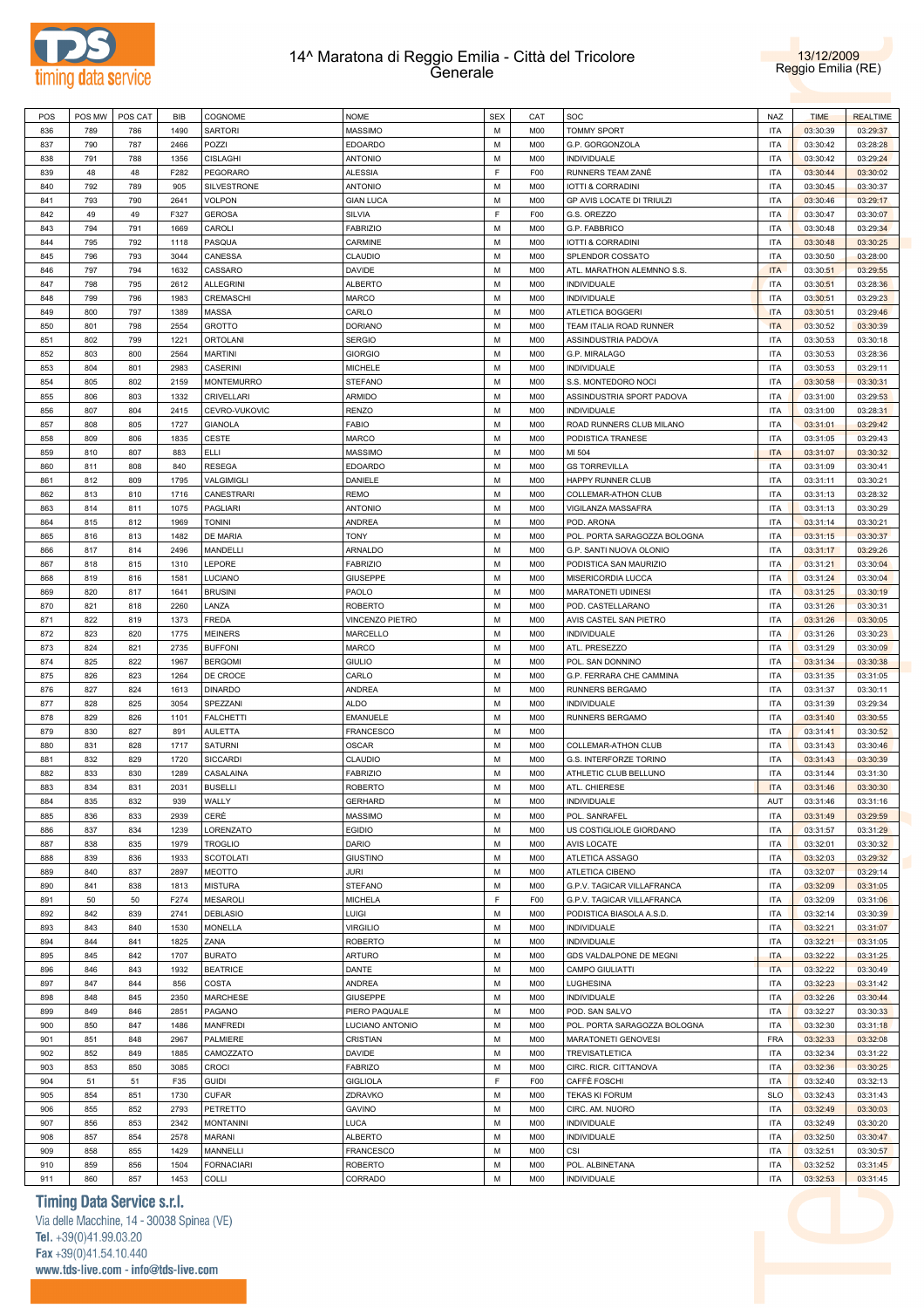



| POS | POS MW | POS CAT | BIB  | COGNOME             | <b>NOME</b>      | <b>SEX</b> | CAT            | SOC                                     | NAZ        | <b>TIME</b> | <b>REALTIME</b> |
|-----|--------|---------|------|---------------------|------------------|------------|----------------|-----------------------------------------|------------|-------------|-----------------|
| 912 | 861    | 858     | 1474 | DE PEDRI            | <b>RENATO</b>    | M          | <b>M00</b>     | MI469 - G.P. CASALESE                   | <b>ITA</b> | 03:32:53    | 03:31:30        |
| 913 | 862    | 859     | 1494 | VIOLA               | ALESSANDRO       | М          | <b>M00</b>     | TO118 TURIN MARATHON                    | <b>ITA</b> | 03:32:54    | 03:31:53        |
| 914 | 52     | 52      | F202 | <b>FUSCO</b>        | CATERINA         | F          | F <sub>0</sub> | GIOVANNI SCAVO 2000                     | <b>ITA</b> | 03:32:55    | 03:32:39        |
| 915 | 863    | 860     | 1624 | RAFFAELLI           | <b>MARCO</b>     | М          | <b>M00</b>     | CRAL POLIGRAFICO DELLO STATO            | <b>ITA</b> | 03:32:55    | 03:31:23        |
| 916 | 864    | 861     | 2007 | QUADRELLI           | <b>IGOR</b>      | М          | M <sub>0</sub> | <b>INDIVIDUALE</b>                      | <b>ITA</b> |             | 03:30:25        |
|     |        |         |      |                     |                  |            |                |                                         |            | 03:32:56    |                 |
| 917 | 865    | 862     | 1984 | PINNA               | DAVIDE           | М          | M <sub>0</sub> | ATL. NOVESE                             | <b>ITA</b> | 03:32:57    | 03:32:04        |
| 918 | 866    | 863     | 1719 | CANNIZZARO          | <b>GIROLAMO</b>  | М          | M <sub>0</sub> | <b>VTV ABBIATEGRASSO</b>                | <b>ITA</b> | 03:32:59    | 03:31:49        |
| 919 | 867    | 864     | 1544 | <b>CIRILLO</b>      | <b>GAETANO</b>   | М          | M <sub>0</sub> | ATLETICA CAMPO GIURIATI                 | <b>ITA</b> | 03:33:01    | 03:31:27        |
| 920 | 868    | 865     | 51   | MARZANO             | PIETRO           | М          | <b>M00</b>     | EUROATLETICA 2002                       | <b>ITA</b> | 03:33:03    | 03:33:00        |
| 921 | 53     | 53      | F130 | <b>BOLGIANI</b>     | SABRINA          | F          | F <sub>0</sub> | EUROATLETICA 2002                       | <b>ITA</b> | 03:33:03    | 03:32:34        |
| 922 | 869    | 866     | 1405 | <b>BANFI</b>        | PAOLO            | М          | M <sub>0</sub> | POL. CAMPOGALLIANO                      | <b>ITA</b> | 03:33:08    | 03:32:11        |
| 923 | 870    | 867     | 1051 | <b>BADALINI</b>     | <b>STEFANO</b>   | М          | M <sub>0</sub> | ATL. FALCONARA                          | <b>ITA</b> | 03:33:10    | 03:31:33        |
| 924 | 871    | 868     | 2925 | <b>D'AVINO</b>      | <b>ANTONIO</b>   | М          | <b>M00</b>     | ASD TEGLANUM R.C                        | <b>ITA</b> | 03:33:18    | 03:31:08        |
| 925 | 872    | 869     | 1989 | <b>VILLANI</b>      | LUCA             | М          | M <sub>0</sub> | A.S.D. ATL.VIS NOVA SA                  | <b>ITA</b> | 03:33:21    | 03:32:03        |
|     |        |         |      |                     |                  |            |                |                                         |            |             |                 |
| 926 | 873    | 870     | 2033 | <b>BIGNOTTI</b>     | ALESSANDRO       | М          | <b>M00</b>     | <b>BRESCIA MARATHON</b>                 | <b>ITA</b> | 03:33:24    | 03:30:31        |
| 927 | 874    | 871     | 2765 | <b>BORGOGNONI</b>   | <b>MICHELE</b>   | М          | M <sub>0</sub> | <b>BRESCIA MARATHON</b>                 | <b>ITA</b> | 03:33:24    | 03:30:32        |
| 928 | 875    | 872     | 1485 | LODI                | LODOVICO         | М          | <b>M00</b>     | POL. PORTA SARAGOZZA BOLOGNA            | <b>ITA</b> | 03:33:27    | 03:32:35        |
| 929 | 876    | 873     | 1561 | <b>BERNARDI</b>     | ANDREA           | М          | <b>M00</b>     | BREMA RUNNING TEAM                      | <b>ITA</b> | 03:33:29    | 03:32:34        |
| 930 | 877    | 874     | 1917 | LOCATI              | ALESSANDRO       | М          | M <sub>0</sub> | ATL. MARATHON TEAM BG                   | <b>ITA</b> | 03:33:29    | 03:30:34        |
| 931 | 878    | 875     | 3020 | MACALUSO            | <b>FABIO</b>     | М          | M <sub>0</sub> | <b>INDIVIDUALE</b>                      | <b>ITA</b> | 03:33:33    | 03:31:39        |
| 932 | 879    | 876     | 2708 | <b>BOSCOLO</b>      | <b>RENATO</b>    | М          | <b>M00</b>     | A.S.D. MARATHON CAVALLI MARINI CHIOGGIA | <b>ITA</b> | 03:33:33    | 03:31:14        |
| 933 | 880    | 877     | 1001 | <b>VIAPPIANI</b>    | <b>SERGIO</b>    | М          | M <sub>0</sub> | POD. UDOR REFUNDA                       | <b>ITA</b> | 03:33:37    | 03:32:55        |
| 934 | 881    | 878     | 1628 | PAVESI              | <b>FRANCO</b>    | М          | M <sub>0</sub> | G.S. GRAVELLONA                         | <b>ITA</b> | 03:33:41    | 03:32:07        |
|     |        |         |      |                     |                  |            |                |                                         |            |             |                 |
| 935 | 882    | 879     | 1304 | <b>BONINI</b>       | <b>MARCO</b>     | М          | M <sub>0</sub> | LA GUGLIA                               | <b>ITA</b> | 03:33:42    | 03:32:41        |
| 936 | 883    | 880     | 967  | <b>FRUSCA</b>       | <b>ENIO</b>      | М          | <b>M00</b>     | A.S. DRIBBLING BZ                       | <b>ITA</b> | 03:33:44    | 03:32:02        |
| 937 | 884    | 881     | 2315 | <b>BIONDI</b>       | <b>STEFANO</b>   | М          | M <sub>0</sub> | <b>INDIVIDUALE</b>                      | <b>ITA</b> | 03:33:52    | 03:31:52        |
| 938 | 885    | 882     | 1867 | COSTANTINI          | <b>STEFANO</b>   | М          | <b>M00</b>     | TEAM ITALIA ROAD RUNNERS                | <b>ITA</b> | 03:33:54    | 03:33:06        |
| 939 | 886    | 883     | 2196 | PESENTI             | DANIELE          | М          | M <sub>0</sub> | <b>INDIVIDUALE</b>                      | <b>ITA</b> | 03:33:56    | 03:31:47        |
| 940 | 887    | 884     | 1434 | <b>CONFALONIERI</b> | <b>MARCO</b>     | М          | M <sub>0</sub> | INDIVIDUALE                             | <b>ITA</b> | 03:33:58    | 03:32:23        |
| 941 | 888    | 885     | 1366 | PASSONI             | <b>MAURIZIO</b>  | М          | <b>M00</b>     | <b>INDIVIDUALE</b>                      | <b>ITA</b> | 03:34:00    | 03:32:26        |
| 942 | 889    | 886     | 1784 | <b>RADRIZZANI</b>   | MASSIMO          | М          | M <sub>0</sub> | ATL. LIBERTAS FAEBER UBOLDO             | <b>ITA</b> | 03:34:02    | 03:32:41        |
| 943 | 890    | 887     | 1572 | <b>SEMINATI</b>     | DAVIDE           | М          | M <sub>0</sub> | RUNNERS BERGAMO                         | <b>ITA</b> | 03:34:03    | 03:32:40        |
| 944 | 891    | 888     | 1826 | LIGABUE             |                  | М          | <b>M00</b>     |                                         | <b>ITA</b> |             |                 |
|     |        |         |      |                     | <b>GIULIO</b>    |            |                | POD. CORREGGIO                          |            | 03:34:04    | 03:33:06        |
| 945 | 892    | 889     | 1773 | SASSO               | <b>GIANLUCA</b>  | М          | M <sub>0</sub> | A.S.D. GATE CRAL INPS ASTI              | <b>ITA</b> | 03:34:06    | 03:33:34        |
| 946 | 893    | 890     | 1407 | <b>GUALDI</b>       | <b>GABRIELE</b>  | М          | M <sub>0</sub> | POL. CAMPOGALLIANO                      | <b>ITA</b> | 03:34:06    | 03:33:10        |
| 947 | 894    | 891     | 2481 | <b>INTERDONATO</b>  | CRISTIAN         | М          | M <sub>0</sub> | <b>INDIVIDUALE</b>                      | <b>ITA</b> | 03:34:08    | 03:31:40        |
| 948 | 54     | 54      | F239 | <b>PICCININI</b>    | <b>GABRIELLA</b> | F          | F <sub>0</sub> | POD. RUBIERESE                          | <b>ITA</b> | 03:34:11    | 03:33:44        |
| 949 | 895    | 892     | 63   | SPAGNI              | MATTEO           | M          | M <sub>0</sub> | INDIVIDUALE                             | <b>ITA</b> | 03:34:17    | 03:34:13        |
| 950 | 896    | 893     | 1327 | ANTINORI            | <b>MAURIZIO</b>  | М          | <b>M00</b>     | ATL. MONTECASSIANO                      | <b>ITA</b> | 03:34:18    | 03:33:13        |
| 951 | 897    | 894     | 2817 | <b>SCIARAPPA</b>    | <b>FRANCO</b>    | М          | M <sub>0</sub> | G.A.P. SARONNO                          | <b>ITA</b> | 03:34:19    | 03:32:20        |
| 952 | 898    | 895     | 1640 | OSSICINI            | <b>STEFANO</b>   | М          | M <sub>0</sub> | POL. CORASSORI                          | <b>ITA</b> | 03:34:20    | 03:33:28        |
| 953 | 899    | 896     | 2759 | <b>OLIOSI</b>       | DANIELE          | М          | M <sub>0</sub> | CSI VERONA 4X4                          | <b>ITA</b> | 03:34:24    | 03:32:47        |
|     |        |         |      |                     |                  |            |                |                                         |            |             |                 |
| 954 | 900    | 897     | 2908 | LUPARELLO           | PAOLO            | М          | M <sub>0</sub> | A.S.DIL. PALERMO H 13.30                | <b>ITA</b> | 03:34:26    | 03:31:30        |
| 955 | 901    | 898     | 2284 | <b>BANDIERA</b>     | <b>ANTONIO</b>   | М          | M <sub>0</sub> | ATLETICA MARENO                         | <b>ITA</b> | 03:34:27    | 03:31:47        |
| 956 | 902    | 899     | 1755 | RADICCHI            | <b>MAURO</b>     | М          | <b>M00</b>     | MARATHON CLUB CITTÀ DI CASTELLO         | <b>ITA</b> | 03:34:29    | 03:32:58        |
| 957 | 903    | 900     | 2026 | <b>BETTINELLI</b>   | <b>MIRELLO</b>   | М          | M <sub>0</sub> | <b>GS RUNNERS BERGAMO</b>               | <b>ITA</b> | 03:34:33    | 03:32:57        |
| 958 | 904    | 901     | 826  | COLAVECCHIO         | <b>GIUSEPPE</b>  | М          | <b>M00</b>     | ATL. PARABIAGO                          | <b>ITA</b> | 03:34:34    | 03:33:58        |
| 959 | 55     | 55      | F136 | CAVAZZOLI           | <b>ALESSIA</b>   | F          | F <sub>0</sub> | A.S. GUALTIERI 2000                     | <b>ITA</b> | 03:34:35    | 03:34:14        |
| 960 | 905    | 902     | 2652 | <b>BANDIERA</b>     | <b>MATTEO</b>    | M          | <b>M00</b>     | POL. MONTE SAN PIETRO                   | <b>ITA</b> | 03:34:35    | 03:32:30        |
| 961 | 906    | 903     | 1591 | <b>SALIS</b>        | PIER LUIGI       | М          | M <sub>0</sub> | MONTE ACUTO MARATHON                    | <b>ITA</b> | 03:34:37    | 03:34:25        |
| 962 | 907    | 904     | 2302 | <b>TOGNI</b>        | DANIELE          | М          | <b>M00</b>     | INDIVIDUALE                             | <b>ITA</b> | 03:34:38    | 03:32:13        |
|     |        | 905     |      |                     | <b>MARCO</b>     | М          |                | INDIVIDUALE                             | <b>ITA</b> |             |                 |
| 963 | 908    |         | 1734 | CHIADÒ PIAT         |                  |            | <b>M00</b>     |                                         |            | 03:34:43    | 03:33:08        |
| 964 | 909    | 906     | 3086 | <b>BUSATO</b>       | MARCO            | М          | <b>M00</b>     | U.S. ALTO GARDA E LEDRO                 | <b>ITA</b> | 03:34:44    | 03:33:49        |
| 965 | 910    | 907     | 2716 | CARONNI             | WALTER           | М          | <b>M00</b>     | <b>GAZZETTA RUNNERS CLUB</b>            | <b>ITA</b> | 03:34:47    | 03:32:18        |
| 966 | 911    | 908     | 2597 | LOCATELLI           | <b>FABRIZIO</b>  | М          | <b>M00</b>     | PODISTICA ARONA                         | <b>ITA</b> | 03:34:49    | 03:33:58        |
| 967 | 912    | 909     | 1301 | PRATI               | MAURO            | М          | <b>M00</b>     | A.S.D. G.P. LA GUGLIA                   | <b>ITA</b> | 03:34:49    | 03:34:17        |
| 968 | 913    | 910     | 2966 | <b>MODOLO</b>       | <b>ALAIN</b>     | М          | <b>M00</b>     | <b>FIAMME CREMISI</b>                   | <b>ITA</b> | 03:34:53    | 03:33:08        |
| 969 | 914    | 911     | 947  | <b>BOTTONE</b>      | GIULIO           | М          | <b>M00</b>     | <b>GALILEO TRIATHLON</b>                | <b>ITA</b> | 03:34:53    | 03:34:12        |
| 970 | 915    | 912     | 2831 | PIZZI               | <b>GIUSEPPE</b>  | М          | <b>M00</b>     | POD.SAN SAVIO                           | <b>ITA</b> | 03:34:55    | 03:33:06        |
| 971 | 916    | 913     | 1836 | LUZZANA             | CLAUDIO          | М          | <b>M00</b>     | MARATHON TEAM BG 420                    | <b>ITA</b> | 03:34:57    | 03:33:33        |
| 972 | 917    | 914     | 987  | <b>TOMAIUOLO</b>    | MATTEO           | М          | <b>M00</b>     | RUNNERS PADOVA                          | <b>ITA</b> | 03:34:58    | 03:34:14        |
|     | 918    |         |      | <b>MIATON</b>       | PAOLO            | М          | <b>M00</b>     | INDIVIDUALE                             | <b>ITA</b> |             | 03:33:43        |
| 973 |        | 915     | 1331 |                     |                  |            |                |                                         |            | 03:34:59    |                 |
| 974 | 919    | 916     | 2637 | ANTONELLO           | ANDREA           | М          | <b>M00</b>     | INDIVIDUALE                             | <b>ITA</b> | 03:35:00    | 03:32:29        |
| 975 | 920    | 917     | 148  | <b>MARMIROLI</b>    | <b>ROBERTO</b>   | М          | <b>M00</b>     | PODISTICA CAVRIAGO                      | <b>ITA</b> | 03:35:08    | 03:34:52        |
| 976 | 921    | 918     | 2507 | <b>VICENZI</b>      | MAURO            | М          | <b>M00</b>     | POL. LA MADONNINA                       | <b>ITA</b> | 03:35:09    | 03:33:22        |
| 977 | 922    | 919     | 1968 | VEZZOLA             | <b>NICOLA</b>    | М          | M <sub>0</sub> | ATL. VIGHENZI                           | <b>ITA</b> | 03:35:15    | 03:34:02        |
| 978 | 56     | 56      | F289 | <b>BONUTTO</b>      | SABRINA          | F          | F <sub>0</sub> | POL.BIANCAZZURRA PETTINELLI             | <b>ITA</b> | 03:35:16    | 03:34:18        |
| 979 | 923    | 920     | 1445 | <b>FILONZI</b>      | GIANCARLO        | М          | <b>M00</b>     | ATL. BRAGACCINI OSIMO                   | <b>ITA</b> | 03:35:16    | 03:34:17        |
| 980 | 924    | 921     | 3060 | SPEZZANI            | MATTEO           | М          | <b>M00</b>     | INDIVIDUALE                             | <b>ITA</b> | 03:35:18    | 03:33:12        |
| 981 | 925    | 922     | 2058 | <b>MARGUTTI</b>     | MARCO            | М          | <b>M00</b>     | INDIVIDUALE                             | <b>ITA</b> | 03:35:18    | 03:33:25        |
|     |        |         |      |                     |                  |            |                |                                         |            |             |                 |
| 982 | 57     | 57      | F200 | <b>FERRACIN</b>     | SABRINA          | F          | F <sub>0</sub> | VI643 - RUNNERS TEAM ZANÈ               | <b>ITA</b> | 03:35:19    | 03:34:49        |
| 983 | 926    | 923     | 1747 | <b>FERRARI</b>      | ANGELO           | М          | M <sub>0</sub> | G.S. ZELOFORAMAGNO                      | <b>ITA</b> | 03:35:19    | 03:34:02        |
| 984 | 927    | 924     | 1491 | FERRARI             | MASSIMO          | М          | <b>M00</b>     | <b>BERIV MULTISPORT</b>                 | <b>ITA</b> | 03:35:21    | 03:35:07        |
| 985 | 928    | 925     | 1889 | NICOLETTI           | ALESSANDRO       | М          | <b>M00</b>     | INDIVIDUALE                             | <b>ITA</b> | 03:35:26    | 03:34:17        |
| 986 | 929    | 926     | 283  | ROSI                | ALDO             | М          | <b>M00</b>     | <b>UISP PARMA</b>                       | <b>ITA</b> | 03:35:29    | 03:35:25        |
| 987 | 930    | 927     | 2158 | SALATI              | FABIO            | М          | M <sub>0</sub> | INDIVIDUALE                             | <b>ITA</b> | 03:35:29    | 03:33:19        |

# **Timing Data Service s.r.l.**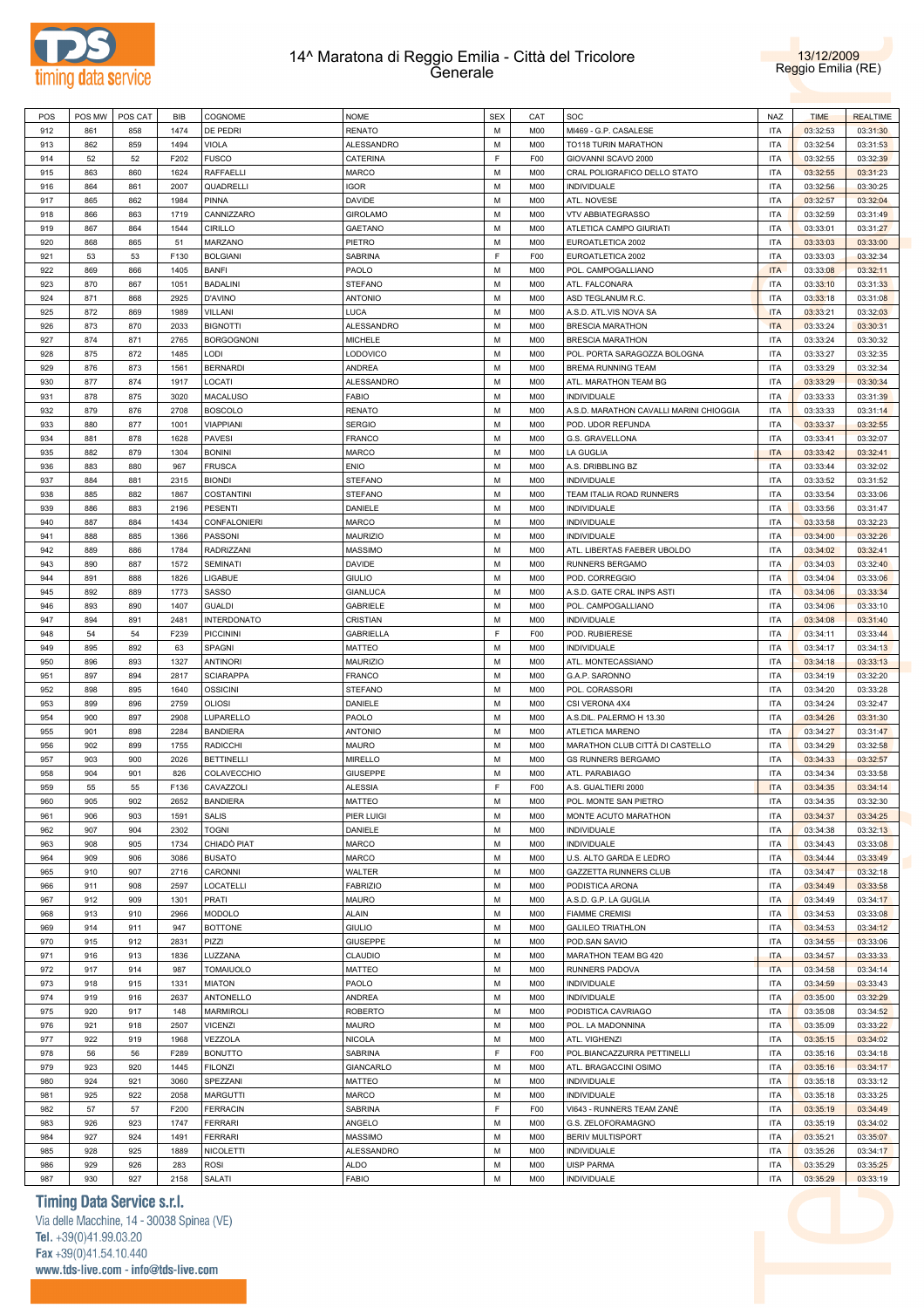



| POS  | POS MW | POS CAT        | <b>BIB</b> | COGNOME               | <b>NOME</b>           | <b>SEX</b> | CAT            | SOC                                   | NAZ        | <b>TIME</b> | <b>REALTIME</b> |
|------|--------|----------------|------------|-----------------------|-----------------------|------------|----------------|---------------------------------------|------------|-------------|-----------------|
| 988  | 931    | 928            | 1906       | <b>FANTASIA</b>       | <b>NICOLA</b>         | М          | <b>M00</b>     | CEDAS LANCIA VERRONE                  | <b>ITA</b> | 03:35:32    | 03:34:33        |
| 989  | 932    | 929            | 2599       | <b>SCHIAVON</b>       | <b>DIEGO</b>          | М          | <b>M00</b>     | <b>INDIVIDUALE</b>                    | <b>ITA</b> | 03:35:41    | 03:34:22        |
| 990  | 933    | 930            | 2062       | LOCATELLI             | <b>EDGARDO</b>        | М          | <b>M00</b>     | ATL. LAGO DEL SEGRINO                 | <b>ITA</b> | 03:35:42    | 03:33:38        |
| 991  | 934    | 931            | 2056       | <b>BARONI</b>         | CORRADO               | М          | <b>M00</b>     | INDIVIDUALE                           | <b>ITA</b> | 03:35:42    | 03:34:18        |
| 992  | 935    | 932            | 1652       | <b>ONOFRILLO</b>      | PASQUALINO            | М          | <b>M00</b>     | POD. SAN SALVO                        | <b>ITA</b> | 03:35:53    | 03:34:34        |
| 993  | 936    | 933            | 1214       | MIGLIAVACCA           | ANGELO                | М          | <b>M00</b>     | GRUPPO PODISTICO CASALESE             | <b>ITA</b> | 03:35:57    | 03:35:19        |
| 994  | 937    | 934            | 890        | <b>PRANDI</b>         | MARCELLO              | М          | <b>M00</b>     | POD. CORREGGIO                        | <b>ITA</b> | 03:35:58    | 03:35:28        |
| 995  | 938    | 935            | 2902       | <b>FERRARI</b>        | <b>MASSIMO</b>        | М          | <b>M00</b>     | INDIVIDUALE                           | <b>ITA</b> | 03:36:01    | 03:34:27        |
| 996  | 939    | 936            | 2545       | SIZZI                 | MARCO                 | М          | <b>M00</b>     | INDIVIDUALE                           | <b>ITA</b> | 03:36:07    | 03:34:31        |
| 997  | 940    | 937            | 1982       | LECCA                 | RAIMONDO              | М          | <b>M00</b>     | US. ATL. GUSPINI                      | <b>ITA</b> | 03:36:07    | 03:35:05        |
| 998  | 941    | 938            | 1878       | <b>BORSOI</b>         | LORIS                 | М          | <b>M00</b>     | <b>LIBERTTAS TONON</b>                | <b>ITA</b> | 03:36:11    | 03:34:45        |
| 999  | 942    | 939            | 1692       | PRANDI                | <b>GIOVANNI</b>       | М          | <b>M00</b>     | PODISTICA BIASOLA A.S.D.              | <b>ITA</b> | 03:36:12    | 03:35:10        |
| 1000 | 943    | 940            | 1699       | <b>CASIRAGHI</b>      | <b>MARCO</b>          | М          | <b>M00</b>     | <b>RUNNERS DESIO</b>                  | <b>ITA</b> | 03:36:14    | 03:34:44        |
| 1001 | 944    | 941            | 2345       | <b>PERISSINOTTO</b>   | CLAUDIO               | М          | <b>M00</b>     | <b>INDIVIDUALE</b>                    | <b>ITA</b> | 03:36:20    | 03:33:59        |
| 1002 | 945    | 942            | 2968       | FINALI                | <b>TOMMASO</b>        | М          | <b>M00</b>     | AVIS TREVIGLIO BRUSAFERRI             | <b>ITA</b> | 03:36:22    | 03:34:57        |
| 1003 | 946    | 943            | 1186       | CASALI                | <b>MATTEO</b>         | М          | <b>M00</b>     | <b>RUNNER VARESE</b>                  | <b>ITA</b> | 03:36:25    | 03:35:38        |
| 1004 | 947    | 944            | 1769       | COMPAGNONE            | <b>ROBERTO</b>        | М          | <b>M00</b>     | BIANCAZZURRA PETTINELLI               | <b>ITA</b> | 03:36:25    | 03:35:08        |
| 1005 | 948    | 945            | 2843       | <b>FOPPA</b>          | <b>FEDERICO</b>       | М          | <b>M00</b>     | ATL. ROVELLASCA                       | <b>ITA</b> | 03:36:29    | 03:33:40        |
| 1006 | 949    | 946            | 1778       | <b>CORTINOVIS</b>     | <b>GIANBOSCO</b>      | М          | <b>M00</b>     | ATL. VALLE BREMBANA                   | <b>ITA</b> | 03:36:36    | 03:35:27        |
| 1007 | 950    | 947            | 1562       | <b>RONCHI</b>         | DANILO                | М          | <b>M00</b>     | MI 054 ATL. VEDANO                    | <b>ITA</b> | 03:36:37    | 03:35:09        |
| 1008 | 951    | 948            | 2086       | <b>TACCONI</b>        | <b>GIAMPAOLO</b>      | М          | <b>M00</b>     | POL. SAN DAMASO                       | <b>ITA</b> | 03:36:42    | 03:34:42        |
| 1009 | 952    | 949            | 1660       | <b>CREMONINI</b>      | <b>ANTONIO</b>        | М          | <b>M00</b>     | POL. MADONNINA                        | <b>ITA</b> | 03:36:42    | 03:35:39        |
| 1010 | 953    | 950            | 2463       | <b>BARTOLOTTI</b>     | ALEX                  | М          | <b>M00</b>     | G.S. LAMONE RUSSI RAVENNA             | <b>ITA</b> | 03:36:45    | 03:34:24        |
|      | 954    |                | 1797       |                       |                       | М          | <b>M00</b>     | TEAM BRIANZA LISSONE                  | <b>ITA</b> |             |                 |
| 1011 |        | 951            |            | MARTELLATO<br>CARBONI | <b>GIAMPIETRO</b>     | М          |                |                                       | <b>ITA</b> | 03:36:49    | 03:35:31        |
| 1012 | 955    | 952            | 3000       |                       | <b>MARCO</b>          |            | <b>M00</b>     | <b>INDIVIDUALE</b>                    |            | 03:36:49    | 03:34:20        |
| 1013 | 956    | 953            | 2391       | <b>MAFFIULETTI</b>    | <b>FEDERICO</b>       | М          | <b>M00</b>     | G. S. ALTITUDE                        | <b>ITA</b> | 03:36:50    | 03:35:14        |
| 1014 | 957    | 954            | 2904       | LEVA                  | <b>MARCO</b>          | М          | <b>M00</b>     | ATLETICA CASTELL'ALFERO               | <b>ITA</b> | 03:36:52    | 03:35:00        |
| 1015 | 958    | 955            | 1930       | <b>MASONI</b>         | GIANCARLO             | М          | <b>M00</b>     | PODISTICA BIASOLA A.S.D.              | <b>ITA</b> | 03:36:53    | 03:35:37        |
| 1016 | 959    | 956            | 810        | <b>MASTROMATTEI</b>   | FRANCO                | М          | <b>M00</b>     | ATLETICA VIADANA                      | <b>ITA</b> | 03:36:58    | 03:36:47        |
| 1017 | 960    | 957            | 1169       | <b>GIOMBINI</b>       | <b>GIULIANO</b>       | М          | <b>M00</b>     | MARATHON CLUB CITTÀ DI CASTELLO       | <b>ITA</b> | 03:36:59    | 03:36:33        |
| 1018 | 961    | 958            | 1244       | VEZZONI               | <b>DINO</b>           | М          | <b>M00</b>     | POD. CASTIGLIONESI                    | <b>ITA</b> | 03:37:03    | 03:36:22        |
| 1019 | 962    | 959            | 1371       | <b>MARABINI</b>       | <b>MIRCO</b>          | М          | <b>M00</b>     | ATLETICA AVIS CASTEL SAN PIETRO TERME | <b>ITA</b> | 03:37:03    | 03:35:42        |
| 1020 | 963    | 960            | 1524       | <b>BAUDUINO</b>       | GIANFRANCO            | М          | <b>M00</b>     | <b>GSR FERRERO</b>                    | <b>ITA</b> | 03:37:04    | 03:35:40        |
| 1021 | 58     | 58             | F128       | <b>BANDIERI</b>       | <b>ROSANNA</b>        | F          | F <sub>0</sub> | POD. CORREGGIO                        | <b>ITA</b> | 03:37:08    | 03:36:39        |
| 1022 | 964    | 961            | 1419       | <b>FREGONI</b>        | <b>ALBINO</b>         | М          | <b>M00</b>     | RUNNING ADVENTURE                     | <b>ITA</b> | 03:37:08    | 03:34:08        |
| 1023 | 965    | 962            | 1704       | CONTE                 | <b>VITTORIO</b>       | М          | <b>M00</b>     | A.S.D. BIPEDI                         | <b>ITA</b> | 03:37:09    | 03:35:59        |
| 1024 | 966    | 963            | 2566       | <b>GABRIELI</b>       | LORENZO               | М          | <b>M00</b>     | ATL. RODENGO SAIANO                   | <b>ITA</b> | 03:37:10    | 03:35:34        |
| 1025 | 967    | 964            | 992        | <b>GIANNESE</b>       | GINO                  | М          | <b>M00</b>     | G.P. MARCIATORI COGLIATE              | <b>ITA</b> | 03:37:10    | 03:36:35        |
| 1026 | 968    | 965            | 2490       | <b>SPINEDI</b>        | <b>BRUNO</b>          | М          | <b>M00</b>     | RUNNERS BERGAMO                       | <b>ITA</b> | 03:37:11    | 03:34:55        |
| 1027 | 59     | 59             | F255       | CHIARLONE             | VILMA                 | F          | F <sub>0</sub> | ATL. SUSA                             | <b>ITA</b> | 03:37:12    | 03:36:20        |
| 1028 | 969    | 966            | 2349       | MAININI               | <b>TULLO</b>          | М          | <b>M00</b>     | INDIVIDUALE                           | <b>ITA</b> | 03:37:12    | 03:35:05        |
| 1029 | 970    | 967            | 2560       | <b>TURINI</b>         | <b>SERGIO</b>         | М          | <b>M00</b>     | INDIVIDUALE                           | <b>ITA</b> | 03:37:13    | 03:35:43        |
| 1030 | 971    | 968            | 2910       | <b>RECCHIA</b>        | SILVANO               | М          | <b>M00</b>     | <b>INDIVIDUALE</b>                    | <b>ITA</b> | 03:37:13    | 03:35:27        |
| 1031 | 972    | 969            | 2269       | <b>GREGGIO</b>        | DANIELE               | М          | <b>M00</b>     | GSD AVIS GAMBOLÒ                      | <b>ITA</b> | 03:37:14    | 03:35:34        |
| 1032 | 973    | 970            | 1588       | <b>TELANDRO</b>       | <b>FABIO</b>          | М          | <b>M00</b>     | <b>INDIVIDUALE</b>                    | <b>ITA</b> | 03:37:16    | 03:36:05        |
| 1033 | 60     | 60             | F22        | <b>TOGNI</b>          | <b>MARIA VITTORIA</b> | F          | F <sub>0</sub> | EUROPA SPORTING CLUB                  | <b>ITA</b> | 03:37:18    | 03:37:02        |
| 1034 | 974    | 971            | 3059       | <b>BALDAN</b>         | <b>RENZO</b>          | М          | <b>M00</b>     | INDIVIDUALE                           | <b>ITA</b> | 03:37:18    | 03:35:13        |
| 1035 | 975    | 972            | 2357       | <b>CIAPPINI</b>       | <b>FEDERICO</b>       | М          | <b>M00</b>     | AVIS TREVIGLIO GIGI BRUSAFERRI        | <b>ITA</b> | 03:37:18    | 03:36:03        |
| 1036 | 976    | 973            | 245        | <b>MORELLINI</b>      | <b>FABRIZIO</b>       | М          | <b>M00</b>     | JOGGING TEAM PATERLINI                | <b>ITA</b> | 03:37:19    | 03:36:51        |
| 1037 | 977    | 974            | 1892       | <b>SERRA</b>          | PIER LUIGI            | М          | M <sub>0</sub> | A.P.D. AUSL BO CIRC. RAVONE           | <b>ITA</b> | 03:37:19    | 03:35:55        |
| 1038 | 978    | 975            | 1415       | CANOVI                | FRANCESCO             | M          | <b>M00</b>     | POL. CARPINETI                        | <b>ITA</b> | 03:37:22    | 03:36:23        |
| 1039 | 979    | 976            | 1712       | SOTTOCORNOLA          | FABIO                 | М          | <b>M00</b>     | SEV VALMADRERA                        | <b>ITA</b> | 03:37:25    | 03:36:14        |
| 1040 | 980    | 977            | 2179       | <b>BIONDI</b>         | <b>FABIO</b>          | М          | <b>M00</b>     | INDIVIDUALE                           | <b>ITA</b> | 03:37:25    | 03:35:33        |
| 1041 | 981    | 978            | 2008       | DELL'ABATE            | ROMOLO                | М          | <b>M00</b>     | G.S. BANCARI ROMANI                   | <b>ITA</b> | 03:37:29    | 03:35:49        |
| 1042 | 982    | 979            | 1437       | SADDI                 | RAFFAELE              | М          | <b>M00</b>     | GRUPPO PODISTICO CASALESE             | <b>ITA</b> | 03:37:30    | 03:37:08        |
| 1043 | 983    | 980            | 1686       | <b>BATTISTELLO</b>    | ANDREA                | М          | <b>M00</b>     | INDIVIDUALE                           | <b>ITA</b> | 03:37:31    | 03:36:10        |
| 1044 | 984    | 981            | 1689       | <b>TEOSINI</b>        | CARLO                 | М          | <b>M00</b>     | INDIVIDUALE                           | <b>ITA</b> | 03:37:32    | 03:36:10        |
| 1045 | 985    | 982            | 1283       | <b>BRLYAK</b>         | ZELYKO                | М          | <b>M00</b>     | MARATHON CHALLENGE                    | <b>SLO</b> | 03:37:32    | 03:37:10        |
| 1046 | 986    | 983            | 1713       | CIARAMICOLI           | PAOLO                 | М          | <b>M00</b>     | COLLEMAR-ATHON CLUB                   | <b>ITA</b> | 03:37:32    | 03:37:14        |
| 1047 | 987    | 984            | 2536       | <b>D'INGEO</b>        | <b>MARIO</b>          | М          | <b>M00</b>     | INDIVIDUALE                           | <b>ITA</b> | 03:37:33    | 03:34:58        |
| 1048 | 988    | $\overline{4}$ | 1909       |                       |                       | М          | N/A            |                                       | <b>ITA</b> | 03:37:34    | 03:36:21        |
| 1049 | 989    | 985            | 1807       | <b>BARIGAZZI</b>      | <b>FEDERICOO</b>      | М          | <b>M00</b>     | S. CLUB LIB. SESTO                    | <b>ITA</b> | 03:37:35    | 03:35:08        |
| 1050 | 990    | 986            | 2561       | CARTA                 | FRANCESCO             | М          | <b>M00</b>     | CIRC. RICR. CITTANOVA                 | <b>ITA</b> | 03:37:36    | 03:35:31        |
| 1051 | 991    | 987            | 867        | CASIRAGHI             | GILBERTO              | М          | <b>M00</b>     | ALS CREMELLA                          | <b>ITA</b> | 03:37:40    | 03:36:04        |
| 1052 | 992    | 988            | 2265       | <b>TOSIN</b>          | <b>MIRKO</b>          | М          | <b>M00</b>     | TEAM ITALIA ROAD RUNNERS              | <b>ITA</b> | 03:37:44    | 03:35:55        |
| 1053 | 993    | 989            | 2264       | PASQUIN               | MARCO                 | М          | <b>M00</b>     | TEAM ITALIA ROAD RUNNER               | <b>ITA</b> | 03:37:44    | 03:35:55        |
| 1054 | 994    | 990            | 2069       | PALAGI                | <b>GIANLUCA</b>       | М          | <b>M00</b>     | POD. ALFONSINE                        | <b>ITA</b> |             | 03:36:24        |
|      |        |                |            |                       |                       | М          |                |                                       |            | 03:37:45    |                 |
| 1055 | 995    | 991            | 1904       | <b>BOCCALETTI</b>     | CRISTIAN              |            | <b>M00</b>     | MARATONA D'ITALIA                     | <b>ITA</b> | 03:37:46    | 03:36:33        |
| 1056 | 996    | 992            | 2770       | CENTRELLA             | LUIGI                 | М          | <b>M00</b>     | PONTELUNGO                            | <b>ITA</b> | 03:37:46    | 03:35:59        |
| 1057 | 997    | 993            | 1422       | LAGALANTE             | <b>VITTORIO</b>       | М          | <b>M00</b>     | ATL. ATHLON                           | <b>ITA</b> | 03:37:50    | 03:36:27        |
| 1058 | 998    | 994            | 2694       | MELE                  | SALVATORE             | М          | <b>M00</b>     | ATL. VIADANA                          | <b>ITA</b> | 03:37:54    | 03:35:42        |
| 1059 | 999    | 995            | 1642       | FERRANTE              | <b>VITO</b>           | М          | <b>M00</b>     | ASD POL. QUARESIMO                    | <b>ITA</b> | 03:37:54    | 03:36:08        |
| 1060 | 1000   | 996            | 3048       | ZADRA                 | CLAUDIO               | М          | <b>M00</b>     | MARATONET TIGULLIO                    | <b>ITA</b> | 03:37:57    | 03:35:52        |
| 1061 | 1001   | 997            | 2475       | CASETTO               | <b>SIMONE</b>         | М          | <b>M00</b>     | ATL. ATHLON PADOVA                    | <b>ITA</b> | 03:37:59    | 03:36:02        |
| 1062 | 1002   | 998            | 2668       | PACILLI               | SALVATORE             | М          | <b>M00</b>     | GS. ZELOFORAMAGNO                     | <b>ITA</b> | 03:38:00    | 03:35:18        |
| 1063 | 1003   | 999            | 1037       | <b>ESPOSITO</b>       | AMEDEO WOLFANGO       | М          | M00            | A. S. A. DETUR                        | <b>ITA</b> | 03:38:07    | 03:37:30        |

# **Timing Data Service s.r.l.**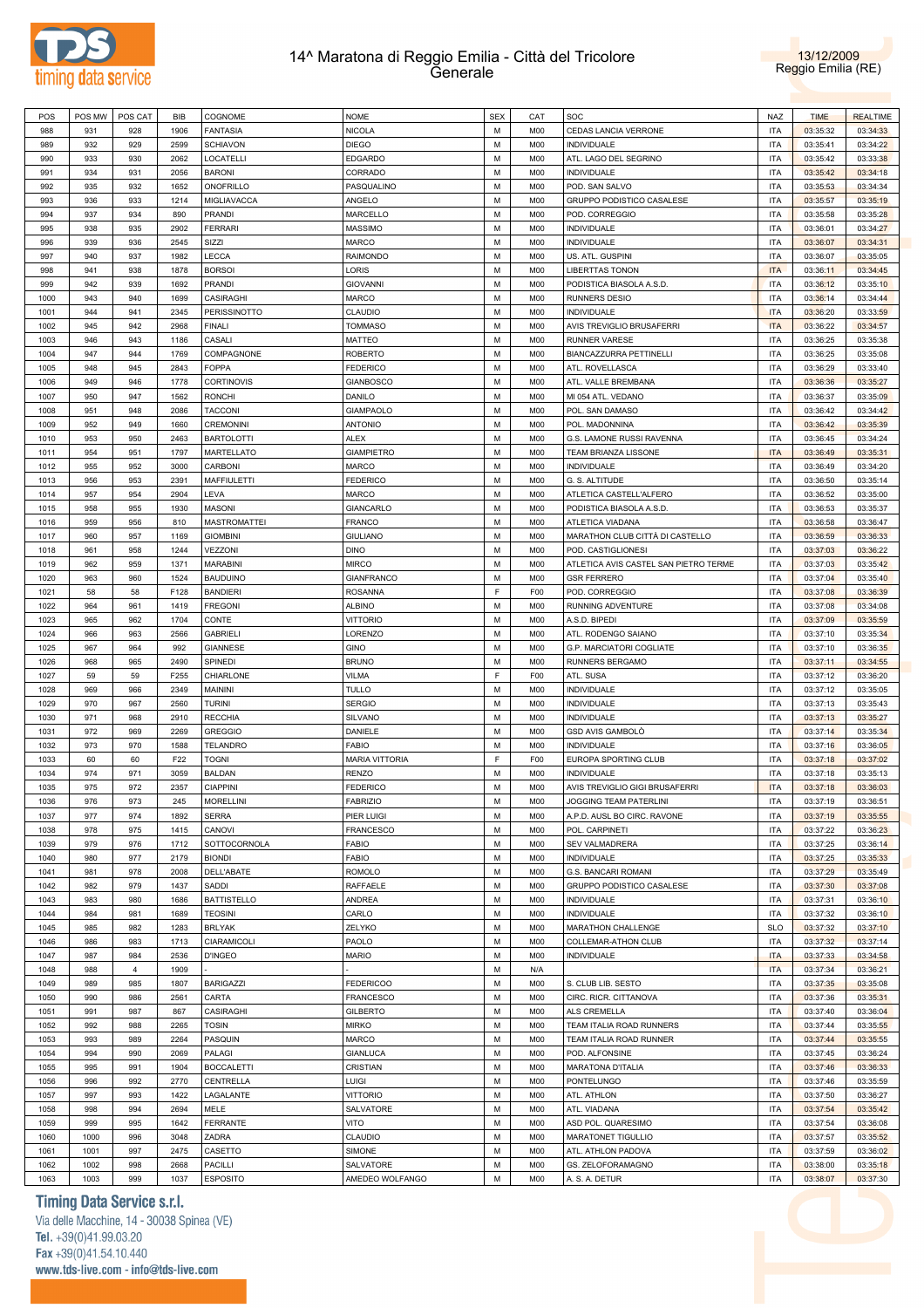



| POS  | POS MW | POS CAT | <b>BIB</b> | COGNOME                | <b>NOME</b>      | <b>SEX</b> | CAT             | SOC                              | <b>NAZ</b> | <b>TIME</b> | <b>REALTIME</b> |
|------|--------|---------|------------|------------------------|------------------|------------|-----------------|----------------------------------|------------|-------------|-----------------|
|      |        |         |            |                        |                  | M          |                 |                                  |            |             |                 |
| 1064 | 1004   | 1000    | 1929       | <b>BONETTI</b>         | ORIANO           |            | <b>M00</b>      | PODISTICA BIASOLA A.S.D.         | <b>ITA</b> | 03:38:07    | 03:36:56        |
| 1065 | 1005   | 1001    | 2453       | DI MARTINO             | <b>MATTEO</b>    | М          | <b>M00</b>      | PESCARA TRIATHLON                | ITA        | 03:38:13    | 03:37:09        |
| 1066 | 1006   | 1002    | 1367       | <b>ALBERTINI</b>       | <b>ROBERTO</b>   | М          | <b>M00</b>      | S.P.COTIGNOLA                    | <b>ITA</b> | 03:38:15    | 03:37:04        |
| 1067 | 1007   | 1003    | 1738       | <b>SCARPONI</b>        | CARLO            | М          | M <sub>0</sub>  | G.P.V. TAGICAR VILLAFRANCA       | ITA        | 03:38:19    | 03:37:15        |
| 1068 | 1008   | 1004    | 1358       | MERZ                   | <b>ROBERTO</b>   | M          | <b>M00</b>      | INDIVIDUALE                      | <b>ITA</b> | 03:38:22    | 03:37:07        |
|      | 1009   | 1005    | 934        |                        |                  | М          | M <sub>0</sub>  |                                  | ITA        |             | 03:37:39        |
| 1069 |        |         |            | <b>DULMIERI</b>        | <b>DOMENICO</b>  |            |                 | INDIVIDUALE                      |            | 03:38:23    |                 |
| 1070 | 1010   | 1006    | 1675       | <b>FINIGUERRA</b>      | <b>FAUSTO</b>    | M          | <b>M00</b>      | PICO RUNNERS                     | <b>ITA</b> | 03:38:23    | 03:37:24        |
| 1071 | 1011   | 1007    | 1540       | <b>GIARDINI</b>        | <b>IACOPO</b>    | М          | M <sub>0</sub>  | INDIVIDUALE                      | <b>ITA</b> | 03:38:23    | 03:36:52        |
| 1072 | 1012   | 1008    | 1411       | DAL LAGO               | <b>FABRIZIO</b>  | M          | <b>M00</b>      | CORBETTESE                       | <b>ITA</b> | 03:38:24    | 03:37:04        |
| 1073 | 61     | 61      | F262       | <b>TOSI</b>            | NADIA            | F          | F00             | ATL. RIMINI NORD                 | <b>ITA</b> | 03:38:24    | 03:38:02        |
| 1074 | 1013   | 1009    | 2064       | CAVAZZONI              | <b>ROBERTO</b>   | M          | <b>M00</b>      | SELF ATLETICA MONTANARI & GRUZZA | <b>ITA</b> | 03:38:25    | 03:36:50        |
|      |        |         |            |                        |                  |            |                 |                                  |            |             |                 |
| 1075 | 1014   | 1010    | 1170       | <b>ROSSI</b>           | LUCA             | M          | <b>M00</b>      | MARATHON CLUB CITTÀ DI CASTELLO  | <b>ITA</b> | 03:38:27    | 03:38:01        |
| 1076 | 1015   | 1011    | 1599       | VANDELLI               | <b>ALIGI</b>     | M          | <b>M00</b>      | CASA MODENA ATLETICA             | <b>ITA</b> | 03:38:29    | 03:37:11        |
| 1077 | 62     | 62      | F122       | CATTANE                | <b>MONICA</b>    | F          | F00             | <b>GS ZELOFORAMAGNO</b>          | <b>ITA</b> | 03:38:31    | 03:37:49        |
| 1078 | 1016   | 1012    | 1493       | <b>FERRARI</b>         | <b>RICCARDO</b>  | M          | <b>M00</b>      | <b>GRUPPO PODISTICO CASALESE</b> | <b>ITA</b> | 03:38:31    | 03:37:15        |
| 1079 | 1017   | 1013    | 1385       | <b>VINCENTI</b>        | <b>MARIO</b>     | М          | M <sub>0</sub>  | ADS PODISTICA ARONA              | ITA        | 03:38:34    | 03:37:44        |
| 1080 |        | 1014    | 981        | <b>RONCHIN</b>         | <b>MARINO</b>    | M          | <b>M00</b>      | <b>ESSE TRE</b>                  | <b>ITA</b> | 03:38:39    | 03:38:06        |
|      | 1018   |         |            |                        |                  |            |                 |                                  |            |             |                 |
| 1081 | 1019   | 1015    | 2590       | <b>VICINI</b>          | <b>MARIO</b>     | М          | M <sub>0</sub>  | INDIVIDUALE                      | ITA        | 03:38:40    | 03:35:53        |
| 1082 | 1020   | 1016    | 1829       | QUARTINO               | <b>GIACOMO</b>   | M          | <b>M00</b>      | PODISTICA MELE                   | <b>ITA</b> | 03:38:43    | 03:36:14        |
| 1083 | 1021   | 1017    | 1506       | <b>FERRARI</b>         | <b>GIOVANNI</b>  | М          | M <sub>0</sub>  | POL. LA MADONNINA                | <b>ITA</b> | 03:38:45    | 03:37:29        |
| 1084 | 1022   | 1018    | 2690       | <b>RONCHI</b>          | CLAUDIO          | M          | <b>M00</b>      | POD. FIORANESE                   | <b>ITA</b> | 03:38:56    | 03:36:45        |
|      | 1023   |         |            | <b>BRUZZONE</b>        | <b>GIANMARCO</b> | М          | <b>M00</b>      |                                  | <b>ITA</b> |             |                 |
| 1085 |        | 1019    | 1626       |                        |                  |            |                 | G.S. FANO CORRE                  |            | 03:38:59    | 03:37:41        |
| 1086 | 1024   | 1020    | 2340       | <b>ROMANI</b>          | <b>FEDERICO</b>  | M          | <b>M00</b>      | RUNNING SARONNO                  | <b>ITA</b> | 03:39:01    | 03:36:55        |
| 1087 | 1025   | 1021    | 1718       | COPPARONI              | <b>NOVELLO</b>   | М          | <b>M00</b>      | COLLEMAR-ATHON CLUB              | <b>ITA</b> | 03:39:02    | 03:38:41        |
| 1088 | 1026   | 1022    | 2572       | PADOVAN                | <b>DENIS</b>     | M          | <b>M00</b>      | ATL. GRUPPO SANTAROSSA           | <b>ITA</b> | 03:39:02    | 03:37:28        |
| 1089 | 1027   | 1023    | 1702       | DONEGA                 | <b>DIEGO</b>     | М          | <b>M00</b>      | RUNNING SARONNO                  | <b>ITA</b> | 03:39:03    | 03:36:57        |
| 1090 | 63     | 63      | F331       | <b>BERNARDONI</b>      | ORNELLA          | F          | F <sub>0</sub>  |                                  | <b>ITA</b> | 03:39:08    | 03:38:36        |
|      |        |         |            |                        |                  |            |                 | ATLETICA FRIGNANO                |            |             |                 |
| 1091 | 1028   | 1024    | 2104       | <b>PUGLIOLI</b>        | <b>MARCO</b>     | М          | M <sub>0</sub>  | ATL. CALDERARA                   | <b>ITA</b> | 03:39:12    | 03:36:57        |
| 1092 | 1029   | 1025    | 2717       | CORBANI                | <b>EMANUELE</b>  | M          | <b>M00</b>      | INDIVIDUALE                      | <b>ITA</b> | 03:39:16    | 03:36:50        |
| 1093 | 1030   | 1026    | 1206       | <b>MIGLIARO</b>        | <b>LUIGINO</b>   | М          | M <sub>0</sub>  | MARATONETI DEL TIGULLIO          | <b>ITA</b> | 03:39:16    | 03:38:56        |
| 1094 | 1031   | 1027    | 843        | PALAZZINI DE VECCHI    | <b>MARCO</b>     | M          | <b>M00</b>      | U.S. SAN VITTORE                 | <b>ITA</b> | 03:39:20    | 03:38:57        |
|      |        |         |            |                        |                  |            |                 |                                  |            |             |                 |
| 1095 | 1032   | 1028    | 1218       | <b>MANTOVI</b>         | <b>TIZIANO</b>   | М          | M <sub>0</sub>  | <b>ZUCCA GIALLA</b>              | <b>ITA</b> | 03:39:22    | 03:38:37        |
| 1096 | 1033   | 1029    | 1354       | <b>BRUNELLI GARUTI</b> | <b>GIAMPAOLO</b> | M          | <b>M00</b>      | POL. CAMPOGALLINO                | <b>ITA</b> | 03:39:22    | 03:38:25        |
| 1097 | 1034   | 1030    | 2372       | <b>FANTINI</b>         | CORRADO          | М          | <b>M00</b>      | INDIVIDUALE                      | <b>ITA</b> | 03:39:24    | 03:37:33        |
| 1098 | 1035   | 1031    | 2617       | <b>STEVANONI</b>       | <b>RENZO</b>     | M          | <b>M00</b>      | G.P. FABBRICO                    | <b>ITA</b> | 03:39:24    | 03:37:07        |
| 1099 | 1036   | 1032    | 1375       | <b>BANFI</b>           | <b>LUCIANO</b>   | M          | <b>M00</b>      | <b>MARATTI TRADATE</b>           | <b>ITA</b> | 03:39:28    | 03:38:14        |
|      |        |         |            |                        |                  | M          |                 |                                  |            |             |                 |
| 1100 | 1037   | 1033    | 1753       | <b>MARTINELLI</b>      | <b>GIORGIO</b>   |            | <b>M00</b>      | MARATHON CLUB CITTÀ DI CASTELLO  | <b>ITA</b> | 03:39:31    | 03:39:04        |
| 1101 | 1038   | 1034    | 2766       | <b>PONDRELLI</b>       | DANIELE          | М          | <b>M00</b>      | POL. SAN RAFAEL                  | <b>ITA</b> | 03:39:33    | 03:37:44        |
| 1102 | 1039   | 1035    | 871        | <b>ROVATTI</b>         | <b>ROBERTO</b>   | M          | <b>M00</b>      | ASD PILATES FORMIGINE            | <b>ITA</b> | 03:39:35    | 03:39:11        |
| 1103 | 1040   | 1036    | 1783       | SPICHETTI              | <b>ANTONIO</b>   | М          | M <sub>0</sub>  | PRATO NORD                       | <b>ITA</b> | 03:39:43    | 03:38:41        |
| 1104 | 1041   | 1037    | 2614       | <b>TONELLO</b>         | <b>MICHELE</b>   | M          | <b>M00</b>      | INDIVIDUALE                      | <b>ITA</b> | 03:39:43    | 03:36:59        |
| 1105 | 1042   | 1038    | 2856       | <b>TODISCO</b>         | <b>VITO</b>      | М          | M <sub>0</sub>  | POL. MADONNINA                   | <b>ITA</b> | 03:39:45    | 03:37:25        |
|      |        |         |            |                        |                  |            |                 |                                  |            |             |                 |
| 1106 | 1043   | 1039    | 1211       | DI PILATO              | <b>GIUSEPPE</b>  | M          | <b>M00</b>      | S.C. RUNNING BISCEGLIE           | <b>ITA</b> | 03:39:45    | 03:39:04        |
| 1107 | 1044   | 1040    | 2166       | <b>CHIOLA</b>          | <b>FABIO</b>     | М          | M <sub>0</sub>  | <b>VITTORIOALFIERI</b>           | <b>ITA</b> | 03:39:46    | 03:39:11        |
| 1108 | 1045   | 1041    | 1106       | LANGONE                | <b>GERARDO</b>   | M          | <b>M00</b>      | PODISTICA CASADEI                | <b>ITA</b> | 03:39:49    | 03:39:25        |
| 1109 | 1046   | 1042    | 3090       | <b>BABETTO</b>         | <b>LUCIANO</b>   | М          | M <sub>0</sub>  | INDIVIDUALE                      | ITA        | 03:39:51    | 03:37:22        |
| 1110 | 1047   | 1043    | 822        | <b>GRAZIADEI</b>       | LUCA ANTONIO     | M          | <b>M00</b>      | SANGIULIANESE TRIATHLON          | <b>ITA</b> | 03:39:53    | 03:39:02        |
|      |        |         |            |                        |                  |            |                 |                                  |            |             |                 |
| 1111 | 1048   | 1044    | 1691       | <b>BAZZI</b>           | <b>ALDO</b>      | M          | M00             | PRO PATRIA CUS                   | <b>ITA</b> | 03:39:54    | 03:39:31        |
| 1112 | 64     | 64      | F132       | PASA                   | <b>ILARIA</b>    | F          | F <sub>00</sub> | MARATONETI GENOVESI              | <b>ITA</b> | 03:39:54    | 03:39:30        |
| 1113 | 1049   | 1045    | 1672       | LI CAUSI               | <b>ANTONINO</b>  | M          | <b>M00</b>      | <b>VTV ABBIATEGRASSO</b>         | <b>ITA</b> | 03:39:55    | 03:38:45        |
| 1114 | 1050   | 1046    | 1934       | <b>SILIMBRI</b>        | <b>CIRO</b>      | М          | M00             | ASD GUALTIERI 200                | <b>ITA</b> | 03:39:57    | 03:39:08        |
| 1115 | 65     | 65      | F26        | <b>PELLICCIARI</b>     | SILVANA          | F          | F <sub>0</sub>  | PODISTICA BIASOLA A.S.D.         | <b>ITA</b> | 03:40:00    | 03:39:51        |
|      |        |         |            |                        |                  |            |                 |                                  |            |             |                 |
| 1116 | 1051   | 1047    | 185        | ZEN                    | <b>ELIO</b>      | М          | <b>M00</b>      | PODISTICA BIASOLA A.S.D.         | <b>ITA</b> | 03:40:01    | 03:39:53        |
| 1117 | 1052   | 1048    | 1579       | SOANA                  | <b>ERNESTINO</b> | М          | M <sub>0</sub>  | G.P. MARCIATORI PARMENSI         | <b>ITA</b> | 03:40:04    | 03:38:59        |
| 1118 | 1053   | 1049    | 2227       | <b>GIODA</b>           | CLAUDIO          | M          | <b>M00</b>      | U.S. CASTIGNOLE G. GIORDANO      | <b>ITA</b> | 03:40:06    | 03:38:17        |
| 1119 | 1054   | 1050    | 3076       | <b>CURTI</b>           | <b>ANTONIO</b>   | М          | <b>M00</b>      | U.S. ACLI ATL. SAN MARCO         | <b>ITA</b> | 03:40:10    | 03:39:18        |
| 1120 | 1055   | 1051    | 2063       | ABATEMATTEO            | <b>GIUSEPPE</b>  | M          | M00             | <b>INDIVIDUALE</b>               | <b>ITA</b> | 03:40:12    | 03:38:13        |
|      |        |         |            |                        |                  |            |                 |                                  |            |             |                 |
| 1121 | 1056   | 1052    | 1237       | <b>ANGHINETTI</b>      | <b>FABIO</b>     | М          | <b>M00</b>      | POL. TORRILE                     | <b>ITA</b> | 03:40:16    | 03:39:09        |
| 1122 | 1057   | 1053    | 2331       | ZANETTI                | <b>GIANMARCO</b> | M          | <b>M00</b>      | <b>INDIVIDUALE</b>               | <b>ITA</b> | 03:40:18    | 03:38:20        |
| 1123 | 1058   | 1054    | 2558       | <b>GUIDI</b>           | <b>FOSCO</b>     | M          | <b>M00</b>      | U.C. BORZANESE                   | <b>ITA</b> | 03:40:18    | 03:37:37        |
| 1124 | 1059   | 1055    | 1337       | VERTERAMO              | <b>BRUNO</b>     | M          | M00             | AVIS - TO                        | <b>ITA</b> | 03:40:22    | 03:37:52        |
| 1125 | 1060   | 1056    | 1646       | CRETTI                 | <b>MARCO</b>     | M          | <b>M00</b>      | INDIVIDUALE                      | <b>ITA</b> | 03:40:22    | 03:38:57        |
|      |        |         |            |                        |                  |            |                 |                                  |            |             |                 |
| 1126 | 1061   | 1057    | 2846       | CONTE                  | <b>ROBERTO</b>   | М          | <b>M00</b>      | MONTAGNETTA'S SKYRUNNER          | <b>ITA</b> | 03:40:29    | 03:39:44        |
| 1127 | 1062   | 1058    | 1595       | <b>CLERICI</b>         | IGOR             | M          | <b>M00</b>      | G.P.J. GAMBER DE CUNCURESS       | ITA        | 03:40:29    | 03:39:04        |
| 1128 | 1063   | 1059    | 2423       | CANTAMESSI             | <b>GIORGIO</b>   | М          | M00             | ATL PARATICO                     | <b>ITA</b> | 03:40:30    | 03:40:02        |
| 1129 | 1064   | 1060    | 1877       | <b>BOTTECCHIA</b>      | <b>MAURO</b>     | м          | <b>M00</b>      | <b>LIBERTTAS TONON</b>           | <b>ITA</b> | 03:40:32    | 03:39:06        |
| 1130 | 1065   | 1061    | 1915       | LOSA                   | <b>MAURIZIO</b>  | М          | M00             | POD.SAN MAURIZIO                 | <b>ITA</b> | 03:40:33    | 03:40:00        |
|      |        |         |            |                        |                  |            |                 |                                  |            |             |                 |
| 1131 | 1066   | 1062    | 2918       | PIZZINI                | <b>GIUSEPPE</b>  | M          | M <sub>0</sub>  | ATLETICA PROAI GOLEM             | <b>ITA</b> | 03:40:34    | 03:38:18        |
| 1132 | 1067   | 1063    | 1799       | BIELLI                 | DAVIDE           | M          | M00             | PODISTICA BIASOLA A.S.D.         | <b>ITA</b> | 03:40:36    | 03:39:31        |
| 1133 | 1068   | 1064    | 2821       | <b>MONICA</b>          | <b>GIACOMO</b>   | M          | <b>M00</b>      | <b>INDIVIDUALE</b>               | <b>ITA</b> | 03:40:36    | 03:38:59        |
| 1134 | 1069   | 1065    | 1512       | PIERETTI               | <b>MICHELE</b>   | M          | M00             | ATL. ATHLON                      | <b>ITA</b> | 03:40:37    | 03:39:14        |
| 1135 | 1070   |         | 2909       | SPREAFICO              | MARCELLO         | M          | <b>M00</b>      | ATL. LAGO DEL SEGRINO            | <b>ITA</b> |             | 03:38:31        |
|      |        | 1066    |            |                        |                  |            |                 |                                  |            | 03:40:39    |                 |
| 1136 | 1071   | 1067    | 2110       | <b>VIZZINI</b>         | MASSIMILIANO     | M          | M00             | POD. FATTORI QUARRATA            | <b>ITA</b> | 03:40:42    | 03:38:53        |
| 1137 | 1072   | 1068    | 1376       | <b>ARABIA</b>          | <b>BRUNO</b>     | M          | <b>M00</b>      | INDIVIDUALE                      | <b>ITA</b> | 03:40:42    | 03:39:52        |
| 1138 | 1073   | 1069    | 1487       | PARMEGGIANI            | PIERO            | М          | M00             | POL. PORTA SARAGOZZA BOLOGNA     | <b>ITA</b> | 03:40:44    | 03:39:53        |
| 1139 | 1074   | 1070    | 2107       | <b>BIANCHI</b>         | ANDREA GIUSEPPE  | М          | M00             |                                  | ITA        | 03:40:44    | 03:39:54        |
|      |        |         |            |                        |                  |            |                 |                                  |            |             |                 |

# **Timing Data Service s.r.l.**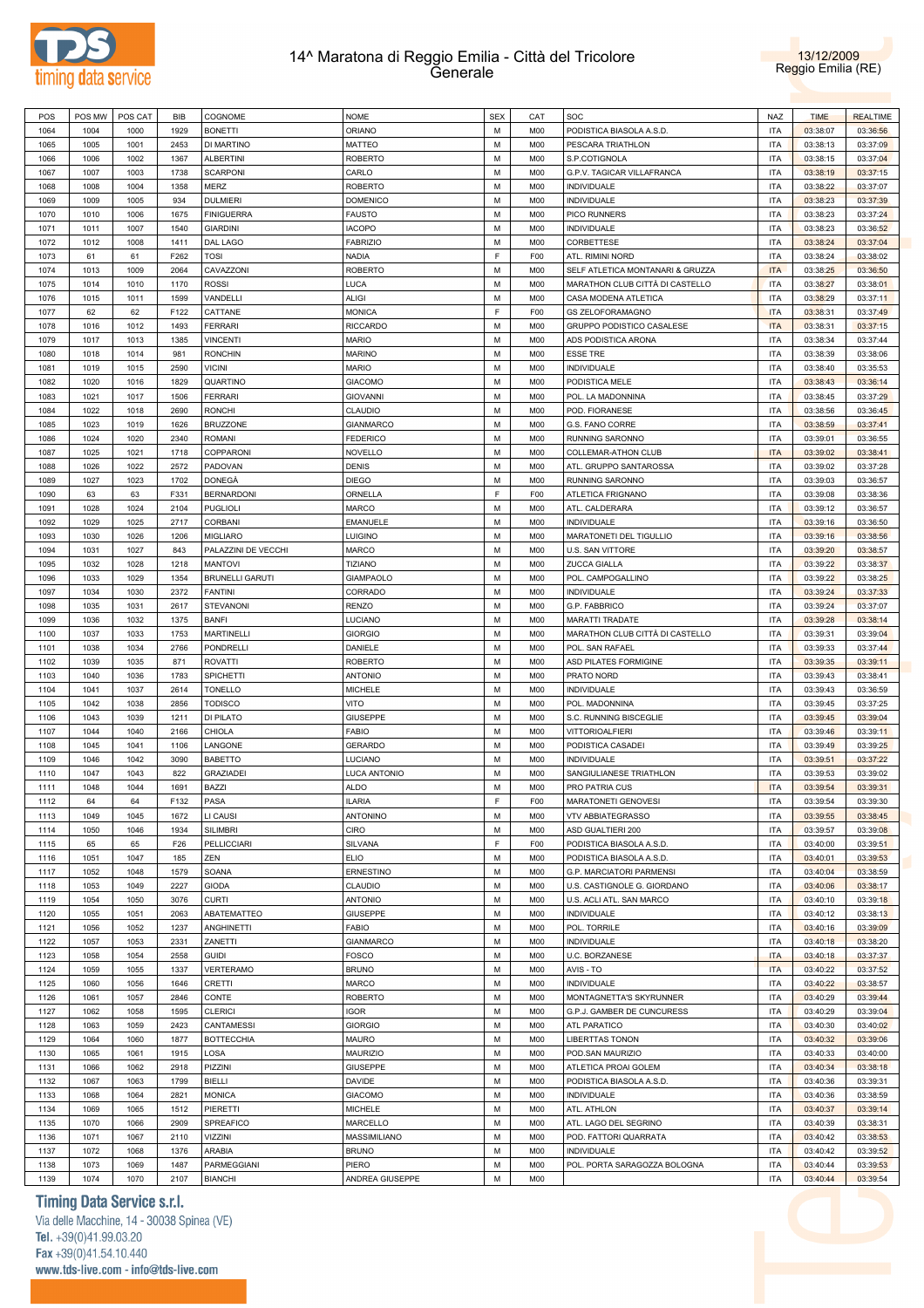



| POS  | POS MW | POS CAT | BIB  | COGNOME             | NOME             | <b>SEX</b> | CAT             | SOC                                      | NAZ        | <b>TIME</b> | <b>REALTIME</b> |
|------|--------|---------|------|---------------------|------------------|------------|-----------------|------------------------------------------|------------|-------------|-----------------|
| 1140 | 1075   | 1071    | 2975 | ANDERSSON           | ROGER            | М          | M <sub>0</sub>  | <b>INDIVIDUALE</b>                       |            | 03:40:51    | 03:39:59        |
| 1141 | 1076   | 1072    | 3046 | <b>BRATTOLI</b>     | RAFFAELE         | М          | M00             | G.S. ZELOFORAMAGNO                       | <b>ITA</b> | 03:40:53    | 03:40:06        |
|      |        |         |      | <b>TARANTINI</b>    |                  |            |                 |                                          |            |             |                 |
| 1142 | 1077   | 1073    | 2160 |                     | <b>NICOLA</b>    | М          | M00             | <b>AVIS MILANO</b>                       | <b>ITA</b> | 03:40:53    | 03:39:57        |
| 1143 | 1078   | 1074    | 1306 | PACI                | <b>FEDERICO</b>  | М          | M00             | POL. PORTO 85                            | ITA        | 03:40:54    | 03:39:21        |
| 1144 | 1079   | 1075    | 1809 | <b>FERRARESI</b>    | ALESSANDRO       | М          | M00             | CEDAS NEW HOLLAND                        | ITA        | 03:40:55    | 03:39:44        |
| 1145 | 1080   | 1076    | 3015 | CASONI              | ROSSANO          | М          | M00             | POL. BIASOLA                             | ITA        | 03:40:56    | 03:38:10        |
| 1146 | 1081   | 1077    | 1236 | MICHIELAZZO         | VANNILEO         | М          | M00             | ATL. MOTTESE                             | <b>ITA</b> | 03:40:58    | 03:40:26        |
| 1147 | 1082   | 1078    | 1492 | LUCIANI             | <b>GIORGIO</b>   | М          | M00             | GS ZELOFORAMAGNO                         | ITA        | 03:40:59    | 03:39:58        |
| 1148 | 1083   | 1079    | 1029 | ZANIN               | TIZIANO          | М          | M00             | IDEALDOOR LIBERTAS SAN BIAGIO            | <b>ITA</b> | 03:40:59    | 03:40:36        |
| 1149 | 1084   | 1080    | 1548 | PERGOLESI           | FRANCO           | М          | M00             | ATLETICA FALCONARA                       | ITA        | 03:41:03    | 03:39:27        |
|      |        |         |      |                     |                  | F.         |                 |                                          | <b>ITA</b> |             |                 |
| 1150 | 66     | 66      | F127 | PONZO               | SILVIA           |            | F <sub>0</sub>  | PODISTICA 2000 MARENE                    |            | 03:41:04    | 03:40:31        |
| 1151 | 1085   | 1081    | 2113 | LAVAGNINI           | <b>GIULIANO</b>  | M          | M00             | G.P. PIOMBINO                            | ITA        | 03:41:11    | 03:40:55        |
| 1152 | 1086   | 1082    | 2762 | <b>MORETTA</b>      | ANDREA           | М          | M00             | <b>AVIS GAGGIANO</b>                     | <b>ITA</b> | 03:41:12    | 03:38:38        |
| 1153 | 67     | 67      | F326 | <b>BRINDISI</b>     | MARIA            | F.         | F <sub>0</sub>  | POD.SAN SAVIO                            | <b>ITA</b> | 03:41:14    | 03:40:55        |
| 1154 | 1087   | 1083    | 2421 | <b>PLONER</b>       | LUIGI            | М          | M00             | PIETRO MICCA BIELLA                      | <b>ITA</b> | 03:41:16    | 03:38:58        |
| 1155 | 1088   | 1084    | 2626 | GLOAZZO             | LUCA             | М          | M00             | ASD PODISMO BUTTRIO                      | ITA        | 03:41:17    | 03:39:13        |
| 1156 | 1089   | 1085    | 2248 | <b>BARATTI</b>      | <b>ROBERTO</b>   | М          | M00             | A.S.D. PODISMO AVIS LUZZARA              | <b>ITA</b> | 03:41:20    | 03:39:36        |
|      |        |         |      |                     |                  |            |                 |                                          |            |             |                 |
| 1157 | 1090   | 1086    | 1547 | MANZI               | MASSIMILIANO     | М          | M00             | A.S.D. PODISMO DI SERA CIGLIANO          | ITA        | 03:41:22    | 03:40:24        |
| 1158 | 1091   | 1087    | 1495 | MALAVASI            | PAOLO            | М          | M00             | ART. TORRAZZO                            | ITA        | 03:41:23    | 03:40:07        |
| 1159 | 1092   | 1088    | 2383 | FINAZZI             | GIUSEPPE         | М          | M00             | ATL. MARATHON TEAM BG                    | ITA        | 03:41:28    | 03:39:12        |
| 1160 | 1093   | 1089    | 1431 | VASCHETTO           | ALBERTO          | М          | M00             | PODISTICA TRANESE                        | <b>ITA</b> | 03:41:32    | 03:40:12        |
| 1161 | 1094   | 1090    | 1365 | MUSETTI             | DIEGO            | М          | M00             | ASD MEDITERRANEA                         | ITA        | 03:41:36    | 03:39:41        |
| 1162 | 1095   | 1091    | 2175 | <b>ALIMONTI</b>     | DANIELE          | М          | M00             | ASD TRA LE RIGHE ROMA                    | <b>ITA</b> | 03:41:36    | 03:39:41        |
| 1163 | 1096   | 1092    | 2422 | <b>BERTOCCHI</b>    | SAMUELE          | M          | M00             | ATL. AMICI DI ALFREDO                    | <b>ITA</b> | 03:41:39    | 03:41:26        |
|      |        |         |      |                     |                  |            |                 |                                          |            |             |                 |
| 1164 | 1097   | 1093    | 2355 | VANDELLI            | GIUSEPPE         | М          | M00             | ATLETICA SCANDIANO                       | <b>ITA</b> | 03:41:40    | 03:39:44        |
| 1165 | 1098   | 1094    | 2565 | PACCHIANI           | <b>GIULIANO</b>  | M          | M00             | POL. LIBERTAS CERNUSCHESE                | ITA        | 03:41:40    | 03:40:00        |
| 1166 | 1099   | 1095    | 1792 | <b>GEROSA</b>       | <b>VIRGINIO</b>  | М          | M00             | G.S. AVIS OGGIONO                        | <b>ITA</b> | 03:41:41    | 03:40:09        |
| 1167 | 1100   | 1096    | 2400 | CERRETANI           | PAOLO            | M          | M00             | <b>INDIVIDUALE</b>                       | ITA        | 03:41:45    | 03:39:15        |
| 1168 | 1101   | 1097    | 1199 | COLOMBO             | MATTEO           | М          | M00             | TRIATHLON TEAM BRIANZA                   | ITA        | 03:41:46    | 03:41:11        |
| 1169 | 1102   | 1098    | 1772 | D'ALOI              | <b>GIULIO</b>    | М          | M00             | A.S.D. GATE CRAL INPS ASTI               | ITA        | 03:41:47    | 03:41:14        |
| 1170 |        |         |      | MANDELLI            | DARIO            | М          |                 | <b>INDIVIDUALE</b>                       |            | 03:41:48    | 03:39:24        |
|      | 1103   | 1099    | 1637 |                     |                  |            | M00             |                                          | ITA        |             |                 |
| 1171 | 1104   | 1100    | 2234 | <b>TEMPIO BONDA</b> | <b>FILIPPO</b>   | М          | M00             | POLISPORTIVA RONCHI VERDI                | ITA        | 03:41:48    | 03:41:01        |
| 1172 | 68     | 68      | F341 | <b>BORTOLATO</b>    | <b>ELENA</b>     | F          | F <sub>0</sub>  | ATL. AUDACE NOALE                        | ITA        | 03:41:48    | 03:41:07        |
| 1173 | 1105   | 1101    | 3010 | VANDELLI            | <b>GIORGIO</b>   | М          | M00             | POL. OLIMPIA VIGNOLA                     | ITA        | 03:41:49    | 03:39:22        |
| 1174 | 69     | 69      | F123 | MANZINI             | PATRIZIA         | F.         | F <sub>00</sub> | OLIMPIA VIGNOLA                          | ITA        | 03:41:49    | 03:41:13        |
| 1175 | 1106   | 1102    | 1359 | <b>MURATORI</b>     | MASSIMO          | М          | M00             | POL. SPILAMBERTESE                       | ITA        | 03:41:49    | 03:40:24        |
| 1176 | 1107   | 1103    | 2889 | <b>BREGOLI</b>      | MARCO            | М          | M00             | PICO RUNNERS                             | <b>ITA</b> | 03:41:50    | 03:39:53        |
| 1177 | 1108   | 1104    | 2642 | <b>GANDOLFI</b>     | <b>ALBERTO</b>   | M          | M00             | ATLETICA PRESEZZO                        | <b>ITA</b> | 03:41:51    | 03:39:24        |
|      |        |         |      |                     |                  |            |                 |                                          |            |             |                 |
| 1178 | 1109   | 1105    | 2263 | <b>MASON</b>        | ANDREA           | М          | M00             | TEAM ITALIA ROAD RUNNER                  | <b>ITA</b> | 03:41:52    | 03:40:04        |
| 1179 | 1110   | 1106    | 1655 | PEROTTO             | <b>BRUNO</b>     | M          | M00             | AMATORI VILLA PAMPHILI                   | ITA        | 03:41:54    | 03:40:52        |
| 1180 | 1111   | 1107    | 3050 | <b>STEVANATO</b>    | <b>SILVIO</b>    | М          | M00             | <b>TOMMY SPORT</b>                       | <b>ITA</b> | 03:42:03    | 03:41:10        |
| 1181 | 1112   | 1108    | 1318 | CAVALLETTI          | FRANCO           | М          | M00             | <b>INDIVIDUALE</b>                       | ITA        | 03:42:05    | 03:41:01        |
| 1182 | 1113   | 1109    | 1651 | <b>GOVONI</b>       | ANDREA           | М          | M00             | CIRC. RICR. CITTANOVA                    | ITA        | 03:42:07    | 03:41:02        |
| 1183 | 1114   | 1110    | 1954 | PROCACCI            | DANILO           | м          | M00             | AS ATL. NEPI                             | ITA        | 03:42:07    | 03:41:14        |
| 1184 | 1115   | 1111    | 812  | CARNESECCHI         | FRANCESCO        | М          | M00             | ATL.INTESA                               | ITA        | 03:42:10    | 03:41:26        |
|      |        |         |      |                     |                  |            |                 |                                          |            |             |                 |
| 1185 | 1116   | 1112    | 2849 | <b>GALBIATI</b>     | ENZO             | М          | M00             | MONTAGNETTA'S SKYRUNNER                  | ITA        | 03:42:10    | 03:41:26        |
| 1186 | 1117   | 1113    | 1625 | CORRADI             | MARCO            | М          | M00             | G.P.REVERE                               | ITA        | 03:42:14    | 03:40:52        |
| 1187 | 1118   | 1114    | 1573 | <b>MONTANARI</b>    | PAOLO            | M          | M00             | CIRC. RICR. CITTANOVA                    | <b>ITA</b> | 03:42:15    | 03:41:20        |
| 1188 | 1119   | 1115    | 3077 | <b>VENTURINI</b>    | <b>BRUNO</b>     | М          | M00             | U.S. ACLI ATL. SAN MARCO                 | <b>ITA</b> | 03:42:18    | 03:41:14        |
| 1189 | 1120   | 1116    | 2645 | <b>BOSA</b>         | <b>MAURIZIO</b>  | М          | M00             | G.M. UDINESI                             | <b>ITA</b> | 03:42:20    | 03:40:01        |
| 1190 | 1121   | 1117    | 1329 | MERAZZI             | <b>GIANNI</b>    | М          | M00             | ATHLETIC TEAM LARIO                      | <b>ITA</b> | 03:42:22    | 03:41:27        |
| 1191 | 1122   | 1118    | 2952 | CIPOLLINI           | DANIELE          | M          | M00             | G.S. AVIS GAMBALO                        | <b>ITA</b> | 03:42:33    | 03:40:19        |
| 1192 | 1123   | 1119    | 1633 | CAVAZZA             | DANIELE          | М          | M00             | MARATONETI MIRANDOLESI                   | <b>ITA</b> | 03:42:34    | 03:41:25        |
|      |        |         |      |                     |                  |            |                 |                                          |            |             |                 |
| 1193 | 1124   | 1120    | 1752 | <b>FALETTI</b>      | GIANNI           | M          | M00             | A.S.D. GATE CRAL INPS                    | <b>ITA</b> | 03:42:39    | 03:41:04        |
| 1194 | 1125   | 1121    | 3088 | GALLI               | MICHELE          | М          | M00             | <b>INDIVIDUALE</b>                       | <b>ITA</b> | 03:42:40    | 03:40:55        |
| 1195 | 1126   | 1122    | 1879 | FERRAZZOLI          | LUIGI            | М          | M00             | VENICE MARATHON RUNNING TEAM             | <b>ITA</b> | 03:42:43    | 03:41:34        |
| 1196 | 1127   | 1123    | 3018 | MAZZA               | <b>MAURIZIO</b>  | М          | M00             | G.S. REGGIO BIKE                         | <b>ITA</b> | 03:42:45    | 03:40:32        |
| 1197 | 1128   | 1124    | 859  | GARZONI             | <b>ETTORE</b>    | М          | M00             | POLISPORTIVA BIONE                       | <b>ITA</b> | 03:42:48    | 03:42:22        |
| 1198 | 1129   | 1125    | 3023 | SORDO               | CLAUDIO          | М          | M00             | <b>G.S VALTANARO</b>                     | <b>ITA</b> | 03:42:48    | 03:40:10        |
| 1199 | 1130   | 1126    | 1711 | ARRIGHETTI          | GABRIELE         | М          | M00             | ATLETICA FRANCIACORTA                    | <b>ITA</b> | 03:42:49    | 03:40:26        |
|      |        |         |      |                     |                  |            |                 |                                          |            |             |                 |
| 1200 | 1131   | 1127    | 1908 | <b>ONFIANI</b>      | GABRIELE         | М          | M00             | SEDOC GAZZELLE                           | <b>ITA</b> | 03:42:50    | 03:42:33        |
| 1201 | 1132   | 1128    | 2850 | TRAINA              | <b>SERGIO</b>    | M          | M00             | MONTAGNETTA'S SKYRUNNER                  | <b>ITA</b> | 03:42:51    | 03:42:07        |
| 1202 | 1133   | 1129    | 1970 | DI PIANO            | <b>ROBERTO</b>   | М          | M00             | POD. ARONA                               | <b>ITA</b> | 03:42:53    | 03:42:02        |
| 1203 | 1134   | 1130    | 1728 | <b>RIGOLLI</b>      | ARMANDO          | M          | M00             | GP CODOGNO 82                            | <b>ITA</b> | 03:42:57    | 03:41:49        |
| 1204 | 1135   | 1131    | 2583 | ZUCCHINALI          | ROBERTO          | М          | M00             | A.S.D. GRUPPO PODISTICO SABBIO           | <b>ITA</b> | 03:42:58    | 03:40:40        |
| 1205 | 1136   | 1132    | 1421 | <b>BONOMINI</b>     | Luigi            | М          | M00             | RUNNING ADVENTURE                        | <b>ITA</b> | 03:42:59    | 03:39:55        |
| 1206 | 1137   | 1133    | 1779 | <b>TARQUINI</b>     | DENIS            | М          | M00             | SPORTSCLUBMELEGNANO                      | <b>ITA</b> | 03:43:00    | 03:40:10        |
|      |        |         |      |                     |                  |            |                 |                                          |            |             |                 |
| 1207 | 1138   | 1134    | 2978 | <b>BONORI</b>       | MATTEO           | М          | M00             | <b>INDIVIDUALE</b>                       | <b>ITA</b> | 03:43:00    | 03:41:20        |
| 1208 | 1139   | 1135    | 1314 | <b>FIORANI</b>      | <b>FILIBERTO</b> | М          | M00             | G.P. FANO CORRE                          | <b>ITA</b> | 03:43:02    | 03:41:42        |
| 1209 | 1140   | 1136    | 1653 | <b>BONIARDI</b>     | NORBERTO         | М          | M00             | <b>GAZZETTA RUNNERS CLUB</b>             | <b>ITA</b> | 03:43:04    | 03:41:58        |
| 1210 | 1141   | 1137    | 1751 | CHEMELLO            | DAVIDE           | М          | M00             | VI 651                                   | <b>ITA</b> | 03:43:04    | 03:41:31        |
| 1211 | 1142   | 1138    | 1910 | DI LUZIO            | ANTONIO          | М          | M00             | <b>CUS CHIETI ATLETICA</b>               | <b>ITA</b> | 03:43:05    | 03:41:56        |
| 1212 | 1143   | 1139    | 1456 | SAONER              | MIRKO            | М          | M00             | <b>INDIVIDUALE</b>                       | <b>ITA</b> | 03:43:05    | 03:41:18        |
| 1213 | 1144   | 1140    | 946  | PASTORE             | <b>FRANCESCO</b> | М          | M00             | SA 041 ASD ATL. FOLGORE NOCERA INFERIORE | <b>ITA</b> | 03:43:06    | 03:40:06        |
|      |        |         |      |                     |                  |            |                 |                                          |            |             |                 |
| 1214 | 1145   | 1141    | 1076 | LEGGIERI            | <b>ANTONIO</b>   | М          | M00             | A.S.D. MARATHON MASSAFRA                 | <b>ITA</b> | 03:43:08    | 03:42:23        |
| 1215 | 1146   | 1142    | 1370 | <b>STASIA</b>       | MANUEL           | М          | M00             | G.S.A. VALSESIA                          | <b>ITA</b> | 03:43:10    | 03:41:42        |

# **Timing Data Service s.r.l.**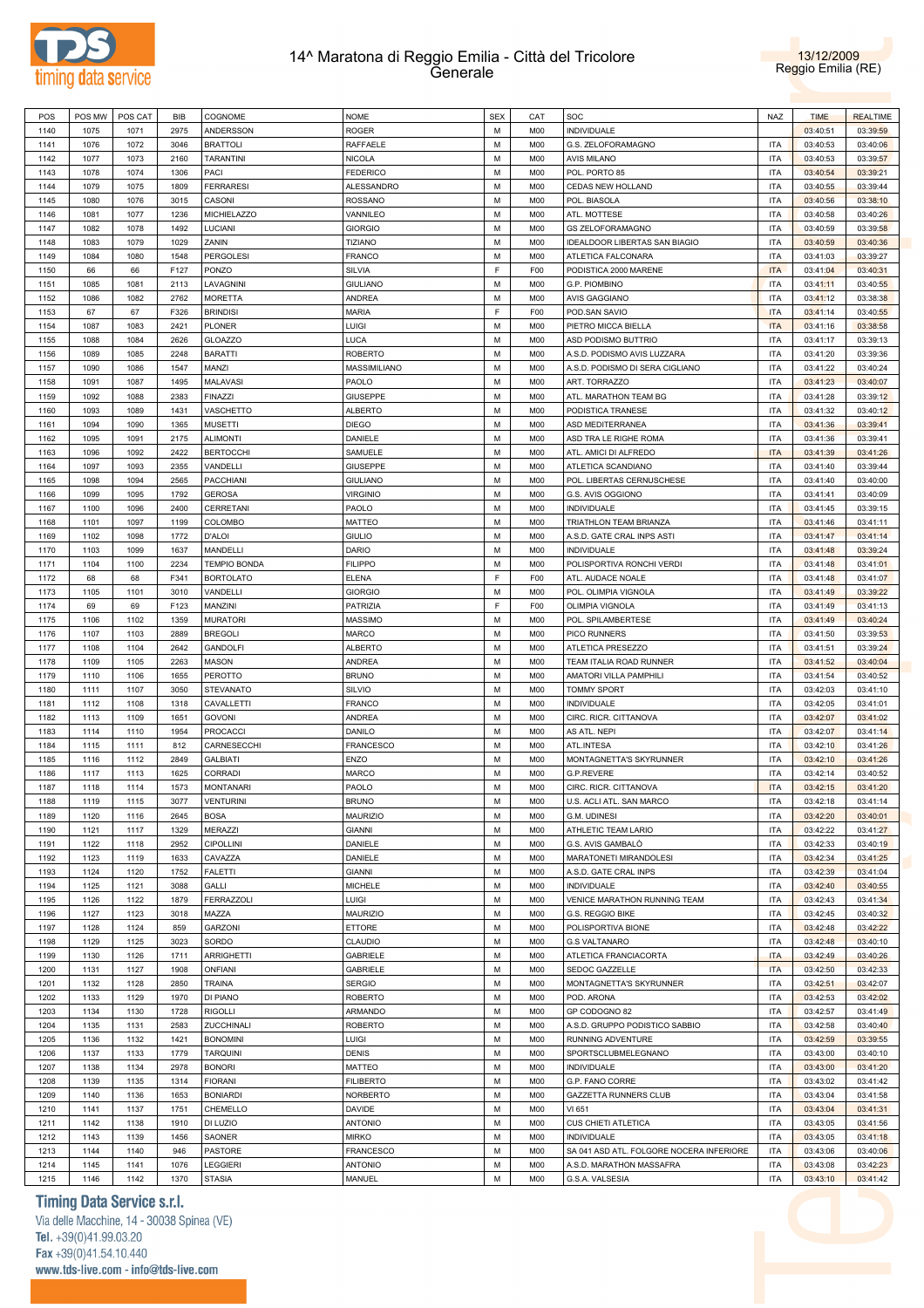



| <b>NOME</b><br><b>SEX</b><br>POS<br>POS MW<br>POS CAT<br><b>BIB</b><br>COGNOME<br>CAT<br>SOC<br>M<br>1216<br>1827<br>COPPI<br><b>GIOVANNI</b><br>M00<br>ATL. FALEGNAM.GUERRINI<br>1147<br>1143<br>M<br>1217<br>1148<br>1144<br>2217<br>MASOTTI<br>ANTONELLO<br>M00<br><b>MELITO BOLOGNA</b><br>M<br>1218<br>1149<br><b>PICCININI</b><br><b>RICCARDO</b><br>M00<br>1145<br>1454<br>G.S. CASA MODENA<br>SOZZI<br>М<br>1219<br>1150<br>1146<br>1346<br>CARLO<br>M00<br>ATL. VIRTUS SENAGO<br>M<br>1220<br>1151<br>ZANDONÀ<br><b>MORENO</b><br>M00<br>1147<br>1242<br><b>FOREDIL PADOVA</b><br>PASSUTI<br>М<br>1221<br>1152<br>1148<br>829<br><b>GIANLUCA</b><br>M00<br>POL. CASTELFRANCO<br>M<br>1222<br>1153<br><b>SETTI</b><br><b>FABIO</b><br>M00<br>1149<br>830<br>POL.CASTELFRANCO<br>1223<br>LA BARBERA<br><b>LUCA</b><br>М<br>1154<br>1150<br>2178<br>M00<br>INDIVIDUALE<br>M<br>1224<br>1155<br>52<br>LOCATELLI<br><b>FERDINANDO</b><br>M00<br>1151<br>RUNNERS BERGAMO<br>1225<br>MECOZZI<br>М<br>1156<br>1152<br>1308<br>SIMONE<br>M00<br>POL. PORTO 85<br><b>REMO</b><br>M<br>1226<br>1157<br>831<br>PRETINI<br>M00<br><b>INDIVIDUALE</b><br>1153<br>M<br>1227<br><b>ALESSIO</b><br>G.S. PASTA GRANAROLO<br>1158<br>1154<br>1896<br>guidi<br>M00<br><b>FERRARI</b><br>M<br>1228<br>1159<br>1155<br>1893<br><b>MASSIMO</b><br>M00<br>POL. ZOLA<br>M<br>1229<br>1160<br>1374<br><b>SPERTI</b><br>LORENZO<br>1156<br>M00<br>AVIS CASTEL S. PIETRO<br>M<br>1230<br>1161<br>1157<br>1872<br><b>DRAGO</b><br>DANIELE<br>M00<br><b>VENICE MARATHON</b><br>M<br>1231<br>1162<br>ROTA<br>MAURIZIO<br>1158<br>1202<br>M00<br>TRIATHLON TEAM BRIANZA<br>M<br>1232<br>1163<br>1159<br>2424<br><b>GORINI</b><br><b>GILBERTO</b><br>M00<br>ATL PARATICO<br>M<br>1233<br>2256<br><b>BOMMARITO</b><br><b>NICOLO</b><br>1164<br>1160<br>M00<br><b>RRCM</b><br>M<br>1234<br>1165<br>1665<br><b>BASCUCCI</b><br>PIER GIOVANNI<br>M00<br><b>OLYMPUS</b><br>1161<br>1235<br>М<br>1166<br>1162<br>1430<br><b>TONDELLI</b><br><b>MASSIMO</b><br>M00<br>PODISTICA BIASOLA A.S.D.<br>M<br>1236<br>1167<br><b>DOMENICO</b><br>M00<br>G.P. SABBIO<br>1163<br>1941<br>SANA<br>1237<br>М<br>1168<br>1164<br>895<br>GHIZZONI<br>PIER GIORGIO<br>M00<br>PODISTICA RIESE<br>M<br>1238<br>1169<br><b>BASSOLI</b><br>CORRADO<br>M00<br>1165<br>1393<br>POD. RIESE<br>М<br>1239<br>1170<br>1166<br>1353<br><b>SEGATO</b><br>ANDREA<br>M00<br>TRIATHLON BALENA 2000<br>M<br>1240<br>1171<br>2002<br>SALVATORE<br>M00<br>1167<br>MATRONE<br>POD.BIASOLA A.S.D.<br>М<br>1241<br>1172<br>1168<br>821<br>ACQUAVIVA<br><b>GIOVANNI</b><br>M00<br>SANGIULIANESE TRIATHLON<br>M<br>1242<br>1173<br><b>FREZZOTTI</b><br><b>GILBERTO</b><br>M00<br>1169<br>1554<br>G.S. DINAMIS | NAZ<br><b>ITA</b><br><b>ITA</b><br><b>ITA</b><br><b>ITA</b><br><b>ITA</b><br>ITA<br><b>ITA</b><br>ITA<br><b>ITA</b><br><b>ITA</b><br><b>ITA</b><br><b>ITA</b><br><b>ITA</b><br><b>ITA</b><br><b>ITA</b><br><b>ITA</b><br><b>ITA</b><br><b>ITA</b><br><b>ITA</b><br><b>ITA</b><br><b>ITA</b><br><b>ITA</b><br><b>ITA</b><br><b>ITA</b> |  | <b>TIME</b><br>03:43:11<br>03:43:11<br>03:43:13<br>03:43:15<br>03:43:21<br>03:43:22<br>03:43:22<br>03:43:23<br>03:43:24<br>03:43:26<br>03:43:30<br>03:43:31<br>03:43:32<br>03:43:34 | <b>REALTIME</b><br>03:42:07<br>03:41:26<br>03:42:22<br>03:41:47<br>03:42:49<br>03:42:51<br>03:42:52<br>03:40:43<br>03:43:15<br>03:41:55<br>03:43:16 |
|-------------------------------------------------------------------------------------------------------------------------------------------------------------------------------------------------------------------------------------------------------------------------------------------------------------------------------------------------------------------------------------------------------------------------------------------------------------------------------------------------------------------------------------------------------------------------------------------------------------------------------------------------------------------------------------------------------------------------------------------------------------------------------------------------------------------------------------------------------------------------------------------------------------------------------------------------------------------------------------------------------------------------------------------------------------------------------------------------------------------------------------------------------------------------------------------------------------------------------------------------------------------------------------------------------------------------------------------------------------------------------------------------------------------------------------------------------------------------------------------------------------------------------------------------------------------------------------------------------------------------------------------------------------------------------------------------------------------------------------------------------------------------------------------------------------------------------------------------------------------------------------------------------------------------------------------------------------------------------------------------------------------------------------------------------------------------------------------------------------------------------------------------------------------------------------------------------------------------------------------------------------------------------------------------------------------------------------------------------------------------------------------------------------------------------------------------------------------------------------------------------------------------------------------------------------------------------------------------------------------------------------------------------------------------------------------------------------------------------------------|---------------------------------------------------------------------------------------------------------------------------------------------------------------------------------------------------------------------------------------------------------------------------------------------------------------------------------------|--|-------------------------------------------------------------------------------------------------------------------------------------------------------------------------------------|-----------------------------------------------------------------------------------------------------------------------------------------------------|
|                                                                                                                                                                                                                                                                                                                                                                                                                                                                                                                                                                                                                                                                                                                                                                                                                                                                                                                                                                                                                                                                                                                                                                                                                                                                                                                                                                                                                                                                                                                                                                                                                                                                                                                                                                                                                                                                                                                                                                                                                                                                                                                                                                                                                                                                                                                                                                                                                                                                                                                                                                                                                                                                                                                                           |                                                                                                                                                                                                                                                                                                                                       |  |                                                                                                                                                                                     |                                                                                                                                                     |
|                                                                                                                                                                                                                                                                                                                                                                                                                                                                                                                                                                                                                                                                                                                                                                                                                                                                                                                                                                                                                                                                                                                                                                                                                                                                                                                                                                                                                                                                                                                                                                                                                                                                                                                                                                                                                                                                                                                                                                                                                                                                                                                                                                                                                                                                                                                                                                                                                                                                                                                                                                                                                                                                                                                                           |                                                                                                                                                                                                                                                                                                                                       |  |                                                                                                                                                                                     |                                                                                                                                                     |
|                                                                                                                                                                                                                                                                                                                                                                                                                                                                                                                                                                                                                                                                                                                                                                                                                                                                                                                                                                                                                                                                                                                                                                                                                                                                                                                                                                                                                                                                                                                                                                                                                                                                                                                                                                                                                                                                                                                                                                                                                                                                                                                                                                                                                                                                                                                                                                                                                                                                                                                                                                                                                                                                                                                                           |                                                                                                                                                                                                                                                                                                                                       |  |                                                                                                                                                                                     |                                                                                                                                                     |
|                                                                                                                                                                                                                                                                                                                                                                                                                                                                                                                                                                                                                                                                                                                                                                                                                                                                                                                                                                                                                                                                                                                                                                                                                                                                                                                                                                                                                                                                                                                                                                                                                                                                                                                                                                                                                                                                                                                                                                                                                                                                                                                                                                                                                                                                                                                                                                                                                                                                                                                                                                                                                                                                                                                                           |                                                                                                                                                                                                                                                                                                                                       |  |                                                                                                                                                                                     |                                                                                                                                                     |
|                                                                                                                                                                                                                                                                                                                                                                                                                                                                                                                                                                                                                                                                                                                                                                                                                                                                                                                                                                                                                                                                                                                                                                                                                                                                                                                                                                                                                                                                                                                                                                                                                                                                                                                                                                                                                                                                                                                                                                                                                                                                                                                                                                                                                                                                                                                                                                                                                                                                                                                                                                                                                                                                                                                                           |                                                                                                                                                                                                                                                                                                                                       |  |                                                                                                                                                                                     |                                                                                                                                                     |
|                                                                                                                                                                                                                                                                                                                                                                                                                                                                                                                                                                                                                                                                                                                                                                                                                                                                                                                                                                                                                                                                                                                                                                                                                                                                                                                                                                                                                                                                                                                                                                                                                                                                                                                                                                                                                                                                                                                                                                                                                                                                                                                                                                                                                                                                                                                                                                                                                                                                                                                                                                                                                                                                                                                                           |                                                                                                                                                                                                                                                                                                                                       |  |                                                                                                                                                                                     |                                                                                                                                                     |
|                                                                                                                                                                                                                                                                                                                                                                                                                                                                                                                                                                                                                                                                                                                                                                                                                                                                                                                                                                                                                                                                                                                                                                                                                                                                                                                                                                                                                                                                                                                                                                                                                                                                                                                                                                                                                                                                                                                                                                                                                                                                                                                                                                                                                                                                                                                                                                                                                                                                                                                                                                                                                                                                                                                                           |                                                                                                                                                                                                                                                                                                                                       |  |                                                                                                                                                                                     |                                                                                                                                                     |
|                                                                                                                                                                                                                                                                                                                                                                                                                                                                                                                                                                                                                                                                                                                                                                                                                                                                                                                                                                                                                                                                                                                                                                                                                                                                                                                                                                                                                                                                                                                                                                                                                                                                                                                                                                                                                                                                                                                                                                                                                                                                                                                                                                                                                                                                                                                                                                                                                                                                                                                                                                                                                                                                                                                                           |                                                                                                                                                                                                                                                                                                                                       |  |                                                                                                                                                                                     |                                                                                                                                                     |
|                                                                                                                                                                                                                                                                                                                                                                                                                                                                                                                                                                                                                                                                                                                                                                                                                                                                                                                                                                                                                                                                                                                                                                                                                                                                                                                                                                                                                                                                                                                                                                                                                                                                                                                                                                                                                                                                                                                                                                                                                                                                                                                                                                                                                                                                                                                                                                                                                                                                                                                                                                                                                                                                                                                                           |                                                                                                                                                                                                                                                                                                                                       |  |                                                                                                                                                                                     |                                                                                                                                                     |
|                                                                                                                                                                                                                                                                                                                                                                                                                                                                                                                                                                                                                                                                                                                                                                                                                                                                                                                                                                                                                                                                                                                                                                                                                                                                                                                                                                                                                                                                                                                                                                                                                                                                                                                                                                                                                                                                                                                                                                                                                                                                                                                                                                                                                                                                                                                                                                                                                                                                                                                                                                                                                                                                                                                                           |                                                                                                                                                                                                                                                                                                                                       |  |                                                                                                                                                                                     |                                                                                                                                                     |
|                                                                                                                                                                                                                                                                                                                                                                                                                                                                                                                                                                                                                                                                                                                                                                                                                                                                                                                                                                                                                                                                                                                                                                                                                                                                                                                                                                                                                                                                                                                                                                                                                                                                                                                                                                                                                                                                                                                                                                                                                                                                                                                                                                                                                                                                                                                                                                                                                                                                                                                                                                                                                                                                                                                                           |                                                                                                                                                                                                                                                                                                                                       |  |                                                                                                                                                                                     |                                                                                                                                                     |
|                                                                                                                                                                                                                                                                                                                                                                                                                                                                                                                                                                                                                                                                                                                                                                                                                                                                                                                                                                                                                                                                                                                                                                                                                                                                                                                                                                                                                                                                                                                                                                                                                                                                                                                                                                                                                                                                                                                                                                                                                                                                                                                                                                                                                                                                                                                                                                                                                                                                                                                                                                                                                                                                                                                                           |                                                                                                                                                                                                                                                                                                                                       |  |                                                                                                                                                                                     |                                                                                                                                                     |
|                                                                                                                                                                                                                                                                                                                                                                                                                                                                                                                                                                                                                                                                                                                                                                                                                                                                                                                                                                                                                                                                                                                                                                                                                                                                                                                                                                                                                                                                                                                                                                                                                                                                                                                                                                                                                                                                                                                                                                                                                                                                                                                                                                                                                                                                                                                                                                                                                                                                                                                                                                                                                                                                                                                                           |                                                                                                                                                                                                                                                                                                                                       |  |                                                                                                                                                                                     |                                                                                                                                                     |
|                                                                                                                                                                                                                                                                                                                                                                                                                                                                                                                                                                                                                                                                                                                                                                                                                                                                                                                                                                                                                                                                                                                                                                                                                                                                                                                                                                                                                                                                                                                                                                                                                                                                                                                                                                                                                                                                                                                                                                                                                                                                                                                                                                                                                                                                                                                                                                                                                                                                                                                                                                                                                                                                                                                                           |                                                                                                                                                                                                                                                                                                                                       |  |                                                                                                                                                                                     | 03:42:15                                                                                                                                            |
|                                                                                                                                                                                                                                                                                                                                                                                                                                                                                                                                                                                                                                                                                                                                                                                                                                                                                                                                                                                                                                                                                                                                                                                                                                                                                                                                                                                                                                                                                                                                                                                                                                                                                                                                                                                                                                                                                                                                                                                                                                                                                                                                                                                                                                                                                                                                                                                                                                                                                                                                                                                                                                                                                                                                           |                                                                                                                                                                                                                                                                                                                                       |  |                                                                                                                                                                                     | 03:42:16                                                                                                                                            |
|                                                                                                                                                                                                                                                                                                                                                                                                                                                                                                                                                                                                                                                                                                                                                                                                                                                                                                                                                                                                                                                                                                                                                                                                                                                                                                                                                                                                                                                                                                                                                                                                                                                                                                                                                                                                                                                                                                                                                                                                                                                                                                                                                                                                                                                                                                                                                                                                                                                                                                                                                                                                                                                                                                                                           |                                                                                                                                                                                                                                                                                                                                       |  |                                                                                                                                                                                     | 03:42:32                                                                                                                                            |
|                                                                                                                                                                                                                                                                                                                                                                                                                                                                                                                                                                                                                                                                                                                                                                                                                                                                                                                                                                                                                                                                                                                                                                                                                                                                                                                                                                                                                                                                                                                                                                                                                                                                                                                                                                                                                                                                                                                                                                                                                                                                                                                                                                                                                                                                                                                                                                                                                                                                                                                                                                                                                                                                                                                                           |                                                                                                                                                                                                                                                                                                                                       |  | 03:43:35                                                                                                                                                                            | 03:42:23                                                                                                                                            |
|                                                                                                                                                                                                                                                                                                                                                                                                                                                                                                                                                                                                                                                                                                                                                                                                                                                                                                                                                                                                                                                                                                                                                                                                                                                                                                                                                                                                                                                                                                                                                                                                                                                                                                                                                                                                                                                                                                                                                                                                                                                                                                                                                                                                                                                                                                                                                                                                                                                                                                                                                                                                                                                                                                                                           |                                                                                                                                                                                                                                                                                                                                       |  | 03:43:37                                                                                                                                                                            | 03:43:02                                                                                                                                            |
|                                                                                                                                                                                                                                                                                                                                                                                                                                                                                                                                                                                                                                                                                                                                                                                                                                                                                                                                                                                                                                                                                                                                                                                                                                                                                                                                                                                                                                                                                                                                                                                                                                                                                                                                                                                                                                                                                                                                                                                                                                                                                                                                                                                                                                                                                                                                                                                                                                                                                                                                                                                                                                                                                                                                           |                                                                                                                                                                                                                                                                                                                                       |  |                                                                                                                                                                                     |                                                                                                                                                     |
|                                                                                                                                                                                                                                                                                                                                                                                                                                                                                                                                                                                                                                                                                                                                                                                                                                                                                                                                                                                                                                                                                                                                                                                                                                                                                                                                                                                                                                                                                                                                                                                                                                                                                                                                                                                                                                                                                                                                                                                                                                                                                                                                                                                                                                                                                                                                                                                                                                                                                                                                                                                                                                                                                                                                           |                                                                                                                                                                                                                                                                                                                                       |  | 03:43:38                                                                                                                                                                            | 03:43:10                                                                                                                                            |
|                                                                                                                                                                                                                                                                                                                                                                                                                                                                                                                                                                                                                                                                                                                                                                                                                                                                                                                                                                                                                                                                                                                                                                                                                                                                                                                                                                                                                                                                                                                                                                                                                                                                                                                                                                                                                                                                                                                                                                                                                                                                                                                                                                                                                                                                                                                                                                                                                                                                                                                                                                                                                                                                                                                                           |                                                                                                                                                                                                                                                                                                                                       |  | 03:43:38                                                                                                                                                                            | 03:42:35                                                                                                                                            |
|                                                                                                                                                                                                                                                                                                                                                                                                                                                                                                                                                                                                                                                                                                                                                                                                                                                                                                                                                                                                                                                                                                                                                                                                                                                                                                                                                                                                                                                                                                                                                                                                                                                                                                                                                                                                                                                                                                                                                                                                                                                                                                                                                                                                                                                                                                                                                                                                                                                                                                                                                                                                                                                                                                                                           |                                                                                                                                                                                                                                                                                                                                       |  | 03:43:41                                                                                                                                                                            | 03:42:40                                                                                                                                            |
|                                                                                                                                                                                                                                                                                                                                                                                                                                                                                                                                                                                                                                                                                                                                                                                                                                                                                                                                                                                                                                                                                                                                                                                                                                                                                                                                                                                                                                                                                                                                                                                                                                                                                                                                                                                                                                                                                                                                                                                                                                                                                                                                                                                                                                                                                                                                                                                                                                                                                                                                                                                                                                                                                                                                           |                                                                                                                                                                                                                                                                                                                                       |  | 03:43:42                                                                                                                                                                            | 03:42:37                                                                                                                                            |
|                                                                                                                                                                                                                                                                                                                                                                                                                                                                                                                                                                                                                                                                                                                                                                                                                                                                                                                                                                                                                                                                                                                                                                                                                                                                                                                                                                                                                                                                                                                                                                                                                                                                                                                                                                                                                                                                                                                                                                                                                                                                                                                                                                                                                                                                                                                                                                                                                                                                                                                                                                                                                                                                                                                                           |                                                                                                                                                                                                                                                                                                                                       |  | 03:43:42                                                                                                                                                                            | 03:42:05                                                                                                                                            |
|                                                                                                                                                                                                                                                                                                                                                                                                                                                                                                                                                                                                                                                                                                                                                                                                                                                                                                                                                                                                                                                                                                                                                                                                                                                                                                                                                                                                                                                                                                                                                                                                                                                                                                                                                                                                                                                                                                                                                                                                                                                                                                                                                                                                                                                                                                                                                                                                                                                                                                                                                                                                                                                                                                                                           |                                                                                                                                                                                                                                                                                                                                       |  | 03:43:44                                                                                                                                                                            | 03:41:51                                                                                                                                            |
|                                                                                                                                                                                                                                                                                                                                                                                                                                                                                                                                                                                                                                                                                                                                                                                                                                                                                                                                                                                                                                                                                                                                                                                                                                                                                                                                                                                                                                                                                                                                                                                                                                                                                                                                                                                                                                                                                                                                                                                                                                                                                                                                                                                                                                                                                                                                                                                                                                                                                                                                                                                                                                                                                                                                           |                                                                                                                                                                                                                                                                                                                                       |  | 03:43:44                                                                                                                                                                            | 03:41:50                                                                                                                                            |
|                                                                                                                                                                                                                                                                                                                                                                                                                                                                                                                                                                                                                                                                                                                                                                                                                                                                                                                                                                                                                                                                                                                                                                                                                                                                                                                                                                                                                                                                                                                                                                                                                                                                                                                                                                                                                                                                                                                                                                                                                                                                                                                                                                                                                                                                                                                                                                                                                                                                                                                                                                                                                                                                                                                                           |                                                                                                                                                                                                                                                                                                                                       |  |                                                                                                                                                                                     |                                                                                                                                                     |
|                                                                                                                                                                                                                                                                                                                                                                                                                                                                                                                                                                                                                                                                                                                                                                                                                                                                                                                                                                                                                                                                                                                                                                                                                                                                                                                                                                                                                                                                                                                                                                                                                                                                                                                                                                                                                                                                                                                                                                                                                                                                                                                                                                                                                                                                                                                                                                                                                                                                                                                                                                                                                                                                                                                                           |                                                                                                                                                                                                                                                                                                                                       |  | 03:43:46                                                                                                                                                                            | 03:41:58                                                                                                                                            |
|                                                                                                                                                                                                                                                                                                                                                                                                                                                                                                                                                                                                                                                                                                                                                                                                                                                                                                                                                                                                                                                                                                                                                                                                                                                                                                                                                                                                                                                                                                                                                                                                                                                                                                                                                                                                                                                                                                                                                                                                                                                                                                                                                                                                                                                                                                                                                                                                                                                                                                                                                                                                                                                                                                                                           | <b>ITA</b>                                                                                                                                                                                                                                                                                                                            |  | 03:43:52                                                                                                                                                                            | 03:42:01                                                                                                                                            |
|                                                                                                                                                                                                                                                                                                                                                                                                                                                                                                                                                                                                                                                                                                                                                                                                                                                                                                                                                                                                                                                                                                                                                                                                                                                                                                                                                                                                                                                                                                                                                                                                                                                                                                                                                                                                                                                                                                                                                                                                                                                                                                                                                                                                                                                                                                                                                                                                                                                                                                                                                                                                                                                                                                                                           | <b>ITA</b>                                                                                                                                                                                                                                                                                                                            |  | 03:43:52                                                                                                                                                                            | 03:43:33                                                                                                                                            |
|                                                                                                                                                                                                                                                                                                                                                                                                                                                                                                                                                                                                                                                                                                                                                                                                                                                                                                                                                                                                                                                                                                                                                                                                                                                                                                                                                                                                                                                                                                                                                                                                                                                                                                                                                                                                                                                                                                                                                                                                                                                                                                                                                                                                                                                                                                                                                                                                                                                                                                                                                                                                                                                                                                                                           | <b>ITA</b>                                                                                                                                                                                                                                                                                                                            |  | 03:43:56                                                                                                                                                                            | 03:43:36                                                                                                                                            |
| M<br>1174<br>1243<br>1170<br>2079<br>SABINO<br><b>GIACOMO</b><br>M00<br>INDIVIDUALE                                                                                                                                                                                                                                                                                                                                                                                                                                                                                                                                                                                                                                                                                                                                                                                                                                                                                                                                                                                                                                                                                                                                                                                                                                                                                                                                                                                                                                                                                                                                                                                                                                                                                                                                                                                                                                                                                                                                                                                                                                                                                                                                                                                                                                                                                                                                                                                                                                                                                                                                                                                                                                                       | ITA                                                                                                                                                                                                                                                                                                                                   |  | 03:43:56                                                                                                                                                                            | 03:41:35                                                                                                                                            |
| LIPPI<br>M<br>1244<br>1175<br>1171<br>1518<br><b>ROBERTO</b><br>M00<br><b>INDIVIDUALE</b>                                                                                                                                                                                                                                                                                                                                                                                                                                                                                                                                                                                                                                                                                                                                                                                                                                                                                                                                                                                                                                                                                                                                                                                                                                                                                                                                                                                                                                                                                                                                                                                                                                                                                                                                                                                                                                                                                                                                                                                                                                                                                                                                                                                                                                                                                                                                                                                                                                                                                                                                                                                                                                                 | <b>ITA</b>                                                                                                                                                                                                                                                                                                                            |  | 03:44:00                                                                                                                                                                            | 03:42:54                                                                                                                                            |
| M<br>1176<br>CASTELNOVO<br>M00<br>INDIVIDUALE<br>1245<br>1172<br>1999<br><b>MARINO</b>                                                                                                                                                                                                                                                                                                                                                                                                                                                                                                                                                                                                                                                                                                                                                                                                                                                                                                                                                                                                                                                                                                                                                                                                                                                                                                                                                                                                                                                                                                                                                                                                                                                                                                                                                                                                                                                                                                                                                                                                                                                                                                                                                                                                                                                                                                                                                                                                                                                                                                                                                                                                                                                    | <b>ITA</b>                                                                                                                                                                                                                                                                                                                            |  | 03:44:07                                                                                                                                                                            | 03:40:59                                                                                                                                            |
| M<br>1246<br>1177<br>1173<br>2472<br>RAIMONDO<br><b>NICOLA</b><br>M00<br><b>INDIVIDUALE</b>                                                                                                                                                                                                                                                                                                                                                                                                                                                                                                                                                                                                                                                                                                                                                                                                                                                                                                                                                                                                                                                                                                                                                                                                                                                                                                                                                                                                                                                                                                                                                                                                                                                                                                                                                                                                                                                                                                                                                                                                                                                                                                                                                                                                                                                                                                                                                                                                                                                                                                                                                                                                                                               | <b>ITA</b>                                                                                                                                                                                                                                                                                                                            |  | 03:44:10                                                                                                                                                                            | 03:42:07                                                                                                                                            |
|                                                                                                                                                                                                                                                                                                                                                                                                                                                                                                                                                                                                                                                                                                                                                                                                                                                                                                                                                                                                                                                                                                                                                                                                                                                                                                                                                                                                                                                                                                                                                                                                                                                                                                                                                                                                                                                                                                                                                                                                                                                                                                                                                                                                                                                                                                                                                                                                                                                                                                                                                                                                                                                                                                                                           |                                                                                                                                                                                                                                                                                                                                       |  |                                                                                                                                                                                     |                                                                                                                                                     |
| M<br>1178<br>1174<br><b>ROBERTO</b><br>M00<br>AN022 S. ATL. SENIGALLIA<br>1247<br>1565<br>CANESTRARI                                                                                                                                                                                                                                                                                                                                                                                                                                                                                                                                                                                                                                                                                                                                                                                                                                                                                                                                                                                                                                                                                                                                                                                                                                                                                                                                                                                                                                                                                                                                                                                                                                                                                                                                                                                                                                                                                                                                                                                                                                                                                                                                                                                                                                                                                                                                                                                                                                                                                                                                                                                                                                      | <b>ITA</b>                                                                                                                                                                                                                                                                                                                            |  | 03:44:15                                                                                                                                                                            | 03:42:47                                                                                                                                            |
| M<br>1248<br>1179<br>1175<br>3068<br>PARMIGGIANI<br><b>GIANFRANCO</b><br>M00<br><b>INDIVIDUALE</b>                                                                                                                                                                                                                                                                                                                                                                                                                                                                                                                                                                                                                                                                                                                                                                                                                                                                                                                                                                                                                                                                                                                                                                                                                                                                                                                                                                                                                                                                                                                                                                                                                                                                                                                                                                                                                                                                                                                                                                                                                                                                                                                                                                                                                                                                                                                                                                                                                                                                                                                                                                                                                                        | <b>ITA</b>                                                                                                                                                                                                                                                                                                                            |  | 03:44:16                                                                                                                                                                            | 03:43:58                                                                                                                                            |
| E<br>70<br>70<br>F111<br>F <sub>0</sub><br>ASD POL. QUADRILATERO<br>1249<br>MAISTO<br>VALENTINA                                                                                                                                                                                                                                                                                                                                                                                                                                                                                                                                                                                                                                                                                                                                                                                                                                                                                                                                                                                                                                                                                                                                                                                                                                                                                                                                                                                                                                                                                                                                                                                                                                                                                                                                                                                                                                                                                                                                                                                                                                                                                                                                                                                                                                                                                                                                                                                                                                                                                                                                                                                                                                           | <b>ITA</b>                                                                                                                                                                                                                                                                                                                            |  | 03:44:18                                                                                                                                                                            | 03:44:00                                                                                                                                            |
| M<br>1250<br>1180<br>1176<br>2177<br>CARRARA<br>ANDREA<br>M00<br>MONTAGNETTA'S SKY RUNNERS                                                                                                                                                                                                                                                                                                                                                                                                                                                                                                                                                                                                                                                                                                                                                                                                                                                                                                                                                                                                                                                                                                                                                                                                                                                                                                                                                                                                                                                                                                                                                                                                                                                                                                                                                                                                                                                                                                                                                                                                                                                                                                                                                                                                                                                                                                                                                                                                                                                                                                                                                                                                                                                | <b>ITA</b>                                                                                                                                                                                                                                                                                                                            |  | 03:44:18                                                                                                                                                                            | 03:42:39                                                                                                                                            |
| M<br>1181<br>1177<br>3047<br>1251<br>ZORZETTO<br>PAOLO<br>M00<br>ATL. MIRAFIORI                                                                                                                                                                                                                                                                                                                                                                                                                                                                                                                                                                                                                                                                                                                                                                                                                                                                                                                                                                                                                                                                                                                                                                                                                                                                                                                                                                                                                                                                                                                                                                                                                                                                                                                                                                                                                                                                                                                                                                                                                                                                                                                                                                                                                                                                                                                                                                                                                                                                                                                                                                                                                                                           | <b>ITA</b>                                                                                                                                                                                                                                                                                                                            |  | 03:44:19                                                                                                                                                                            | 03:42:07                                                                                                                                            |
|                                                                                                                                                                                                                                                                                                                                                                                                                                                                                                                                                                                                                                                                                                                                                                                                                                                                                                                                                                                                                                                                                                                                                                                                                                                                                                                                                                                                                                                                                                                                                                                                                                                                                                                                                                                                                                                                                                                                                                                                                                                                                                                                                                                                                                                                                                                                                                                                                                                                                                                                                                                                                                                                                                                                           |                                                                                                                                                                                                                                                                                                                                       |  | 03:44:20                                                                                                                                                                            |                                                                                                                                                     |
|                                                                                                                                                                                                                                                                                                                                                                                                                                                                                                                                                                                                                                                                                                                                                                                                                                                                                                                                                                                                                                                                                                                                                                                                                                                                                                                                                                                                                                                                                                                                                                                                                                                                                                                                                                                                                                                                                                                                                                                                                                                                                                                                                                                                                                                                                                                                                                                                                                                                                                                                                                                                                                                                                                                                           |                                                                                                                                                                                                                                                                                                                                       |  |                                                                                                                                                                                     |                                                                                                                                                     |
| M<br>1252<br>1182<br>1178<br>3082<br>NAZZARENO<br>M00<br><b>INDIVIDUALE</b><br>CARBONE                                                                                                                                                                                                                                                                                                                                                                                                                                                                                                                                                                                                                                                                                                                                                                                                                                                                                                                                                                                                                                                                                                                                                                                                                                                                                                                                                                                                                                                                                                                                                                                                                                                                                                                                                                                                                                                                                                                                                                                                                                                                                                                                                                                                                                                                                                                                                                                                                                                                                                                                                                                                                                                    | <b>ITA</b>                                                                                                                                                                                                                                                                                                                            |  |                                                                                                                                                                                     | 03:42:31                                                                                                                                            |
| 1253<br>CALZOLAI<br>М<br>1183<br>1179<br>1859<br>DAVID<br>M00<br>IL PONTE SCANDICCI                                                                                                                                                                                                                                                                                                                                                                                                                                                                                                                                                                                                                                                                                                                                                                                                                                                                                                                                                                                                                                                                                                                                                                                                                                                                                                                                                                                                                                                                                                                                                                                                                                                                                                                                                                                                                                                                                                                                                                                                                                                                                                                                                                                                                                                                                                                                                                                                                                                                                                                                                                                                                                                       | <b>ITA</b>                                                                                                                                                                                                                                                                                                                            |  | 03:44:25                                                                                                                                                                            | 03:43:20                                                                                                                                            |
| M<br>1254<br>1184<br>1180<br>2258<br>DE MARCHI<br><b>STEFANO</b><br>M00<br>ASD GP CANDIANA                                                                                                                                                                                                                                                                                                                                                                                                                                                                                                                                                                                                                                                                                                                                                                                                                                                                                                                                                                                                                                                                                                                                                                                                                                                                                                                                                                                                                                                                                                                                                                                                                                                                                                                                                                                                                                                                                                                                                                                                                                                                                                                                                                                                                                                                                                                                                                                                                                                                                                                                                                                                                                                | <b>ITA</b>                                                                                                                                                                                                                                                                                                                            |  | 03:44:29                                                                                                                                                                            | 03:42:20                                                                                                                                            |
| 1255<br>ALESSANDRO<br>М<br>1185<br>1181<br>1656<br>GALLO<br>M00<br>GRUPPO PODISTICO CANDIANA                                                                                                                                                                                                                                                                                                                                                                                                                                                                                                                                                                                                                                                                                                                                                                                                                                                                                                                                                                                                                                                                                                                                                                                                                                                                                                                                                                                                                                                                                                                                                                                                                                                                                                                                                                                                                                                                                                                                                                                                                                                                                                                                                                                                                                                                                                                                                                                                                                                                                                                                                                                                                                              | <b>ITA</b>                                                                                                                                                                                                                                                                                                                            |  | 03:44:29                                                                                                                                                                            | 03:42:19                                                                                                                                            |
| M<br>1256<br>1186<br>MELOTTI<br><b>ALESSIO</b><br>M00<br>1182<br>1342<br>CIRC. RICR. CITTANOVA                                                                                                                                                                                                                                                                                                                                                                                                                                                                                                                                                                                                                                                                                                                                                                                                                                                                                                                                                                                                                                                                                                                                                                                                                                                                                                                                                                                                                                                                                                                                                                                                                                                                                                                                                                                                                                                                                                                                                                                                                                                                                                                                                                                                                                                                                                                                                                                                                                                                                                                                                                                                                                            | <b>ITA</b>                                                                                                                                                                                                                                                                                                                            |  | 03:44:31                                                                                                                                                                            | 03:42:40                                                                                                                                            |
| <b>MARIO</b><br>М<br>1257<br>1187<br>1183<br>1962<br>ZOIA<br>M00<br>ATLETICA MOTTENSE                                                                                                                                                                                                                                                                                                                                                                                                                                                                                                                                                                                                                                                                                                                                                                                                                                                                                                                                                                                                                                                                                                                                                                                                                                                                                                                                                                                                                                                                                                                                                                                                                                                                                                                                                                                                                                                                                                                                                                                                                                                                                                                                                                                                                                                                                                                                                                                                                                                                                                                                                                                                                                                     | <b>ITA</b>                                                                                                                                                                                                                                                                                                                            |  | 03:44:32                                                                                                                                                                            | 03:43:30                                                                                                                                            |
| M<br>1258<br>3045<br>LUSUARDI<br><b>ADELMO</b><br>M00<br><b>INDIVIDUALE</b><br>1188<br>1184                                                                                                                                                                                                                                                                                                                                                                                                                                                                                                                                                                                                                                                                                                                                                                                                                                                                                                                                                                                                                                                                                                                                                                                                                                                                                                                                                                                                                                                                                                                                                                                                                                                                                                                                                                                                                                                                                                                                                                                                                                                                                                                                                                                                                                                                                                                                                                                                                                                                                                                                                                                                                                               | <b>ITA</b>                                                                                                                                                                                                                                                                                                                            |  | 03:44:34                                                                                                                                                                            | 03:44:08                                                                                                                                            |
| <b>FUSARI</b><br><b>FRANCO</b><br>М<br>1259<br>1189<br>1185<br>1582<br>M00<br>LU 114 ATL. PORCARI                                                                                                                                                                                                                                                                                                                                                                                                                                                                                                                                                                                                                                                                                                                                                                                                                                                                                                                                                                                                                                                                                                                                                                                                                                                                                                                                                                                                                                                                                                                                                                                                                                                                                                                                                                                                                                                                                                                                                                                                                                                                                                                                                                                                                                                                                                                                                                                                                                                                                                                                                                                                                                         | <b>ITA</b>                                                                                                                                                                                                                                                                                                                            |  | 03:44:34                                                                                                                                                                            | 03:43:14                                                                                                                                            |
|                                                                                                                                                                                                                                                                                                                                                                                                                                                                                                                                                                                                                                                                                                                                                                                                                                                                                                                                                                                                                                                                                                                                                                                                                                                                                                                                                                                                                                                                                                                                                                                                                                                                                                                                                                                                                                                                                                                                                                                                                                                                                                                                                                                                                                                                                                                                                                                                                                                                                                                                                                                                                                                                                                                                           |                                                                                                                                                                                                                                                                                                                                       |  |                                                                                                                                                                                     |                                                                                                                                                     |
| M<br>1260<br>1585<br><b>BISI</b><br>PAOLO<br>M00<br>1190<br>1186<br>G.P. ARCI GOODWIN                                                                                                                                                                                                                                                                                                                                                                                                                                                                                                                                                                                                                                                                                                                                                                                                                                                                                                                                                                                                                                                                                                                                                                                                                                                                                                                                                                                                                                                                                                                                                                                                                                                                                                                                                                                                                                                                                                                                                                                                                                                                                                                                                                                                                                                                                                                                                                                                                                                                                                                                                                                                                                                     | <b>ITA</b>                                                                                                                                                                                                                                                                                                                            |  | 03:44:35                                                                                                                                                                            | 03:43:43                                                                                                                                            |
| <b>REMO</b><br>М<br>1261<br>1191<br>1187<br>1261<br><b>RICCI</b><br>M00<br>TEVERE 04                                                                                                                                                                                                                                                                                                                                                                                                                                                                                                                                                                                                                                                                                                                                                                                                                                                                                                                                                                                                                                                                                                                                                                                                                                                                                                                                                                                                                                                                                                                                                                                                                                                                                                                                                                                                                                                                                                                                                                                                                                                                                                                                                                                                                                                                                                                                                                                                                                                                                                                                                                                                                                                      | <b>ITA</b>                                                                                                                                                                                                                                                                                                                            |  | 03:44:36                                                                                                                                                                            | 03:43:57                                                                                                                                            |
| M<br>1262<br>2072<br>ZARRELLI<br>SAVERIO<br>M00<br>G. P. ARCI GOOD WIN<br>1192<br>1188                                                                                                                                                                                                                                                                                                                                                                                                                                                                                                                                                                                                                                                                                                                                                                                                                                                                                                                                                                                                                                                                                                                                                                                                                                                                                                                                                                                                                                                                                                                                                                                                                                                                                                                                                                                                                                                                                                                                                                                                                                                                                                                                                                                                                                                                                                                                                                                                                                                                                                                                                                                                                                                    | <b>ITA</b>                                                                                                                                                                                                                                                                                                                            |  | 03:44:36                                                                                                                                                                            | 03:42:50                                                                                                                                            |
| M<br>1263<br>1193<br><b>ARTIOLI</b><br><b>DAVIDE</b><br>M00<br>POL. QUARESIMO<br>1189<br>1913                                                                                                                                                                                                                                                                                                                                                                                                                                                                                                                                                                                                                                                                                                                                                                                                                                                                                                                                                                                                                                                                                                                                                                                                                                                                                                                                                                                                                                                                                                                                                                                                                                                                                                                                                                                                                                                                                                                                                                                                                                                                                                                                                                                                                                                                                                                                                                                                                                                                                                                                                                                                                                             | <b>ITA</b>                                                                                                                                                                                                                                                                                                                            |  | 03:44:36                                                                                                                                                                            | 03:43:19                                                                                                                                            |
| <b>TARTARINI</b><br>М<br>1264<br>1190<br>1737<br><b>ALAN</b><br><b>M00</b><br>INDIVIDUALE<br>1194                                                                                                                                                                                                                                                                                                                                                                                                                                                                                                                                                                                                                                                                                                                                                                                                                                                                                                                                                                                                                                                                                                                                                                                                                                                                                                                                                                                                                                                                                                                                                                                                                                                                                                                                                                                                                                                                                                                                                                                                                                                                                                                                                                                                                                                                                                                                                                                                                                                                                                                                                                                                                                         | <b>ITA</b>                                                                                                                                                                                                                                                                                                                            |  | 03:44:36                                                                                                                                                                            | 03:43:05                                                                                                                                            |
| M<br>1265<br><b>BRONZINI</b><br>SANDRO<br>GRUPPO PODISTICO ROSSINI<br>1195<br>1191<br>2457<br>M00                                                                                                                                                                                                                                                                                                                                                                                                                                                                                                                                                                                                                                                                                                                                                                                                                                                                                                                                                                                                                                                                                                                                                                                                                                                                                                                                                                                                                                                                                                                                                                                                                                                                                                                                                                                                                                                                                                                                                                                                                                                                                                                                                                                                                                                                                                                                                                                                                                                                                                                                                                                                                                         | <b>ITA</b>                                                                                                                                                                                                                                                                                                                            |  | 03:44:38                                                                                                                                                                            | 03:42:55                                                                                                                                            |
| M<br>1266<br>1196<br>1192<br>2634<br><b>RONCHI</b><br>CRISTIANO<br>M00<br><b>INDIVIDUALE</b>                                                                                                                                                                                                                                                                                                                                                                                                                                                                                                                                                                                                                                                                                                                                                                                                                                                                                                                                                                                                                                                                                                                                                                                                                                                                                                                                                                                                                                                                                                                                                                                                                                                                                                                                                                                                                                                                                                                                                                                                                                                                                                                                                                                                                                                                                                                                                                                                                                                                                                                                                                                                                                              | <b>ITA</b>                                                                                                                                                                                                                                                                                                                            |  | 03:44:45                                                                                                                                                                            | 03:42:20                                                                                                                                            |
| M<br>1197<br><b>FERRERI</b><br><b>DOMENICO</b><br>M00<br>AMICI DELLO SPORT BRIOSCO<br>1267<br>1193<br>2431                                                                                                                                                                                                                                                                                                                                                                                                                                                                                                                                                                                                                                                                                                                                                                                                                                                                                                                                                                                                                                                                                                                                                                                                                                                                                                                                                                                                                                                                                                                                                                                                                                                                                                                                                                                                                                                                                                                                                                                                                                                                                                                                                                                                                                                                                                                                                                                                                                                                                                                                                                                                                                | ITA                                                                                                                                                                                                                                                                                                                                   |  | 03:44:48                                                                                                                                                                            | 03:43:30                                                                                                                                            |
| M<br>1268<br>1198<br>1194<br>2932<br><b>VAROTTI</b><br>LUCIANO<br>M00<br><b>INDIVIDUALE</b>                                                                                                                                                                                                                                                                                                                                                                                                                                                                                                                                                                                                                                                                                                                                                                                                                                                                                                                                                                                                                                                                                                                                                                                                                                                                                                                                                                                                                                                                                                                                                                                                                                                                                                                                                                                                                                                                                                                                                                                                                                                                                                                                                                                                                                                                                                                                                                                                                                                                                                                                                                                                                                               | <b>ITA</b>                                                                                                                                                                                                                                                                                                                            |  | 03:44:49                                                                                                                                                                            | 03:42:08                                                                                                                                            |
| М<br>M00                                                                                                                                                                                                                                                                                                                                                                                                                                                                                                                                                                                                                                                                                                                                                                                                                                                                                                                                                                                                                                                                                                                                                                                                                                                                                                                                                                                                                                                                                                                                                                                                                                                                                                                                                                                                                                                                                                                                                                                                                                                                                                                                                                                                                                                                                                                                                                                                                                                                                                                                                                                                                                                                                                                                  |                                                                                                                                                                                                                                                                                                                                       |  |                                                                                                                                                                                     |                                                                                                                                                     |
| PEDROLI<br><b>GIAMPAOLO</b><br>G.P. CARNEGREA ZEVIO<br>1269<br>1199<br>1195<br>1973                                                                                                                                                                                                                                                                                                                                                                                                                                                                                                                                                                                                                                                                                                                                                                                                                                                                                                                                                                                                                                                                                                                                                                                                                                                                                                                                                                                                                                                                                                                                                                                                                                                                                                                                                                                                                                                                                                                                                                                                                                                                                                                                                                                                                                                                                                                                                                                                                                                                                                                                                                                                                                                       | ITA                                                                                                                                                                                                                                                                                                                                   |  | 03:44:50                                                                                                                                                                            | 03:43:55                                                                                                                                            |
| M<br>1270<br>1196<br>2527<br>COLOMBO<br><b>ANDREA</b><br>M00<br>1200<br>NUOVA ATLETICA ARCONATE                                                                                                                                                                                                                                                                                                                                                                                                                                                                                                                                                                                                                                                                                                                                                                                                                                                                                                                                                                                                                                                                                                                                                                                                                                                                                                                                                                                                                                                                                                                                                                                                                                                                                                                                                                                                                                                                                                                                                                                                                                                                                                                                                                                                                                                                                                                                                                                                                                                                                                                                                                                                                                           | <b>ITA</b>                                                                                                                                                                                                                                                                                                                            |  | 03:44:53                                                                                                                                                                            | 03:42:08                                                                                                                                            |
| M<br>1271<br>2328<br><b>REVERBERI</b><br>DANIELE<br>1201<br>1197<br>M00<br><b>GALILEO TRIATHLON</b>                                                                                                                                                                                                                                                                                                                                                                                                                                                                                                                                                                                                                                                                                                                                                                                                                                                                                                                                                                                                                                                                                                                                                                                                                                                                                                                                                                                                                                                                                                                                                                                                                                                                                                                                                                                                                                                                                                                                                                                                                                                                                                                                                                                                                                                                                                                                                                                                                                                                                                                                                                                                                                       | ITA                                                                                                                                                                                                                                                                                                                                   |  | 03:44:55                                                                                                                                                                            | 03:42:48                                                                                                                                            |
| F<br>1272<br>71<br>71<br>F337<br>SABBATINI<br>MANUELA<br>F <sub>0</sub><br>ASD COLLEMARATHON CLUB                                                                                                                                                                                                                                                                                                                                                                                                                                                                                                                                                                                                                                                                                                                                                                                                                                                                                                                                                                                                                                                                                                                                                                                                                                                                                                                                                                                                                                                                                                                                                                                                                                                                                                                                                                                                                                                                                                                                                                                                                                                                                                                                                                                                                                                                                                                                                                                                                                                                                                                                                                                                                                         | <b>ITA</b>                                                                                                                                                                                                                                                                                                                            |  | 03:44:58                                                                                                                                                                            | 03:43:29                                                                                                                                            |
| 1273<br>1202<br>MARGINI<br>CARLO<br>М<br>1198<br>1955<br>M00<br>POL. RUBIERA                                                                                                                                                                                                                                                                                                                                                                                                                                                                                                                                                                                                                                                                                                                                                                                                                                                                                                                                                                                                                                                                                                                                                                                                                                                                                                                                                                                                                                                                                                                                                                                                                                                                                                                                                                                                                                                                                                                                                                                                                                                                                                                                                                                                                                                                                                                                                                                                                                                                                                                                                                                                                                                              | ITA                                                                                                                                                                                                                                                                                                                                   |  | 03:44:58                                                                                                                                                                            | 03:44:05                                                                                                                                            |
| M<br>1274<br>1203<br>1199<br>1320<br>MANCUSO<br><b>ANTONIO</b><br>M00<br>TURN MARATHON TO118                                                                                                                                                                                                                                                                                                                                                                                                                                                                                                                                                                                                                                                                                                                                                                                                                                                                                                                                                                                                                                                                                                                                                                                                                                                                                                                                                                                                                                                                                                                                                                                                                                                                                                                                                                                                                                                                                                                                                                                                                                                                                                                                                                                                                                                                                                                                                                                                                                                                                                                                                                                                                                              | <b>ITA</b>                                                                                                                                                                                                                                                                                                                            |  | 03:44:59                                                                                                                                                                            | 03:43:30                                                                                                                                            |
| M<br>1275<br>2783<br>CHIARANDA<br><b>GIAN FRANCO</b><br>1204<br>1200<br>M00<br>A.S.D. GATE-CRAL INPS                                                                                                                                                                                                                                                                                                                                                                                                                                                                                                                                                                                                                                                                                                                                                                                                                                                                                                                                                                                                                                                                                                                                                                                                                                                                                                                                                                                                                                                                                                                                                                                                                                                                                                                                                                                                                                                                                                                                                                                                                                                                                                                                                                                                                                                                                                                                                                                                                                                                                                                                                                                                                                      | <b>ITA</b>                                                                                                                                                                                                                                                                                                                            |  | 03:45:00                                                                                                                                                                            | 03:43:00                                                                                                                                            |
| M<br>1276<br>1205<br>1201<br>2364<br><b>TORCHETTI</b><br><b>ROCCO</b><br>M00<br>ATL. VENTUROLI                                                                                                                                                                                                                                                                                                                                                                                                                                                                                                                                                                                                                                                                                                                                                                                                                                                                                                                                                                                                                                                                                                                                                                                                                                                                                                                                                                                                                                                                                                                                                                                                                                                                                                                                                                                                                                                                                                                                                                                                                                                                                                                                                                                                                                                                                                                                                                                                                                                                                                                                                                                                                                            | <b>ITA</b>                                                                                                                                                                                                                                                                                                                            |  | 03:45:05                                                                                                                                                                            | 03:42:32                                                                                                                                            |
|                                                                                                                                                                                                                                                                                                                                                                                                                                                                                                                                                                                                                                                                                                                                                                                                                                                                                                                                                                                                                                                                                                                                                                                                                                                                                                                                                                                                                                                                                                                                                                                                                                                                                                                                                                                                                                                                                                                                                                                                                                                                                                                                                                                                                                                                                                                                                                                                                                                                                                                                                                                                                                                                                                                                           |                                                                                                                                                                                                                                                                                                                                       |  |                                                                                                                                                                                     |                                                                                                                                                     |
| M<br>1277<br>ZANCHI<br>M00<br><b>INDIVIDUALE</b><br>1206<br>1202<br>1282<br><b>GIOVANNI</b>                                                                                                                                                                                                                                                                                                                                                                                                                                                                                                                                                                                                                                                                                                                                                                                                                                                                                                                                                                                                                                                                                                                                                                                                                                                                                                                                                                                                                                                                                                                                                                                                                                                                                                                                                                                                                                                                                                                                                                                                                                                                                                                                                                                                                                                                                                                                                                                                                                                                                                                                                                                                                                               | ITA                                                                                                                                                                                                                                                                                                                                   |  | 03:45:06                                                                                                                                                                            | 03:44:22                                                                                                                                            |
| M<br>1278<br>1207<br>1203<br>2788<br>MIOTTO<br><b>TOMMASO</b><br>M00<br><b>INDIVIDUALE</b>                                                                                                                                                                                                                                                                                                                                                                                                                                                                                                                                                                                                                                                                                                                                                                                                                                                                                                                                                                                                                                                                                                                                                                                                                                                                                                                                                                                                                                                                                                                                                                                                                                                                                                                                                                                                                                                                                                                                                                                                                                                                                                                                                                                                                                                                                                                                                                                                                                                                                                                                                                                                                                                | <b>ITA</b>                                                                                                                                                                                                                                                                                                                            |  | 03:45:07                                                                                                                                                                            | 03:42:36                                                                                                                                            |
| F<br>1279<br>72<br>72<br>F171<br><b>MILENA</b><br>F <sub>0</sub><br>ASS. POL. ATL. SCANDIANO<br>ZINI                                                                                                                                                                                                                                                                                                                                                                                                                                                                                                                                                                                                                                                                                                                                                                                                                                                                                                                                                                                                                                                                                                                                                                                                                                                                                                                                                                                                                                                                                                                                                                                                                                                                                                                                                                                                                                                                                                                                                                                                                                                                                                                                                                                                                                                                                                                                                                                                                                                                                                                                                                                                                                      | <b>ITA</b>                                                                                                                                                                                                                                                                                                                            |  | 03:45:09                                                                                                                                                                            | 03:44:28                                                                                                                                            |
| M<br>1280<br>1208<br>1204<br>975<br><b>DESIDERIO</b><br>OLIVAR<br>M00<br><b>GHINELLI BOLOGNA</b>                                                                                                                                                                                                                                                                                                                                                                                                                                                                                                                                                                                                                                                                                                                                                                                                                                                                                                                                                                                                                                                                                                                                                                                                                                                                                                                                                                                                                                                                                                                                                                                                                                                                                                                                                                                                                                                                                                                                                                                                                                                                                                                                                                                                                                                                                                                                                                                                                                                                                                                                                                                                                                          | <b>ITA</b>                                                                                                                                                                                                                                                                                                                            |  | 03:45:09                                                                                                                                                                            | 03:44:06                                                                                                                                            |
| M<br>1281<br>1209<br>1205<br>1522<br><b>ALDRIGO</b><br><b>STEFANO</b><br><b>ASD BIPEDI</b><br>M00                                                                                                                                                                                                                                                                                                                                                                                                                                                                                                                                                                                                                                                                                                                                                                                                                                                                                                                                                                                                                                                                                                                                                                                                                                                                                                                                                                                                                                                                                                                                                                                                                                                                                                                                                                                                                                                                                                                                                                                                                                                                                                                                                                                                                                                                                                                                                                                                                                                                                                                                                                                                                                         | ITA                                                                                                                                                                                                                                                                                                                                   |  | 03:45:09                                                                                                                                                                            | 03:44:15                                                                                                                                            |
| M<br>1282<br>1210<br>1206<br>1870<br>ALBERGHINI<br>GIANCARLO<br>M00<br>POL. CENTESE                                                                                                                                                                                                                                                                                                                                                                                                                                                                                                                                                                                                                                                                                                                                                                                                                                                                                                                                                                                                                                                                                                                                                                                                                                                                                                                                                                                                                                                                                                                                                                                                                                                                                                                                                                                                                                                                                                                                                                                                                                                                                                                                                                                                                                                                                                                                                                                                                                                                                                                                                                                                                                                       | <b>ITA</b>                                                                                                                                                                                                                                                                                                                            |  | 03:45:11                                                                                                                                                                            | 03:44:11                                                                                                                                            |
| M<br>1283<br><b>INDIVIDUALE</b><br>1211<br>1207<br>1352<br><b>MONTANARI</b><br>ANDREA<br>M00                                                                                                                                                                                                                                                                                                                                                                                                                                                                                                                                                                                                                                                                                                                                                                                                                                                                                                                                                                                                                                                                                                                                                                                                                                                                                                                                                                                                                                                                                                                                                                                                                                                                                                                                                                                                                                                                                                                                                                                                                                                                                                                                                                                                                                                                                                                                                                                                                                                                                                                                                                                                                                              | ITA                                                                                                                                                                                                                                                                                                                                   |  | 03:45:13                                                                                                                                                                            | 03:43:44                                                                                                                                            |
|                                                                                                                                                                                                                                                                                                                                                                                                                                                                                                                                                                                                                                                                                                                                                                                                                                                                                                                                                                                                                                                                                                                                                                                                                                                                                                                                                                                                                                                                                                                                                                                                                                                                                                                                                                                                                                                                                                                                                                                                                                                                                                                                                                                                                                                                                                                                                                                                                                                                                                                                                                                                                                                                                                                                           |                                                                                                                                                                                                                                                                                                                                       |  |                                                                                                                                                                                     |                                                                                                                                                     |
| M<br>1284<br>1212<br>1208<br>2767<br><b>GIOVINETTO</b><br><b>GIUSEPPE</b><br>M00<br>G.S. AVIS SEREGNO                                                                                                                                                                                                                                                                                                                                                                                                                                                                                                                                                                                                                                                                                                                                                                                                                                                                                                                                                                                                                                                                                                                                                                                                                                                                                                                                                                                                                                                                                                                                                                                                                                                                                                                                                                                                                                                                                                                                                                                                                                                                                                                                                                                                                                                                                                                                                                                                                                                                                                                                                                                                                                     | <b>ITA</b>                                                                                                                                                                                                                                                                                                                            |  | 03:45:16                                                                                                                                                                            | 03:44:59                                                                                                                                            |
| M<br>1285<br>1213<br>2513<br>PELLEGRINELLI<br>SCUOLA MARATONA VITTORIO VENETO<br>1209<br><b>GIANLUCA</b><br>M00                                                                                                                                                                                                                                                                                                                                                                                                                                                                                                                                                                                                                                                                                                                                                                                                                                                                                                                                                                                                                                                                                                                                                                                                                                                                                                                                                                                                                                                                                                                                                                                                                                                                                                                                                                                                                                                                                                                                                                                                                                                                                                                                                                                                                                                                                                                                                                                                                                                                                                                                                                                                                           | ITA                                                                                                                                                                                                                                                                                                                                   |  | 03:45:17                                                                                                                                                                            | 03:42:29                                                                                                                                            |
| M<br>1286<br>1214<br>1210<br>3030<br><b>MASSIMO</b><br>M00<br><b>INDIVIDUALE</b><br><b>MACULAN</b>                                                                                                                                                                                                                                                                                                                                                                                                                                                                                                                                                                                                                                                                                                                                                                                                                                                                                                                                                                                                                                                                                                                                                                                                                                                                                                                                                                                                                                                                                                                                                                                                                                                                                                                                                                                                                                                                                                                                                                                                                                                                                                                                                                                                                                                                                                                                                                                                                                                                                                                                                                                                                                        | <b>ITA</b>                                                                                                                                                                                                                                                                                                                            |  | 03:45:18                                                                                                                                                                            | 03:42:47                                                                                                                                            |
| M<br>1287<br>1215<br>1211<br>818<br>MARTINEZ<br><b>LODOVICO</b><br>M00<br>LA GHIRLANDINA                                                                                                                                                                                                                                                                                                                                                                                                                                                                                                                                                                                                                                                                                                                                                                                                                                                                                                                                                                                                                                                                                                                                                                                                                                                                                                                                                                                                                                                                                                                                                                                                                                                                                                                                                                                                                                                                                                                                                                                                                                                                                                                                                                                                                                                                                                                                                                                                                                                                                                                                                                                                                                                  | ITA                                                                                                                                                                                                                                                                                                                                   |  | 03:45:18                                                                                                                                                                            | 03:44:44                                                                                                                                            |
| M<br>1288<br>1216<br>1212<br>2935<br>LUSIGNANI<br><b>FAUSTO</b><br>M00<br><b>INDIVIDUALE</b>                                                                                                                                                                                                                                                                                                                                                                                                                                                                                                                                                                                                                                                                                                                                                                                                                                                                                                                                                                                                                                                                                                                                                                                                                                                                                                                                                                                                                                                                                                                                                                                                                                                                                                                                                                                                                                                                                                                                                                                                                                                                                                                                                                                                                                                                                                                                                                                                                                                                                                                                                                                                                                              | <b>ITA</b>                                                                                                                                                                                                                                                                                                                            |  | 03:45:20                                                                                                                                                                            | 03:43:51                                                                                                                                            |
| 1289<br><b>PULPO</b><br><b>FRANCESCO</b><br>М<br>1217<br>1213<br>2712<br>M00<br>ZELOFOROMAGNO                                                                                                                                                                                                                                                                                                                                                                                                                                                                                                                                                                                                                                                                                                                                                                                                                                                                                                                                                                                                                                                                                                                                                                                                                                                                                                                                                                                                                                                                                                                                                                                                                                                                                                                                                                                                                                                                                                                                                                                                                                                                                                                                                                                                                                                                                                                                                                                                                                                                                                                                                                                                                                             | ITA                                                                                                                                                                                                                                                                                                                                   |  | 03:45:24                                                                                                                                                                            | 03:44:47                                                                                                                                            |
| M<br>1290<br>1214<br>2701<br><b>SERAFIN</b><br>ANDREA<br>M00<br>1218<br><b>EURO ATL. 2002</b>                                                                                                                                                                                                                                                                                                                                                                                                                                                                                                                                                                                                                                                                                                                                                                                                                                                                                                                                                                                                                                                                                                                                                                                                                                                                                                                                                                                                                                                                                                                                                                                                                                                                                                                                                                                                                                                                                                                                                                                                                                                                                                                                                                                                                                                                                                                                                                                                                                                                                                                                                                                                                                             | <b>ITA</b>                                                                                                                                                                                                                                                                                                                            |  | 03:45:26                                                                                                                                                                            | 03:42:52                                                                                                                                            |

# **Timing Data Service s.r.l.**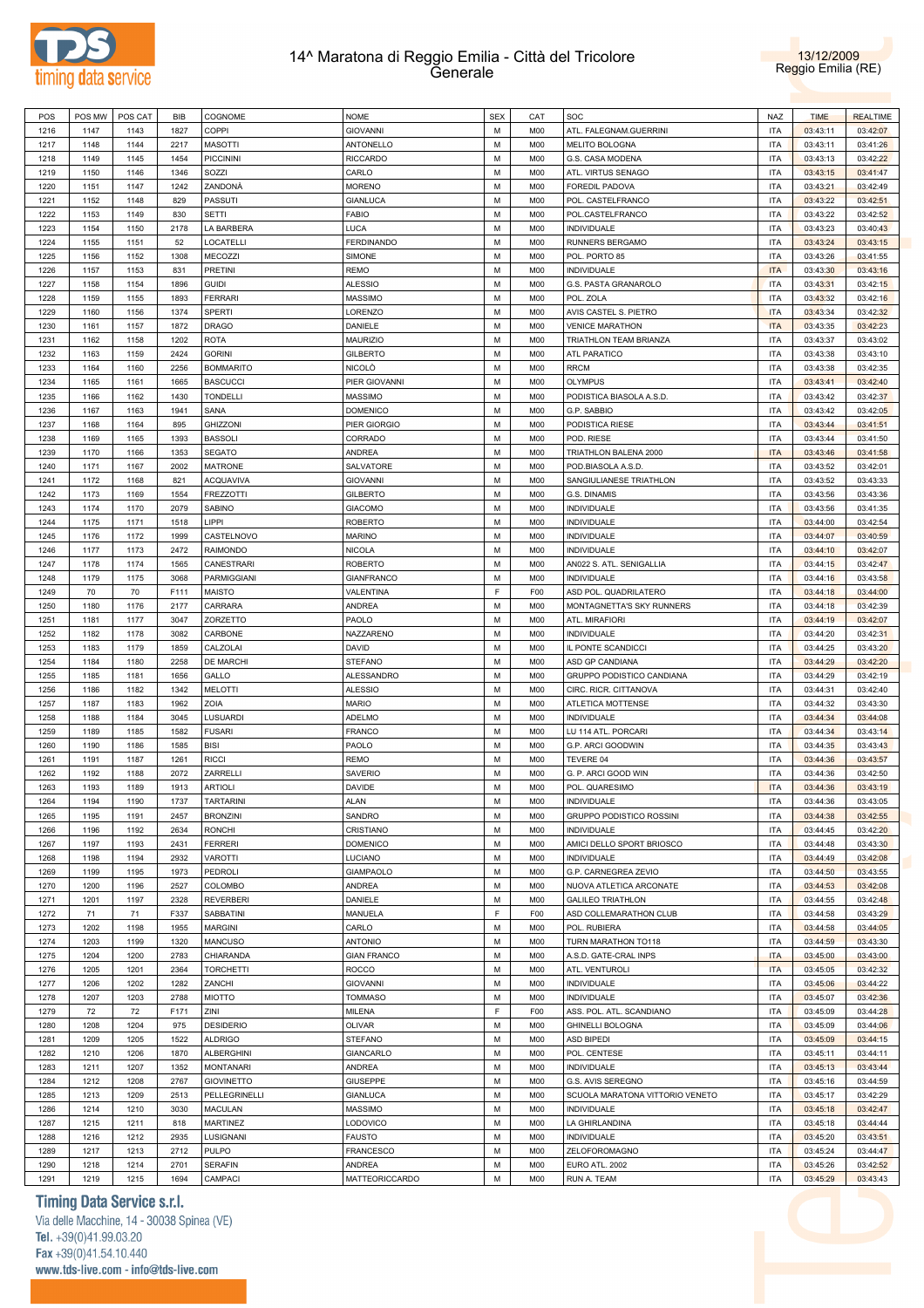



| POS  | POS MW | POS CAT | <b>BIB</b> | COGNOME            | <b>NOME</b>             | <b>SEX</b> | CAT             | SOC                                 | <b>NAZ</b> | <b>TIME</b> | <b>REALTIME</b> |
|------|--------|---------|------------|--------------------|-------------------------|------------|-----------------|-------------------------------------|------------|-------------|-----------------|
| 1292 | 1220   | 1216    | 2854       | <b>NEGRI</b>       | LUCA                    | M          | M00             | <b>TRIATHLON LECCO</b>              | <b>ITA</b> | 03:45:29    | 03:43:21        |
|      |        |         |            |                    |                         |            |                 |                                     |            |             |                 |
| 1293 | 1221   | 1217    | 1663       | <b>BERTONCELLI</b> | <b>UMBERTO</b>          | М          | M <sub>0</sub>  | S.A.S.S.                            | ITA        | 03:45:30    | 03:43:56        |
| 1294 | 1222   | 1218    | 1876       | CAVAZZINI          | LUCA                    | М          | M00             | A.S.D. VIGARANO MARATHON            | <b>ITA</b> | 03:45:30    | 03:43:50        |
| 1295 | 1223   | 1219    | 2283       | <b>BALZAN</b>      | <b>VILMO</b>            | M          | M <sub>0</sub>  | ATLETICA MARENO                     | ITA        | 03:45:32    | 03:43:08        |
| 1296 | 1224   | 1220    | 101        | <b>BREVINI</b>     | <b>MAURIZIO</b>         | М          | M <sub>0</sub>  | PODISTICA CAVRIAGO                  | <b>ITA</b> | 03:45:34    | 03:45:23        |
| 1297 | 1225   | 1221    | 1467       | LIBRETTI           | <b>FRANCO</b>           | М          | M <sub>0</sub>  | AVIS TREVIGLIO GIGI BRUSAFERRI      | ITA        | 03:45:35    | 03:44:20        |
|      |        | 1222    |            | <b>EPIS</b>        | <b>ALESSANDRO</b>       | М          |                 | GS. OREZZO                          | <b>ITA</b> |             |                 |
| 1298 | 1226   |         | 1617       |                    |                         |            | M <sub>0</sub>  |                                     |            | 03:45:39    | 03:44:22        |
| 1299 | 1227   | 1223    | 1609       | ANGELONOMI         | LUCA                    | М          | M <sub>0</sub>  | RUNNING SARONNO                     | ITA        | 03:45:40    | 03:44:23        |
| 1300 | 73     | 73      | F144       | <b>GRISOTTO</b>    | ONNIE                   | F          | F <sub>00</sub> | INDIVIDUALE                         | <b>ITA</b> | 03:45:42    | 03:45:16        |
| 1301 | 1228   | 1224    | 2449       | <b>FERRARI</b>     | <b>MASSIMO</b>          | М          | M <sub>0</sub>  | INDIVIDUALE                         | <b>ITA</b> | 03:45:43    | 03:43:23        |
| 1302 | 1229   | 1225    | 2436       | <b>MUSSINI</b>     | PAOLO                   | М          | M00             | <b>REGGIO EVENT'S</b>               | <b>ITA</b> | 03:45:44    | 03:43:28        |
| 1303 | 1230   | 1226    | 1326       | <b>FRIGERI</b>     | <b>MASSIMO</b>          | М          | M <sub>0</sub>  | <b>GS POD. MIRANDOLESI</b>          | <b>ITA</b> | 03:45:46    | 03:44:46        |
|      | 74     | 74      | F191       | <b>AVENA</b>       | <b>MARIA</b>            | F          | F <sub>00</sub> |                                     | <b>ITA</b> |             |                 |
| 1304 |        |         |            |                    |                         |            |                 | G.S.BOGNANCO                        |            | 03:45:47    | 03:45:01        |
| 1305 | 1231   | 1227    | 809        | <b>FERRI</b>       | <b>MARIO</b>            | М          | M <sub>0</sub>  | POD. CASALGUIDI PISTOIA             | <b>ITA</b> | 03:45:50    | 03:45:41        |
| 1306 | 1232   | 1228    | 2339       | <b>ANNINI</b>      | <b>MASSIMO</b>          | М          | M00             | RUNNING SARONNO                     | <b>ITA</b> | 03:45:51    | 03:43:44        |
| 1307 | 1233   | 1229    | 3003       | <b>MORGESE</b>     | <b>GIUSEPPE</b>         | М          | M <sub>0</sub>  | ATLETICA CALDERARA TECNO - PLAST    | ITA        | 03:45:52    | 03:43:20        |
| 1308 | 1234   | 1230    | 2724       | DALLA VIA          | LUCA                    | М          | M <sub>0</sub>  | VALDALPONE DE MEGN                  | <b>ITA</b> | 03:45:54    | 03:43:55        |
| 1309 | 1235   | 1231    | 1560       | DE PIETRI          | ILVER                   | М          | M <sub>0</sub>  | LEGA DEL CUORE                      | ITA        | 03:45:55    | 03:44:26        |
|      |        |         |            |                    |                         |            |                 |                                     |            |             |                 |
| 1310 | 1236   | 1232    | 151        | <b>BORGHI</b>      | <b>EMILIO</b>           | М          | M <sub>0</sub>  | POL. SPILAMBERTESE                  | <b>ITA</b> | 03:46:03    | 03:45:54        |
| 1311 | 1237   | 1233    | 1636       | DI MAURO           | <b>GENNARO GIUSEPPE</b> | М          | M <sub>0</sub>  | A.S.D. POL. FOLGORE                 | ITA        | 03:46:04    | 03:44:17        |
| 1312 | 1238   | 1234    | 2666       | <b>BONATO</b>      | DANILO                  | М          | M <sub>0</sub>  | <b>GP MONTEBELLUNA</b>              | <b>ITA</b> | 03:46:06    | 03:43:51        |
| 1313 | 1239   | 1235    | 882        | AMENDOLAGINE       | <b>VINCENZO</b>         | M          | M <sub>0</sub>  | <b>RUNNING BISCEGLIE</b>            | ITA        | 03:46:09    | 03:45:27        |
| 1314 | 1240   | 1236    | 154        | <b>PADERNI</b>     | <b>ANDREA</b>           | M          | M <sub>0</sub>  | ASS. POL. ATL. SCANDIANO            | <b>ITA</b> | 03:46:18    | 03:46:14        |
|      |        |         |            |                    |                         |            |                 |                                     |            |             |                 |
| 1315 | 1241   | 1237    | 2464       | CAMNAGHI           | ANGELO                  | М          | M <sub>0</sub>  | A.S.D. RUNNING SARONNO              | <b>ITA</b> | 03:46:19    | 03:44:20        |
| 1316 | 1242   | 1238    | 2520       | <b>BORGHI</b>      | <b>MATTEO</b>           | M          | M <sub>0</sub>  | <b>INDIVIDUALE</b>                  | <b>ITA</b> | 03:46:19    | 03:44:41        |
| 1317 | 1243   | 1239    | 3066       | NOTARANGELO        | <b>MICHELE</b>          | М          | M <sub>0</sub>  | OLIMPIA VIGNOLA                     | ITA        | 03:46:21    | 03:43:54        |
| 1318 | 1244   | 1240    | 2498       | <b>BENSON</b>      | <b>BRETT</b>            | М          | M <sub>0</sub>  | <b>INDIVIDUALE</b>                  | <b>ITA</b> | 03:46:21    | 03:44:08        |
| 1319 | 1245   | 1241    | 1790       | <b>MAGGI</b>       | WALTER                  | М          | M <sub>0</sub>  | G.S. AVIS OGGIONO                   | ITA        | 03:46:22    | 03:45:21        |
| 1320 | 1246   | 1242    | 2035       | CHIRIACO           | <b>ALBERTO</b>          | M          | M <sub>0</sub>  | INDIVIDUALE                         | <b>ITA</b> | 03:46:30    | 03:44:38        |
|      |        |         |            |                    |                         |            |                 |                                     |            |             |                 |
| 1321 | 1247   | 1243    | 1732       | <b>DONDA</b>       | <b>ROBERTO</b>          | М          | M <sub>0</sub>  | <b>GRUPPO MARCIATORI GORIZIA</b>    | ITA        | 03:46:31    | 03:45:23        |
| 1322 | 1248   | 1244    | 2246       | COMI               | MARCO                   | М          | M <sub>0</sub>  | C.T.L. 3 ATLETICA                   | <b>ITA</b> | 03:46:32    | 03:45:06        |
| 1323 | 1249   | 1245    | 1542       | <b>DALMONEGO</b>   | <b>FAUSTO</b>           | М          | M <sub>0</sub>  | ATL. ROTALIANA                      | ITA        | 03:46:33    | 03:45:27        |
| 1324 | 75     | 75      | F350       | CASALGRANDI        | GABRIELLA               | F          | F <sub>0</sub>  | CIRC. RICR. CITTANOVA               | <b>ITA</b> | 03:46:36    | 03:45:57        |
| 1325 | 1250   | 1246    | 1062       | ZACCAGNINO         | RAFFAELE                | М          | M <sub>0</sub>  | CEDAS LANCIA VERRONE                | ITA        | 03:46:41    | 03:45:58        |
|      |        |         |            |                    |                         |            |                 |                                     |            |             |                 |
| 1326 | 1251   | 1247    | 1578       | <b>VISCARDI</b>    | <b>AMBROGIO</b>         | М          | M <sub>0</sub>  | INDIVIDUALE                         | <b>ITA</b> | 03:46:43    | 03:45:10        |
| 1327 | 1252   | 1248    | 1890       | <b>BERTANI</b>     | <b>FRANCESCO</b>        | М          | M <sub>0</sub>  | INDIVIDUALE                         | <b>ITA</b> | 03:46:43    | 03:45:11        |
| 1328 | 1253   | 1249    | 2798       | <b>PULICI</b>      | MAURIZIO                | M          | M <sub>0</sub>  | G.S. AVIS SEREGNO                   | <b>ITA</b> | 03:46:50    | 03:44:35        |
| 1329 | 1254   | 1250    | 1439       | <b>MARIANI</b>     | <b>FABRIZIO</b>         | M          | M <sub>0</sub>  | FORZA E CORAGGIO                    | ITA        | 03:46:50    | 03:45:52        |
| 1330 | 1255   | 1251    | 1513       | <b>TEGGI</b>       | MAURIZIO                | М          | M <sub>0</sub>  | APD DIPENDENTI AUSL BOLOGNA CIRCOLO | <b>ITA</b> | 03:46:51    | 03:46:37        |
|      |        |         |            |                    |                         |            |                 | <b>RAVO</b>                         |            |             |                 |
| 1331 | 1256   | 1252    | 1781       | VILLA              | <b>GIOVANNI PAOLO</b>   | M          | M <sub>0</sub>  | <b>GAMBER DE CUNCURES</b>           | <b>ITA</b> | 03:46:53    | 03:45:56        |
| 1332 | 1257   | 1253    | 1461       | CAROTENUTO         | <b>RAFFAELE</b>         | М          | M <sub>0</sub>  | TECNOPLASTCALDERARA                 | <b>ITA</b> | 03:46:56    | 03:46:08        |
|      |        |         |            |                    |                         |            |                 |                                     |            |             |                 |
| 1333 | 1258   | 1254    | 846        | <b>FALOMO</b>      | <b>ANDREA</b>           | М          | M <sub>0</sub>  | <b>AZZANO RUNNERS</b>               | <b>ITA</b> | 03:47:04    | 03:45:53        |
| 1334 | 1259   | 1255    | 2343       | <b>BORELLI</b>     | <b>GIUSEPPE</b>         | М          | M <sub>0</sub>  | A.S.D. BAUDENASCA                   | <b>ITA</b> | 03:47:06    | 03:44:13        |
| 1335 | 1260   | 1256    | 2262       | MARCHESANO         | <b>GIORGIO</b>          | М          | M <sub>0</sub>  | TEAM ITALIA ROAD RUNNERS            | <b>ITA</b> | 03:47:07    | 03:45:17        |
| 1336 | 1261   | 1257    | 2267       | <b>BERGOZZA</b>    | MARCO                   | М          | M <sub>0</sub>  | TEAM ITALIA ROAD RUNNERS            | <b>ITA</b> | 03:47:08    | 03:45:18        |
| 1337 | 1262   | 1258    | 2775       | <b>RINALDI</b>     | FAUSTO                  | М          | M <sub>0</sub>  | <b>INDIVIDUALE</b>                  | <b>ITA</b> | 03:47:10    | 03:45:37        |
|      |        |         |            |                    |                         | М          |                 | SALICETA S. GIULIANO                |            |             |                 |
| 1338 | 1263   | 1259    | 2195       | <b>BERTESI</b>     | EURO                    |            | M <sub>0</sub>  |                                     | <b>ITA</b> | 03:47:13    | 03:45:25        |
| 1339 | 1264   | 1260    | 1701       | <b>DI TRIA</b>     | <b>VITO</b>             | M          | M <sub>0</sub>  | RUNNING SARONNO                     | <b>ITA</b> | 03:47:20    | 03:45:14        |
| 1340 | 1265   | 1261    | 2664       | <b>BONALUMI</b>    | PAOLO                   | М          | M00             | <b>INDIVIDUALE</b>                  | ITA        | 03:47:21    | 03:44:46        |
| 1341 | 1266   | 1262    | 2920       | <b>FERRARI</b>     | <b>GIUSEPPE</b>         | М          | M <sub>0</sub>  | ATLETICA PROAI GOLEM                | <b>ITA</b> | 03:47:22    | 03:44:46        |
| 1342 | 76     | 76      | F339       | PEZZALI            | <b>FEDERICA</b>         | F          | F <sub>00</sub> | ATLETICA PROAI GOLEM                | ITA        | 03:47:22    | 03:44:46        |
| 1343 | 77     | 77      | F259       | CALCAGNO           | <b>TERESA</b>           | F          | F <sub>00</sub> | A.S.D. BIPEDI                       | <b>ITA</b> | 03:47:24    |                 |
|      |        |         |            |                    |                         |            |                 |                                     |            |             | 03:46:15        |
| 1344 | 1267   | 1263    | 1309       | <b>MASCARETTI</b>  | <b>ANTONIO</b>          | M          | M <sub>0</sub>  | POL. PORTO 85                       | <b>ITA</b> | 03:47:30    | 03:45:59        |
| 1345 | 1268   | 1264    | 896        | <b>POLETTI</b>     | ELIO                    | M          | M <sub>0</sub>  | CANOTTIERI TICINO PAVIA             | <b>ITA</b> | 03:47:31    | 03:46:45        |
| 1346 | 1269   | 1265    | 2226       | LO BIANCO          | CARMINE                 | M          | M <sub>0</sub>  | PO. COOP. CERAMICHE D'IMOLA         | <b>ITA</b> | 03:47:34    | 03:46:30        |
| 1347 | 1270   | 1266    | 927        | VASCELLARI         | <b>ROBERTO</b>          | М          | M <sub>0</sub>  | <b>INDIVIDUALE</b>                  | <b>ITA</b> | 03:47:37    | 03:46:52        |
| 1348 | 1271   | 1267    | 2960       | REALE              | <b>GIUSEPPE</b>         | M          | M <sub>0</sub>  | SPORTINSIEME                        | ITA        | 03:47:42    | 03:45:50        |
|      |        |         |            |                    |                         | F          |                 |                                     |            |             |                 |
| 1349 | 78     | 78      | F315       | LOLLI              | LAURA                   |            | F <sub>00</sub> | CASA MODENA ATLETICA                | <b>ITA</b> | 03:47:42    | 03:47:06        |
| 1350 | 1272   | 1268    | 1073       | <b>TODARO</b>      | VITO CATALDO            | M          | M <sub>0</sub>  | <b>ATHLETIC TEAM</b>                | <b>ITA</b> | 03:47:48    | 03:47:33        |
| 1351 | 1273   | 1269    | 1811       | CHIGNOLA           | ANDREA                  | М          | M <sub>0</sub>  | G.P.V. TAGICAR VILLAFRANCA          | <b>ITA</b> | 03:47:53    | 03:46:16        |
| 1352 | 1274   | 1270    | 2348       | LUSETTI            | <b>GIAN PIETRO</b>      | M          | M <sub>0</sub>  | POD. BIASOLA                        | <b>ITA</b> | 03:47:54    | 03:45:07        |
| 1353 | 1275   | 1271    | 1899       | CATTANI            | <b>LUCA</b>             | М          | M <sub>0</sub>  | <b>INDIVIDUALE</b>                  | <b>ITA</b> | 03:47:56    | 03:46:41        |
|      |        |         |            |                    |                         | M          |                 |                                     |            |             |                 |
| 1354 | 1276   | 1272    | 903        | <b>BERSELLI</b>    | CRISTIAN                |            | M <sub>0</sub>  | A.S.D. G.P. LA GUGLIA               | ITA        | 03:47:57    | 03:47:25        |
| 1355 | 1277   | 1273    | 2221       | PAGANELLI          | <b>MARCO</b>            | М          | M <sub>0</sub>  | A.S.D. G.P. LA GUGLIA               | <b>ITA</b> | 03:47:57    | 03:47:26        |
| 1356 | 1278   | 1274    | 1483       | DEL VECCHIO        | <b>AURELIO</b>          | M          | M <sub>0</sub>  | POL. PORTA SARAGOZZA BOLOGNA        | <b>ITA</b> | 03:47:57    | 03:47:03        |
| 1357 | 1279   | 1275    | 1555       | CESANO             | <b>GIOVANNI</b>         | М          | M <sub>0</sub>  | POL. CASTELFRANCO EMILIA            | <b>ITA</b> | 03:47:59    | 03:46:57        |
| 1358 | 1280   | 1276    | 2184       | <b>FERRARONI</b>   | <b>ENRICO</b>           | М          | M <sub>0</sub>  | <b>KINOMANA</b>                     | <b>ITA</b> | 03:48:00    | 03:45:58        |
|      |        |         |            |                    |                         | М          |                 |                                     |            |             |                 |
| 1359 | 1281   | 1277    | 862        | <b>GAVIOLI</b>     | STEFANO                 |            | M <sub>0</sub>  | POL. MADONNINA                      | <b>ITA</b> | 03:48:03    | 03:47:38        |
| 1360 | 1282   | 1278    | 1819       | <b>MARCHIONE</b>   | ANGELO                  | M          | M <sub>0</sub>  | S.S. VITTORIO ALFIERI               | ITA        | 03:48:03    | 03:46:40        |
| 1361 | 1283   | 1279    | 1793       | <b>ISACCHI</b>     | <b>ANTONIO</b>          | М          | M <sub>0</sub>  | G.S. AVIS OGGIONO                   | <b>ITA</b> | 03:48:05    | 03:47:35        |
| 1362 | 1284   | 1280    | 1154       | PATREGNANI         | CLAUDIO                 | М          | M <sub>0</sub>  | COLLEMAR-ATHON CLUB                 | <b>ITA</b> | 03:48:07    | 03:47:31        |
| 1363 | 1285   | 1281    | 2756       | <b>FRANCHI</b>     | <b>GIORGIO</b>          | M          | M <sub>0</sub>  | ATL. PIACENZA                       | <b>ITA</b> | 03:48:09    | 03:46:05        |
|      |        |         |            |                    |                         |            |                 |                                     |            |             |                 |
| 1364 | 1286   | 1282    | 10         | <b>BELLENTANI</b>  | CARLO                   | M          | M00             | POD. UDOR REFUNDA                   | <b>ITA</b> | 03:48:09    | 03:48:06        |
| 1365 | 1287   | 1283    | 2502       | <b>LAMBERTUCCI</b> | <b>ULDERICO</b>         | M          | M <sub>0</sub>  | SACEN DI CORRIDONIA                 | <b>ITA</b> | 03:48:11    | 03:46:51        |
| 1366 | 79     | 79      | F261       | ANGHILERI          | CLARA                   | F.         | F <sub>00</sub> | CANOTTIERI MILANO                   | ITA        | 03:48:13    | 03:47:48        |
|      | 1288   | 1284    | 2361       | <b>ROCCHI</b>      | <b>MARIO</b>            | М          | M <sub>0</sub>  | <b>INDIVIDUALE</b>                  | ITA        | 03:48:14    | 03:46:05        |
| 1367 |        |         |            |                    |                         |            |                 |                                     |            |             |                 |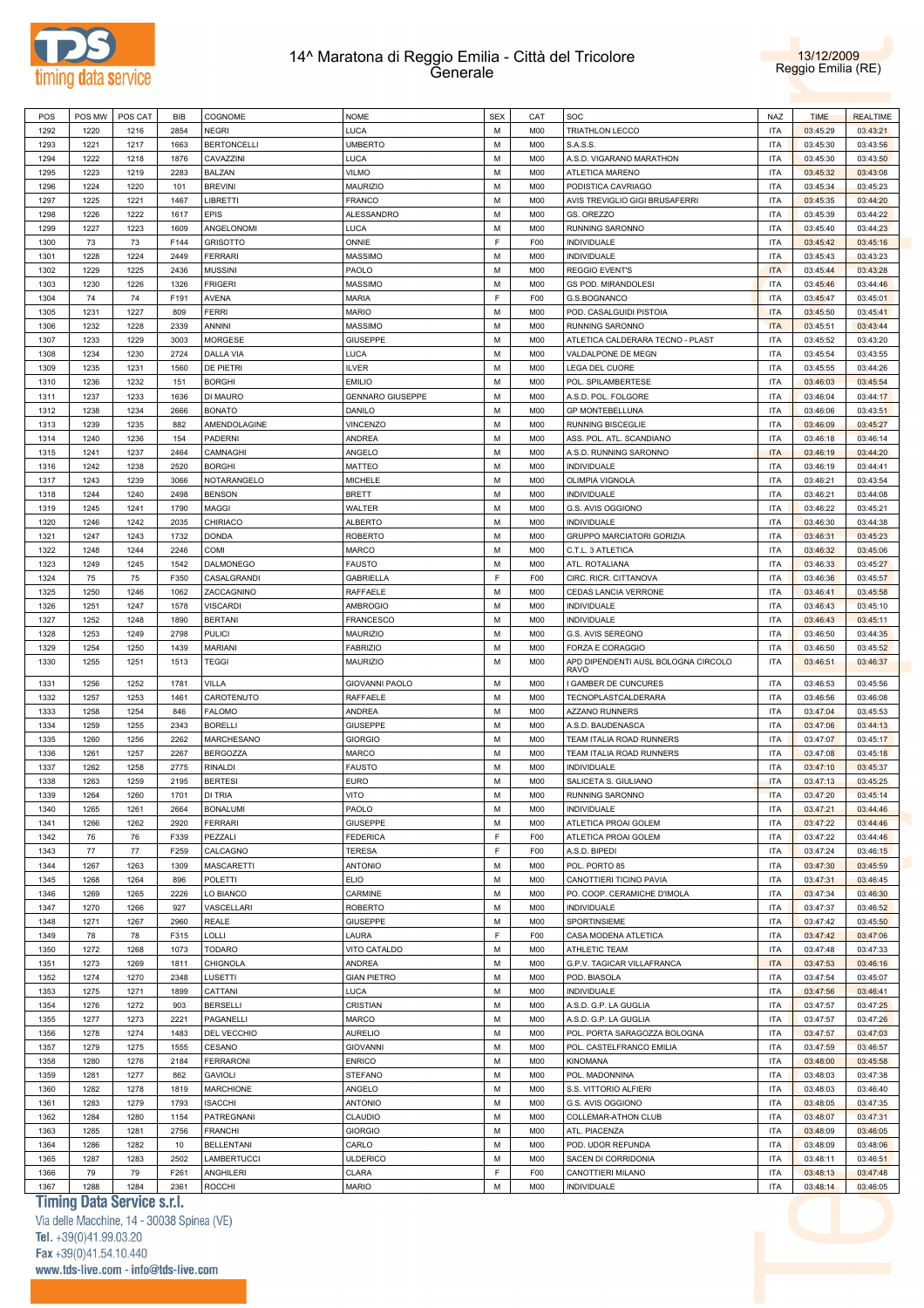



| POS  | POS MW | POS CAT | BIB  | COGNOME            | <b>NOME</b>       | <b>SEX</b> | CAT            | SOC                            | NAZ        | <b>TIME</b> | <b>REALTIME</b> |
|------|--------|---------|------|--------------------|-------------------|------------|----------------|--------------------------------|------------|-------------|-----------------|
| 1368 | 1289   | 1285    | 1971 | VACONDIO           | PAOLO             | М          | M00            | UISP REGGIO EMILIA             | <b>ITA</b> | 03:48:14    | 03:47:02        |
| 1369 | 1290   | 1286    | 1987 | <b>TOSATO</b>      | CLAUDIO           | М          | M00            | <b>INDIVIDUALE</b>             | <b>ITA</b> | 03:48:14    | 03:46:16        |
| 1370 |        |         |      | TRULLA             | <b>RICCARDO</b>   | M          |                | TEAM ITALIA ROAD RUNNER        |            |             |                 |
|      | 1291   | 1287    | 2266 |                    |                   |            | M00            |                                | <b>ITA</b> | 03:48:15    | 03:46:25        |
| 1371 | 1292   | 1288    | 1635 | LOTTI              | <b>EMILIO</b>     | М          | M00            | TRIATHLON VIMERCATE            | <b>ITA</b> | 03:48:16    | 03:46:23        |
| 1372 | 1293   | 1289    | 1344 | <b>MESSINA</b>     | FRANCESCO         | M          | M00            | POD. CAPANNESE                 | <b>ITA</b> | 03:48:23    | 03:47:36        |
| 1373 | 1294   | 1290    | 2398 | <b>FUSI</b>        | <b>MASSIMO</b>    | М          | M00            | RIVIERA TRIATHLOB              | <b>ITA</b> | 03:48:30    | 03:46:37        |
| 1374 | 1295   | 1291    | 1545 | <b>VACCARI</b>     | FRANCO            | М          | M00            | DOPO LAVORO FERROVIARIO MODENA | <b>ITA</b> | 03:48:33    | 03:47:00        |
| 1375 | 1296   | 1292    | 1387 | EPIFANI            | <b>MAURIZIO</b>   | М          | M00            | <b>GS AVIS LAGONEGRO</b>       | <b>ITA</b> | 03:48:37    | 03:48:25        |
| 1376 | 1297   | 1293    | 202  | <b>MARTORANO</b>   | RAFFAELE          | М          | M00            | G.S. AVIS LAGONEGRO            | <b>ITA</b> | 03:48:38    | 03:48:34        |
| 1377 | 1298   | 1294    | 1708 | <b>REMONATO</b>    | CARLO             | М          | M00            | ATL. FRANCIACORTA              | <b>ITA</b> | 03:48:39    | 03:46:17        |
| 1378 | 1299   | 1295    | 1338 | OLIVI              | <b>ANDREA</b>     | М          | M00            | GRUPPO CITTÀ DI GENOVA         | <b>ITA</b> | 03:48:39    | 03:47:08        |
| 1379 | 1300   | 1296    | 1043 | CAVAZZOLI          | FRANCO            | М          | M00            | G.P. ARCI GOODWIN              | <b>ITA</b> | 03:48:40    | 03:48:00        |
|      |        |         |      |                    |                   | E          |                |                                |            |             |                 |
| 1380 | 80     | 80      | F192 | <b>BENFATTI</b>    | MARA              |            | F <sub>0</sub> | G.P. ARCI GOODWIN              | <b>ITA</b> | 03:48:40    | 03:48:00        |
| 1381 | 81     | 81      | F201 | PIETROBON          | <b>ORIETTA</b>    | F          | F <sub>0</sub> | VI643 - RUNNERS TEAM ZANÈ      | <b>ITA</b> | 03:48:41    | 03:48:09        |
| 1382 | 82     | 82      | F204 | VALPREDA           | <b>GIUSEPPINA</b> | E          | F00            | <b>GSD BRANCALEONE ASTI</b>    | <b>ITA</b> | 03:48:41    | 03:48:12        |
| 1383 | 83     | 83      | F203 | VALPREDA           | LUIGINA           | E          | F00            | <b>GSD BRANCALEONE ASTI</b>    | <b>ITA</b> | 03:48:41    | 03:48:12        |
| 1384 | 1301   | 1297    | 1559 | <b>TOLFO</b>       | LUCA              | M          | M00            | ATL. MOTTENSE                  | <b>ITA</b> | 03:48:44    | 03:47:40        |
| 1385 | 1302   | 1298    | 42   | DELLAPIANA         | <b>FAUSTO</b>     | М          | M00            | RUNNERS BERGAMO                | <b>ITA</b> | 03:48:48    | 03:48:40        |
| 1386 | 1303   | 1299    | 1869 | LA BARBA           | CAMILLO           | M          | M00            | CANTINA TOLLO                  | <b>ITA</b> | 03:48:49    | 03:47:31        |
| 1387 | 1304   | 1300    | 2744 | <b>SIENA</b>       | <b>ITALO</b>      | М          | M00            | GS MONTAGNETTA'S SKY RUNNERS   | <b>ITA</b> | 03:48:49    | 03:48:07        |
| 1388 | 1305   | 1301    | 3083 | RAMI               | LORENZO           | M          | M00            | <b>INDIVIDUALE</b>             | <b>ITA</b> | 03:48:51    | 03:46:28        |
|      |        |         |      |                    |                   |            |                |                                |            |             |                 |
| 1389 | 1306   | 1302    | 2444 | <b>BIONDI</b>      | Luigi             | М          | M00            | MILANO CITY MARATHON           | <b>ITA</b> | 03:49:00    | 03:47:07        |
| 1390 | 1307   | 1303    | 1553 | <b>BERTOCCO</b>    | <b>FABIO</b>      | М          | M00            | G.P. I SARMATI                 | <b>ITA</b> | 03:49:01    | 03:47:41        |
| 1391 | 1308   | 1304    | 2815 | <b>BOLZONELLA</b>  | SEBASTIANO        | М          | M00            | INDIVIDUALE                    | <b>ITA</b> | 03:49:01    | 03:47:01        |
| 1392 | 1309   | 1305    | 2171 | AMEDEI             | ANDREA            | М          | M00            | <b>INDIVIDUALE</b>             | <b>ITA</b> | 03:49:02    | 03:46:37        |
| 1393 | 1310   | 1306    | 1739 | CASARINI           | VANNI             | М          | M00            | POL. CORASSORI                 | ITA        | 03:49:04    | 03:46:19        |
| 1394 | 1311   | 1307    | 2662 | MAZZOCATO          | LUCA              | М          | M00            | <b>INDIVIDUALE</b>             | <b>ITA</b> | 03:49:06    | 03:47:23        |
| 1395 | 1312   | 1308    | 1584 | <b>TRUCCOLO</b>    | MANUEL            | М          | M00            | <b>BREMA RUNNING TEAM</b>      | <b>ITA</b> | 03:49:07    | 03:47:54        |
| 1396 | 1313   | 1309    | 2417 | <b>RISTALLO</b>    | VALENTINO         | М          | M00            | POL. LA MADONNINA              | <b>ITA</b> | 03:49:28    | 03:48:20        |
| 1397 | 1314   | 1310    | 1743 | <b>TARONI</b>      | <b>GIORDANO</b>   | м          | M00            | <b>DINAMO FAENZA</b>           | <b>ITA</b> | 03:49:30    | 03:48:45        |
|      |        |         |      |                    |                   | М          |                |                                |            |             |                 |
| 1398 | 1315   | 1311    | 1918 | <b>ROSSI</b>       | ANGELO            |            | M00            | <b>BIGACC DE ALLA</b>          | <b>ITA</b> | 03:49:32    | 03:48:24        |
| 1399 | 1316   | 1312    | 1147 | ANIELLO            | <b>ROBERTO</b>    | М          | M00            | S.G.M. FORZA E CORAGGIO        | <b>ITA</b> | 03:49:34    | 03:48:59        |
| 1400 | 84     | 84      | F348 | <b>MARCHESI</b>    | ILARIA            | E          | F00            | CREVALCORRE                    | <b>ITA</b> | 03:49:35    | 03:48:35        |
| 1401 | 1317   | 1313    | 1911 | CASTIELLO          | <b>NICOLA</b>     | М          | M00            | HINNA                          | <b>ITA</b> | 03:49:39    | 03:47:33        |
| 1402 | 1318   | 1314    | 1874 | <b>TURRINI</b>     | PAOLO             | M          | M00            | ASSINDUSTRIA SPORT PADOVA      | <b>ITA</b> | 03:49:42    | 03:48:36        |
| 1403 | 85     | 85      | F220 | <b>RIELLO</b>      | LUCIA             | F          | F00            | ATL. VICENTINA                 | <b>ITA</b> | 03:49:46    | 03:49:30        |
| 1404 | 1319   | 1315    | 2111 | <b>VIZZINI</b>     | SALVATORE         | M          | M00            | PODISITICA FATTORI QUARRATA    | <b>ITA</b> | 03:49:48    | 03:47:59        |
| 1405 | 1320   | 1316    | 1843 | COSTA              | <b>FABIO</b>      | М          | M00            | <b>FORTI E LIBERI</b>          | <b>ITA</b> | 03:49:49    | 03:48:50        |
| 1406 | 1321   | 1317    | 2109 | AMADEI             | ANDREA            | М          | M00            | PICO RUNNERS                   | <b>ITA</b> | 03:49:52    | 03:48:25        |
| 1407 | 1322   | 1318    | 1837 | <b>TORELLI</b>     | MARCO             | М          | M00            | POD. RUBIERESE                 | <b>ITA</b> | 03:49:53    | 03:48:27        |
|      |        |         |      |                    |                   | F.         |                |                                |            |             |                 |
| 1408 | 86     | 86      | F268 | <b>DESSIMONE</b>   | <b>ELISA</b>      |            | F <sub>0</sub> | A.S.D. GATE CRAL INPS          | <b>ITA</b> | 03:49:53    | 03:48:19        |
| 1409 | 1323   | 1319    | 2686 | PRAVISANI          | EZIO              | М          | M00            | <b>MARIO TOSI TARVISIO</b>     | ITA        | 03:49:54    | 03:48:59        |
| 1410 | 1324   | 1320    | 1009 | <b>TORREGGIANI</b> | <b>YURI</b>       | М          | M00            | POD. UDOR REFUNDA              | <b>ITA</b> | 03:49:55    | 03:49:05        |
| 1411 | 1325   | 1321    | 1838 | DE GIAMPAULIS      | <b>ANTONIO</b>    | М          | M00            | GRUPPO PODISTICO CASALESE      | ITA        | 03:50:04    | 03:49:13        |
| 1412 | 1326   | 1322    | 1611 | <b>GUERINI</b>     | <b>DOMENICO</b>   | М          | M00            | RUNNERS BERGAMO                | <b>ITA</b> | 03:50:11    | 03:48:49        |
| 1413 | 1327   | 1323    | 1875 | PERUCH             | <b>ALDO</b>       | м          | M00            | ATL.LIBERTAS TONON             | ITA        | 03:50:12    | 03:48:47        |
| 1414 | 1328   | 1324    | 1488 | SALA               | PAOLO             | М          | M <sub>0</sub> | POL. PORTA SARAGOZZA BOLOGNA   | <b>ITA</b> | 03:50:15    | 03:47:51        |
| 1415 | 1329   | 1325    | 1465 | <b>GABELLI</b>     | <b>GIOVANNI</b>   | М          | M00            | AVIS TREVIGLIO GIGI BRUSAFERRI | <b>ITA</b> | 03:50:19    | 03:48:52        |
| 1416 | 1330   | 1326    | 2224 | DEZZANI            | ANGELO            | М          | M00            | ASD GATE CRAL INPS             | <b>ITA</b> | 03:50:20    | 03:49:45        |
|      |        |         |      |                    |                   |            |                |                                |            |             |                 |
| 1417 | 1331   | 1327    | 1333 | CASONI             | <b>ROBERTO</b>    | М          | M00            | CORNO GAVINA                   | <b>ITA</b> | 03:50:22    | 03:48:59        |
| 1418 | 1332   | 1328    | 813  | COLASANTI          | <b>ANTONIO</b>    | M          | M <sub>0</sub> | ATL. FROSINONE                 | <b>ITA</b> | 03:50:25    | 03:48:08        |
| 1419 | 1333   | 1329    | 1802 | <b>RACITI</b>      | <b>FILIPPO</b>    | М          | M00            | PODISTICA BIASOLA A.S.D.       | <b>ITA</b> | 03:50:25    | 03:47:49        |
| 1420 | 87     | 87      | F199 | <b>VIGNINI</b>     | TIZIANA           | E          | F <sub>0</sub> | G.S. DINAMIS                   | <b>ITA</b> | 03:50:28    | 03:49:55        |
| 1421 | 1334   | 1330    | 1776 | <b>BARILLI</b>     | <b>ITALO</b>      | М          | M00            | G.S. REGGIO BIKE               | <b>ITA</b> | 03:50:33    | 03:49:23        |
| 1422 | 1335   | 1331    | 1140 | <b>STATUTO</b>     | <b>ROCCO</b>      | M          | M00            | G.S. ZELOFORAMAGNO             | <b>ITA</b> | 03:50:34    | 03:49:58        |
| 1423 | 1336   | 1332    | 1468 | <b>DELL'AQUILA</b> | CARMINE           | М          | M00            | PICO RUNNERS                   | <b>ITA</b> | 03:50:34    | 03:49:24        |
| 1424 | 1337   | 1333    | 2492 | <b>JOVINE</b>      | ALESSANDRO        | M          | M00            | ATL. LIBERTAS ARCS PERUGIA     | <b>ITA</b> | 03:50:36    | 03:49:47        |
| 1425 | 1338   | 1334    | 1897 | SEI                | <b>MAURO</b>      | М          | M00            | A.S.D. TRAIL ROMAGNA           | <b>ITA</b> | 03:50:38    | 03:49:28        |
| 1426 |        |         |      | COMI               | <b>SERGIO</b>     | M          | M00            | RUNNING SARONNO                | <b>ITA</b> | 03:50:44    | 03:48:45        |
|      |        |         |      |                    |                   |            |                |                                |            |             |                 |
|      | 1339   | 1335    | 2023 |                    |                   |            |                |                                |            |             |                 |
| 1427 | 1340   | 1336    | 2380 | <b>BENAGLIA</b>    | <b>GIOVANNI</b>   | М          | M00            | POL. PORTA SARAGOZZA BOLOGNA   | <b>ITA</b> | 03:50:45    | 03:48:55        |
| 1428 | 1341   | 1337    | 1855 | <b>ORRIGO</b>      | <b>MAURIZIO</b>   | M          | M00            | U.S. NAVE                      | <b>ITA</b> | 03:50:46    | 03:49:47        |
| 1429 | 1342   | 1338    | 1693 | PIZZATO            | <b>FIORENZO</b>   | М          | M00            | RUN A. TEAM                    | <b>ITA</b> | 03:50:48    | 03:49:22        |
| 1430 | 1343   | 1339    | 2989 | DE ANGELO          | <b>ROSARIO</b>    | M          | M00            | <b>INDIVIDUALE</b>             | <b>ITA</b> | 03:50:49    | 03:49:16        |
| 1431 | 1344   | 1340    | 884  | <b>BERTOLASI</b>   | <b>FRANCESCO</b>  | М          | M00            | SORESINA RUNNING CLUB          | <b>ITA</b> | 03:50:51    | 03:50:14        |
| 1432 | 1345   | 1341    | 2310 | RINALDINI          | CRISTIAN          | M          | M00            | PODISTICA BIASOLA A.S.D.       | <b>ITA</b> | 03:50:52    | 03:48:04        |
| 1433 | 1346   | 1342    | 3041 | <b>BENASSATI</b>   | <b>STEFANO</b>    | М          | M00            | <b>INDIVIDUALE</b>             | <b>ITA</b> | 03:50:55    | 03:48:45        |
|      |        |         |      |                    |                   |            |                |                                |            |             |                 |
| 1434 | 1347   | 1343    | 1286 | <b>FORMENTIN</b>   | <b>GIORGIO</b>    | M          | M00            | A.S.D. ATLETICA AVIANO         | <b>ITA</b> | 03:50:56    | 03:50:38        |
| 1435 | 1348   | 1344    | 1830 | VILLANI            | CRISTIAN          | М          | M00            | ROAD RUNNERS POVIGLIO          | <b>ITA</b> | 03:50:57    | 03:49:02        |
| 1436 | 1349   | 1345    | 2811 | <b>MORINI</b>      | <b>ANTONIO</b>    | M          | M00            | QUELLI DI NOVI                 | <b>ITA</b> | 03:50:58    | 03:48:44        |
| 1437 | 1350   | 1346    | 2306 | DE ROSA            | MASSIMILIANO      | М          | M00            | ATLETICA PIACENZA              | <b>ITA</b> | 03:51:01    | 03:48:21        |
| 1438 | 1351   | 1347    | 1172 | <b>ROBBIANI</b>    | <b>ALBERTO</b>    | M          | M00            | G.S. AVIS OGGIONO              | <b>ITA</b> | 03:51:01    | 03:50:22        |
| 1439 | 1352   | 1348    | 2799 | <b>SEVESO</b>      | <b>MAURIZIO</b>   | М          | M00            | ATLETI CAMPO GIURATI           | <b>ITA</b> | 03:51:01    | 03:48:29        |
| 1440 | 88     | 88      | F105 | <b>BALDI</b>       | <b>MONICA</b>     | F          | F <sub>0</sub> | AVIS VIGEVANO                  | <b>ITA</b> | 03:51:01    | 03:50:15        |
| 1441 | 1353   | 1349    | 1925 | GALLO              | <b>DOMENICO</b>   | М          | M00            | <b>INDIVIDUALE</b>             | <b>ITA</b> | 03:51:02    | 03:50:06        |
| 1442 | 89     | 89      | F260 | CACCAVALE          | ANNALISA          | F          | F <sub>0</sub> | MONTAGNETTA'S SKYRUNNER        | <b>ITA</b> | 03:51:05    | 03:50:40        |

# **Timing Data Service s.r.l.**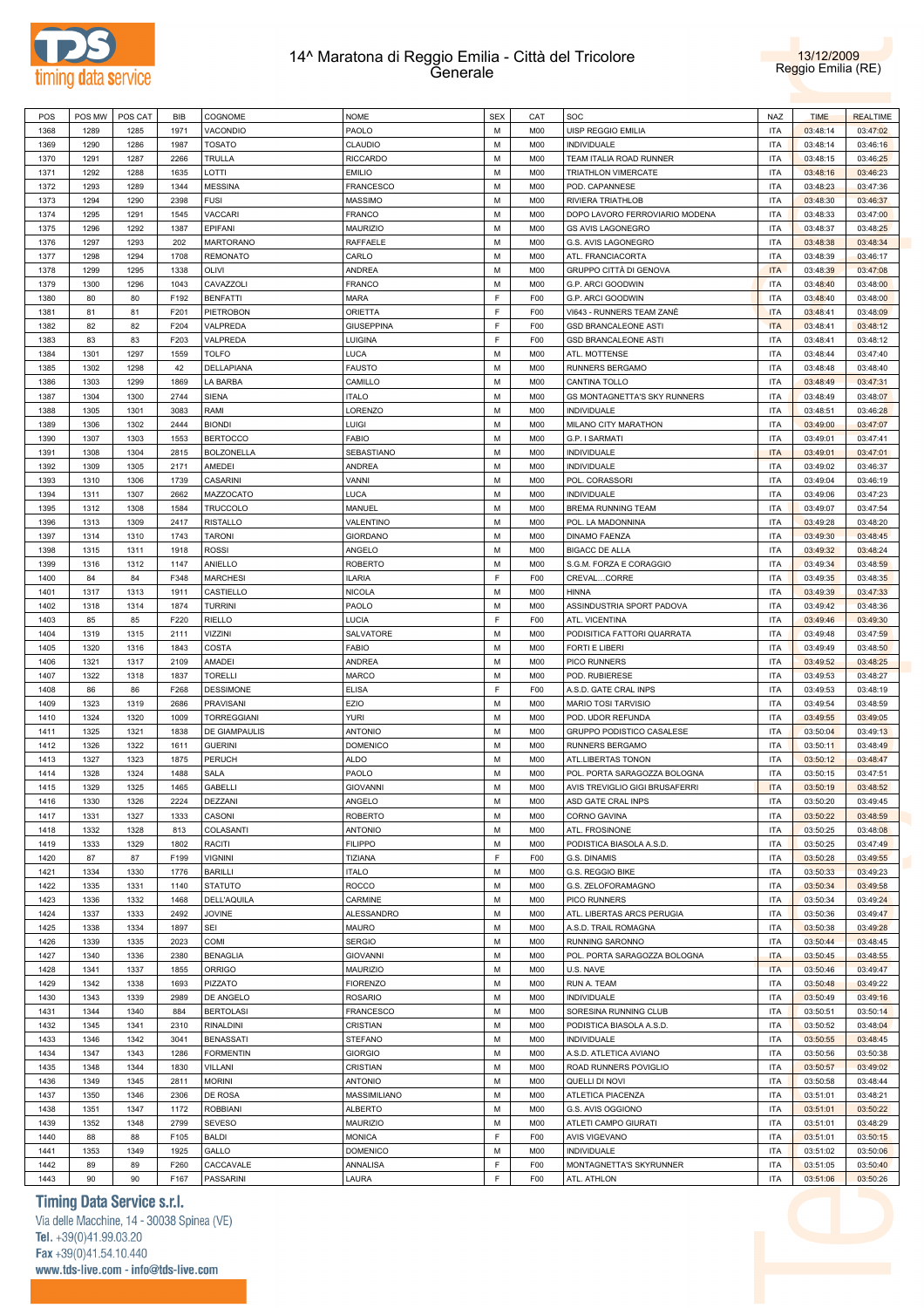



| POS  | POS MW | POS CAT | BIB  | COGNOME            | <b>NOME</b>         | <b>SEX</b> | CAT             | SOC                           | <b>NAZ</b> | <b>TIME</b> | <b>REALTIME</b> |
|------|--------|---------|------|--------------------|---------------------|------------|-----------------|-------------------------------|------------|-------------|-----------------|
| 1444 | 91     | 91      | F324 | NEGRI              | PATRIZIA            | F          | F <sub>00</sub> | ASS. PRO SAN PIETRO SANREMO   | <b>ITA</b> | 03:51:11    | 03:50:35        |
| 1445 | 1354   | 1350    | 2730 | <b>PULCINI</b>     | <b>MARCO</b>        | M          | M <sub>0</sub>  | ATL. PRESEZZO                 | <b>ITA</b> | 03:51:11    | 03:49:56        |
| 1446 | 92     | 92      | F186 | CANOVI             | <b>MARZIA</b>       | F          | F <sub>00</sub> | PICO RUNNERS                  | <b>ITA</b> | 03:51:15    | 03:50:17        |
|      |        |         |      |                    |                     |            |                 |                               |            |             |                 |
| 1447 | 1355   | 1351    | 1631 | CARLETTI           | CARLO               | М          | M <sub>0</sub>  | A.S. GUALTIERI 2000           | <b>ITA</b> | 03:51:16    | 03:49:47        |
| 1448 | 93     | 93      | F247 | ROSSI              | PATRIZIA            | E          | F <sub>00</sub> | PICO RUNNERS                  | <b>ITA</b> | 03:51:16    | 03:50:18        |
| 1449 | 1356   | 1352    | 887  | <b>NUCCI</b>       | ANDREA              | М          | M <sub>0</sub>  | POL. PORTA SARAGOZZA          | <b>ITA</b> | 03:51:21    | 03:50:08        |
| 1450 | 1357   | 1353    | 2015 | ANGELELLI          | <b>EGIDIO</b>       | М          | M <sub>0</sub>  | AICS ROMA                     | <b>ITA</b> | 03:51:22    | 03:49:41        |
| 1451 | 1358   | 1354    | 1602 | <b>GIBELLINI</b>   | <b>GIORGIO</b>      | М          | M <sub>0</sub>  | RUNNERS BERGAMO               | <b>ITA</b> | 03:51:23    | 03:50:16        |
| 1452 | 1359   | 1355    | 2979 | GRAF               | <b>MARKUS</b>       | М          | M <sub>0</sub>  | INDIVIDUALE                   | AUT        | 03:51:27    | 03:49:36        |
|      |        |         |      |                    |                     | М          |                 |                               |            |             |                 |
| 1453 | 1360   | 1356    | 1241 | CONTIERO           | ANGELO              |            | M <sub>0</sub>  | <b>GP. MONSELICESI</b>        | <b>ITA</b> | 03:51:30    | 03:50:38        |
| 1454 | 1361   | 1357    | 885  | ROSSI              | ANDREA              | M          | M <sub>0</sub>  | POL. GRAMSCI                  | <b>ITA</b> | 03:51:31    | 03:51:07        |
| 1455 | 1362   | 1358    | 1094 | PARENTI            | <b>ALBERTO</b>      | М          | M <sub>0</sub>  | <b>OLIMPUS RSM</b>            | <b>RSM</b> | 03:51:33    | 03:51:00        |
| 1456 | 1363   | 1359    | 1916 | DETTAMANTI         | <b>RICCARDO</b>     | М          | M <sub>0</sub>  | POD.SAN MAURIZIO              | <b>ITA</b> | 03:51:43    | 03:51:10        |
| 1457 | 1364   | 1360    | 2655 | <b>WILSON</b>      | MARK                | M          | M <sub>0</sub>  | UISP BOLOGNA                  | <b>ITA</b> | 03:51:44    | 03:49:16        |
| 1458 | 1365   | 1361    | 170  | <b>BUCCI</b>       | <b>GIUSEPPE</b>     | М          | M <sub>0</sub>  | AMATORI ATL. CARRRARA         | <b>ITA</b> | 03:51:46    | 03:51:41        |
| 1459 | 1366   | 1362    | 2024 | MAGGI              | EMANUELE            | М          | M <sub>0</sub>  | POD. CORBETTESE               | <b>ITA</b> | 03:51:49    | 03:49:53        |
| 1460 | 1367   | 1363    | 1786 | <b>MARTINI</b>     | <b>GIOVANNI</b>     | M          | M <sub>0</sub>  | ASD RICCIONE CORRE            | <b>ITA</b> | 03:51:50    | 03:50:56        |
|      |        |         |      |                    |                     |            |                 |                               |            |             |                 |
| 1461 | 1368   | 1364    | 2518 | <b>TASSELLI</b>    | <b>MICHELE</b>      | М          | M <sub>0</sub>  | POL. PORTA SARAGOZZA          | <b>ITA</b> | 03:51:50    | 03:49:33        |
| 1462 | 1369   | 1365    | 2618 | <b>TEMPESTA</b>    | PAOLO               | М          | M <sub>0</sub>  | <b>VTV ABBIATEGRASSO</b>      | <b>ITA</b> | 03:51:50    | 03:50:15        |
| 1463 | 1370   | 1366    | 1349 | <b>OLTRAMARI</b>   | <b>GIANNINO</b>     | М          | M <sub>0</sub>  | ASSINDUSTRIA SPORT PADOVA     | <b>ITA</b> | 03:51:57    | 03:51:03        |
| 1464 | 1371   | 1367    | 1396 | RAZZETTI           | ANGELO              | М          | M <sub>0</sub>  | <b>BG 223</b>                 | <b>ITA</b> | 03:52:03    | 03:50:51        |
| 1465 | 1372   | 1368    | 1441 | <b>BELLAN</b>      | PAOLO               | М          | M <sub>0</sub>  | US SAN VITTORE                | <b>ITA</b> | 03:52:04    | 03:50:48        |
| 1466 | 1373   | 1369    | 2837 | <b>FINOTTI</b>     | CARLO               | M          | M <sub>0</sub>  | MI204                         | <b>ITA</b> | 03:52:05    | 03:49:44        |
|      | 1374   |         |      |                    |                     | М          |                 | <b>INDIVIDUALE</b>            | <b>ITA</b> |             |                 |
| 1467 |        | 1370    | 2209 | <b>FRANZONI</b>    | <b>ENRICO</b>       |            | M <sub>0</sub>  |                               |            | 03:52:05    | 03:49:27        |
| 1468 | 1375   | 1371    | 1007 | PANARARI           | FRANCESCO           | М          | M <sub>0</sub>  | POD. UDOR REFUNDA             | <b>ITA</b> | 03:52:06    | 03:51:19        |
| 1469 | 1376   | 1372    | 1489 | ZIRONI             | <b>FAUSTO</b>       | M          | M <sub>0</sub>  | POL. PORTA SARAGOZZA BOLOGNA  | <b>ITA</b> | 03:52:07    | 03:51:51        |
| 1470 | 1377   | 1373    | 1782 | NANNINI            | <b>ROBERTO</b>      | М          | M <sub>0</sub>  | POD. GIUSEPPE DOZZA           | <b>ITA</b> | 03:52:11    | 03:50:59        |
| 1471 | 1378   | 1374    | 2397 | <b>FERRAIOLI</b>   | LORENZO             | М          | M <sub>0</sub>  | ATLETICA VIRTUS SENAGO        | <b>ITA</b> | 03:52:11    | 03:50:01        |
| 1472 | 1379   | 1375    | 1262 | <b>NISTRI</b>      | <b>ALESSIO</b>      | М          | M <sub>0</sub>  | G.S. MAIANO                   | <b>ITA</b> | 03:52:13    | 03:51:20        |
| 1473 | 1380   | 1376    | 1785 | CROCI              | DANILO              | М          | M <sub>0</sub>  | ATL. LIBERTAS FAEBER UBOLDO   | <b>ITA</b> | 03:52:16    | 03:50:54        |
|      |        |         |      |                    |                     |            |                 |                               |            |             |                 |
| 1474 | 1381   | 1377    | 1923 | SALIMBENE          | <b>GIORGIO</b>      | М          | M <sub>0</sub>  | NAVE US                       | <b>ITA</b> | 03:52:20    | 03:51:21        |
| 1475 | 94     | 94      | F269 | <b>INTROCASO</b>   | <b>ISABELLA</b>     | E          | F <sub>00</sub> | AMICI DELLO SPORT BRIOSCO     | <b>ITA</b> | 03:52:20    | 03:52:09        |
| 1476 | 1382   | 1378    | 2769 | <b>RONDINI</b>     | <b>STEFANO</b>      | М          | M <sub>0</sub>  | ATL. AVIS PERUGIA             | <b>ITA</b> | 03:52:30    | 03:50:41        |
| 1477 | 1383   | 1379    | 819  | COTRUFO            | SEBASTIANO          | М          | M <sub>0</sub>  | <b>GS ZELOFORAMAGNO</b>       | <b>ITA</b> | 03:52:32    | 03:51:56        |
| 1478 | 1384   | 1380    | 2071 | ERMACORA           | <b>MARCO</b>        | M          | M <sub>0</sub>  | MARATONA MAGNANO              | <b>ITA</b> | 03:52:38    | 03:50:39        |
| 1479 | 1385   | 1381    | 823  | <b>FIORITO</b>     | COSIMO              | М          | M <sub>0</sub>  | SANGIULIANESE TRIATHLON       | <b>ITA</b> | 03:52:44    | 03:51:54        |
| 1480 | 1386   | 1382    | 2638 | <b>MARIVO</b>      | <b>GIORGIO</b>      | М          | M <sub>0</sub>  | ASSINDUSTRIA SPORT PADOVA     | <b>ITA</b> | 03:52:45    | 03:50:10        |
|      |        |         |      |                    |                     |            |                 |                               |            |             |                 |
| 1481 | 1387   | 1383    | 1425 | MASCOLO            | ANGELO              | М          | M <sub>0</sub>  | SASSOLESE                     | <b>ITA</b> | 03:52:46    | 03:51:42        |
| 1482 | 1388   | 1384    | 2878 | FORADINI           | PAOLO               | М          | M <sub>0</sub>  | ATL. GALLIATE                 | <b>ITA</b> | 03:52:49    | 03:51:57        |
| 1483 | 1389   | 1385    | 1770 | ARZUFFI            | ANTONELLO           | М          | M <sub>0</sub>  | POL.PRESEZZO                  | <b>ITA</b> | 03:52:49    | 03:51:55        |
| 1484 | 1390   | 1386    | 2488 | PUGNAGHI           | <b>ACHILLE</b>      | М          | M <sub>0</sub>  | POD. SASSOLESE                | <b>ITA</b> | 03:52:55    | 03:50:50        |
| 1485 | 1391   | 1387    | 1285 | CAMINO             | <b>GIOVANNI</b>     | М          | M <sub>0</sub>  | A.S.D. AMATORI LOSANO         | <b>ITA</b> | 03:52:57    | 03:52:10        |
| 1486 | 1392   | 1388    | 2395 | GAMBAIANI          | <b>MAURO</b>        | М          | M <sub>0</sub>  | A. S. D. ATLETICA ZOCCA       | <b>ITA</b> | 03:52:59    | 03:50:09        |
| 1487 | 1393   | 1389    | 1808 | <b>INDELICATO</b>  | <b>ANTONIO</b>      | М          | M <sub>0</sub>  | IOTTI & CORRADINI             | <b>ITA</b> | 03:53:02    | 03:51:58        |
|      |        |         |      |                    |                     |            |                 |                               |            |             |                 |
| 1488 | 1394   | 1390    | 1583 | TONON              | <b>ROBERTO</b>      | М          | M <sub>0</sub>  | ASSINDUSTRIA SPORT PADOVA     | <b>ITA</b> | 03:53:06    | 03:52:01        |
| 1489 | 1395   | 1391    | 2635 | LOBALSAMO          | <b>MICHELE</b>      | М          | M <sub>0</sub>  | AS KANKUDAI BA062             | <b>ITA</b> | 03:53:07    | 03:51:06        |
| 1490 | 1396   | 1392    | 1550 | <b>SFORZA</b>      | <b>SERGIO</b>       | М          | M <sub>0</sub>  | ATL. ALTA VALSERIANA          | <b>ITA</b> | 03:53:08    | 03:50:51        |
| 1491 | 1397   | 1393    | 2814 | <b>BARBIERATO</b>  | <b>RUDY</b>         | М          | M <sub>0</sub>  | PLAYLIFE SPORTS RUNNERS       | <b>ITA</b> | 03:53:09    | 03:50:35        |
| 1492 | 1398   | 1394    | 2585 | <b>GRAZIOL</b>     | CLAUDIO             | M          | <b>M00</b>      | INDIVIDUALE                   | <b>ITA</b> | 03:53:11    | 03:50:52        |
| 1493 | 1399   | 1395    | 2755 | <b>MERLOTTI</b>    | <b>FRANCESCO</b>    | M          | M <sub>0</sub>  | MARATONETI CARPIGIANI         | <b>ITA</b> | 03:53:12    | 03:50:39        |
|      |        |         |      |                    |                     |            |                 | ASD PODISTICA ARONA           |            |             |                 |
| 1494 | 1400   | 1396    | 2984 | <b>BOSELLI</b>     | ALBERTO ANTONIO     | М          | M <sub>0</sub>  |                               | <b>ITA</b> | 03:53:19    | 03:52:21        |
| 1495 | 1401   | 1397    | 1765 | <b>BERTOCCHI</b>   | <b>ACHILLE</b>      | M          | M <sub>0</sub>  | ATL. MARATHON TEAM BG         | <b>ITA</b> | 03:53:23    | 03:52:22        |
| 1496 | 1402   | 1398    | 2667 | ZIROTTI            | MARCO               | М          | M <sub>0</sub>  | POL. AMBROSIANA RIVALTA       | <b>ITA</b> | 03:53:25    | 03:51:29        |
| 1497 | 1403   | 1399    | 2535 | MONTANARI          | ALESSANDRO          | М          | M <sub>0</sub>  | AMBROSIANA RIVALTA A.S.D.     | <b>ITA</b> | 03:53:26    | 03:51:29        |
| 1498 | 1404   | 1400    | 2927 | CAPOLARO           | ALESSANDRO          | М          | M <sub>0</sub>  | <b>INDIVIDUALE</b>            | <b>ITA</b> | 03:53:28    | 03:51:18        |
| 1499 | 95     | 95      | F249 | <b>RUGGERI</b>     | RAFFAELLA           | F          | F <sub>00</sub> | ATL. CLUB VILLA SANTA         | <b>ITA</b> | 03:53:28    | 03:52:49        |
| 1500 | 1405   | 1401    | 2476 | CALÒ               | <b>MAURO</b>        | М          | M <sub>0</sub>  | QUELLI DELLA PINETA 505       | <b>ITA</b> | 03:53:32    | 03:51:30        |
|      |        |         |      |                    |                     |            |                 |                               |            |             |                 |
| 1501 | 1406   | 1402    | 1735 | <b>GALIGANI</b>    | LUCIANO             | М          | M <sub>0</sub>  | G.S. SANTI NUOVA OLONO        | <b>ITA</b> | 03:53:35    | 03:53:09        |
| 1502 | 1407   | 1403    | 1323 | <b>SCHIAZZA</b>    | FRANCO              | М          | M <sub>0</sub>  | ASD MANOPPELLO                | <b>ITA</b> | 03:53:36    | 03:52:32        |
| 1503 | 1408   | 1404    | 1763 | ORSI               | <b>SERGIO</b>       | М          | M <sub>0</sub>  | GRUPPO PODISTICO CASALESE     | <b>ITA</b> | 03:53:36    | 03:53:17        |
| 1504 | 1409   | 1405    | 2888 | <b>BREGOLI</b>     | LUCA                | М          | M <sub>0</sub>  | PICO RUNNERS                  | <b>ITA</b> | 03:53:39    | 03:51:42        |
| 1505 | 1410   | 1406    | 3049 | <b>BUCCHI</b>      | PAOLO               | М          | M <sub>0</sub>  | ATL CAMPO GIURATI             | <b>ITA</b> | 03:53:41    | 03:51:17        |
| 1506 | 1411   | 1407    | 848  | <b>GABRIELLI</b>   | ANGELO              | М          | M <sub>0</sub>  | INDIVIDUALE                   | <b>ITA</b> | 03:53:44    | 03:53:12        |
| 1507 | 1412   | 1408    | 2273 | DI GIANDOMENICO    | DAVIDE              | М          | M <sub>0</sub>  | <b>GALILEO TRIATHLON</b>      | <b>ITA</b> | 03:53:45    | 03:51:24        |
|      |        |         |      |                    |                     |            |                 |                               |            |             |                 |
| 1508 | 1413   | 1409    | 2272 | LUGARI             | ALESSANDRO          | М          | M <sub>0</sub>  | <b>GALILEO TRIATHLON</b>      | <b>ITA</b> | 03:53:45    | 03:51:24        |
| 1509 | 1414   | 1410    | 2274 | <b>IBATICI</b>     | ANDREA              | М          | M <sub>0</sub>  | <b>BERIV RE</b>               | <b>ITA</b> | 03:53:46    | 03:51:24        |
| 1510 | 1415   | 1411    | 1619 | RIGONI             | ANGELO              | М          | M <sub>0</sub>  | POL. LIB. CERNUSCHESE         | <b>ITA</b> | 03:53:46    | 03:52:05        |
| 1511 | 1416   | 1412    | 1107 | <b>MOLINARO</b>    | <b>STEFANO</b>      | М          | M <sub>0</sub>  | ATLETICA BUJA - TREPPO GRANDE | <b>ITA</b> | 03:53:46    | 03:53:19        |
| 1512 | 1417   | 1413    | 1471 | <b>BRUNETTI</b>    | LORIANO             | М          | M <sub>0</sub>  | ATLETICA SENIGALLIA           | <b>ITA</b> | 03:53:47    | 03:52:51        |
| 1513 | 1418   | 1414    | 2829 | MAZZON             | <b>GINO STEFANO</b> | М          | M <sub>0</sub>  | ATL. MIRAFIORI                | <b>ITA</b> | 03:53:48    | 03:52:14        |
| 1514 | 1419   | 1415    | 2025 | MORGANO            | PAOLO               | М          | M <sub>0</sub>  | 2SLOW                         | <b>ITA</b> | 03:53:49    | 03:51:30        |
|      |        |         |      |                    |                     |            |                 |                               |            |             |                 |
| 1515 | 1420   | 1416    | 3063 | <b>FACCHINETTI</b> | LORENZO             | М          | M <sub>0</sub>  | ATL. CASAZZA                  | <b>ITA</b> | 03:53:49    | 03:51:08        |
| 1516 | 1421   | 1417    | 2478 | SALA               | <b>MORENO</b>       | М          | M <sub>0</sub>  | INDIVIDUALE                   | <b>ITA</b> | 03:53:50    | 03:52:35        |
| 1517 | 1422   | 1418    | 1442 | CALDARI            | LUCIANO             | М          | M <sub>0</sub>  | D.L.F. RIMINI                 | <b>ITA</b> | 03:53:51    | 03:52:30        |
| 1518 | 96     | 96      | F275 | <b>FERRARA</b>     | <b>ANTONIETTA</b>   | F          | F <sub>00</sub> | RUNNING SARONNO               | <b>ITA</b> | 03:53:52    | 03:53:08        |
| 1519 | 1423   | 1419    | 1339 | PIVA               | <b>GIAMPAOLO</b>    | М          | M00             | <b>INDIVIDUALE</b>            | <b>ITA</b> | 03:53:52    | 03:52:47        |

# **Timing Data Service s.r.l.**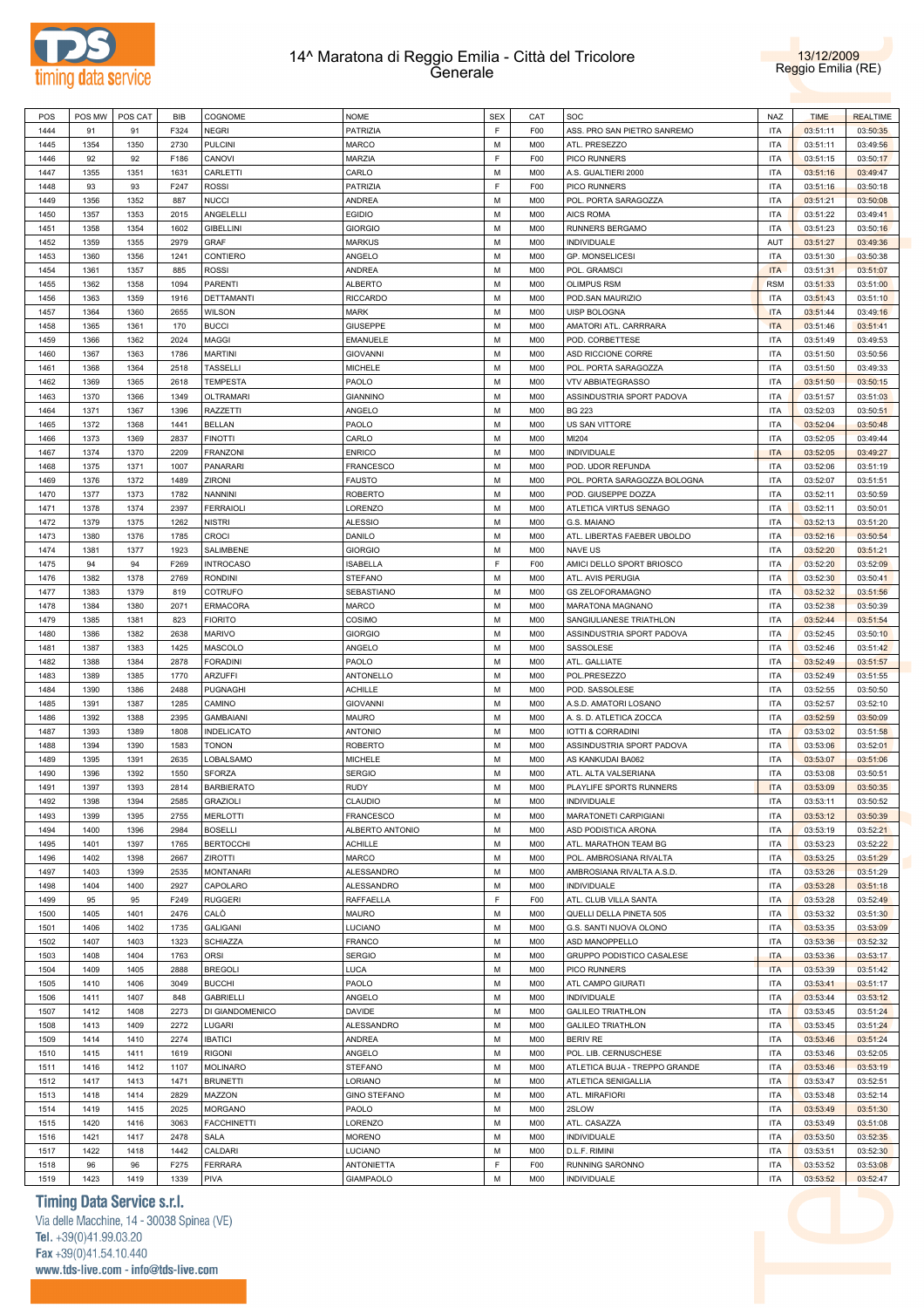



| POS  | POS MW | POS CAT | BIB  | COGNOME            | <b>NOME</b>       | <b>SEX</b> | CAT             | SOC                                      | <b>NAZ</b> | <b>TIME</b> | <b>REALTIME</b> |
|------|--------|---------|------|--------------------|-------------------|------------|-----------------|------------------------------------------|------------|-------------|-----------------|
| 1520 | 97     | 97      | F270 | SPATARO            | CINZIA            | F          | F <sub>0</sub>  | A.POD. AVIS MOB. LATTANZI                | <b>ITA</b> | 03:53:52    | 03:53:31        |
| 1521 | 1424   | 1420    | 2781 | <b>CRESCIMBINI</b> | ORLANDO           | M          | M <sub>0</sub>  | ATL. VIADANA                             | ITA        | 03:53:56    | 03:51:33        |
| 1522 | 1425   | 1421    | 2633 | PIRAGINE           | <b>ALDO</b>       | М          | M00             | POD. SPORTINSIEME                        | ITA        | 03:53:56    | 03:51:35        |
| 1523 | 1426   | 1422    | 1248 | <b>MASTO</b>       | <b>ANTONIO</b>    | М          | M00             | PLACENTIA EVENT'S                        | <b>ITA</b> | 03:53:57    | 03:52:34        |
| 1524 | 1427   | 1423    | 1721 | MASTRODONATO       | LUCIANO           | М          | M00             | A.S.D. GENZANO ON THE ROAD               | <b>ITA</b> | 03:53:57    | 03:52:05        |
| 1525 | 1428   | 1424    | 1902 | SPADINI            | <b>VITTORE</b>    | M          | M00             | PLACENTIA EVENT'S                        | <b>ITA</b> | 03:53:57    | 03:52:34        |
| 1526 | 1429   | 1425    | 1995 | CASSANO            | <b>MARIO</b>      | М          | M00             | CIRC. RICR. CITTANOVA                    | <b>ITA</b> | 03:53:57    | 03:52:05        |
| 1527 | 1430   | 1426    | 1597 | <b>SILLO</b>       | <b>MAURIZIO</b>   | M          | M00             | <b>CORRI NOVENTA</b>                     | <b>ITA</b> | 03:54:00    | 03:52:44        |
| 1528 | 1431   | 1427    | 1498 | DATTILO            | <b>GIUSEPPE</b>   | М          | M00             | ATLETICA OVADESE                         | <b>ITA</b> | 03:54:03    | 03:53:05        |
| 1529 | 1432   | 1428    | 2530 | PRINI              | <b>STEFANO</b>    | M          | M00             | CORRIFERRARA                             | <b>ITA</b> | 03:54:04    | 03:51:56        |
| 1530 | 1433   | 1429    | 1307 | <b>COLLINI</b>     | MARCO             | М          | M00             | POL. PORTO 85                            | <b>ITA</b> | 03:54:05    | 03:52:33        |
| 1531 | 1434   | 1430    | 2292 | ANTONIAZZI         | <b>ROBERTO</b>    | M          | M <sub>0</sub>  | ATLETICA MARENO                          | <b>ITA</b> | 03:54:07    | 03:52:54        |
| 1532 | 1435   | 1431    | 2495 | PRINA              | <b>GIANLUIGI</b>  | M          | M <sub>0</sub>  | <b>MARCIACARATESI</b>                    | <b>ITA</b> | 03:54:09    | 03:52:34        |
|      |        |         |      |                    | <b>GIAN PAOLO</b> | M          | M <sub>0</sub>  |                                          | <b>ITA</b> |             | 03:52:43        |
| 1533 | 1436   | 1432    | 1927 | <b>MUCCHI</b>      |                   |            |                 | POD. SPORTINSIEME                        |            | 03:54:13    |                 |
| 1534 | 1437   | 1433    | 1569 | <b>BENASSI</b>     | MASSIMO           | М          | M <sub>0</sub>  | A.S.D. AVIS PODISMO SUZZARA              | <b>ITA</b> | 03:54:14    | 03:52:38        |
| 1535 | 1438   | 1434    | 1744 | CAPECCI            | FRANCESCO         | М          | M00             | MARATONETI RIUNITI SAN BENEDETTO DEL TRO | <b>ITA</b> | 03:54:15    | 03:53:57        |
| 1536 | 1439   | 1435    | 1774 | <b>MARCATTILI</b>  | <b>GUERINO</b>    | М          | M00             | ATL. PORTO SANT'ELPIDIO                  | ITA        | 03:54:16    | 03:53:21        |
| 1537 | 1440   | 1436    | 2697 | PAGANI             | <b>ANTONIO</b>    | М          | M00             | ATL. GALLIATE                            | <b>ITA</b> | 03:54:17    | 03:52:01        |
| 1538 | 1441   | 1437    | 1316 | <b>BRUSCHI</b>     | <b>FABRIZIO</b>   | М          | M00             | <b>FANO CORRE</b>                        | <b>ITA</b> | 03:54:18    | 03:53:00        |
| 1539 | 1442   | 1438    | 1315 | CARBONI            | <b>RENATO</b>     | M          | M00             | <b>FANO CORRE</b>                        | <b>ITA</b> | 03:54:18    | 03:53:01        |
| 1540 | 1443   | 1439    | 2308 | <b>BENFENATI</b>   | VANNES            | М          | M00             | <b>CIRCOLO GHINELLI</b>                  | <b>ITA</b> | 03:54:19    | 03:51:28        |
| 1541 | 1444   | 1440    | 1480 | <b>BONETTI</b>     | <b>VITTORIO</b>   | M          | M00             | POL. PORTA SARAGOZZA BOLOGNA             | <b>ITA</b> | 03:54:21    | 03:53:09        |
| 1542 | 1445   | 1441    | 1852 | <b>MOSNA</b>       | <b>TEODORO</b>    | М          | M <sub>0</sub>  | PRO SAN PIETRO SANREMO                   | <b>ITA</b> | 03:54:23    | 03:54:03        |
| 1543 | 1446   | 1442    | 2534 | <b>PORTA</b>       | MASSIMO           | M          | M00             | <b>INDIVIDUALE</b>                       | <b>ITA</b> | 03:54:26    | 03:52:40        |
| 1544 | 1447   | 1443    | 2881 | <b>TOLLARI</b>     | CLAUDIO           | М          | M <sub>0</sub>  | ATLETICA FRIGNANO                        | <b>ITA</b> | 03:54:28    | 03:52:41        |
| 1545 | 1448   | 1444    | 2096 | ANDREOLLI          | <b>GIANLUIGI</b>  | M          | M <sub>0</sub>  | INDIVIDUALE                              | <b>ITA</b> | 03:54:29    | 03:53:33        |
| 1546 | 1449   | 1445    | 2982 | PACCAGNELLA        | <b>MARTINO</b>    | М          | M <sub>0</sub>  | <b>INDIVIDUALE</b>                       | <b>ITA</b> | 03:54:37    | 03:52:40        |
| 1547 | 1450   | 1446    | 2985 | CASINI             | <b>GIORGIO</b>    | М          | M00             | <b>UISP REGGIO EMILIA</b>                | <b>ITA</b> | 03:54:37    | 03:52:38        |
| 1548 | 98     | 98      | F336 | <b>FAVALI</b>      | LINDA             | F          | F <sub>00</sub> | LE COLLINE                               | <b>ITA</b> | 03:54:39    | 03:54:10        |
| 1549 | 1451   | 1447    | 2448 | DE BERNARDIS       | PAOLO             | М          | M00             | ATL. PRISMA SPEDIZIONI                   | <b>ITA</b> | 03:54:41    | 03:52:13        |
| 1550 | 1452   | 1448    | 1074 | <b>FRANCIOSO</b>   | <b>GIOVANNI</b>   | М          | M00             | A.S.D. MARATHON MASSAFRA                 | <b>ITA</b> | 03:54:43    | 03:53:59        |
| 1551 | 1453   | 1449    | 1891 | SALA               | ANNIBALE          | М          | M00             | <b>BIGACC DE ELA</b>                     | <b>ITA</b> | 03:54:50    | 03:53:32        |
| 1552 | 1454   | 1450    | 1391 | RAVAZZINI          | <b>RUGGERO</b>    | М          | M00             | POD. CORREGGIO                           | <b>ITA</b> | 03:54:53    | 03:53:29        |
| 1553 | 1455   | 1451    | 2776 | <b>ROSSELLI</b>    | CORRADO           | M          | M00             | INDIVIDUALE                              | <b>ITA</b> | 03:54:55    | 03:52:14        |
| 1554 | 1456   | 1452    | 1526 | LUISE              | <b>GIUSEPPE</b>   | М          | M00             | ONDAVERDE                                | <b>ITA</b> | 03:54:56    | 03:54:07        |
| 1555 | 1457   | 1453    | 1676 | ZERBINATI          | LIBERO            | M          | M <sub>0</sub>  | PICO RUNNERS                             | <b>ITA</b> | 03:55:02    | 03:53:36        |
| 1556 | 1458   | 1454    | 879  | <b>MATTEONI</b>    | DANTE             | М          | M <sub>0</sub>  | PODISTICA PRATESE                        | <b>ITA</b> | 03:55:04    | 03:54:23        |
| 1557 | 1459   | 1455    | 2713 | OSTI               | <b>GAETANO</b>    | M          | M <sub>0</sub>  | ZELOFOROMAGNO                            | <b>ITA</b> | 03:55:05    | 03:52:21        |
| 1558 | 99     | 99      | F284 | CAIOTTI            | EGLE              | E          | F <sub>00</sub> | MARATHON CLUB CITTÀ DI CASTELLO          | <b>ITA</b> | 03:55:05    | 03:54:23        |
| 1559 | 1460   | 1456    | 1761 | <b>GIRELLI</b>     | LUCIO             | M          | M <sub>0</sub>  | MARATHON CLUB CITTÀ DI CASTELLO          | <b>ITA</b> | 03:55:05    | 03:53:50        |
| 1560 | 1461   | 1457    | 1643 | <b>EVACIC</b>      | <b>JURAJ</b>      | М          | M00             | AK PODRAVSKI LIST KOPRIVNICA             | CRO        | 03:55:07    | 03:54:53        |
| 1561 | 1462   | 1458    | 2165 | <b>PICCINIELLI</b> | <b>ALBERTO</b>    | М          | M00             | ASD ATL. ZOCCA                           | <b>ITA</b> | 03:55:09    | 03:52:19        |
| 1562 | 1463   | 1459    | 1477 | AVANZI             | <b>FABRIZIO</b>   | М          | M00             | PROPATRIA TRIATHLON                      | <b>ITA</b> | 03:55:11    | 03:53:43        |
| 1563 | 1464   | 1460    | 1736 | ALINI              | <b>ANTONIO</b>    | М          | M00             | INDIVIDUALE                              | ITA        | 03:55:13    | 03:53:37        |
| 1564 | 1465   | 1461    | 1789 | <b>MENDUNI</b>     | <b>GIOVANNI</b>   | М          | M00             | <b>RUNNSMEQUIPIS</b>                     | ITA        | 03:55:13    | 03:54:00        |
| 1565 | 1466   | 1462    | 2189 | <b>BORDONI</b>     | PAOLO             | м          | M00             | INDIVIDUALE                              | <b>ITA</b> | 03:55:18    | 03:53:11        |
| 1566 | 1467   | 1463    | 1886 | <b>MASELLI</b>     | RAFFAELE          | М          | M <sub>0</sub>  | POL. SARAGOZZA BO 138                    | <b>ITA</b> | 03:55:20    | 03:55:04        |
| 1567 | 1468   | 1464    | 1948 | <b>NEGRO</b>       | <b>ROBERTO</b>    | М          | M00             | POL. CORASSORI                           | <b>ITA</b> | 03:55:21    | 03:53:51        |
| 1568 | 100    | 100     | F305 | <b>BOVERI</b>      | <b>SILVIA</b>     | E          | F <sub>00</sub> | ATL. MARIANO COMENSE                     | <b>ITA</b> | 03:55:23    | 03:54:47        |
| 1569 | 1469   | 1465    | 2763 | CALABRESI          | <b>ENRICO</b>     | M          | M <sub>0</sub>  | ATL. MARIANO COMENSE                     | <b>ITA</b> | 03:55:24    | 03:54:48        |
| 1570 | 101    | 101     | F318 | <b>BOSISIO</b>     | <b>FLAVIA</b>     | E          | F <sub>00</sub> | G.S. VALGEROLA                           | <b>ITA</b> | 03:55:25    | 03:52:42        |
| 1571 | 1470   | 1466    | 901  | <b>TREMOSINI</b>   | <b>ENNIO</b>      | М          | M <sub>0</sub>  | LA GUGLIA                                | ITA        | 03:55:26    | 03:53:38        |
| 1572 | 1471   | 1467    | 1926 | <b>MORATTI</b>     | CESARE            | М          | M00             | EURO ATLETICA 2002                       | ITA        | 03:55:28    | 03:53:55        |
| 1573 | 1472   | 1468    | 1574 | <b>RIVA</b>        | GIANFRANCO        | М          | M00             | ASD DRAGONERO                            | ITA        | 03:55:30    | 03:54:25        |
| 1574 | 1473   | 1469    | 1298 | <b>MARCHETTI</b>   | <b>VINCENZO</b>   | М          | M00             | TRIONFO LIGURE GENOVA                    | ITA        | 03:55:32    | 03:55:14        |
| 1575 | 1474   | 1470    | 1517 | VEZZANI            | DAVIDE            | М          | M00             | PO.CORREGGIO                             | ITA        | 03:55:38    | 03:54:20        |
| 1576 | 1475   | 1471    | 1985 | <b>KOOIJMANS</b>   | <b>ERIK</b>       | М          | M00             | CIRCOLO GHINELLI                         | ITA        | 03:55:40    | 03:54:07        |
| 1577 | 1476   | 1472    | 2924 | CONSOLI            | LUCA NICOLA       | М          | M00             | <b>INDIVIDUALE</b>                       | <b>ITA</b> | 03:55:41    | 03:53:43        |
| 1578 | 1477   | 1473    | 3058 | PIAZZI             | PAOLO             | М          | M00             | <b>INDIVIDUALE</b>                       | <b>ITA</b> | 03:55:43    | 03:53:39        |
| 1579 | 1478   | 1474    | 3040 | PATELLI            | <b>FILIPPO</b>    | М          | M <sub>0</sub>  | ATL. PIACENZA                            | <b>ITA</b> | 03:55:43    | 03:53:04        |
| 1580 | 1479   | 1475    | 213  | ARIZZOLI           | VALERIO           | М          | M <sub>0</sub>  | MARATOLANDIA                             | <b>ITA</b> | 03:55:43    | 03:55:37        |
| 1581 | 1480   | 1476    | 2487 | <b>VINCENZI</b>    | LUCA              | М          | M <sub>0</sub>  | ASD PASTAGRANAROLO                       | ITA        | 03:55:50    | 03:53:52        |
| 1582 | 1481   | 1477    | 1263 | <b>FABBRI</b>      | MAURIZIO          | М          | M <sub>0</sub>  | G.P. FERRARA CHE CAMMINA                 | <b>ITA</b> | 03:55:57    | 03:55:28        |
| 1583 | 1482   | 1478    | 1539 | LESKOVEC           | DANE              | М          | M <sub>0</sub>  | <b>INDIVIDUALE</b>                       | <b>SLO</b> | 03:55:57    | 03:54:08        |
| 1584 | 1483   | 1479    | 2869 | QUAGLIANI          | LUCA              | М          | M <sub>0</sub>  | AN 026 VALMISA                           | ITA        | 03:55:58    | 03:54:48        |
| 1585 | 1484   | 1480    | 1621 | <b>CORRENTI</b>    | <b>GAETANO</b>    | М          | M00             | <b>BRANCALEONE ASTI</b>                  | ITA        | 03:55:58    | 03:55:16        |
| 1586 | 1485   | 1481    | 2891 | <b>MASTROVITA</b>  | <b>MATTEO</b>     | М          | M00             | ATL. VICENTINA                           | ITA        | 03:55:59    | 03:54:01        |
| 1587 | 1486   | 1482    | 1450 | CORDERO            | ALDO              | М          | M00             | A.S.D. BAUDENASCA                        | ITA        | 03:56:00    | 03:53:06        |
| 1588 | 1487   | 1483    | 1567 | MONASTEROLO        | <b>GIORGIO</b>    | М          | M00             | CLUB SUPER MARATHON ITALIA N.262         | ITA        | 03:56:01    | 03:54:16        |
| 1589 | 1488   | 1484    | 1343 | <b>GIARDINO</b>    | <b>DOMENICO</b>   | М          | M00             | ASD KANKU DAY                            | ITA        | 03:56:07    | 03:54:05        |
| 1590 | 102    | 102     | F183 | ERCOLANI           | NADIA CESARINA    | F          | F <sub>00</sub> | ATLETICA 85                              | ITA        | 03:56:08    | 03:54:04        |
| 1591 | 1489   | 1485    | 1108 | MELANDRI           | <b>MASSIMO</b>    | М          | M <sub>0</sub>  | ATLETICA A85                             | ITA        | 03:56:08    | 03:55:23        |
| 1592 | 1490   | 1486    | 2169 | MENABUE            | <b>STEFANO</b>    | М          | M <sub>0</sub>  | <b>INDIVIDUALE</b>                       | ITA        | 03:56:08    | 03:53:06        |
| 1593 | 1491   | 1487    | 1535 | <b>RIZZI</b>       | <b>FABRIZIO</b>   | М          | M <sub>0</sub>  | <b>INDIVIDUALE</b>                       | ITA        | 03:56:10    | 03:53:17        |
| 1594 | 1492   | 1488    | 2616 | <b>MARCATO</b>     | <b>STEFANO</b>    | М          | M <sub>0</sub>  | G.P. FABBRICO                            | <b>ITA</b> | 03:56:11    | 03:53:59        |
| 1595 | 1493   | 1489    | 2636 | RADAELLI           | STEFANO           | М          | M00             | <b>INDIVIDUALE</b>                       | ITA        | 03:56:11    | 03:54:29        |

# **Timing Data Service s.r.l.**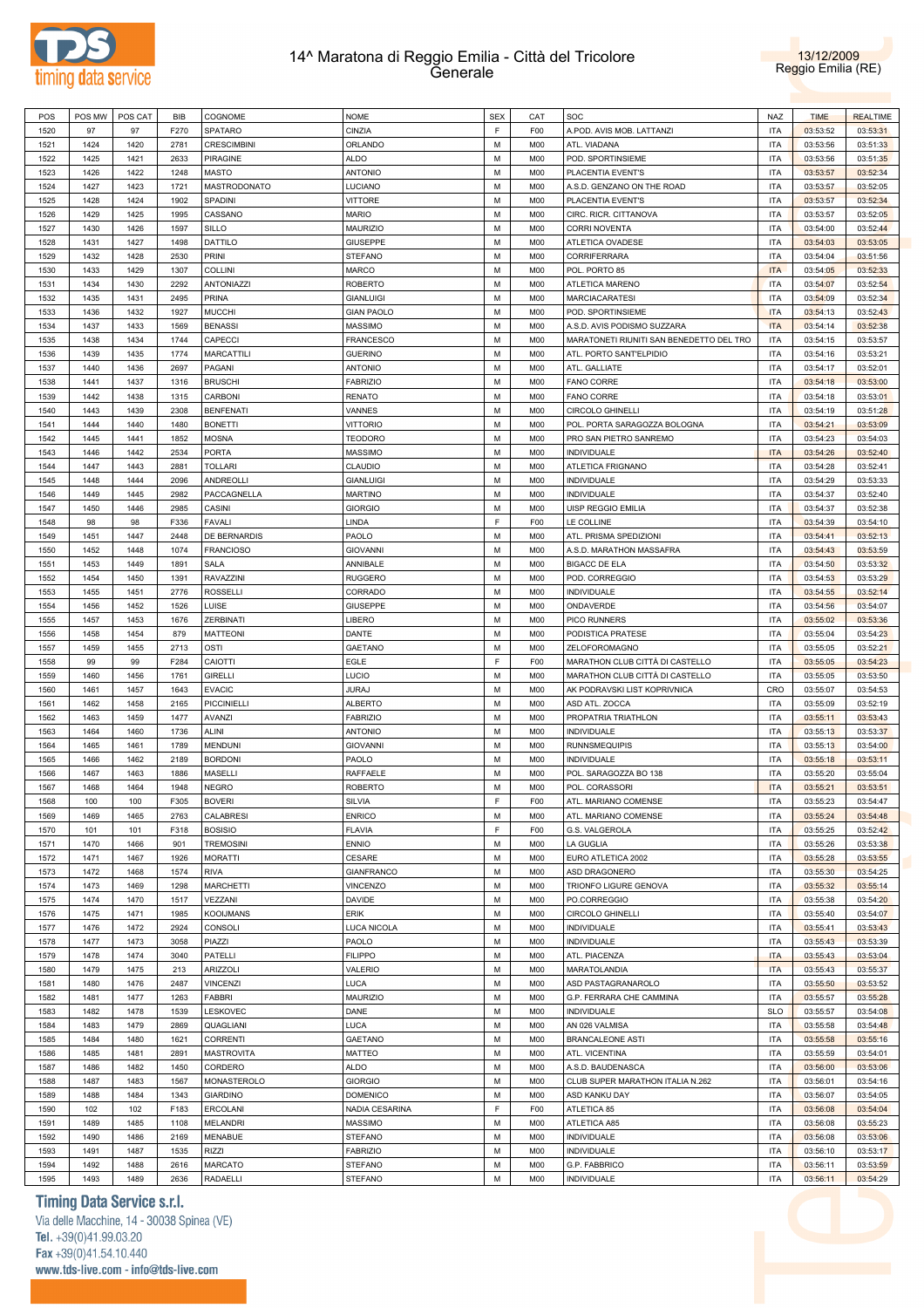



| POS  | POS MW | POS CAT | <b>BIB</b> | COGNOME             | <b>NOME</b>            | <b>SEX</b> | CAT             | SOC                                     | <b>NAZ</b> | <b>TIME</b> | <b>REALTIME</b> |
|------|--------|---------|------------|---------------------|------------------------|------------|-----------------|-----------------------------------------|------------|-------------|-----------------|
| 1596 | 1494   | 1490    | 1072       | LEPORE              | <b>FEDELE</b>          | M          | M <sub>0</sub>  | A.S.D. MARATHON MASSAFRA                | <b>ITA</b> | 03:56:11    | 03:55:34        |
|      |        |         |            |                     |                        |            |                 |                                         |            |             |                 |
| 1597 | 1495   | 1491    | 1502       | <b>DEGLI AGOSTI</b> | <b>ANDREA</b>          | М          | M <sub>0</sub>  | MARATHONE TIME                          | <b>ITA</b> | 03:56:13    | 03:55:19        |
| 1598 | 1496   | 1492    | 1657       | PERILLI             | CLAUDIO                | M          | M <sub>0</sub>  | PODISTI CASTIGLIONESI                   | <b>ITA</b> | 03:56:14    | 03:55:02        |
| 1599 | 103    | 103     | F330       | <b>MORA</b>         | <b>BRUNA</b>           | F          | F <sub>0</sub>  | <b>GAV VERTOVA</b>                      | <b>ITA</b> | 03:56:14    | 03:55:20        |
| 1600 | 1497   | 1493    | 1614       | <b>BASLETTA</b>     | <b>FAUSTO</b>          | M          | M <sub>0</sub>  | RUNNERS BERGAMO                         | <b>ITA</b> | 03:56:17    | 03:54:54        |
| 1601 | 1498   | 1494    | 2588       | <b>SEGHETTI</b>     | <b>FABRIZIO</b>        | M          | M <sub>0</sub>  | ATLETICA VICENTINA                      | <b>ITA</b> | 03:56:18    | 03:54:19        |
| 1602 | 1499   | 1495    | 1986       | MENEGAZZO           | <b>ANDREA</b>          | M          | M <sub>0</sub>  | LEGA DEL CUORE                          | <b>ITA</b> | 03:56:18    | 03:53:31        |
| 1603 | 1500   | 1496    | 1662       | <b>MASPERI</b>      | VALERIO                | M          | M <sub>0</sub>  | <b>FIASI</b>                            | <b>ITA</b> | 03:56:19    | 03:55:06        |
| 1604 | 1501   | 1497    | 2958       | <b>MEVIO</b>        | PAOLO                  | M          | M <sub>0</sub>  | HAPPY RUNNER CLUB                       | <b>ITA</b> | 03:56:19    | 03:53:55        |
|      | 1502   | 1498    | 2609       | <b>SERRA</b>        | <b>NEVIO</b>           | M          | M <sub>0</sub>  | INDIVIDUALE                             | <b>ITA</b> | 03:56:20    | 03:53:01        |
| 1605 |        |         |            |                     |                        |            |                 |                                         |            |             |                 |
| 1606 | 1503   | 1499    | 1914       | <b>TESTINI</b>      | <b>GIORGIO</b>         | M          | M <sub>0</sub>  | <b>INDIVIDUALE</b>                      | <b>ITA</b> | 03:56:21    | 03:55:32        |
| 1607 | 1504   | 1500    | 1978       | CAVANINI            | <b>MAURO</b>           | M          | M <sub>0</sub>  | <b>AVIS LOCATE</b>                      | <b>ITA</b> | 03:56:24    | 03:54:52        |
| 1608 | 1505   | 1501    | 2408       | PELEGATTA           | <b>MASSIMO</b>         | M          | M <sub>0</sub>  | CIAPPARELLI VALGEROLA                   | <b>ITA</b> | 03:56:28    | 03:53:57        |
| 1609 | 1506   | 1502    | 2705       | <b>BOSCOLO</b>      | <b>STEFANO</b>         | M          | M <sub>0</sub>  | A.S.D. MARATHON CAVALLI MARINI CHIOGGIA | <b>ITA</b> | 03:56:34    | 03:54:15        |
| 1610 | 1507   | 1503    | 1670       | SORRENTINO          | <b>ANDREA</b>          | M          | M <sub>0</sub>  | G.P. FABBRICO                           | <b>ITA</b> | 03:56:36    | 03:55:18        |
| 1611 | 1508   | 1504    | 2412       | <b>FERRI</b>        | CARLO                  | М          | M <sub>0</sub>  | INDIVIDUALE                             | <b>ITA</b> | 03:56:38    | 03:53:56        |
| 1612 | 104    | 104     | F125       | QUAGLIOTTI          | SONIA                  | F          | F <sub>00</sub> | PLACENTIA EVENT'S                       | <b>ITA</b> | 03:56:38    | 03:55:58        |
| 1613 | 1509   | 1505    | 1598       | <b>PINNA</b>        | <b>ALBERTO</b>         | M          | M <sub>0</sub>  | MARATONETI DEL TIGULLIO                 | <b>ITA</b> | 03:56:45    | 03:55:38        |
| 1614 | 1510   | 1506    | 296        | ZUCCHERI            | <b>ALBERTO</b>         | M          | M <sub>0</sub>  | <b>MARATHON TS</b>                      | <b>ITA</b> | 03:56:45    | 03:56:19        |
| 1615 | 1511   | 1507    | 1500       | <b>FILIPPI</b>      | <b>ENNIO</b>           | M          | M <sub>0</sub>  | <b>UISP REGGIO EMILIA</b>               | <b>ITA</b> | 03:56:46    | 03:55:08        |
| 1616 | 1512   | 1508    | 2584       | <b>PIARULLI</b>     | CARLO                  | M          | M <sub>0</sub>  | A.S.D. GRUPPO PODISTICO SABBIO          | <b>ITA</b> | 03:56:51    | 03:54:57        |
| 1617 | 1513   | 1509    | 2354       | <b>GIACONE</b>      | <b>MICHELE</b>         | M          | M <sub>0</sub>  | <b>BAUDENASCA TO 155</b>                | <b>ITA</b> | 03:56:56    | 03:55:11        |
|      |        |         |            |                     |                        |            |                 |                                         |            |             |                 |
| 1618 | 1514   | 1510    | 1683       | PIZZAIA             | <b>ENRICO</b>          | M          | M <sub>0</sub>  | INDIVIDUALE                             | <b>ITA</b> | 03:56:56    | 03:55:57        |
| 1619 | 1515   | 1511    | 2042       | <b>MORANI</b>       | <b>GIOVANNI</b>        | M          | M <sub>0</sub>  | <b>INDIVIDUALE</b>                      | <b>ITA</b> | 03:57:03    | 03:55:58        |
| 1620 | 105    | 105     | F193       | <b>DUPRÈ</b>        | <b>BARBARA</b>         | F          | F <sub>00</sub> | BRECHA RUNNING TEAM                     | <b>ITA</b> | 03:57:05    | 03:56:32        |
| 1621 | 1516   | 1512    | 2405       | <b>MORETTIN</b>     | <b>MAURO</b>           | M          | M <sub>0</sub>  | ATL. VEDANO                             | <b>ITA</b> | 03:57:07    | 03:54:08        |
| 1622 | 1517   | 1513    | 1005       | <b>FORMENTINI</b>   | <b>ANDREA</b>          | M          | M <sub>0</sub>  | POD. UDOR REFUNDA                       | <b>ITA</b> | 03:57:11    | 03:56:23        |
| 1623 | 1518   | 1514    | 1945       | <b>PISATURO</b>     | <b>GIUSEPPE</b>        | М          | M <sub>0</sub>  | ASD PODISTICA ARONA                     | <b>ITA</b> | 03:57:12    | 03:55:54        |
| 1624 | 106    | 106     | F198       | JENI LUMINITA       | <b>BROASCA</b>         | F          | F <sub>00</sub> | ASD POD. ARONA                          | <b>ITA</b> | 03:57:12    | 03:56:13        |
| 1625 | 1519   | 1515    | 1416       | <b>RUOTOLO</b>      | <b>TIZIANO</b>         | M          | M <sub>0</sub>  | <b>MONTECATINI</b>                      | ITA        | 03:57:18    | 03:56:13        |
| 1626 | 1520   | 1516    | 2777       | SGHEDONI            | <b>SERGIO</b>          | M          | M <sub>0</sub>  | POD. MDS                                | <b>ITA</b> | 03:57:19    | 03:54:46        |
| 1627 | 1521   | 1517    | 2443       | CAPITANIO           | SIMONE                 | M          | M <sub>0</sub>  | INDIVIDUALE                             | <b>ITA</b> | 03:57:20    | 03:55:40        |
| 1628 | 1522   | 1518    | 1898       | <b>GHIRARDI</b>     | <b>FABRIZIO</b>        | M          | M <sub>0</sub>  | AMICI DEL CICLO SEZ. PODISTI            | <b>ITA</b> | 03:57:21    | 03:56:01        |
|      |        |         |            |                     |                        |            |                 |                                         |            |             |                 |
| 1629 | 1523   | 1519    | 1464       | ADAMI               | <b>LEONARDO EGIDIO</b> | M          | M <sub>0</sub>  | AVIS TREVIGLIO GIGI BRUSAFERRI          | <b>ITA</b> | 03:57:23    | 03:55:44        |
| 1630 | 1524   | 1520    | 2335       | <b>PARENTI</b>      | <b>GIOVANNI</b>        | M          | M <sub>0</sub>  | G.S. CASA MODENA                        | <b>ITA</b> | 03:57:24    | 03:55:23        |
| 1631 | 1525   | 1521    | 1428       | <b>ANDRINI</b>      | PIETRO                 | M          | M <sub>0</sub>  | POL. BIONE                              | <b>ITA</b> | 03:57:26    | 03:54:51        |
| 1632 | 1526   | 1522    | 2311       | <b>PITASI</b>       | <b>ROSARIO</b>         | M          | M <sub>0</sub>  | <b>INDIVIDUALE</b>                      | <b>ITA</b> | 03:57:30    | 03:54:45        |
| 1633 | 1527   | 1523    | 1873       | <b>GIOIA</b>        | CARLO                  | M          | M <sub>0</sub>  | ATL. RECANATI                           | <b>ITA</b> | 03:57:33    | 03:56:12        |
| 1634 | 1528   | 1524    | 1746       | <b>GALIAZZO</b>     | <b>FULVIO</b>          | M          | M <sub>0</sub>  | I SARMANTI                              | <b>ITA</b> | 03:57:34    | 03:56:14        |
| 1635 | 1529   | 1525    | 1178       | <b>TOMMASINI</b>    | QUINTO                 | М          | M <sub>0</sub>  | <b>USS TENNO</b>                        | <b>ITA</b> | 03:57:36    | 03:56:42        |
| 1636 | 1530   | 1526    | 1715       | DEL MORO            | PAOLO                  | M          | M <sub>0</sub>  | COLLEMAR-ATHON CLUB                     | <b>ITA</b> | 03:57:37    | 03:57:16        |
| 1637 | 107    | 107     | F310       | CASSI               | <b>TARCISIA</b>        | F          | F <sub>0</sub>  | ATLETI CAMPO GIURATI                    | <b>ITA</b> | 03:57:38    | 03:55:13        |
| 1638 | 108    | 108     | F311       | <b>MALTEMPI</b>     | FRANCESCA              | F          | F <sub>00</sub> | ATLETI CAMPO GIURATI                    | <b>ITA</b> | 03:57:38    | 03:55:13        |
| 1639 | 1531   | 1527    | 1841       | <b>BONOMO</b>       | <b>IGNAZIO</b>         | M          | M <sub>0</sub>  | PODISTICA PRATESE                       | ITA        | 03:57:39    | 03:56:16        |
| 1640 | 1532   | 1528    | 1527       | GIANASSI            | <b>EDOARDO</b>         | M          | M <sub>0</sub>  | 29 MARTINI PRATO                        | <b>ITA</b> | 03:57:40    | 03:57:31        |
| 1641 | 1533   | 1529    | 1714       | <b>MONTANARI</b>    | ANNIBALE               | M          | M <sub>0</sub>  | COLLEMAR-ATHON CLUB                     | ITA        | 03:57:41    | 03:56:12        |
|      |        |         |            |                     |                        |            |                 |                                         |            |             |                 |
| 1642 | 1534   | 1530    | 289        | <b>ADORNETTO</b>    | <b>FRANCESCO</b>       | М          | M <sub>0</sub>  | CRAL POLIGRAFICO DELLO STATO            | <b>ITA</b> | 03:57:42    | 03:57:13        |
| 1643 | 1535   | 1531    | 2576       | <b>TASSI</b>        | LUCA                   | М          | M <sub>0</sub>  | MADONNA DI SOTTO                        | <b>ITA</b> | 03:57:44    | 03:56:19        |
| 1644 | 1536   | 1532    | 2055       | MAZZOCCHI           | <b>ROBERTO</b>         | М          | M00             | INDIVIDUALE                             | <b>ITA</b> | 03:57:45    | 03:55:15        |
| 1645 | 1537   | 1533    | 2057       | LEGNANI             | <b>ALBERTO</b>         | M          | M <sub>0</sub>  | POLISPORTIVA ZOLA                       | <b>ITA</b> | 03:57:47    | 03:57:29        |
| 1646 | 1538   | 1534    | 2059       | <b>GAETANI</b>      | ALESSANDRO             | M          | M00             | MONTAGNETTA'S SKYRUNNER                 | <b>ITA</b> | 03:57:49    | 03:56:10        |
| 1647 | 1539   | 1535    | 1135       | <b>GROTTO</b>       | <b>ANTONIO</b>         | M          | M <sub>0</sub>  | TEAM ITALIA ROAD RUNNERS                | <b>ITA</b> | 03:57:50    | 03:57:37        |
| 1648 | 1540   | 1536    | 2012       | LAORETI             | <b>FABIO</b>           | M          | M <sub>0</sub>  | AMATORI PODISTICA TERNI                 | <b>ITA</b> | 03:57:50    | 03:57:05        |
| 1649 | 1541   | 1537    | 1305       | <b>GRAZIOLI</b>     | <b>GIOVANNI</b>        | М          | M <sub>0</sub>  | CRAL BANCA POPOLARE BERGAMO             | <b>ITA</b> | 03:57:50    | 03:56:59        |
| 1650 | 1542   | 1538    | 2729       | <b>ANTONIOLI</b>    | ALBERTO ATTILIO        | М          | M <sub>0</sub>  | 3C COMPAGNIA CORRIDORI CREMONESI        | <b>ITA</b> | 03:57:51    | 03:55:48        |
| 1651 | 1543   | 1539    | 56         | ALAI                | <b>GIUSEPPE</b>        | М          | M <sub>0</sub>  | A.S. GUALTIERI 2000                     | <b>ITA</b> | 03:57:52    | 03:57:45        |
| 1652 | 109    | 109     | F196       | <b>VIGGIANI</b>     | ANNA                   | F          | F <sub>00</sub> | G.S. SAN DAMANESE                       | <b>ITA</b> | 03:58:01    | 03:57:11        |
| 1653 | 1544   | 1540    | 1760       | <b>GIORGI</b>       | <b>GIULIANO</b>        | M          | M <sub>0</sub>  | MARATHON CLUB CITTÀ DI CASTELLO         | <b>ITA</b> | 03:58:05    | 03:56:36        |
| 1654 | 1545   | 1541    | 2883       | <b>NGUYEN</b>       | PHI HUU                | М          | M <sub>0</sub>  | <b>INDIVIDUALE</b>                      | <b>ITA</b> | 03:58:06    | 03:56:10        |
|      |        |         |            |                     |                        |            |                 |                                         |            |             |                 |
| 1655 | 1546   | 1542    | 2037       | PAGANI              | <b>GIUSEPPE</b>        | M          | M <sub>0</sub>  | US OLTRONESE                            | <b>ITA</b> | 03:58:07    | 03:55:09        |
| 1656 | 1547   | 1543    | 2543       | <b>TANCREDI</b>     | FRANCESCO PAOLO        | М          | M <sub>0</sub>  | ATL. CASOREZZO                          | <b>ITA</b> | 03:58:11    | 03:55:39        |
| 1657 | 1548   | 1544    | 2092       | VANNUCCHI           | QUINTILIO              | M          | M <sub>0</sub>  | POL. LA STANCA                          | <b>ITA</b> | 03:58:12    | 03:55:56        |
| 1658 | 1549   | 1545    | 2456       | <b>GUERRIERI</b>    | <b>GRAZIANO</b>        | М          | M <sub>0</sub>  | GRUPPO PODISTICO ROSSINI                | <b>ITA</b> | 03:58:16    | 03:56:33        |
| 1659 | 1550   | 1546    | 897        | PAGAVINO            | <b>BRUNELLO</b>        | M          | M <sub>0</sub>  | G.S. NATISONE                           | ITA        | 03:58:17    | 03:58:03        |
| 1660 | 110    | 110     | F112       | <b>FACCHINI</b>     | <b>MARISA</b>          | F          | F <sub>00</sub> | <b>G.P.A LUGHESINA</b>                  | <b>ITA</b> | 03:58:19    | 03:58:09        |
| 1661 | 1551   | 1547    | 1664       | <b>GENTILI</b>      | <b>AUGUSTO</b>         | M          | M <sub>0</sub>  | UNIVERSITÀ DEL PEDALE                   | <b>ITA</b> | 03:58:26    | 03:57:14        |
| 1662 | 1552   | 1548    | 1706       | <b>BEFANI</b>       | <b>FABRIZIO</b>        | M          | M00             | A.S.D. BIPEDI                           | <b>ITA</b> | 03:58:27    | 03:56:31        |
| 1663 | 1553   | 1549    | 1907       | <b>BATTIGELLI</b>   | SILVANO                | M          | M <sub>0</sub>  | <b>GEMONATLETICA</b>                    | <b>ITA</b> | 03:58:29    | 03:57:12        |
| 1664 | 1554   | 1550    | 872        | <b>GHISONI</b>      | RENZO                  | M          | M <sub>0</sub>  | CEMS                                    | <b>ITA</b> | 03:58:32    | 03:57:54        |
| 1665 | 1555   | 1551    | 2199       | <b>BUSOLI</b>       | PAOLO                  | M          | M <sub>0</sub>  | INDIVIDUALE                             | <b>ITA</b> | 03:58:33    | 03:56:13        |
|      | 111    |         | F340       |                     |                        | F          | F <sub>00</sub> | CASTELLANIA                             | <b>ITA</b> |             |                 |
| 1666 |        | 111     |            | <b>GIOBBIO</b>      | CATERINA               |            |                 |                                         |            | 03:58:33    | 03:57:39        |
| 1667 | 1556   | 1552    | 2738       | SANGALLI            | CARLO                  | M          | M <sub>0</sub>  | SPORTSCLUBMELEGNANO                     | <b>ITA</b> | 03:58:34    | 03:55:45        |
| 1668 | 112    | 112     | F162       | VALLI               | ANGELA                 | F          | F <sub>00</sub> | ATL. 85 FAENZA                          | <b>ITA</b> | 03:58:36    | 03:56:42        |
| 1669 | 1557   | 1553    | 2654       | <b>CUCCORESE</b>    | <b>ANTONIO</b>         | M          | M <sub>0</sub>  | <b>ASD FASTWEB</b>                      | <b>ITA</b> | 03:58:37    | 03:56:10        |
| 1670 | 1558   | 1554    | 1217       | QUARTINO            | MARCO                  | М          | M00             | PODISTICA MELE                          | <b>ITA</b> | 03:58:40    | 03:56:12        |
| 1671 | 1559   | 1555    | 2553       | RAVAROTTO           | <b>GIOVANNI</b>        | М          | M00             | ANESER                                  | ITA        | 03:58:41    | 03:56:28        |

# **Timing Data Service s.r.l.**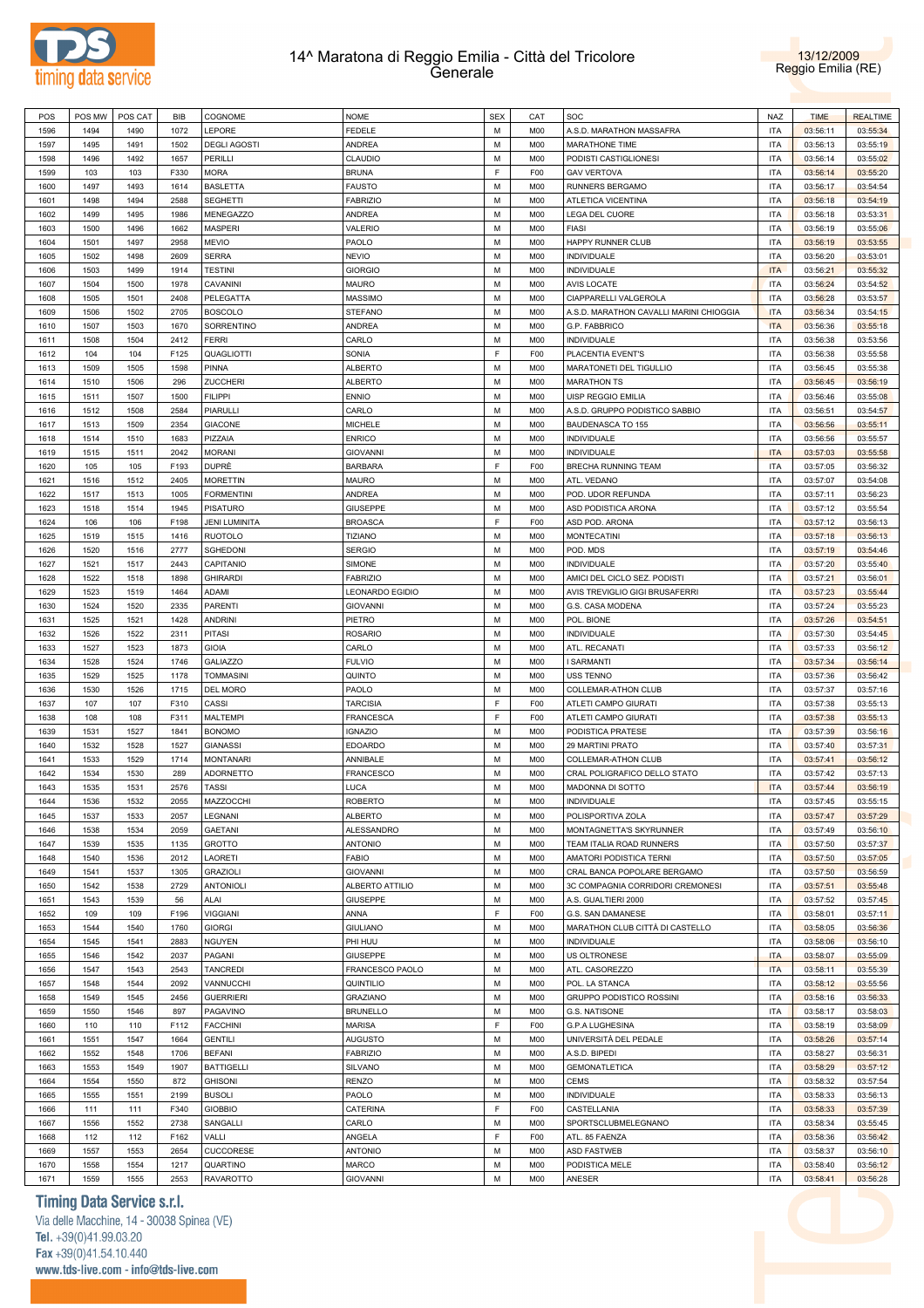



| POS  | POS MW | POS CAT | <b>BIB</b> | COGNOME             | <b>NOME</b>          | <b>SEX</b> | CAT             | SOC                                     | <b>NAZ</b> | <b>TIME</b> | <b>REALTIME</b> |
|------|--------|---------|------------|---------------------|----------------------|------------|-----------------|-----------------------------------------|------------|-------------|-----------------|
| 1672 | 1560   | 1556    | 1362       | <b>FOLLO</b>        | FABIO                | M          | M00             | <b>GM TEEAGER</b>                       | <b>ITA</b> | 03:58:43    | 03:57:22        |
| 1673 | 113    | 113     | F256       | <b>TOSELLO</b>      | FEDERICA             | E          | F00             | RUN A. TEAM                             | <b>ITA</b> | 03:58:43    | 03:58:17        |
| 1674 | 1561   | 1557    | 2671       | ZUIN                | <b>DIEGO</b>         | М          | M00             | RUN A. TEAM                             | <b>ITA</b> | 03:58:43    | 03:58:17        |
| 1675 | 1562   | 1558    | 1634       | <b>BRAMATI</b>      | <b>GIORGIO</b>       | М          | M <sub>0</sub>  | ATL. SAN MARCO                          | <b>ITA</b> | 03:58:44    | 03:57:34        |
|      | 114    | 114     | F319       | <b>SERRACCHIOLI</b> | <b>GIULIANA</b>      | E          | F <sub>00</sub> |                                         | <b>ITA</b> |             |                 |
| 1676 |        |         |            |                     |                      |            |                 | MONTAGNETTA'S SKY RUNNERS               |            | 03:58:44    | 03:57:09        |
| 1677 | 1563   | 1559    | 2761       | <b>SERRATI</b>      | <b>JACOPO</b>        | М          | M <sub>0</sub>  | POL. MONZA E BRIANZA                    | <b>ITA</b> | 03:58:47    | 03:56:12        |
| 1678 | 1564   | 1560    | 2468       | VANI                | CARLO                | M          | M00             | G.P. MARATHON CAVALLI MARINI            | <b>ITA</b> | 03:58:47    | 03:56:28        |
| 1679 | 115    | 115     | F29        | <b>ANICETI</b>      | <b>MICHELA</b>       | E          | F00             | POD. FATTORI QUARRATA                   | <b>ITA</b> | 03:58:50    | 03:58:10        |
| 1680 | 116    | 116     | F33        | <b>BASILE</b>       | <b>DIANA</b>         | F          | F <sub>0</sub>  | <b>INDIVIDUALE</b>                      | <b>ITA</b> | 03:58:50    | 03:57:20        |
| 1681 | 117    | 117     | F114       | <b>GIOVANNINI</b>   | <b>JESSICA</b>       | E          | F <sub>0</sub>  | POD. GALLENO                            | <b>ITA</b> | 03:58:53    | 03:58:12        |
| 1682 | 1565   | 1561    | 1410       | VEZZARO             | <b>RENZO</b>         | М          | M00             | TEAM ITALIA ROAD RUNNERS                | <b>ITA</b> | 03:58:55    | 03:57:25        |
| 1683 | 1566   | 1562    | 1322       | <b>GALGANO</b>      | <b>FEDERICO</b>      | М          | M <sub>0</sub>  | GS. GRANAROLO                           | <b>ITA</b> | 03:58:56    | 03:57:48        |
| 1684 | 1567   | 1563    | 2937       | <b>FERRARI</b>      | <b>GIANPAOLO</b>     | M          | M00             | GRUPPO SPORTIVO NON VEDENTI VICENZA     | <b>ITA</b> | 03:58:58    | 03:57:11        |
| 1685 | 1568   | 1564    | 1606       | PARLAGRECO          | ALESSANDRO           | М          | M <sub>0</sub>  | RUNNERS BERGAMO                         | <b>ITA</b> |             | 03:57:52        |
|      |        |         |            |                     |                      |            |                 |                                         |            | 03:59:01    |                 |
| 1686 | 1569   | 1565    | 1183       | <b>IOTTI</b>        | CLAUDIO              | M          | M00             | <b>LEGA DEL CUORE</b>                   | <b>ITA</b> | 03:59:01    | 03:58:19        |
| 1687 | 1570   | 1566    | 1994       | ZANOVELLO           | NATALE               | М          | M <sub>0</sub>  | ASD CEDAS LANCIA VERRONE                | <b>ITA</b> | 03:59:03    | 03:57:44        |
| 1688 | 1571   | 1567    | 1697       | <b>MICHIELAN</b>    | FRANCESCO            | M          | M <sub>0</sub>  | ASS. SPORT PD                           | <b>ITA</b> | 03:59:05    | 03:58:06        |
| 1689 | 1572   | 1568    | 1695       | DE NETTO            | <b>GIUSEPPE</b>      | М          | M <sub>0</sub>  | <b>INDIVIDUALE</b>                      | <b>ITA</b> | 03:59:06    | 03:58:07        |
| 1690 | 1573   | 1569    | 1696       | <b>LUCIANO</b>      | <b>ANTONIO</b>       | M          | M <sub>0</sub>  | <b>INDIVIDUALE</b>                      | <b>ITA</b> | 03:59:06    | 03:58:07        |
| 1691 | 1574   | 1570    | 2706       | <b>BOSCOLO</b>      | <b>FABIO</b>         | М          | M <sub>0</sub>  | A.S.D. MARATHON CAVALLI MARINI CHIOGGIA | <b>ITA</b> | 03:59:07    | 03:56:49        |
| 1692 | 118    | 118     | F120       | <b>CIACCI</b>       | LORNA                | F          | F <sub>00</sub> | <b>INDIVIDUALE</b>                      | <b>ITA</b> | 03:59:07    | 03:56:23        |
| 1693 | 1575   | 1571    | 2006       | <b>BONETTI</b>      | MARCO                | М          | M <sub>0</sub>  | DRIBBLIGBZ                              | <b>ITA</b> | 03:59:08    | 03:56:24        |
| 1694 | 119    | 119     | F197       | ZANABONI            | <b>MARIA RITA</b>    | F          | F <sub>0</sub>  | AMICI DELLO SPORT BRIOSCO               | <b>ITA</b> | 03:59:08    | 03:58:19        |
|      |        |         |            |                     |                      |            |                 |                                         |            |             |                 |
| 1695 | 1576   | 1572    | 2630       | SARACINI            | <b>GIORGIO</b>       | М          | M <sub>0</sub>  | POD. SPORTINSIEME                       | <b>ITA</b> | 03:59:09    | 03:56:57        |
| 1696 | 120    | 120     | F257       | LAGHEZZA            | <b>MARICA</b>        | F          | F <sub>0</sub>  | ATL. MONOPOLI                           | <b>ITA</b> | 03:59:11    | 03:58:35        |
| 1697 | 1577   | 1573    | 2589       | <b>BRIGATTI</b>     | <b>STEFANO</b>       | М          | M <sub>0</sub>  | <b>INDIVIDUALE</b>                      | <b>ITA</b> | 03:59:14    | 03:57:46        |
| 1698 | 1578   | 1574    | 2754       | <b>HERMANNS</b>     | <b>MARCEL ROBERT</b> | М          | M00             | <b>INDIVIDUALE</b>                      | <b>NED</b> | 03:59:19    | 03:56:36        |
| 1699 | 1579   | 1575    | 1757       | LUCACCIONI          | <b>FEDERICO</b>      | М          | M <sub>0</sub>  | MARATHON CLUB CITTÀ DI CASTELLO         | <b>ITA</b> | 03:59:20    | 03:57:45        |
| 1700 | 1580   | 1576    | 2768       | <b>MORNATA</b>      | ANGELO               | M          | M <sub>0</sub>  | G.S. AVIS OGGIONO                       | <b>ITA</b> | 03:59:23    | 03:57:40        |
| 1701 | 1581   | 1577    | 1733       | VOLONTÈ             | <b>BRUNO</b>         | М          | M <sub>0</sub>  | <b>INDIVIDUALE</b>                      | <b>ITA</b> | 03:59:26    | 03:58:08        |
| 1702 | 1582   | 1578    | 1864       | GHISLANZONI         | <b>GIOVANNI</b>      | M          | M <sub>0</sub>  | G.S. VALGEROLA                          | <b>ITA</b> | 03:59:26    | 03:56:43        |
| 1703 | 121    | 121     | F175       | <b>BOLOGNESI</b>    | ALESSANDRA           | E          | F <sub>00</sub> | PODISITCA CAVRIAGO                      | <b>ITA</b> | 03:59:29    | 03:59:01        |
|      |        |         |            |                     |                      | M          |                 |                                         | <b>ITA</b> |             |                 |
| 1704 | 1583   | 1579    | 1671       | PAPETTI             | <b>IVANO</b>         |            | M <sub>0</sub>  | <b>VTV ABBIATEGRASSO</b>                |            | 03:59:30    | 03:58:20        |
| 1705 | 1584   | 1580    | 2319       | GIANNETTO           | <b>ANDREA</b>        | М          | M <sub>0</sub>  | PODISMO E CAZZEGGIO                     | <b>ITA</b> | 03:59:33    | 03:57:32        |
| 1706 | 122    | 122     | F236       | <b>FAVA</b>         | <b>ASSUNTA</b>       | F          | F <sub>0</sub>  | C.R. CITTANOVA                          | <b>ITA</b> | 03:59:35    | 03:58:41        |
| 1707 | 1585   | 1581    | 2044       | <b>TASCA</b>        | <b>ALBERTO</b>       | М          | M <sub>0</sub>  | ROAD RUNNERS CLUB MILANO                | <b>ITA</b> | 03:59:35    | 03:56:43        |
| 1708 | 1586   | 1582    | 1710       | <b>BOGLIONI</b>     | ALESSANDRO           | M          | M00             | ATL. FRANCIACORTA                       | <b>ITA</b> | 03:59:40    | 03:57:18        |
| 1709 | 123    | 123     | F118       | ZACCARIA            | LIA                  | E          | F <sub>00</sub> | ADVS CAVEJA                             | <b>ITA</b> | 03:59:42    | 03:58:55        |
| 1710 | 1587   | 1583    | 2441       | <b>BALICCHIA</b>    | CLAUDIO              | М          | M <sub>0</sub>  | ATLETICA SENIGALLIA AN022               | <b>ITA</b> | 03:59:42    | 03:57:31        |
| 1711 | 1588   | 1584    | 1243       | <b>NALESSO</b>      | <b>STEFANO</b>       | М          | M <sub>0</sub>  | PD 151                                  | <b>ITA</b> | 03:59:43    | 03:59:06        |
| 1712 | 1589   | 1585    | 1377       | <b>BORSELLI</b>     | <b>MAURIZIO</b>      | M          | M <sub>0</sub>  | POD. MEDOLLESI                          | <b>ITA</b> | 03:59:43    | 03:57:58        |
| 1713 | 1590   | 1586    | 2001       | <b>BELLUTTI</b>     | <b>STEFANO</b>       | М          | M <sub>0</sub>  | PODISITCA CAVRIAGO                      | <b>ITA</b> | 03:59:44    | 03:57:41        |
|      |        |         |            |                     |                      |            |                 |                                         |            |             |                 |
| 1714 | 1591   | 1587    | 814        | <b>MAURO</b>        | <b>MARCO</b>         | M          | M <sub>0</sub>  | <b>INDIVIDUALE</b>                      | <b>ITA</b> | 03:59:44    | 03:59:09        |
| 1715 | 1592   | 1588    | 1822       | <b>GIOACHINI</b>    | ALESSANDRO           | М          | M <sub>0</sub>  | <b>GSD VALDALPONE</b>                   | <b>ITA</b> | 03:59:44    | 03:59:07        |
| 1716 | 1593   | 1589    | 1319       | <b>NUVOLARA</b>     | <b>GIUSEPPE</b>      | M          | M <sub>0</sub>  | <b>IDEALDOR LIBERTAS</b>                | <b>ITA</b> | 03:59:45    | 03:58:38        |
| 1717 | 1594   | 1590    | 1438       | <b>PEROTTI</b>      | PIERPAOLO            | М          | M <sub>0</sub>  | PODISTICA CENTOBUCHI                    | <b>ITA</b> | 03:59:46    | 03:58:14        |
| 1718 | 1595   | 1591    | 1330       | <b>FRANCESCO</b>    | FRANCO               | М          | M <sub>0</sub>  | ASD KANKU DAY                           | <b>ITA</b> | 03:59:47    | 03:57:45        |
| 1719 | 1596   | 1592    | 2344       | SPONCHIADO          | <b>IVANO</b>         | М          | M <sub>0</sub>  | <b>INDIVIDUALE</b>                      | <b>ITA</b> | 03:59:49    | 03:57:29        |
| 1720 | 1597   | 1593    | 850        | <b>GAFFURI</b>      | <b>ENRICO</b>        | M          | M00             | <b>VIRTUS CREMA</b>                     | <b>ITA</b> | 03:59:54    | 03:59:41        |
| 1721 | 1598   | 1594    | 1325       | <b>BAIGUERRA</b>    | LUCIANO              | M          | M00             | INDIVIDUALE                             | <b>ITA</b> | 03:59:57    | 03:59:08        |
| 1722 | 1599   | 1595    | 2428       | <b>RUGGININI</b>    | GUIDO                | M          | M <sub>0</sub>  | <b>INDIVIDUALE</b>                      | <b>ITA</b> | 03:59:59    | 03:57:27        |
|      |        |         |            |                     |                      |            |                 |                                         |            |             |                 |
| 1723 | 1600   | 1596    | 2789       | ANELLI              | <b>GIUSEPPE</b>      | М          | M <sub>0</sub>  | ATLETI CAMPO GIURATI                    | <b>ITA</b> | 04:00:01    | 03:57:37        |
| 1724 | 1601   | 1597    | 1882       | <b>MURARO</b>       | <b>RENATO</b>        | М          | M <sub>0</sub>  | ATL. MRIAFIORI                          | <b>ITA</b> | 04:00:01    | 03:59:05        |
| 1725 | 1602   | 1598    | 2338       | <b>FALVO</b>        | ETTORE               | М          | M <sub>0</sub>  | CRISAL SOVERATO                         | <b>ITA</b> | 04:00:04    | 03:58:12        |
| 1726 | 124    | 124     | F134       | <b>GODI</b>         | <b>ROBERTA</b>       | E          | F <sub>00</sub> | <b>INDIVIDUALE</b>                      | <b>ITA</b> | 04:00:06    | 03:59:48        |
| 1727 | 1603   | 1599    | 1470       | <b>MANTOVANI</b>    | <b>MAURIZIO</b>      | М          | M <sub>0</sub>  | PICO RUNNERS                            | <b>ITA</b> | 04:00:10    | 03:58:46        |
| 1728 | 1604   | 1600    | 1850       | <b>RONCHI</b>       | <b>MAURIZIO</b>      | M          | M <sub>0</sub>  | OLIMPUS SAN MARINO ATLETICA             | <b>ITA</b> | 04:00:15    | 03:59:01        |
| 1729 | 1605   | 1601    | 1533       | <b>MONTI</b>        | <b>ENRICO</b>        | М          | M <sub>0</sub>  | CRAL IPZS ROMA                          | <b>ITA</b> | 04:00:16    | 03:59:09        |
| 1730 | 1606   | 1602    | 1532       | PIZZOLI             | CARLO ALBERTO        | М          | M <sub>0</sub>  | <b>IPZS ROMA</b>                        | <b>ITA</b> | 04:00:16    | 03:59:09        |
| 1731 | 1607   | 1603    | 2838       | MANTEGAZZA          | <b>MAURO</b>         | М          | M <sub>0</sub>  | <b>INDIVIDUALE</b>                      | <b>ITA</b> | 04:00:17    | 03:57:55        |
|      |        |         |            |                     |                      |            |                 |                                         |            |             |                 |
| 1732 | 1608   | 1604    | 3078       | MICHELAZZO          | DARIO                | М          | M <sub>0</sub>  | <b>INDIVIDUALE</b>                      | <b>ITA</b> | 04:00:19    | 03:57:48        |
| 1733 | 1609   | 1605    | 1459       | SALINARI            | DAMIANO COSIMO       | М          | M <sub>0</sub>  | PODISTICA MASSAFRA                      | <b>ITA</b> | 04:00:22    | 03:59:12        |
| 1734 | 1610   | 1606    | 1833       | COZZAGLIO           | <b>MAURIZIO</b>      | M          | M <sub>0</sub>  | <b>MARATHON TEAM</b>                    | <b>ITA</b> | 04:00:24    | 03:58:57        |
| 1735 | 1611   | 1607    | 1834       | <b>MARTINELLI</b>   | <b>SERGIO</b>        | М          | M <sub>0</sub>  | <b>MARATHON TEAM</b>                    | <b>ITA</b> | 04:00:24    | 03:58:57        |
| 1736 | 1612   | 1608    | 1563       | VANZATI             | LUIGI                | М          | M <sub>0</sub>  | U.S. ATLETICA VEDANO                    | <b>ITA</b> | 04:00:26    | 03:58:56        |
| 1737 | 1613   | 1609    | 2938       | <b>BARBATO</b>      | <b>NICOLA</b>        | М          | M <sub>0</sub>  | G.S. SAN DAMIANESE                      | <b>ITA</b> | 04:00:28    | 03:58:49        |
| 1738 | 1614   | 1610    | 1832       | CANTATORE           | ALESSANDRO           | M          | M <sub>0</sub>  | <b>INDIVIDUALE</b>                      | <b>ITA</b> | 04:00:28    | 03:59:06        |
| 1739 | 1615   | 1611    | 1004       | <b>RINALDI</b>      | <b>PIERGIORGIO</b>   | М          | M <sub>0</sub>  | POD. UDOR REFUNDA                       | <b>ITA</b> | 04:00:30    | 03:59:40        |
|      |        |         | F342       |                     | KATE                 | F.         |                 | <b>BAILDON RUNNERS</b>                  |            |             |                 |
| 1740 | 125    | 125     |            | <b>TAYLOR</b>       |                      |            | F <sub>00</sub> |                                         | <b>GBR</b> | 04:00:31    | 03:58:09        |
| 1741 | 1616   | 1612    | 2384       | <b>VENTURELLI</b>   | <b>GIOVANNI</b>      | М          | M <sub>0</sub>  | <b>MILANO</b>                           | <b>ITA</b> | 04:00:32    | 03:59:05        |
| 1742 | 126    | 126     | F242       | <b>BARATTO</b>      | SARA                 | F          | F <sub>00</sub> | <b>VTV ABBIATEGRASSO</b>                | ITA        | 04:00:36    | 03:58:40        |
| 1743 | 1617   | 1613    | 2839       | MANTEGAZZA          | <b>STEFANO</b>       | М          | M <sub>0</sub>  | G.S. SANDAMIANESE                       | <b>ITA</b> | 04:00:36    | 03:58:15        |
| 1744 | 1618   | 1614    | 3064       | <b>PASINETTI</b>    | <b>ANTONIO</b>       | M          | M <sub>0</sub>  | ATL. CASAZZA                            | <b>ITA</b> | 04:00:47    | 03:58:06        |
| 1745 | 1619   | 1615    | 2857       | <b>BONCRISTIANO</b> | MASSIMO              | М          | M <sub>0</sub>  | POL. MADONNINA                          | <b>ITA</b> | 04:00:48    | 03:58:28        |
| 1746 | 127    | 127     | F165       | <b>SARDI</b>        | SIMONA               | F          | F <sub>00</sub> | <b>INDIVIDUALE</b>                      | <b>ITA</b> | 04:00:50    | 03:59:16        |
| 1747 | 128    | 128     | F137       | <b>BACCHI</b>       | SILVIA               | F          | F <sub>00</sub> | A.S. GUALTIERI 2000                     | <b>ITA</b> | 04:00:51    | 04:00:14        |
|      |        |         |            |                     |                      |            |                 |                                         |            |             |                 |

# **Timing Data Service s.r.l.**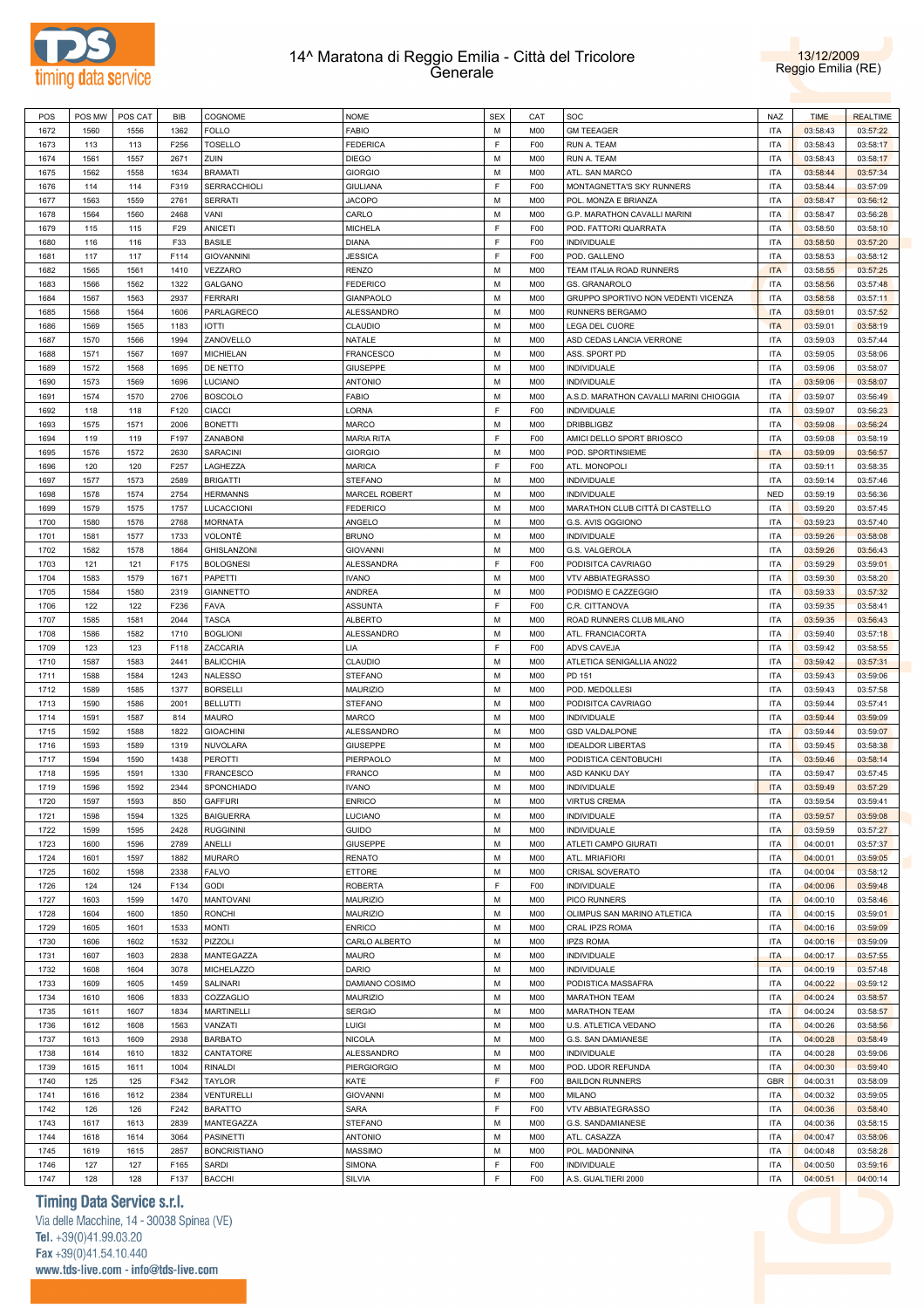



| POS  | POS MW | POS CAT | BIB  | COGNOME                      | <b>NOME</b>      | <b>SEX</b> | CAT            | SOC                                     | NAZ        | <b>TIME</b> | <b>REALTIME</b> |
|------|--------|---------|------|------------------------------|------------------|------------|----------------|-----------------------------------------|------------|-------------|-----------------|
| 1748 | 1620   | 1616    | 187  | <b>VENTURI DEGLI ESPOSTI</b> | FRANCO           | М          | M <sub>0</sub> | U.S. SCANZOROSCIATE                     | <b>ITA</b> | 04:00:51    | 04:00:46        |
|      |        |         |      |                              |                  |            |                |                                         |            |             |                 |
| 1749 | 1621   | 1617    | 1432 | MANCIN                       | ALESSANDRO       | М          | M <sub>0</sub> | INDIVIDUALE                             | ITA        | 04:00:51    | 03:59:17        |
| 1750 | 1622   | 1618    | 874  | DI MUZIO                     | ALBERTO          | М          | M00            | PLACENTIA MARATHON                      | <b>ITA</b> | 04:00:52    | 04:00:13        |
| 1751 | 129    | 129     | F31  | DEBE                         | MARIKA           | F          | F <sub>0</sub> | CEMS                                    | <b>ITA</b> | 04:00:53    | 04:00:12        |
| 1752 | 1623   | 1619    | 1452 | CHIANESE                     | MASSIMO          | М          | M00            | INDIVIDUALE                             | <b>ITA</b> | 04:00:54    | 03:59:21        |
| 1753 | 1624   | 1620    | 2205 | DELDOSSI                     | ANGELO           | М          | M00            | G.S- LONARDO MARENGO MARATHON DI        | <b>ITA</b> | 04:00:58    | 03:58:25        |
|      |        |         |      |                              |                  |            |                | ALESSAN                                 |            |             |                 |
| 1754 | 1625   | 1621    | 1473 | QUARTIROLI                   | ANDREA           | М          | M00            | INDIVIDUALE                             | <b>ITA</b> | 04:01:04    | 03:59:00        |
| 1755 | 1626   | 1622    | 3067 | RENI                         | <b>ADRIANO</b>   | M          | M <sub>0</sub> | INDIVIDUALE                             | <b>ITA</b> | 04:01:07    | 03:59:12        |
| 1756 | 1627   | 1623    | 2275 | MENICUCCI                    | FABIO            | M          | M <sub>0</sub> |                                         | <b>ITA</b> |             | 03:59:03        |
|      |        |         |      |                              |                  |            |                | INDIVIDUALE                             |            | 04:01:08    |                 |
| 1757 | 1628   | 1624    | 1620 | MONTEPELOSO                  | <b>FABIO</b>     | M          | M <sub>0</sub> | <b>MARCIATORI COGLIATE</b>              | <b>ITA</b> | 04:01:10    | 03:58:07        |
| 1758 | 1629   | 1625    | 1368 | MIGLIOZZI                    | <b>FRANCESCO</b> | M          | M00            |                                         | <b>ITA</b> | 04:01:17    | 03:59:55        |
| 1759 | 1630   | 1626    | 2807 | MICHIELON                    | <b>FABIO</b>     | M          | M00            | PD 140                                  | <b>ITA</b> | 04:01:18    | 03:59:11        |
| 1760 | 1631   | 1627    | 1426 | CESARI                       | LUIGI            | M          | M <sub>0</sub> | <b>INDIVIDUALE</b>                      | <b>ITA</b> | 04:01:19    | 03:59:56        |
| 1761 | 130    | 130     | F139 | RONCHI                       | CINZIA           | F          | F00            | G.S. CENTRO STORICO PESARO              | <b>ITA</b> | 04:01:19    | 03:58:51        |
| 1762 | 1632   | 1628    | 2993 | CANALI                       | ANDREA           | M          | M <sub>0</sub> | INDIVIDUALE                             | <b>ITA</b> | 04:01:22    | 03:58:44        |
|      |        |         |      |                              |                  |            |                |                                         |            |             |                 |
| 1763 | 1633   | 1629    | 2252 | MELEGARI                     | MAURIZIO         | M          | M <sub>0</sub> | POLISPORTIVA ARCETO                     | <b>ITA</b> | 04:01:23    | 03:59:07        |
| 1764 | 1634   | 1630    | 293  | LEKSE                        | <b>TONI</b>      | M          | M <sub>0</sub> | <b>SC TABOR CERKNICA</b>                | <b>SLO</b> | 04:01:25    | 03:59:37        |
| 1765 | 1635   | 1631    | 2223 | BALDELLI                     | <b>RODOLFO</b>   | M          | M00            | A.S.D. G.P. LA GUGLIA                   | <b>ITA</b> | 04:01:26    | 04:00:54        |
| 1766 | 1636   | 1632    | 2707 | <b>BOSCOLO</b>               | <b>ROMANO</b>    | M          | M <sub>0</sub> | A.S.D. MARATHON CAVALLI MARINI CHIOGGIA | <b>ITA</b> | 04:01:29    | 03:59:11        |
| 1767 | 1637   | 1633    | 2467 | MOSCA                        | LEONILDO         | M          | M <sub>0</sub> | G.P. MARATHON CAVALLI MARINI            | <b>ITA</b> | 04:01:29    | 03:59:09        |
| 1768 | 131    | 131     | F250 | AGOSTI                       | <b>ROBERTA</b>   | F          | F00            | <b>BRESCIA MARATHON</b>                 | <b>ITA</b> | 04:01:33    | 03:58:55        |
|      |        |         |      |                              |                  |            |                |                                         |            |             |                 |
| 1769 | 1638   | 1634    | 2074 | ROMANI                       | CLAUDIO          | M          | M <sub>0</sub> | COLLEMARATHON CLUB                      | <b>ITA</b> | 04:01:35    | 03:59:12        |
| 1770 | 1639   | 1635    | 2675 | LENTONI                      | PAOLO            | M          | M <sub>0</sub> | A.S.D. BIPEDI                           | <b>ITA</b> | 04:01:37    | 03:59:41        |
| 1771 | 1640   | 1636    | 1805 | VERGNA                       | <b>RICCARDO</b>  | M          | M <sub>0</sub> | S. CLUB LIB. SESTO                      | <b>ITA</b> | 04:01:39    | 03:58:48        |
| 1772 | 1641   | 1637    | 2216 | <b>BERTOIA</b>               | <b>MARCO</b>     | M          | M <sub>0</sub> | ATLETICA CASTELNUOVO MONTI              | <b>ITA</b> | 04:01:45    | 03:59:31        |
| 1773 | 1642   | 1638    | 2239 | ANSELMI                      | ALESSIO          | M          | M <sub>0</sub> | <b>MARATHON SEVESO</b>                  | <b>ITA</b> | 04:01:45    | 03:59:59        |
| 1774 | 1643   | 1639    | 2822 | ROSATI                       | <b>MAURIZIO</b>  | M          | M00            | SPORTIVA                                | <b>ITA</b> | 04:01:46    | 03:59:03        |
|      |        |         |      |                              |                  |            |                |                                         |            |             |                 |
| 1775 | 1644   | 1640    | 2088 | MAZZANTI                     | <b>RICCARDO</b>  | M          | M <sub>0</sub> | AVIS IMOLA                              | <b>ITA</b> | 04:01:51    | 04:00:00        |
| 1776 | 1645   | 1641    | 2886 | FAVALI                       | <b>IONES</b>     | M          | M <sub>0</sub> | POL. LE COLLINE                         | <b>ITA</b> | 04:01:54    | 04:00:10        |
| 1777 | 1646   | 1642    | 2242 | <b>TAVELLI</b>               | CORRADO          | M          | M <sub>0</sub> | <b>MARATHON CLUB SONDRIO</b>            | <b>ITA</b> | 04:01:55    | 03:59:30        |
| 1778 | 1647   | 1643    | 1815 | ZANINI                       | SERGIO           | M          | M <sub>0</sub> | G.P.V. TAGICAR VILLAFRANCA              | <b>ITA</b> | 04:02:00    | 04:01:02        |
| 1779 | 132    | 132     | F188 | NESO                         | MARTA            | F          | F <sub>0</sub> | NUOVA ATL. SALGAREDA                    | <b>ITA</b> | 04:02:01    | 04:01:37        |
|      |        |         |      |                              |                  | M          |                |                                         |            |             |                 |
| 1780 | 1648   | 1644    | 2172 | RADAELLI                     | PAOLO FELICE     |            | M <sub>0</sub> | <b>INDIVIDUALE</b>                      | <b>ITA</b> | 04:02:02    | 03:59:13        |
| 1781 | 133    | 133     | F272 | BONSI                        | GABRIELLA        | F          | F <sub>0</sub> | SILVANO FEDI PISTOIA                    | <b>ITA</b> | 04:02:05    | 04:01:32        |
| 1782 | 1649   | 1645    | 2201 | SUELOTTO                     | <b>GINO</b>      | M          | M00            | INDIVIDUALE                             | <b>ITA</b> | 04:02:11    | 04:00:21        |
| 1783 | 1650   | 1646    | 1580 | PARPAIOLA                    | MAURO            | M          | M <sub>0</sub> | <b>FIASP</b>                            | <b>ITA</b> | 04:02:13    | 04:00:32        |
| 1784 | 1651   | 1647    | 2238 | CANNAS                       | PAOLO            | M          | M <sub>0</sub> | <b>GS RUNNERS CAGLIARI</b>              | <b>ITA</b> | 04:02:14    | 04:00:11        |
| 1785 | 1652   | 1648    | 1972 | SASSI                        | DAVIDE           | M          | M <sub>0</sub> | INDIVIDUALE                             | <b>ITA</b> | 04:02:14    | 04:00:17        |
| 1786 | 1653   | 1649    | 2286 | DE GASPER                    | <b>GILBERTO</b>  | M          | M <sub>0</sub> | ATLETICA MARENO                         | <b>ITA</b> | 04:02:20    | 04:01:06        |
|      |        |         |      |                              |                  |            |                |                                         |            |             |                 |
| 1787 | 1654   | 1650    | 1462 | TARSI                        | DANIELE          | M          | M <sub>0</sub> | ASD COLLE MARATHON CLUB                 | <b>ITA</b> | 04:02:22    | 04:01:24        |
| 1788 | 1655   | 1651    | 2414 | MARCONCINI                   | <b>RENZO</b>     | M          | M <sub>0</sub> | INDIVIDUALE                             | <b>ITA</b> | 04:02:24    | 04:00:41        |
| 1789 | 1656   | 1652    | 2649 | PELLENGHI                    | VALENTINO        | M          | M <sub>0</sub> | <b>BRESCIA MARATHON</b>                 | <b>ITA</b> | 04:02:24    | 03:59:46        |
| 1790 | 1657   | 1653    | 2095 | BOVO                         | ANDREA           | M          | M00            |                                         | <b>ITA</b> | 04:02:34    | 04:00:20        |
| 1791 | 1658   | 1654    | 1590 | GAMBA                        | <b>SERGIO</b>    | M          | M00            | <b>SPORT E FITNESS</b>                  | <b>ITA</b> | 04:02:37    | 04:01:37        |
| 1792 | 1659   | 1655    | 1324 | MOFFA                        | <b>OTTAVIO</b>   | M          | M <sub>0</sub> | <b>AVIS GAGGIANO</b>                    | <b>ITA</b> | 04:02:39    | 04:00:05        |
| 1793 | 1660   |         | 2250 |                              | MARCO            | М          | M <sub>0</sub> |                                         | <b>ITA</b> |             |                 |
|      |        | 1656    |      | CREPALDI                     |                  |            |                | AVIS GAGGIANO                           |            | 04:02:40    | 04:00:06        |
| 1794 | 1661   | 1657    | 2970 | <b>PLESSI</b>                | ALAN             | М          | <b>M00</b>     | CIRC. RICR. CITTANOVA                   | <b>ITA</b> | 04:02:43    | 04:00:51        |
| 1795 | 134    | 134     | F233 | GRECO                        | <b>ROSELLA</b>   | F          | F <sub>0</sub> | VITTORIO ALFIERI ASTI                   | <b>ITA</b> | 04:02:50    | 04:02:09        |
| 1796 | 1662   | 1658    | 2526 | <b>BARCELLA</b>              | <b>VIRGILIO</b>  | М          | M00            | RUNNERS BERGAMO                         | ITA        | 04:02:50    | 04:00:46        |
| 1797 | 1663   | 1659    | 2672 | CAPPELLARO                   | <b>ANDREA</b>    | M          | M00            | RUN A. TEAM                             | <b>ITA</b> | 04:02:51    | 04:00:58        |
| 1798 | 1664   | 1660    | 2842 | ZANNONI                      | PAOLO            | M          | M00            | <b>BOIARDO</b>                          | <b>ITA</b> | 04:02:52    | 04:01:06        |
| 1799 | 1665   | 1661    | 2746 | CRESCI                       | ZENO             | M          | M00            | S. CLUB LIB. SESTO                      | <b>ITA</b> | 04:02:53    | 04:00:03        |
|      |        |         |      |                              | PIERLUIGI        |            |                |                                         |            |             |                 |
| 1800 | 1666   | 1662    | 2333 | ROLI                         |                  | M          | M00            | G.S. CASA MODENA                        | <b>ITA</b> | 04:02:59    | 04:00:33        |
| 1801 | 1667   | 1663    | 1980 | MARCHINI                     | ANGELO ERALDO    | M          | M00            | <b>AVIS LOCATE</b>                      | <b>ITA</b> | 04:02:59    | 04:01:28        |
| 1802 | 1668   | 1664    | 2718 | <b>RODOLFI</b>               | <b>MICHELE</b>   | M          | M00            | <b>INDIVIDUALE</b>                      | <b>ITA</b> | 04:03:01    | 04:00:55        |
| 1803 | 1669   | 1665    | 1521 | DI MARZIO                    | MATTEO           | M          | M <sub>0</sub> | AVIS CASALECCHIO                        | <b>ITA</b> | 04:03:05    | 04:01:07        |
| 1804 | 135    | 135     | F141 | CAVAZZONI                    | <b>ROBERTA</b>   | F          | F <sub>0</sub> | POL. SPILAMBERTESE                      | <b>ITA</b> | 04:03:05    | 04:02:29        |
| 1805 | 1670   | 1666    | 1355 | <b>MARMIFERO</b>             | <b>DARIO</b>     | M          | M00            | A.S.D. LE MARMOTTE                      | <b>ITA</b> | 04:03:05    | 04:01:27        |
|      |        |         |      |                              |                  |            |                |                                         |            |             |                 |
| 1806 | 1671   | 1667    | 3055 | <b>BERGONZINI</b>            | OTELLO           | M          | M <sub>0</sub> | POL. SPILAMBERTESE                      | <b>ITA</b> | 04:03:05    | 04:00:55        |
| 1807 | 136    | 136     | F156 | APICELLA                     | <b>MARIA</b>     | F          | F <sub>0</sub> | SPORTS CLUB MELEGNANO                   | <b>ITA</b> | 04:03:17    | 04:02:38        |
| 1808 | 1672   | 1668    | 1794 | FAZZI                        | <b>ROBERTO</b>   | M          | M <sub>0</sub> | G.S. AVIS OGGIONO                       | <b>ITA</b> | 04:03:18    | 04:01:47        |
| 1809 | 1673   | 1669    | 186  | <b>FORNACIARI</b>            | TIZIANO          | M          | M <sub>0</sub> | ROAD RUNNERS CLUB POVIGLIO              | <b>ITA</b> | 04:03:21    | 04:03:11        |
| 1810 | 1674   | 1670    | 2673 | PAGANI                       | <b>FABIO</b>     | M          | M00            | RUNNING SARONNO                         | <b>ITA</b> | 04:03:21    | 04:01:15        |
| 1811 | 1675   | 1671    | 2162 | <b>GIORGIO</b>               | <b>STEFANO</b>   | M          | M00            | <b>BARLETTA SPORTIVA</b>                | <b>ITA</b> | 04:03:32    | 04:02:56        |
|      |        |         |      |                              |                  |            |                |                                         |            |             |                 |
| 1812 | 1676   | 1672    | 1497 | CALABRETTA                   | <b>GREGORIO</b>  | М          | M <sub>0</sub> | POLISPORTIVA CIRCOLO GIOVANILE BRESSO   | <b>ITA</b> | 04:03:41    | 04:02:23        |
| 1813 | 1677   | 1673    | 2540 | <b>TOSON</b>                 | <b>DINO</b>      | M          | M00            | RUNNERS PADOVA                          | <b>ITA</b> | 04:03:49    | 04:02:01        |
| 1814 | 1678   | 1674    | 2489 | CALANDRA                     | <b>ANTONIO</b>   | M          | M <sub>0</sub> | MARATONETI MIRANDOLESI                  | <b>ITA</b> | 04:04:00    | 04:01:42        |
| 1815 | 1679   | 1675    | 2855 | CORNACCHIA                   | MICHELE          | M          | M <sub>0</sub> | ATLETICA BEDIZZOLE                      | <b>ITA</b> | 04:04:03    | 04:02:34        |
| 1816 | 1680   | 1676    | 1400 | VIGANÒ                       | MARCO VALENTINO  | M          | M <sub>0</sub> | ATL. PRESEZZO                           | <b>ITA</b> | 04:04:10    | 04:02:51        |
| 1817 | 137    | 137     | F173 | LШ                           | ANGELA           | F          | F <sub>0</sub> | MARATONETI MIRANDOLESI                  | <b>ITA</b> | 04:04:11    | 04:03:02        |
|      |        |         |      |                              |                  |            |                |                                         |            |             |                 |
| 1818 | 1681   | 1677    | 2228 | <b>FULIGNI</b>               | <b>STEFANO</b>   | М          | M <sub>0</sub> | <b>INDIVIDUALE</b>                      | <b>ITA</b> | 04:04:13    | 04:01:36        |
| 1819 | 1682   | 1678    | 2907 | COLOMBO                      | <b>MAURIZIO</b>  | M          | M <sub>0</sub> | ATLEICA CINISELLO                       | <b>ITA</b> | 04:04:16    | 04:02:21        |
| 1820 | 1683   | 1679    | 1458 | TUNDO                        | GIUSEPPE         | М          | M <sub>0</sub> | ATL. ITALTEL                            | <b>ITA</b> | 04:04:19    | 04:03:25        |
| 1821 | 1684   | 1680    | 1399 | LONGONI                      | <b>GIANMARIO</b> | M          | M <sub>0</sub> | G.S. AVIS SEREGNO                       | <b>ITA</b> | 04:04:22    | 04:03:07        |
| 1822 | 1685   | 1681    | 948  | GRASSELLI                    | WERTHER          | M          | M00            | POD. UDOR REFUNDA                       | <b>ITA</b> | 04:04:22    | 04:03:35        |
|      |        |         |      |                              |                  | E          |                |                                         |            |             |                 |
| 1823 | 138    | 138     | F46  | COSTETTI                     | <b>FRANCA</b>    |            | F <sub>0</sub> | G.S. LAMONE RUSSI                       | <b>ITA</b> | 04:04:23    | 04:03:37        |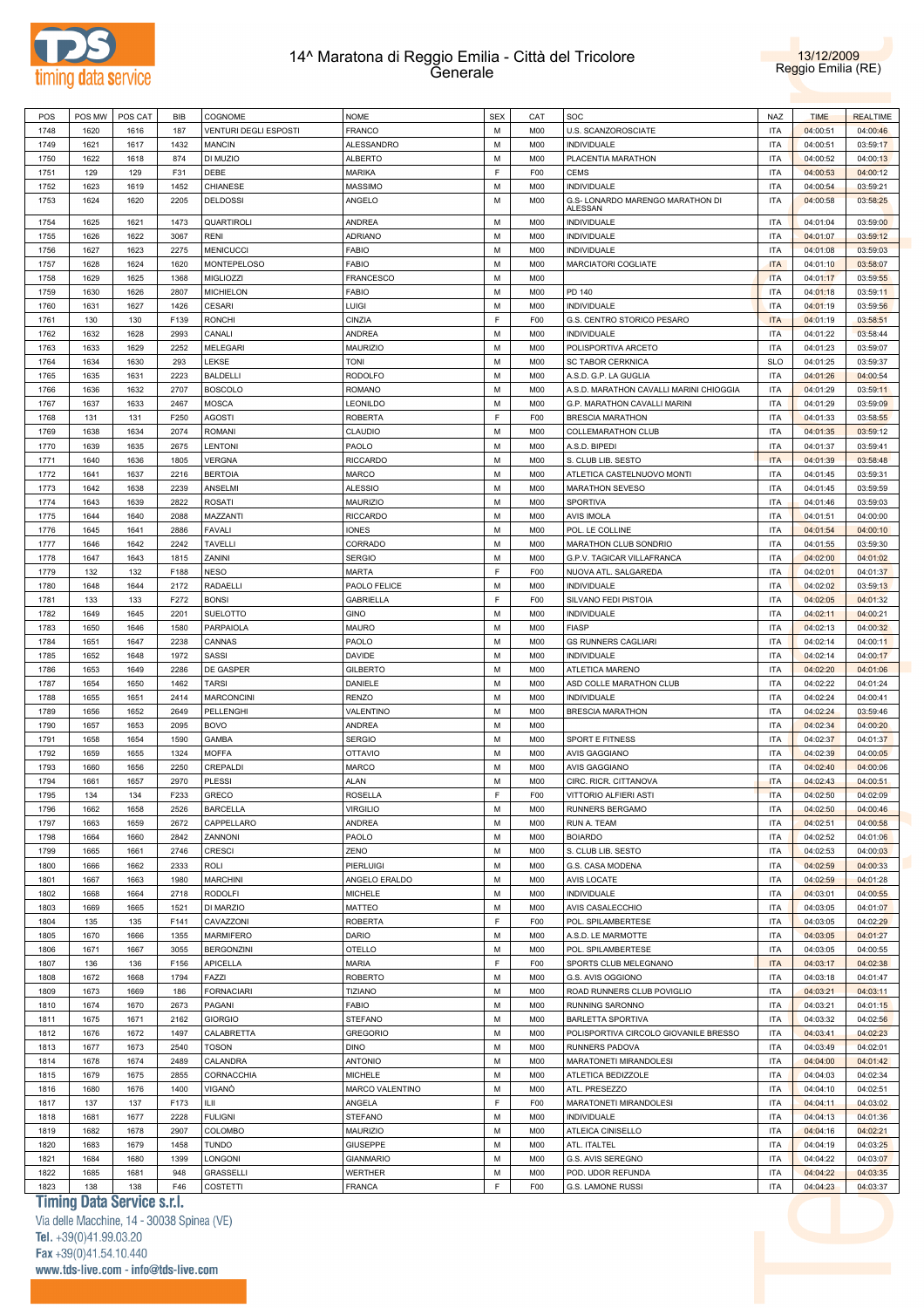



| POS  | POS MW | POS CAT | <b>BIB</b> | COGNOME                       | <b>NOME</b>        | <b>SEX</b> | CAT             | SOC                            | NAZ        | <b>TIME</b> | <b>REALTIME</b> |
|------|--------|---------|------------|-------------------------------|--------------------|------------|-----------------|--------------------------------|------------|-------------|-----------------|
| 1824 | 1686   | 1682    | 165        | NALDONI                       | ALBERTO            | M          | M <sub>0</sub>  | HAPPY RUNNER CLUB              | <b>ITA</b> | 04:04:23    | 04:03:37        |
| 1825 | 1687   | 1683    | 1380       | ZANABONI                      | GIUSEPPE           | M          | M <sub>0</sub>  | <b>GP VALERA FRATTA</b>        | <b>ITA</b> | 04:04:33    | 04:03:23        |
| 1826 | 139    | 139     | F101       | ZAMBELLI                      | <b>MARIA LUISA</b> | F          | F <sub>00</sub> | POD. RUBIERESE                 | <b>ITA</b> | 04:04:47    | 04:04:12        |
| 1827 | 1688   | 1684    | 1520       | <b>SOLFRIZZO</b>              | PAOLO              | M          | M00             | I GAMBER DE CUNCURESS          | <b>ITA</b> | 04:04:47    | 04:04:23        |
| 1828 | 1689   | 1685    | 2579       | SANZANI                       | <b>TIZIANO</b>     | M          | M <sub>0</sub>  | A.S.D. GRUPPO PODISTICO SABBIO | <b>ITA</b> | 04:04:58    | 04:02:42        |
| 1829 | 1690   | 1686    | 2969       | <b>PARISATTO</b>              | CARLO              | M          | M <sub>0</sub>  | NEVEROCCIA RUNNING TEAM        | <b>ITA</b> | 04:05:01    | 04:03:03        |
| 1830 | 140    | 140     | F264       | COPPARI                       | <b>MORENA</b>      | F          | F00             | COLLEMAR-ATHON CLUB            | <b>ITA</b> | 04:05:02    | 04:02:21        |
| 1831 | 1691   | 1687    | 2702       | <b>BIAGIONI</b>               | ANDREA             | M          | M <sub>0</sub>  | <b>FANO CORRE</b>              | <b>ITA</b> | 04:05:02    | 04:02:21        |
| 1832 | 1692   | 1688    | 1537       | <b>MENOZZI</b>                | DANIELE            | M          | M00             | PODISTICA CAVRIAGO             | <b>ITA</b> | 04:05:03    | 04:04:01        |
| 1833 | 1693   | 1689    | 1069       | <b>AIUDI</b>                  | LUCA               | M          | M00             | <b>FANO CORRE</b>              | <b>ITA</b> | 04:05:03    | 04:02:23        |
| 1834 | 1694   | 1690    | 2093       | <b>GAMENONI</b>               | <b>GIACOMO</b>     | M          | M00             | POD LA STANCA                  | <b>ITA</b> | 04:05:06    | 04:02:52        |
| 1835 | 1695   | 1691    | 1423       | <b>BORLINI</b>                | <b>MAURIZIO</b>    | M          | M <sub>0</sub>  | ATLETICA VIGHENZI              | <b>ITA</b> | 04:05:08    | 04:03:57        |
| 1836 | 141    | 141     | F115       | <b>BORTOT</b>                 | WANNA              | F          | F00             | POD. DOLESI                    | <b>ITA</b> | 04:05:09    | 04:04:40        |
| 1837 | 1696   | 1692    | 2501       | ASCARI                        | FABIO              | M          | M <sub>0</sub>  | POL. LA MADONNINA              | <b>ITA</b> | 04:05:12    | 04:03:08        |
| 1838 | 1697   | 1693    | 2844       | LOFFREDO                      | ALBERTO            | M          | M00             | ROAD RUNNERS CLUB POVIGLIO     | <b>ITA</b> | 04:05:18    | 04:03:22        |
| 1839 | 1698   | 1694    | 2841       | <b>ROCCA</b>                  | LUIGI              | M          | M <sub>0</sub>  | <b>BIGACC DE ELA</b>           | <b>ITA</b> | 04:05:19    | 04:03:33        |
| 1840 | 1699   | 1695    | 2367       | GRECO                         | ORLANDO            | M          | M00             | <b>ASD BIPEDI</b>              | <b>ITA</b> | 04:05:22    | 04:03:37        |
| 1841 | 1700   | 1696    | 2996       | <b>ALBANO</b>                 | <b>ANTONIO</b>     | M          | M <sub>0</sub>  | CIRC. RICR. CITTANOVA          | <b>ITA</b> | 04:05:28    | 04:03:38        |
| 1842 | 1701   | 1697    | 1900       | FERRARETTO                    | ANDREA             | M          | M00             | <b>INDIVIDUALE</b>             | <b>ITA</b> | 04:05:32    | 04:04:05        |
| 1843 | 1702   | 1698    | 1742       | <b>MARINAI</b>                | CHRISTIAN          | M          | M <sub>0</sub>  | MOBILIFICIO LA TORRE           | <b>ITA</b> | 04:05:33    | 04:04:16        |
|      |        |         |            | PAPI                          | <b>GIANMARCO</b>   | M          | M00             | VALMISA (AN 026)               | <b>ITA</b> |             |                 |
| 1844 | 1703   | 1699    | 1847       |                               |                    |            |                 |                                |            | 04:05:35    | 04:04:26        |
| 1845 | 1704   | 1700    | 2873       | DAL CAPPELLO                  | <b>GIOVANNI</b>    | M<br>F     | M <sub>0</sub>  | HAPPY RUNNER CLUB              | <b>ITA</b> | 04:05:36    | 04:03:22        |
| 1846 | 142    | 142     | F258       | DEBE                          | MAURA              |            | F00             | A.S.D. BIPEDI                  | <b>ITA</b> | 04:05:40    | 04:03:45        |
| 1847 | 1705   | 1701    | 1336       | <b>ANNOVI</b>                 | MARCO              | M          | M00             | V.C.A. MILANO                  | <b>ITA</b> | 04:05:43    | 04:04:32        |
| 1848 | 1706   | 1702    | 64         | <b>REVERBERI</b>              | ROBERTO            | M          | M00             | <b>CFS</b>                     | <b>ITA</b> | 04:05:45    | 04:05:38        |
| 1849 | 1707   | 1703    | 2208       | MARINI                        | ALEANDRO           | M          | M00             | POD. CAPANNESE                 | <b>ITA</b> | 04:05:46    | 04:03:49        |
| 1850 | 1708   | 1704    | 3051       | <b>FINOCCHIO</b>              | CLAUDIO            | M          | M00             | <b>INDIVIDUALE</b>             | <b>ITA</b> | 04:05:47    | 04:04:03        |
| 1851 | 1709   | 1705    | 3065       | SARA                          | <b>GIORGIO</b>     | M          | M <sub>0</sub>  | <b>INDIVIDUALE</b>             | <b>ITA</b> | 04:05:47    | 04:04:03        |
| 1852 | 1710   | 1706    | 2163       | <b>GIULIANI</b>               | PASQUALE           | M          | M00             | ATL. STRACAGNANO               | <b>ITA</b> | 04:05:49    | 04:02:52        |
| 1853 | 1711   | 1707    | 1709       | <b>FESTA</b>                  | EGIDIO             | M          | M <sub>0</sub>  | ATL. FRANCIACORTA              | <b>ITA</b> | 04:05:51    | 04:03:30        |
| 1854 | 1712   | 1708    | 2359       | <b>REGATTIERI</b>             | STEFANO            | M          | M00             | PICO RUNNERS                   | <b>ITA</b> | 04:05:52    | 04:03:44        |
| 1855 | 1713   | 1709    | 2951       | CAMMARATA                     | MICHELE            | M          | M <sub>0</sub>  | TRACK CLUB MASTER              | <b>ITA</b> | 04:05:53    | 04:03:42        |
| 1856 | 143    | 143     | F45        | <b>BONOMELLI</b>              | NICOLETTA          | F          | F00             | RUNNERS BERGAMO                | <b>ITA</b> | 04:05:55    | 04:05:08        |
| 1857 | 1714   | 1710    | 1768       | ZONCA                         | <b>BORTOLO</b>     | M          | M00             | LA TORRE                       | <b>ITA</b> | 04:05:57    | 04:05:04        |
| 1858 | 1715   | 1711    | 868        | ZOLI                          | DANIELE            | M          | M00             | AVIS FUSIGNANO                 | <b>ITA</b> | 04:06:01    | 04:05:50        |
| 1859 | 1716   | 1712    | 1334       | GRASSELLI                     | MASSIMILIANO       | M          | M00             | INDIVIDUALE                    | <b>ITA</b> | 04:06:13    | 04:04:42        |
| 1860 | 1717   | 1713    | 2992       | LEPORATI                      | MASSIMO            | M          | M00             | POL. MADONNINA                 | <b>ITA</b> | 04:06:17    | 04:04:15        |
| 1861 | 1718   | 1714    | 2066       | <b>PASTORI</b>                | <b>STEFANO</b>     | M          | M <sub>0</sub>  | INDIVIDUALE                    | <b>ITA</b> | 04:06:20    | 04:04:37        |
| 1862 | 144    | 144     | F335       | <b>BORGONOVO</b>              | MANUELA            | F          | F00             | G.S. SAN MICHELE               | <b>ITA</b> | 04:06:23    | 04:04:23        |
| 1863 | 145    | 145     | F143       | PEDRAZZINI                    | <b>ELENA</b>       | F          | F00             | INDIVIDUALE                    | <b>ITA</b> | 04:06:23    | 04:04:39        |
| 1864 | 1719   | 1715    | 1831       | <b>GHIDINI</b>                | LINO               | M          | M00             | INDIVIDUALE                    | <b>ITA</b> | 04:06:24    | 04:04:47        |
| 1865 | 1720   | 1716    | 2921       | COSTA                         | OSVALDO            | M          | M <sub>0</sub>  | ATLETICA PROAI GOLEM           | <b>ITA</b> | 04:06:29    | 04:03:52        |
| 1866 | 1721   | 1717    | 2625       | <b>BOLZICCO</b>               | LORENZO            | M          | M00             | ASD PODISMO BUTTRIO            | <b>ITA</b> | 04:06:38    | 04:04:00        |
| 1867 | 146    | 146     | F276       | GUZZONI                       | ELISA              | F          | F00             | POL. DIL. ARCI FAVARO          | <b>ITA</b> | 04:06:39    | 04:06:00        |
| 1868 | 1722   | 1718    | 1796       | <b>BANCHI</b>                 | RENATO             | M          | M00             | S. CLUB LIB.SESTO              | <b>ITA</b> | 04:06:45    | 04:03:55        |
| 1869 | 1723   | 1719    | 2420       | D'AGOSTINO                    | PAOLO              | M          | M <sub>0</sub>  | ROAD RUNNERS MILANO            | <b>ITA</b> | 04:06:46    | 04:04:34        |
| 1870 | 1724   | 1720    | 2332       | <b>SEVERI</b>                 | <b>BRUNO</b>       | M          | M <sub>0</sub>  | CIRC. RICR. CITTANOVA          | <b>ITA</b> | 04:06:48    | 04:05:01        |
| 1871 | 147    | 147     | F119       | LOSI                          | LORENA             | F          | F00             | POL. CASTELFRANCO EMILIA       | <b>ITA</b> | 04:06:52    | 04:06:23        |
| 1872 | 148    | 148     | F231       | <b>FALCIONI</b>               | <b>TATIANA</b>     | F          | F00             | G.P. FANO CORRE                | <b>ITA</b> | 04:06:55    | 04:06:25        |
| 1873 | 1725   | 1721    | 241        | <b>MOLON</b>                  | PAOLO              | М          | M00             | G.S. VOLTABAROZZO              | <b>ITA</b> | 04:06:57    | 04:04:33        |
| 1874 | 149    | 149     | F325       | PANIZZA                       | DANIELA            | F          | F00             | SINTOFARM ATLETICA             | <b>ITA</b> | 04:07:13    | 04:05:51        |
| 1875 | 1726   | 1722    | 2375       | <b>ROVERSI</b>                | MASSIMO            | M          | M <sub>0</sub>  | POL. PORTA SARAGOZZA BOLOGNA   | <b>ITA</b> | 04:07:27    | 04:05:42        |
| 1876 | 150    | 150     | F241       | <b>DELL'UTRI</b>              | MARCELLA           | F          | F00             | <b>VTV ABBIATEGRASSO</b>       | <b>ITA</b> | 04:07:30    | 04:05:34        |
| 1877 | 1727   | 1723    | 158        | OLCESE                        | FRANCO             | M          | M <sub>0</sub>  | G.P. BANCA D'ITALIA - GENOVA   | <b>ITA</b> | 04:07:32    | 04:07:26        |
| 1878 | 1728   | 1724    | 2774       | <b>SCOTTI</b>                 | <b>MARIO</b>       | M          | M <sub>0</sub>  | MARATHON TEAM BG               | <b>ITA</b> | 04:07:33    | 04:04:54        |
| 1879 | 151    | 151     | F169       | PEDRONI                       | WILMA              | F          | F00             | POD. RUBIERESE                 | <b>ITA</b> | 04:07:53    | 04:07:08        |
| 1880 | 1729   | 1725    | 1958       | ARNIANI                       | <b>FULVIO</b>      | M          | M00             | ASD TRAIL ROMAGNA              | <b>ITA</b> | 04:07:55    | 04:06:47        |
| 1881 | 1730   | 1726    | 2082       | ZOLI                          | MAURIZIO           | M          | M <sub>0</sub>  | <b>GAPA LUSIGHINA</b>          | <b>ITA</b> | 04:08:00    | 04:05:40        |
| 1882 | 1731   | 1727    | 1705       | CALZA                         | <b>ROBERTO</b>     | M          | M00             | A.S.D. BIPEDI                  | <b>ITA</b> | 04:08:05    | 04:06:09        |
| 1883 | 1732   | 1728    | 2824       | <b>BONDI</b>                  | GIANNI             | M          | M <sub>0</sub>  | G.P.LA GUGLIA SASSUOLO         | <b>ITA</b> | 04:08:06    | 04:07:33        |
| 1884 | 1733   | 1729    | 1650       | LEVRINI                       | DAVIDE             | M          | M00             | POD. MDS                       | <b>ITA</b> | 04:08:07    | 04:07:10        |
| 1885 | 1734   | 1730    | 1158       | PISCOPO                       | <b>GIOVANNI</b>    | M          | M00             | ATL. MANARA                    | <b>ITA</b> | 04:08:09    | 04:07:32        |
| 1886 | 1735   | 1731    | 2285       | PASQUALETTO                   | <b>MARIO</b>       | M          | M00             | ATLETICA MARENO                | <b>ITA</b> | 04:08:12    | 04:06:59        |
|      |        | 1732    | 2370       |                               | GIULIO             | M          | M00             | <b>INDIVIDUALE</b>             | <b>ITA</b> |             | 04:06:31        |
| 1887 | 1736   |         |            | <b>DONELLI</b><br><b>IZZI</b> |                    | M          |                 |                                |            | 04:08:15    |                 |
| 1888 | 1737   | 1733    | 2965       |                               | <b>RICCARDO</b>    |            | M00             | ATLETICA VIGNATE               | <b>ITA</b> | 04:08:16    | 04:05:01        |
| 1889 | 1738   | 1734    | 1472       | <b>ODDOLINI</b>               | MARCO              | M          | M00             | <b>TURIN MARATHON</b>          | <b>ITA</b> | 04:08:18    | 04:06:53        |
| 1890 | 1739   | 1735    | 869        | <b>FERRETTI</b>               | ERMANNO            | M          | M00             | G.P.A. LUGHESINA               | <b>ITA</b> | 04:08:20    | 04:08:10        |
| 1891 | 1740   | 1736    | 2257       | <b>NOVELLINI</b>              | PAOLO              | M          | M00             | MISERICORDIA AGLIANESE         | <b>ITA</b> | 04:08:29    | 04:05:33        |
| 1892 | 1741   | 1737    | 2917       | <b>ALBERTI</b>                | <b>ALBERTO</b>     | M          | M00             | ATLETICA PROAI GOLEM           | <b>ITA</b> | 04:08:36    | 04:05:59        |
| 1893 | 1742   | 1738    | 2916       | PAIARDI                       | PIERGIACOMO        | M          | M00             | ATLETICA PROAI GOLEM           | <b>ITA</b> | 04:08:36    | 04:05:59        |
| 1894 | 1743   | 1739    | 1856       | TESTA                         | RENATO             | M          | M00             | PBM                            | <b>ITA</b> | 04:08:44    | 04:08:21        |
| 1895 | 1744   | 1740    | 2054       | <b>VETTORAZZO</b>             | <b>MAURIZIO</b>    | M          | M00             | ATL. INTESA                    | <b>ITA</b> | 04:08:47    | 04:06:40        |
| 1896 | 152    | 152     | F328       | LUCCI                         | MAFALDA            | F          | F00             | ATL. SOLIDALE SAN SAVIO        | <b>ITA</b> | 04:08:48    | 04:08:26        |
| 1897 | 1745   | 1741    | 2810       | <b>GROSSI</b>                 | MASSIMO            | M          | M00             | ATLETICA CINISELLO             | <b>ITA</b> | 04:09:10    | 04:06:21        |
| 1898 | 1746   | 1742    | 2813       | SCATTO                        | <b>IVAN</b>        | M          | M00             | PLAYLIFE SPORTS RUNNERS        | <b>ITA</b> | 04:09:15    | 04:06:42        |
| 1899 | 1747   | 1743    | 2998       | ZANELLA                       | ANDREA             | M          | M00             | LATIN MARATHON LOVERS          | <b>ITA</b> | 04:09:21    | 04:07:37        |

# **Timing Data Service s.r.l.**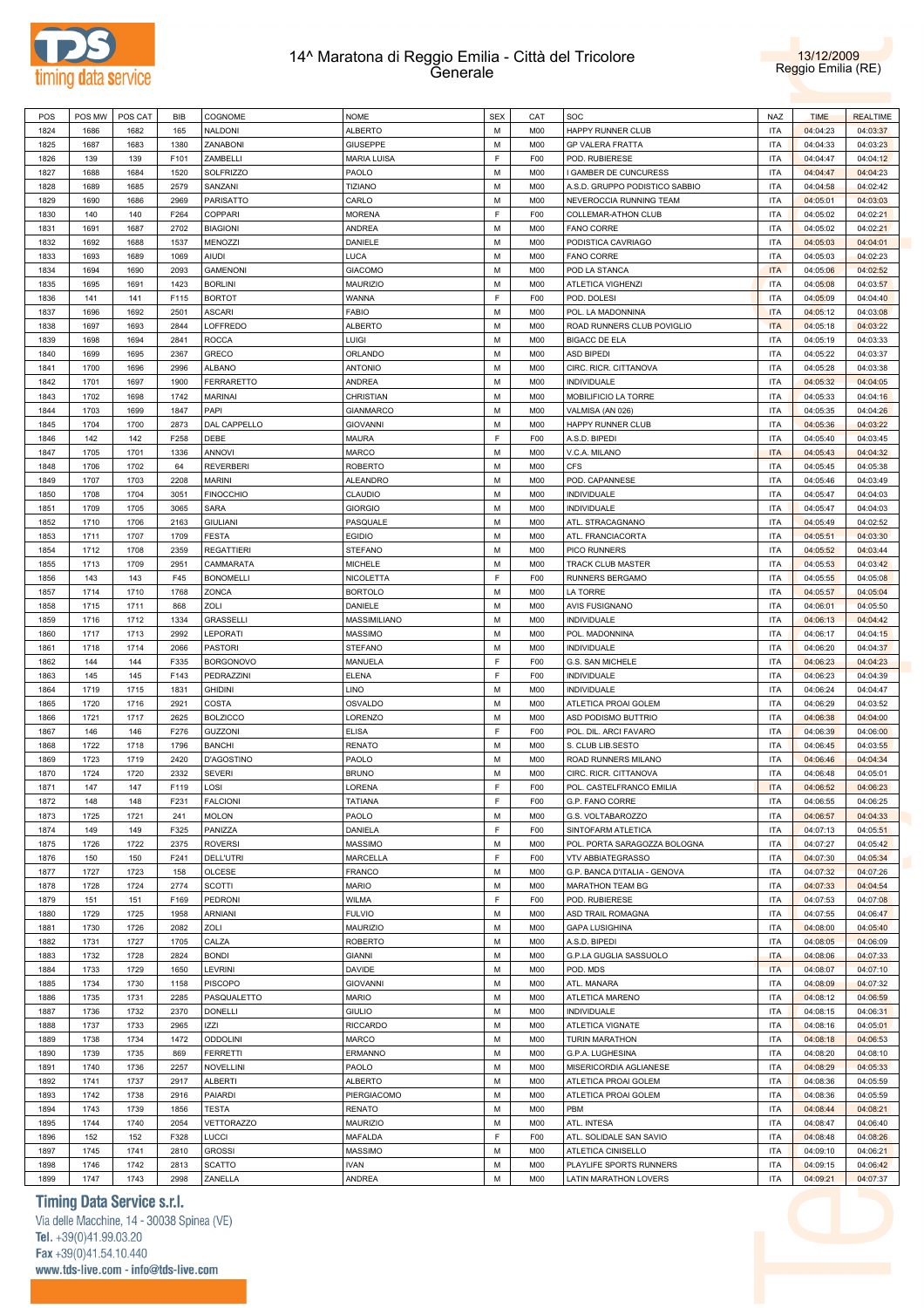



| POS  | POS MW | POS CAT | <b>BIB</b> | COGNOME            | <b>NOME</b>             | <b>SEX</b> | CAT        | SOC                                      | <b>NAZ</b> | <b>TIME</b> | <b>REALTIME</b> |
|------|--------|---------|------------|--------------------|-------------------------|------------|------------|------------------------------------------|------------|-------------|-----------------|
| 1900 | 1748   | 1744    | 1271       | MASSERANO          | IVO                     | M          | M00        | <b>CEDAS FIAT</b>                        | <b>ITA</b> | 04:09:24    | 04:08:54        |
|      |        |         |            |                    |                         |            |            |                                          |            |             |                 |
| 1901 | 1749   | 1745    | 1629       | <b>PRESTIPINO</b>  | <b>ATTILIO</b>          | M          | M00        | ATL. ALPINI TROFARELLO                   | <b>ITA</b> | 04:09:25    | 04:07:39        |
| 1902 | 1750   | 1746    | 2318       | SALVIOLI           | CORRADO                 | M          | M00        | POLISPORTIVA MADONNINA                   | <b>ITA</b> | 04:09:27    | 04:07:14        |
| 1903 | 1751   | 1747    | 133        | MELACARNE          | <b>MICHELE</b>          | M          | M00        | SEV VALMADRERA                           | <b>ITA</b> | 04:09:27    | 04:09:21        |
| 1904 | 1752   | 1748    | 192        | MIGANI             | <b>WALTER</b>           | M          | M00        | <b>ARCUS RIMINI</b>                      | <b>ITA</b> | 04:09:31    | 04:09:04        |
| 1905 | 1753   | 1749    | 2517       | <b>BASTARDI</b>    | FABIO                   | M          | M00        | CORRADINI CALCESTRUZZI                   | <b>ITA</b> | 04:09:35    | 04:07:05        |
|      |        |         |            |                    |                         |            |            |                                          |            |             |                 |
| 1906 | 1754   | 1750    | 2977       | <b>RING</b>        | ULF                     | M          | M00        | <b>INDIVIDUALE</b>                       |            | 04:09:38    | 04:07:40        |
| 1907 | 1755   | 1751    | 1395       | ZANIBONI           | <b>GIANCARLO</b>        | M          | M00        | ATLETICA TRENTO CMB                      | <b>ITA</b> | 04:09:45    | 04:08:30        |
| 1908 | 1756   | 1752    | 1251       | <b>OSTAGOLI</b>    | <b>VITTORIO</b>         | M          | M00        | SPORTS CLUB MELEGNANO                    | <b>ITA</b> | 04:09:45    | 04:09:07        |
| 1909 | 1757   | 1753    | 1394       | CASALUCE           | IVAN                    | M          | M00        | ATLETICA TRENTO CMB                      | <b>ITA</b> | 04:09:48    | 04:08:34        |
| 1910 |        |         | 2784       | <b>RIZZI</b>       | <b>ATTILIO</b>          | M          | M00        | <b>INDIVIDUALE</b>                       | <b>ITA</b> |             |                 |
|      | 1758   | 1754    |            |                    |                         |            |            |                                          |            | 04:09:51    | 04:07:52        |
| 1911 | 1759   | 1755    | 2204       | SOLDANO            | SEBASTIANO              | M          | M00        | MILANO CITY MARATHON                     | <b>ITA</b> | 04:09:52    | 04:07:01        |
| 1912 | 1760   | 1756    | 2740       | <b>BIFFI</b>       | <b>GIAMPAOLO</b>        | M          | M00        | G.S. AVIS OGGIONO                        | <b>ITA</b> | 04:09:54    | 04:08:02        |
| 1913 | 153    | 153     | F332       | <b>BOILINI</b>     | ERMANNA                 | E          | F00        | <b>INDIVIDUALE</b>                       | <b>ITA</b> | 04:10:02    | 04:09:29        |
| 1914 | 1761   | 1757    | 1440       | <b>ROMEI</b>       | <b>MARCO</b>            | M          | M00        | INDIVIDUALE                              | <b>ITA</b> | 04:10:03    | 04:08:42        |
| 1915 | 1762   | 1758    | 2320       | <b>FRATANTONI</b>  | SALVATORE               | M          | M00        | <b>INDIVIDUALE</b>                       | <b>ITA</b> | 04:10:05    | 04:09:46        |
|      |        |         |            |                    |                         |            |            |                                          |            |             |                 |
| 1916 | 1763   | 1759    | 2486       | <b>BONINI</b>      | MAURO                   | M          | M00        | <b>INDIVIDUALE</b>                       | <b>ITA</b> | 04:10:07    | 04:08:09        |
| 1917 | 1764   | 1760    | 3043       | CAVATORTI          | ALDO                    | M          | M00        | LEGA DEL CUORE                           | <b>ITA</b> | 04:10:07    | 04:08:09        |
| 1918 | 1765   | 1761    | 2305       | <b>AZZOLINI</b>    | <b>ANDREA</b>           | M          | M00        | <b>INDIVIDUALE</b>                       | <b>ITA</b> | 04:10:12    | 04:07:29        |
| 1919 | 1766   | 1762    | 2995       | PINO               | <b>DOMENICO</b>         | M          | M00        | FIACCA E DEBOLEZZA                       | <b>ITA</b> | 04:10:15    | 04:08:08        |
|      |        |         |            | <b>CORTI</b>       | <b>ENRICO</b>           | M          | M00        | G.P. ALMENNO SAN SALVATORE               | <b>ITA</b> |             |                 |
| 1920 | 1767   | 1763    | 1600       |                    |                         |            |            |                                          |            | 04:10:17    | 04:09:03        |
| 1921 | 1768   | 1764    | 3079       | SIMONI             | <b>FLAVIO</b>           | M          | M00        | <b>CASA MODENA</b>                       | <b>ITA</b> | 04:10:19    | 04:07:42        |
| 1922 | 1769   | 1765    | 3087       | <b>DAVALLI</b>     | ANDREA                  | M          | M00        | <b>CASA MODENA</b>                       | <b>ITA</b> | 04:10:19    | 04:07:43        |
| 1923 | 1770   | 1766    | 2290       | <b>BATTISTELLA</b> | <b>LUIGINO</b>          | M          | M00        | ATLETICA MARENO                          | <b>ITA</b> | 04:10:22    | 04:09:07        |
| 1924 | 1771   | 1767    | 1536       | <b>RUGGIERO</b>    | PRIMALDO                | M          | M00        | <b>ASD I SARMATI</b>                     | <b>ITA</b> | 04:10:23    | 04:08:54        |
|      |        |         |            | <b>BONFIGLIOLI</b> |                         | M          |            | POL. PORTA SARAGOZZA BOLOGNA             | <b>ITA</b> |             |                 |
| 1925 | 1772   | 1768    | 2379       |                    | SANDRO                  |            | M00        |                                          |            | 04:10:25    | 04:08:44        |
| 1926 | 154    | 154     | F238       | <b>BRENDOLAN</b>   | ALESSANDRA              | E          | F00        | <b>ATLETICA VICENTINA</b>                | <b>ITA</b> | 04:10:26    | 04:10:10        |
| 1927 | 1773   | 1769    | 1780       | LUNARDI            | <b>PIERLUIGI</b>        | M          | M00        | <b>INDIVIDUALE</b>                       | <b>ITA</b> | 04:10:26    | 04:09:11        |
| 1928 | 1774   | 1770    | 2606       | <b>BOEM</b>        | DANIELE                 | M          | M00        | <b>INDIVIDUALE</b>                       | <b>ITA</b> | 04:10:27    | 04:08:15        |
| 1929 | 1775   | 1771    | 2640       | <b>GUERRITORE</b>  | <b>RENATO</b>           | M          | M00        | <b>ATLETICA VICENTINA</b>                | <b>ITA</b> | 04:10:28    | 04:10:28        |
|      |        |         |            |                    |                         |            |            | PODISTICA BIASOLA A.S.D.                 |            |             |                 |
| 1930 | 1776   | 1772    | 2337       | RAGNI              | <b>GIUSEPPE</b>         | M          | M00        |                                          | <b>ITA</b> | 04:10:30    | 04:07:48        |
| 1931 | 1777   | 1773    | 1577       | VENTURELLI         | <b>ALESSANDRO</b>       | M          | M00        | G.P.V. VILLAFRANCA                       | <b>ITA</b> | 04:10:35    | 04:09:20        |
| 1932 | 1778   | 1774    | 3017       | <b>BOZZOLAN</b>    | <b>GABRIELE MICHELE</b> | M          | M00        | ASSINDUSTRIA SPORT PADOVA                | <b>ITA</b> | 04:10:35    | 04:08:39        |
| 1933 | 1779   | 1775    | 2304       | <b>ANNIGONI</b>    | FRANCO                  | M          | M00        | ATLETICA CASTELNUOVO MONTI               | <b>ITA</b> | 04:10:42    | 04:08:00        |
| 1934 | 1780   | 1776    | 2099       | <b>BERNARDI</b>    | <b>EROS</b>             | M          | M00        | <b>MONTALTO</b>                          | <b>ITA</b> | 04:10:42    | 04:07:59        |
|      |        |         |            |                    |                         | M          |            |                                          |            |             |                 |
| 1935 | 1781   | 1777    | 2416       | <b>RIZZA</b>       | PAOLO CARMELO           |            | M00        | A.S.D. C. CULT. ID. SPORTIVO SORDI DI PA | <b>ITA</b> | 04:10:49    | 04:10:00        |
| 1936 | 1782   | 1778    | 2827       | LEVONI             | <b>DAVIDE</b>           | M          | M00        | POL. CASTELNUOVO RANG.                   | <b>ITA</b> | 04:10:50    | 04:07:48        |
| 1937 | 155    | 155     | F301       | VALDO              | SARA                    | E          | F00        | <b>GSD VALDALPONE</b>                    | <b>ITA</b> | 04:10:53    | 04:08:14        |
| 1938 | 156    | 156     | F221       | <b>MASIERO</b>     | NATALINA                | E          | F00        | RUNNERS PADOVA                           | <b>ITA</b> | 04:11:07    | 04:10:43        |
| 1939 | 1783   | 1779    | 1863       | CRIPPA             | <b>ALEXANDER</b>        | M          | M00        | ATL. AMBROSIANA                          | <b>ITA</b> | 04:11:07    | 04:09:03        |
| 1940 | 1784   | 1780    | 2884       | DU                 | <b>BIEN SEN</b>         | M          | M00        | <b>INDIVIDUALE</b>                       | <b>ITA</b> | 04:11:16    | 04:08:39        |
|      |        |         |            |                    |                         |            |            |                                          |            |             |                 |
| 1941 | 1785   | 1781    | 2660       | <b>PICCIONE</b>    | <b>MARCO</b>            | M          | M00        | ASD AMATORI CASTELFUSANO                 | <b>ITA</b> | 04:11:20    | 04:09:01        |
| 1942 | 1786   | 1782    | 2411       | <b>VERONESI</b>    | DAVIDE                  | M          | M00        | ORSI CAMPOSANTO                          | <b>ITA</b> | 04:11:24    | 04:09:12        |
| 1943 | 1787   | 1783    | 1511       | <b>VIDOTTO</b>     | PAOLO                   | M          | M00        | <b>INDIVIDUALE</b>                       | <b>ITA</b> | 04:11:25    | 04:09:58        |
| 1944 | 1788   | 1784    | 2722       | <b>STELLA</b>      | <b>ROBERTO</b>          | M          | M00        | DOPOLAVORO FERROVIARIO PD                | <b>ITA</b> | 04:11:43    | 04:09:40        |
| 1945 | 1789   | 1785    | 2390       | FRANCHELLA         | <b>MICHELE</b>          | м          | M00        | DLF MO                                   | <b>ITA</b> | 04:11:44    | 04:09:23        |
|      |        |         |            |                    |                         |            |            |                                          |            |             |                 |
| 1946 | 1790   | 1786    | 2219       | <b>PREGHEFFI</b>   | <b>SERGIO</b>           | M          | M00        | LA FONTANA DI FOSSOLI                    | <b>ITA</b> | 04:11:45    | 04:11:23        |
| 1947 | 1791   | 1787    | 1729       | <b>COMINOTTI</b>   | <b>GIACOMO</b>          | M          | M00        | SPIRITO TRIAL                            | <b>ITA</b> | 04:11:46    | 04:10:17        |
| 1948 | 1792   | 1788    | 2620       | ROSSI              | <b>ATTILIO</b>          | M          | <b>M00</b> | VTV ABBIATEGRASSO                        | <b>ITA</b> | 04:11:47    | 04:09:50        |
| 1949 | 1793   | 1789    | 2721       | <b>STAGNARO</b>    | <b>SERGIO</b>           | M          | M00        | MARATONETI TIGULLIO CHIAVARI             | <b>ITA</b> | 04:11:48    | 04:09:56        |
| 1950 |        |         | 2646       | <b>BORSELLA</b>    | <b>MARCO</b>            | M          | M00        | 3C COMPAGNIA CREMONESE CORRIDORI         | <b>ITA</b> |             | 04:09:48        |
|      | 1794   | 1790    |            |                    |                         |            |            |                                          |            | 04:11:50    |                 |
| 1951 | 157    | 157     | F109       | <b>IAZZI</b>       | <b>ILARIA</b>           | F.         | F00        | CR 559 - 3C COMP. CREM. CORRIDORI        | <b>ITA</b> | 04:11:50    | 04:09:48        |
| 1952 | 1795   | 1791    | 2934       | GAZZA              | PAOLO                   | M          | M00        | <b>INDIVIDUALE</b>                       | <b>ITA</b> | 04:11:50    | 04:09:18        |
| 1953 | 1796   | 1792    | 1604       | ZANCHI             | <b>RENZO</b>            | M          | M00        | RUNNERS BERGAMO                          | <b>ITA</b> | 04:11:58    | 04:10:35        |
| 1954 | 158    | 158     | F106       | <b>BORDI</b>       | MIRELLA                 | F.         | F00        | 3 MORI RUNNING                           | <b>ITA</b> | 04:12:04    | 04:11:26        |
|      | 1797   | 1793    |            | <b>BOSCO</b>       | <b>VITTORIO</b>         | M          | M00        |                                          | <b>ITA</b> |             | 04:10:34        |
| 1955 |        |         | 2819       |                    |                         |            |            | OLIMPIA TERENZANO ARTENI                 |            | 04:12:10    |                 |
| 1956 | 1798   | 1794    | 1040       | <b>BELLONI</b>     | <b>GIORGIO</b>          | M          | M00        | ATLETICA OVADESE                         | <b>ITA</b> | 04:12:14    | 04:11:36        |
| 1957 | 1799   | 1795    | 2105       | <b>BORELLO</b>     | ANGELO                  | м          | M00        |                                          | <b>ITA</b> | 04:12:14    | 04:10:36        |
| 1958 | 1800   | 1796    | 1922       | <b>MIRTINI</b>     | MASSIMO                 | M          | M00        | <b>INDIVIDUALE</b>                       | <b>ITA</b> | 04:12:19    | 04:09:31        |
| 1959 | 1801   | 1797    | 2213       | ANDREATTA          | LIVIO                   | M          | M00        | ATLETICA VILLAZZANO                      | <b>ITA</b> | 04:12:26    | 04:10:45        |
|      |        |         |            |                    |                         | M          |            |                                          |            |             |                 |
| 1960 | 1802   | 1798    | 2377       | <b>MISTRONI</b>    | <b>FRANCESCO</b>        |            | M00        | POL. PORTA SARAGOZZA BOLOGNA             | <b>ITA</b> | 04:12:29    | 04:09:55        |
| 1961 | 1803   | 1799    | 2245       | ZUCCA              | ROCCO                   | M          | M00        | <b>AVIS GAGGIANO</b>                     | <b>ITA</b> | 04:12:30    | 04:09:56        |
| 1962 | 159    | 159     | F303       | <b>REPETTO</b>     | <b>GABRIELLA</b>        | F.         | F00        | PODISTICA MELE                           | <b>ITA</b> | 04:12:32    | 04:10:03        |
| 1963 | 1804   | 1800    | 1056       | PALMIOTTI          | VITO ROBERTO            | M          | M00        | U.C. SANGIULIANESE                       | <b>ITA</b> | 04:12:42    | 04:10:31        |
| 1964 | 1805   | 1801    | 2880       | PONZIO             | MATTIA                  | M          | M00        | <b>INDIVIDUALE</b>                       | <b>ITA</b> | 04:12:47    | 04:09:59        |
|      |        |         |            |                    |                         |            |            |                                          |            |             |                 |
| 1965 | 1806   | 1802    | 2114       | CATANESE           | <b>GIAMPAOLO</b>        | M          | M00        | ATLETICA SINALUNGA                       | <b>ITA</b> | 04:12:51    | 04:10:29        |
| 1966 | 1807   | 1803    | 1557       | ZANETTI            | LUCA                    | M          | M00        | SPIRITO TRAIL ASD                        | <b>ITA</b> | 04:12:52    | 04:11:41        |
| 1967 | 1808   | 1804    | 2346       | <b>FEDERZONI</b>   | <b>GIORGIO</b>          | M          | M00        | POL. SAN DONNINO                         | <b>ITA</b> | 04:12:54    | 04:11:02        |
| 1968 | 1809   | 1805    | 2631       | <b>BONACINI</b>    | <b>ERMANNO</b>          | M          | M00        | POD. SPORTINSIEME                        | <b>ITA</b> | 04:12:54    | 04:11:03        |
| 1969 | 1810   | 1806    | 2867       | <b>GUANDALINI</b>  | <b>MAURIZIO</b>         | M          | M00        | <b>INDIVIDUALE</b>                       | <b>ITA</b> | 04:12:56    | 04:10:49        |
|      |        |         |            |                    |                         |            |            |                                          |            |             |                 |
| 1970 | 1811   | 1807    | 2363       | <b>MOLENDI</b>     | MARIO                   | M          | M00        | <b>INDIVIDUALE</b>                       | <b>ITA</b> | 04:12:56    | 04:10:09        |
| 1971 | 1812   | 1808    | 2479       | TIEZZI             | MARCO                   | м          | M00        | PODISTICA CAVRIAGO                       | <b>ITA</b> | 04:12:57    | 04:10:54        |
| 1972 | 1813   | 1809    | 2268       | LORENZONI          | <b>IVAN</b>             | M          | M00        | ATLETICA MELITO                          | <b>ITA</b> | 04:12:58    | 04:11:10        |
| 1973 | 1814   | 1810    | 2665       | FERRARA            | LUIGI                   | M          | M00        | <b>INDIVIDUALE</b>                       | <b>ITA</b> | 04:13:06    | 04:10:38        |
|      |        |         |            |                    |                         |            |            |                                          |            |             |                 |
| 1974 | 1815   | 1811    | 2010       | CARAMAZZA          | <b>FRANCO</b>           | M          | M00        | G.S. VALGEROLA                           | <b>ITA</b> | 04:13:21    | 04:10:38        |
| 1975 | 1816   | 1812    | 2862       | <b>BIGNOTTI</b>    | <b>MAURIZIO</b>         | M          | M00        | MN 510                                   | <b>ITA</b> | 04:13:24    | 04:11:33        |

# **Timing Data Service s.r.l.**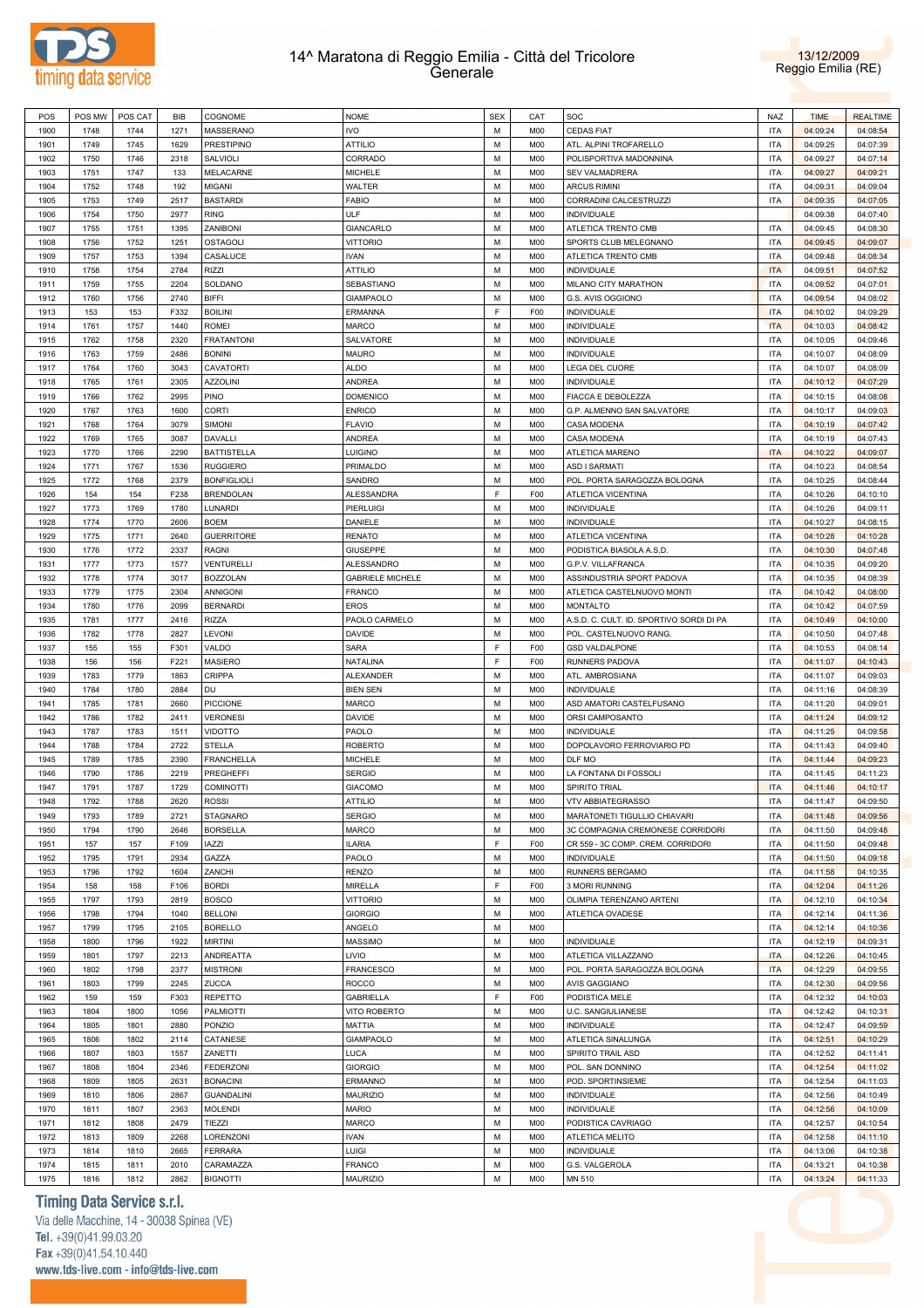



| POS  | POS MW | POS CAT | <b>BIB</b> | COGNOME              | <b>NOME</b>           | <b>SEX</b> | CAT             | SOC                              | <b>NAZ</b> | <b>TIME</b> | <b>REALTIME</b> |
|------|--------|---------|------------|----------------------|-----------------------|------------|-----------------|----------------------------------|------------|-------------|-----------------|
|      |        |         |            |                      |                       | M          |                 |                                  |            |             |                 |
| 1976 | 1817   | 1813    | 2374       | POLI                 | <b>GUIDO</b>          |            | M00             | POL. PORTA SARAGOZZA BOLOGNA     | <b>ITA</b> | 04:13:28    | 04:11:44        |
| 1977 | 1818   | 1814    | 2301       | <b>MATERA</b>        | <b>GIUSEPPE</b>       | М          | M <sub>0</sub>  | <b>BISMANTOVA</b>                | <b>ITA</b> | 04:13:32    | 04:11:34        |
| 1978 | 1819   | 1815    | 1390       | SOLIANI              | <b>SERGIO</b>         | M          | M00             | POD. BISMANTOVA                  | <b>ITA</b> | 04:13:32    | 04:11:52        |
| 1979 | 1820   | 1816    | 2485       | <b>OCCHI</b>         | MARCELLO              | М          | M <sub>0</sub>  | A.S.D. VIGARANOMARATONA          | <b>ITA</b> | 04:13:33    | 04:11:06        |
| 1980 | 160    | 160     | F322       | <b>VALLIERI</b>      | <b>MARIA CRISTINA</b> | F          | F <sub>00</sub> | A.S.D. VIGARANO MARATONA         | <b>ITA</b> | 04:13:33    | 04:11:08        |
|      |        |         |            |                      |                       |            |                 |                                  |            |             |                 |
| 1981 | 161    | 161     | F210       | <b>GAIANI</b>        | <b>CLARA</b>          | F          | F <sub>0</sub>  | A.S.D. VIGARANOMARATONA          | <b>ITA</b> | 04:13:34    | 04:11:07        |
| 1982 | 1821   | 1817    | 1981       | <b>ALLIEVI</b>       | <b>ENRICO</b>         | M          | M00             | <b>AVIS LOCATE</b>               | <b>ITA</b> | 04:13:35    | 04:12:04        |
| 1983 | 1822   | 1818    | 2009       | PAPA                 | FRANCESCO             | М          | M <sub>0</sub>  | G.S. ALI BLU                     | <b>ITA</b> | 04:13:39    | 04:11:40        |
| 1984 | 1823   | 1819    | 1977       | <b>CLERICI</b>       | <b>RENATO</b>         | M          | M00             | <b>AVIS LOCATE</b>               | <b>ITA</b> | 04:13:46    | 04:12:16        |
| 1985 | 1824   | 1820    | 2192       | CAVALLINA            | ALESSANDRO            | M          | M <sub>0</sub>  | COM. PROV. UISP BOLOGNA          | <b>ITA</b> | 04:13:50    | 04:11:27        |
|      |        |         |            |                      |                       |            |                 |                                  |            |             |                 |
| 1986 | 1825   | 1821    | 2434       | <b>BERTOLA</b>       | <b>G.BATTISTA</b>     | M          | M00             | RUNNERS BERGAMO                  | <b>ITA</b> | 04:13:55    | 04:10:59        |
| 1987 | 1826   | 1822    | 2297       | LAMECCHI             | <b>ALESSANDO</b>      | M          | M00             | INDIVIDUALE                      | <b>ITA</b> | 04:13:56    | 04:11:42        |
| 1988 | 1827   | 1823    | 2394       | <b>MECHETTI</b>      | <b>GIOVANNI</b>       | M          | M <sub>0</sub>  | <b>INDIVIDUALE</b>               | <b>ITA</b> | 04:14:05    | 04:11:05        |
| 1989 | 1828   | 1824    | 2648       | <b>BONATO</b>        | <b>MASSIMO</b>        | М          | M <sub>0</sub>  | ATL. MIRAFIORI                   | <b>ITA</b> | 04:14:06    | 04:11:58        |
| 1990 | 1829   | 1825    | 1685       | <b>BAGGIO</b>        | <b>NEREO</b>          | M          | M <sub>0</sub>  | <b>INDIVIDUALE</b>               | <b>ITA</b> | 04:14:11    | 04:12:49        |
|      |        |         |            |                      |                       |            |                 |                                  |            |             |                 |
| 1991 | 1830   | 1826    | 1002       | <b>TEGGI</b>         | CLAUDIO               | М          | M <sub>0</sub>  | POD. UDOR REFUNDA                | <b>ITA</b> | 04:14:13    | 04:13:26        |
| 1992 | 1831   | 1827    | 1313       | <b>RICCI</b>         | <b>RIZIERO</b>        | M          | M <sub>0</sub>  | INDIVIDUALE                      | <b>ITA</b> | 04:14:17    | 04:13:22        |
| 1993 | 1832   | 1828    | 1688       | SANDRI               | <b>DARIO</b>          | M          | M <sub>0</sub>  | INDIVIDUALE                      | <b>ITA</b> | 04:14:21    | 04:12:59        |
| 1994 | 1833   | 1829    | 2726       | <b>PIALORSI</b>      | <b>MARCO</b>          | M          | M <sub>0</sub>  | POD. CANNOBBIO                   | <b>ITA</b> | 04:14:26    | 04:11:46        |
|      |        |         |            |                      | <b>FABIO</b>          | М          |                 |                                  | <b>ITA</b> |             |                 |
| 1995 | 1834   | 1830    | 2003       | <b>DE GIORGI</b>     |                       |            | M <sub>0</sub>  | INDIVIDUALE                      |            | 04:14:30    | 04:12:04        |
| 1996 | 162    | 162     | F194       | SARACINO             | ROSA ELIA             | F          | F <sub>00</sub> | G.P. RIVAROLO 77                 | <b>ITA</b> | 04:14:32    | 04:13:52        |
| 1997 | 1835   | 1831    | 2060       | DI BIASI             | <b>ADRIANO</b>        | M          | M <sub>0</sub>  | GAZZETTA RUNNERS CLUB            | <b>ITA</b> | 04:14:35    | 04:11:56        |
| 1998 | 1836   | 1832    | 2465       | <b>MAGNI</b>         | <b>FABIO</b>          | M          | M <sub>0</sub>  | G.P. GORGONZOLA                  | <b>ITA</b> | 04:14:38    | 04:12:57        |
| 1999 | 1837   | 1833    | 1568       | PADOVANI             | LUCA                  | M          | M <sub>0</sub>  | ATHLETIC CLUB 96                 | <b>ITA</b> | 04:14:43    | 04:13:37        |
|      |        |         |            |                      |                       | M          |                 |                                  | <b>ITA</b> |             |                 |
| 2000 | 1838   | 1834    | 2953       | <b>SCARPANTE</b>     | <b>STEFANO</b>        |            | M <sub>0</sub>  | G.S. PASTA GRANAROLO             |            | 04:14:45    | 04:12:28        |
| 2001 | 1839   | 1835    | 2715       | VIANELLO             | <b>RENZO</b>          | M          | M <sub>0</sub>  | DOPOLAVORO FERR. PD              | <b>ITA</b> | 04:14:48    | 04:12:46        |
| 2002 | 1840   | 1836    | 1993       | <b>MASTROGIORGIO</b> | <b>GIANFRANCO</b>     | M          | M <sub>0</sub>  | ATL. AMBROSIANA                  | <b>ITA</b> | 04:15:00    | 04:12:14        |
| 2003 | 1841   | 1837    | 2253       | <b>BASSI</b>         | ALESSANDRO            | М          | M <sub>0</sub>  | 3C COMPAGNIA CORRIDORI CREMONESI | <b>ITA</b> | 04:15:03    | 04:13:02        |
| 2004 | 1842   | 1838    | 3033       | LAZZARETTI           | <b>ROBERTO</b>        | M          | M <sub>0</sub>  | CICLISTI AVIS FORMIGINE          | <b>ITA</b> | 04:15:09    | 04:13:02        |
|      |        |         |            |                      |                       |            |                 |                                  |            |             |                 |
| 2005 | 1843   | 1839    | 2433       | SALVADORI            | LUCIANO               | М          | M <sub>0</sub>  | ASSINDUSTRIA SPORT PADOVA        | <b>ITA</b> | 04:15:19    | 04:12:30        |
| 2006 | 1844   | 1840    | 1861       | PITTERI              | DANIELE               | M          | M <sub>0</sub>  | <b>ESSETRE RUNNING</b>           | <b>ITA</b> | 04:15:20    | 04:13:48        |
| 2007 | 1845   | 1841    | 2866       | <b>FADONE</b>        | MAURIZIO              | М          | M <sub>0</sub>  | CO 0 18 - TOMMY SPORT            | <b>ITA</b> | 04:15:28    | 04:12:39        |
| 2008 | 1846   | 1842    | 2988       | <b>DODI</b>          | VANNI                 | M          | M <sub>0</sub>  | A.S. CANTURINA POL. SAN MARCO    | <b>ITA</b> | 04:15:28    | 04:13:15        |
| 2009 | 1847   | 1843    | 1523       | <b>BONI</b>          | <b>GIULIANO</b>       | M          | M <sub>0</sub>  | ATL. FALCONARA                   | <b>ITA</b> | 04:15:30    | 04:13:51        |
|      |        |         |            |                      |                       |            |                 |                                  |            |             |                 |
| 2010 | 1848   | 1844    | 2295       | <b>VERNA</b>         | <b>ISIDORO</b>        | M          | M <sub>0</sub>  | G.P. RIVAROLO                    | <b>ITA</b> | 04:15:38    | 04:14:58        |
| 2011 | 1849   | 1845    | 1936       | PIZZABALLA           | ALESSANDRO            | M          | M <sub>0</sub>  | <b>MARATHON TEAM BG</b>          | <b>ITA</b> | 04:15:44    | 04:12:50        |
| 2012 | 1850   | 1846    | 2173       | <b>FATTORI</b>       | <b>GIUSEPPE</b>       | M          | M <sub>0</sub>  | JOGGING TEAM PATERLINI           | <b>ITA</b> | 04:15:49    | 04:14:17        |
| 2013 | 1851   | 1847    | 2341       | <b>FERRETTI</b>      | PAOLO                 | M          | M <sub>0</sub>  | INDIVIDUALE                      | <b>ITA</b> | 04:15:52    | 04:13:18        |
| 2014 | 1852   | 1848    | 2760       | CAPRARA              | <b>GIACOMO</b>        | M          | M00             | <b>LOLLI AUTO</b>                | <b>ITA</b> | 04:15:57    | 04:13:31        |
|      |        |         |            |                      |                       |            |                 |                                  |            |             |                 |
| 2015 | 163    | 163     | F205       | GARGANO              | ANGELA                | F          | F <sub>0</sub>  | A. DISFIDA DI BARLETTA           | <b>ITA</b> | 04:15:59    | 04:13:28        |
| 2016 | 1853   | 1849    | 3016       | PATRUNO              | PIERANTONIO           | M          | M <sub>0</sub>  | TRIATHLON LECCO                  | <b>ITA</b> | 04:16:01    | 04:13:39        |
| 2017 | 164    | 164     | F287       | <b>NAVA</b>          | MARIA                 | F          | F <sub>0</sub>  | G.S. AVIS OGGIONO                | <b>ITA</b> | 04:16:01    | 04:15:40        |
| 2018 | 1854   | 1850    | 1381       | MARANI               | CELSO                 | M          | M <sub>0</sub>  | A.S.D. BIPEDI                    | <b>ITA</b> | 04:16:10    | 04:15:00        |
| 2019 | 165    | 165     | F168       | <b>MAZZOLENI</b>     | NELLA                 | F          | F <sub>00</sub> | INDIVIDUALE                      | <b>ITA</b> | 04:16:22    | 04:15:42        |
|      |        |         |            |                      |                       |            |                 |                                  |            |             |                 |
| 2020 | 1855   | 1851    | 2091       | <b>FRANZONI</b>      | <b>ANDREA</b>         | M          | M <sub>0</sub>  | <b>INDIVIDUALE</b>               | <b>ITA</b> | 04:16:22    | 04:13:34        |
| 2021 | 1856   | 1852    | 1860       | GILLI                | <b>RINALDO</b>        | М          | M <sub>0</sub>  | ATL. CALDERARA                   | <b>ITA</b> | 04:16:25    | 04:16:04        |
| 2022 | 1857   | 1853    | 1921       | <b>FABBRI</b>        | <b>ANTONIO</b>        | М          | M <sub>0</sub>  | PODISTICA FINALE EMILIA          | <b>ITA</b> | 04:16:40    | 04:15:13        |
| 2023 | 166    | 166     | F153       | <b>BORGHI</b>        | DENISE                | F          | F <sub>00</sub> | <b>COSMOS</b>                    | <b>ITA</b> | 04:16:42    | 04:16:17        |
| 2024 | 1858   | 1854    | 2627       | PASSARELLA           | <b>FLAVIO</b>         | М          | M00             | INDIVIDUALE                      | <b>ITA</b> | 04:16:42    | 04:14:33        |
|      |        |         |            |                      |                       |            |                 |                                  |            |             |                 |
| 2025 | 1859   | 1855    | 2048       | CAMPI                | PAOLO                 | M          | M <sub>0</sub>  | POL.MADONNINA                    | <b>ITA</b> | 04:16:45    | 04:14:52        |
| 2026 | 1860   | 1856    | 1435       | VOLPARA              | <b>GABRIELE</b>       | M          | M00             | GRUPPO PODISTICO CASALESE        | <b>ITA</b> | 04:16:53    | 04:15:52        |
| 2027 | 1861   | 1857    | 2316       | GRAZZINI             | <b>ROBERTO</b>        | M          | M <sub>0</sub>  | GRUPPO PODISTICO CASALESE        | <b>ITA</b> | 04:16:53    | 04:15:53        |
| 2028 | 1862   | 1858    | 1436       | SARI                 | LINO                  | M          | M <sub>0</sub>  | <b>GRUPPO PODISTICO CASALESE</b> | <b>ITA</b> | 04:16:54    | 04:15:53        |
| 2029 | 1863   | 1859    | 2442       | <b>TAGLIAFERRI</b>   | PAOLO                 | М          | M <sub>0</sub>  | EUROPA SPORTING CLUB             | <b>ITA</b> | 04:16:58    | 04:14:21        |
|      |        |         |            |                      |                       |            |                 |                                  |            |             |                 |
| 2030 | 1864   | 1860    | 2720       | <b>NUZZI</b>         | <b>GIACINTO</b>       | М          | M <sub>0</sub>  | POL. NOVATE                      | <b>ITA</b> | 04:16:59    | 04:14:42        |
| 2031 | 167    | 167     | F277       | <b>BASILICO</b>      | LAURA                 | F          | F <sub>0</sub>  | POL. NOVATE                      | <b>ITA</b> | 04:16:59    | 04:14:44        |
| 2032 | 1865   | 1861    | 2688       | MENEGHELLI           | <b>ANDREA</b>         | М          | M <sub>0</sub>  | ATL. LUPATOTINA                  | <b>ITA</b> | 04:17:10    | 04:16:51        |
| 2033 | 1866   | 1862    | 863        | COSTA ZACCARELLI     | <b>RINO</b>           | M          | M <sub>0</sub>  | <b>INDIVIDUALE</b>               | <b>ITA</b> | 04:17:14    | 04:16:16        |
| 2034 | 1867   | 1863    | 2875       | ZAMPEDRI             | <b>ERNESTO</b>        | М          | M <sub>0</sub>  | ROAD RUNNERS CLUB MILANO         | <b>ITA</b> | 04:17:17    | 04:15:25        |
|      |        |         |            |                      |                       |            |                 |                                  |            |             |                 |
| 2035 | 168    | 168     | F253       | CARBONIELLO          | <b>GLORIA</b>         | F          | F <sub>00</sub> | S.G.M. FORZA E CORAGGIO          | <b>ITA</b> | 04:17:19    | 04:16:37        |
| 2036 | 1868   | 1864    | 835        | <b>DIAZZI</b>        | <b>GIORGIO</b>        | M          | M <sub>0</sub>  | LA PATRIA                        | <b>ITA</b> | 04:17:26    | 04:16:55        |
| 2037 | 1869   | 1865    | 2542       | <b>MONCIGOLI</b>     | <b>MARCO</b>          | M          | M <sub>0</sub>  | <b>INDIVIDUALE</b>               | <b>ITA</b> | 04:17:27    | 04:14:33        |
| 2038 | 1870   | 1866    | 2402       | <b>GIOVANARDI</b>    | <b>IVANO</b>          | M          | M <sub>0</sub>  | MARATONETI CARPIGIANI            | <b>ITA</b> | 04:17:27    | 04:14:54        |
|      |        |         |            |                      |                       |            |                 |                                  |            |             |                 |
| 2039 | 1871   | 1867    | 1603       | ZAFFERANI            | <b>TERZO</b>          | M          | M <sub>0</sub>  | G.P.A. RSM                       | <b>RSM</b> | 04:17:32    | 04:16:19        |
| 2040 | 1872   | 1868    | 2207       | <b>REBECCHI</b>      | LANFRANCO             | M          | M <sub>0</sub>  | MARATONETI MIRANDOLESI           | <b>ITA</b> | 04:17:36    | 04:15:29        |
| 2041 | 1873   | 1869    | 2587       | BAZZANI              | DANTE                 | M          | M <sub>0</sub>  | INDIVIDUALE                      | <b>ITA</b> | 04:17:37    | 04:15:39        |
| 2042 | 1874   | 1870    | 2073       | SAPORA               | CARLO                 | М          | M <sub>0</sub>  | ATL. VILLA AURELIA               | <b>ITA</b> | 04:17:51    | 04:15:58        |
| 2043 | 1875   | 1871    | 2446       | PERINI               | <b>MARCO</b>          | M          | M <sub>0</sub>  | ROAD RUNNERS CLUB MILANO         | <b>ITA</b> | 04:17:55    | 04:15:50        |
|      |        |         |            |                      |                       |            |                 |                                  |            |             |                 |
| 2044 | 1876   | 1872    | 1959       | <b>BURSI</b>         | ALESSANDRO            | M          | M <sub>0</sub>  | CASA MODENA ATLETICA             | <b>ITA</b> | 04:18:01    | 04:16:39        |
| 2045 | 1877   | 1873    | 2014       | <b>GENNARI</b>       | <b>GIULIANO</b>       | M          | M <sub>0</sub>  | AMATORI PODISTICA TERNI          | <b>ITA</b> | 04:18:01    | 04:15:13        |
| 2046 | 1878   | 1874    | 76         | <b>BARBIERI</b>      | CRISTIAN              | M          | M00             | POL. BIBBIANESE                  | <b>ITA</b> | 04:18:06    | 04:17:58        |
| 2047 | 1879   | 1875    | 2959       | RAINIERI             | MASSIMILIANO          | M          | M <sub>0</sub>  | TRIONFO LIGURE GENOVA            | <b>ITA</b> | 04:18:08    | 04:16:32        |
|      |        |         |            |                      |                       |            |                 |                                  |            |             |                 |
| 2048 | 1880   | 1876    | 1510       | <b>MONTANARI</b>     | <b>OLIVIERO</b>       | M          | M <sub>0</sub>  | POL. CIRCOLO DOZZA               | <b>ITA</b> | 04:18:08    | 04:17:05        |
| 2049 | 1881   | 1877    | 2628       | <b>VICENTI</b>       | <b>GIUSEPPE</b>       | М          | M <sub>0</sub>  | <b>INDIVIDUALE</b>               | ITA        | 04:18:11    | 04:16:32        |
| 2050 | 169    | 169     | F207       | LODI                 | <b>BARBARA</b>        | F          | F <sub>00</sub> | TRIATHLON TEAM BRIANZA           | <b>ITA</b> | 04:18:11    | 04:17:29        |
| 2051 | 170    | 170     | F208       | TAMANZA              | <b>SEVERINA</b>       | F          | F <sub>00</sub> | ATLETICA FRANCIACORTA            | <b>ITA</b> | 04:18:12    | 04:17:40        |

# **Timing Data Service s.r.l.**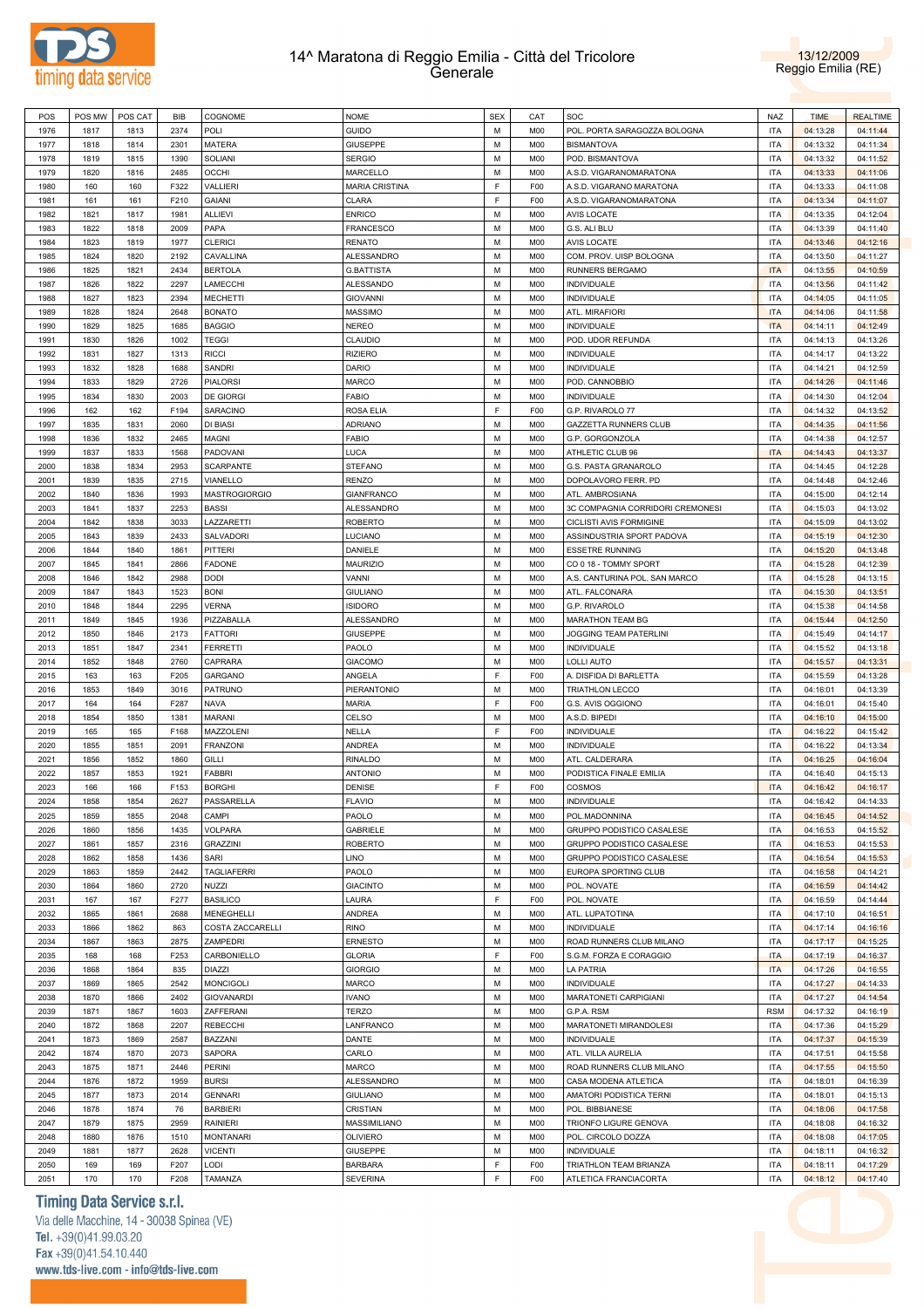



| POS  | POS MW | POS CAT | <b>BIB</b> | COGNOME            | <b>NOME</b>       | <b>SEX</b> | CAT            | SOC                             | <b>NAZ</b> | <b>TIME</b> | <b>REALTIME</b> |
|------|--------|---------|------------|--------------------|-------------------|------------|----------------|---------------------------------|------------|-------------|-----------------|
| 2052 | 1882   | 1878    | 2326       | PIAZZA             | <b>ALBERTO</b>    | M          | M <sub>0</sub> | <b>INDIVIDUALE</b>              | <b>ITA</b> | 04:18:14    | 04:16:29        |
| 2053 | 1883   | 1879    | 2036       | KOUMPLIS           | <b>GEORGIOS</b>   | М          | M <sub>0</sub> | <b>SEGAS</b>                    | GRE        | 04:18:24    | 04:18:24        |
| 2054 | 1884   | 1880    | 2521       | <b>GUATELLI</b>    | PAOLO             | М          | M <sub>0</sub> | INDIVIDUALE                     | <b>ITA</b> | 04:18:25    | 04:15:32        |
|      |        |         |            |                    |                   |            |                |                                 |            |             |                 |
| 2055 | 1885   | 1881    | 1224       | AMORUSO            | MAURO LUCIANO     | М          | M <sub>0</sub> | S.C. RUNNING BISCEGLIE          | <b>ITA</b> | 04:18:25    | 04:18:09        |
| 2056 | 1886   | 1882    | 266        | GOVI               | WILLIAM           | М          | M <sub>0</sub> | ATL. RIVIERA DEL BRENTA         | <b>ITA</b> | 04:18:28    | 04:18:17        |
| 2057 | 171    | 171     | F290       | GANDOLFI           | CECILIA           | F.         | F <sub>0</sub> | CIRC.RICR.CITTANOVA             | <b>ITA</b> | 04:18:28    | 04:18:00        |
| 2058 | 1887   | 1883    | 2805       | <b>RORBERI</b>     | <b>MIRCO</b>      | M          | M <sub>0</sub> | BRENMA RUNNING TEAM             | <b>ITA</b> | 04:18:32    | 04:15:47        |
| 2059 | 1888   | 1884    | 2725       | PEGORARO           | LIVIANO           | М          | M <sub>0</sub> | BREMA RUNNING TEAM              | <b>ITA</b> | 04:18:33    | 04:15:47        |
| 2060 | 1889   | 1885    | 825        | ANCARANI           | <b>NICOLA</b>     | M          | M <sub>0</sub> | G.S. PASTA GRANAROLO            | <b>ITA</b> | 04:18:33    | 04:18:15        |
| 2061 | 172    | 172     | F154       | <b>FORNACIARI</b>  | <b>FIORENZA</b>   | F          | F <sub>0</sub> | POD. BIASOLA                    | <b>ITA</b> | 04:18:49    | 04:18:43        |
| 2062 | 173    | 173     | F121       | GATTI              | MARIANGELA        | F          | F <sub>0</sub> | <b>AVIS PAVIA</b>               | <b>ITA</b> | 04:18:52    | 04:18:06        |
| 2063 | 1890   | 1886    | 2193       | <b>GIULIANATI</b>  | <b>RICCARDO</b>   | M          | M <sub>0</sub> | <b>LEGA DEL CUORE</b>           | <b>ITA</b> | 04:19:02    | 04:16:14        |
|      |        |         |            |                    |                   |            |                |                                 |            |             |                 |
| 2064 | 1891   | 1887    | 1176       | VALTORTA           | VALENTINO         | М          | M <sub>0</sub> | G.S. AVIS OGGIONO               | <b>ITA</b> | 04:19:05    | 04:18:24        |
| 2065 | 1892   | 1888    | 2901       | <b>GIACOMINI</b>   | <b>ROBERTO</b>    | М          | M <sub>0</sub> | PODISTICA BIASOLA A.S.D.        | <b>ITA</b> | 04:19:18    | 04:17:13        |
| 2066 | 174    | 174     | F174       | RADO               | ALESSANDRA        | E          | F <sub>0</sub> | G.S.A. VENEZIA RUNNERS          | <b>ITA</b> | 04:19:18    | 04:18:36        |
| 2067 | 1893   | 1889    | 1187       | SALVATORE          | <b>ANTONIO</b>    | М          | M <sub>0</sub> | PODISTICA AVIS CAMPOBASSO       | <b>ITA</b> | 04:19:32    | 04:18:13        |
| 2068 | 175    | 175     | F103       | SIGALA             | VALENTINA         | F          | F <sub>0</sub> | <b>MILANO</b>                   | <b>ITA</b> | 04:19:34    | 04:18:55        |
| 2069 | 1894   | 1890    | 2550       | FABBRI             | <b>ANTONIO</b>    | M          | M <sub>0</sub> | INDIVIDUALE                     | <b>ITA</b> | 04:19:37    | 04:17:10        |
| 2070 | 176    | 176     | F28        | AGAZZI             | <b>BARBARA</b>    | F          | F <sub>0</sub> | <b>BIPEDI</b>                   | <b>ITA</b> | 04:19:50    | 04:18:48        |
| 2071 | 1895   | 1891    | 1345       | PEZZA              | FABIO             | М          | M <sub>0</sub> | INDIVIDUALE                     | <b>ITA</b> | 04:19:50    | 04:18:48        |
| 2072 | 1896   | 1892    | 834        | PARLATORE          | <b>SERGIO</b>     | M          | M <sub>0</sub> | 3 MORI RUNNING                  | <b>ITA</b> |             | 04:19:11        |
|      |        |         |            |                    |                   |            |                |                                 |            | 04:19:50    |                 |
| 2073 | 1897   | 1893    | 2569       | SANCHINI           | <b>ANTONIO</b>    | М          | M <sub>0</sub> | INDIVIDUALE                     | <b>ITA</b> | 04:19:59    | 04:17:41        |
| 2074 | 1898   | 1894    | 1868       | <b>COSTANTIN</b>   | ORLANDO           | М          | M <sub>0</sub> | G.P. I SARMATI                  | <b>ITA</b> | 04:20:20    | 04:18:20        |
| 2075 | 1899   | 1895    | 3019       | <b>GRIGIS</b>      | <b>NADIO</b>      | M          | M <sub>0</sub> | <b>INDIVIDUALE</b>              | <b>ITA</b> | 04:20:27    | 04:18:29        |
| 2076 | 1900   | 1896    | 2336       | <b>GASPARI</b>     | <b>GIUSEPPE</b>   | М          | M <sub>0</sub> | PODISTICA BIASOLA A.S.D.        | <b>ITA</b> | 04:20:44    | 04:18:02        |
| 2077 | 1901   | 1897    | 2790       | VEZZANI            | LORENZO           | М          | M <sub>0</sub> | A.S.D. POL.QUARESIMO            | <b>ITA</b> | 04:20:51    | 04:18:10        |
| 2078 | 1902   | 1898    | 2858       | <b>BUMBALO</b>     | MANUELE           | M          | M <sub>0</sub> | PD 140-ASSIND SPORT. PD         | <b>ITA</b> | 04:20:52    | 04:18:49        |
| 2079 | 1903   | 1899    | 2994       | <b>ALDROVANDI</b>  | <b>AZIO</b>       | М          | M <sub>0</sub> | POL. VILLA SAVIOLA ASD          | <b>ITA</b> | 04:21:00    | 04:18:33        |
| 2080 | 1904   | 1900    | 2387       | <b>CAPODIECI</b>   | SALVATORE         | М          | M <sub>0</sub> | <b>INDIVIDUALE</b>              | <b>ITA</b> | 04:21:12    | 04:18:36        |
| 2081 | 1905   | 1901    | 2764       | <b>SCHITO</b>      | ALESSANDRO        | M          | M <sub>0</sub> | <b>BRESCIA MARATHON</b>         | <b>ITA</b> | 04:21:12    | 04:18:20        |
|      |        |         |            |                    |                   |            |                |                                 |            |             |                 |
| 2082 | 1906   | 1902    | 1479       | ZANDONÀ            | <b>MAURO</b>      | М          | M <sub>0</sub> | INDIVIDUALE                     | <b>ITA</b> | 04:21:16    | 04:19:47        |
| 2083 | 1907   | 1903    | 2016       | CAPONERA           | <b>ROBERTO</b>    | М          | M <sub>0</sub> | MARATONETI DEL TIGULLIO         | <b>ITA</b> | 04:21:19    | 04:18:32        |
| 2084 | 1908   | 1904    | 2525       | PASI               | <b>MASSIMO</b>    | M          | M <sub>0</sub> | RUNNERS BERGAMO                 | <b>ITA</b> | 04:21:21    | 04:19:11        |
| 2085 | 1909   | 1905    | 1469       | <b>BOZZALI</b>     | <b>ALFREDO</b>    | М          | M <sub>0</sub> | PICO RUNNERS                    | <b>ITA</b> | 04:21:24    | 04:20:00        |
| 2086 | 1910   | 1906    | 2439       | <b>FUSARI</b>      | PIETRO ALBERTO    | М          | M <sub>0</sub> | POL. ACLI MACERATA              | <b>ITA</b> | 04:21:26    | 04:18:55        |
| 2087 | 1911   | 1907    | 1839       | LIOCARNI           | <b>RENATO</b>     | M          | M <sub>0</sub> | G.P. CESENATE                   | <b>ITA</b> | 04:21:40    | 04:20:15        |
| 2088 | 1912   | 1908    | 2075       | <b>RUSTICHELLI</b> | <b>NICOLA</b>     | М          | M <sub>0</sub> | POL. TRICOLORE                  | <b>ITA</b> | 04:21:46    | 04:19:00        |
| 2089 | 1913   | 1909    | 2698       | CAVEDON            | ANGELO            | М          | M <sub>0</sub> | INDIVIDUALE                     | <b>ITA</b> | 04:21:48    | 04:20:32        |
| 2090 | 1914   | 1910    | 2041       | CHIERICI           | <b>STEFANO</b>    | M          | M <sub>0</sub> | EDERA MARATHON FORLÌ            | <b>ITA</b> | 04:22:00    | 04:21:09        |
|      | 1915   |         |            |                    |                   | М          | M <sub>0</sub> |                                 | <b>ITA</b> | 04:22:09    |                 |
| 2091 |        | 1911    | 1279       | <b>BALDON</b>      | GIANCARLO         |            |                | ASD PODISTICA ARONA             |            |             | 04:21:39        |
| 2092 | 177    | 177     | F113       | CONESE             | <b>FRANCA</b>     | F          | F <sub>0</sub> | RUNNERS BERGAMO                 | <b>ITA</b> | 04:22:11    | 04:21:25        |
| 2093 | 1916   | 1912    | 2276       | PEDRONI            | MARCO             | M          | M <sub>0</sub> | INDIVIDUALE                     | <b>ITA</b> | 04:22:16    | 04:19:42        |
| 2094 | 1917   | 1913    | 2385       | <b>GEBENNINI</b>   | <b>MARCO</b>      | М          | M <sub>0</sub> | <b>INDIVIDUALE</b>              | <b>ITA</b> | 04:22:18    | 04:19:33        |
| 2095 | 1918   | 1914    | 1006       | <b>GUALDI</b>      | <b>NICOLA</b>     | М          | M <sub>0</sub> | POD. UDOR REFUNDA               | <b>ITA</b> | 04:22:20    | 04:21:32        |
| 2096 | 178    | 178     | F294       | CERUTI             | COLOMBA           | F          | F <sub>0</sub> | <b>MARATHON CR</b>              | <b>ITA</b> | 04:22:20    | 04:21:31        |
| 2097 | 1919   | 1915    | 1444       | <b>RAVAIOLI</b>    | <b>ROBERTO</b>    | М          | M <sub>0</sub> | INDIVIDUALE                     | <b>ITA</b> | 04:22:20    | 04:20:15        |
| 2098 | 1920   | 1916    | 2038       | <b>GUZZETTI</b>    | <b>FERRUCCIO</b>  | М          | M <sub>0</sub> | <b>INDIVIDUALE</b>              | <b>ITA</b> | 04:22:26    | 04:19:27        |
| 2099 | 179    | 179     | F291       | <b>BARBONI</b>     | <b>GLORIA</b>     | F.         | F <sub>0</sub> | CEDAS LANCIA VERRONE            | <b>ITA</b> | 04:22:35    | 04:21:52        |
| 2100 | 1921   | 1917    | 2386       | <b>VIGOTTI</b>     | <b>GIANPIERO</b>  | М          | M <sub>0</sub> |                                 | <b>ITA</b> | 04:22:38    |                 |
|      |        |         |            |                    |                   |            |                | GRUPPO PODISTICO CASALESE       |            |             | 04:22:15        |
| 2101 | 1922   | 1918    | 2780       | DATTOLI            | SALVATORE         | М          | M <sub>0</sub> | GRUPPO PODISTICO CASALESE       | <b>ITA</b> | 04:22:38    | 04:20:56        |
| 2102 | 180    | 180     | F267       | TASSETTO           | SILVIA            | F          | F <sub>0</sub> | <b>INDIVIDUALE</b>              | <b>ITA</b> | 04:22:50    | 04:20:41        |
| 2103 | 1923   | 1919    | 2696       | <b>PIVATO</b>      | CRISTIAN          | М          | M <sub>0</sub> | INDIVIDUALE                     | <b>ITA</b> | 04:22:51    | 04:20:41        |
| 2104 | 1924   | 1920    | 3080       | SOLMI              | <b>FRANCESCO</b>  | М          | M <sub>0</sub> | CASA MODENA                     | <b>ITA</b> | 04:22:54    | 04:20:18        |
| 2105 | 1925   | 1921    | 2657       | CORNA              | <b>GIANFRANCO</b> | М          | M <sub>0</sub> | ASD ATL SAN MARCO BUSTO ARSIZIO | <b>ITA</b> | 04:22:54    | 04:21:00        |
| 2106 | 1926   | 1922    | 2188       | SAVIOLI            | <b>ANTONIO</b>    | М          | M <sub>0</sub> | D.L.F. RIMINI                   | <b>ITA</b> | 04:22:56    | 04:21:35        |
| 2107 | 1927   | 1923    | 2512       | <b>NORDERA</b>     | <b>GIAMPIETRO</b> | М          | M <sub>0</sub> | CORRI CON NOI                   | <b>ITA</b> | 04:23:03    | 04:20:25        |
| 2108 | 1928   | 1924    | 2429       | <b>FIORINI</b>     | <b>MAURO</b>      | М          | M <sub>0</sub> | G.S. MONTESTELLA                | <b>ITA</b> | 04:23:05    | 04:21:23        |
|      |        |         |            |                    |                   |            |                |                                 |            |             |                 |
| 2109 | 1929   | 1925    | 2396       | TAGLIAZUCCHI       | EZIO              | М          | M <sub>0</sub> | A. S. D. ATLETICA ZOCCA         | <b>ITA</b> | 04:23:08    | 04:20:40        |
| 2110 | 181    | 181     | F206       | ROSSI              | <b>MARISA</b>     | F          | F <sub>0</sub> | 3C CR559                        | <b>ITA</b> | 04:23:08    | 04:21:06        |
| 2111 | 1930   | 1926    | 1608       | BARILI             | PAOLO             | М          | M <sub>0</sub> | 3C CR559                        | <b>ITA</b> | 04:23:09    | 04:21:05        |
| 2112 | 1931   | 1927    | 2864       | <b>BIGI</b>        | MASSIMO           | М          | M <sub>0</sub> | AVIS NOVELLARA                  | <b>ITA</b> | 04:23:09    | 04:21:23        |
| 2113 | 1932   | 1928    | 2313       | <b>CICETTI</b>     | <b>FABRIZIO</b>   | М          | M <sub>0</sub> | COLLEMARATHON CLUB              | <b>ITA</b> | 04:23:11    | 04:21:00        |
| 2114 | 1933   | 1929    | 2882       | NGUYEN             | <b>TAT THINH</b>  | М          | M <sub>0</sub> | INDIVIDUALE                     | <b>ITA</b> | 04:23:15    | 04:20:40        |
| 2115 | 1934   | 1930    | 1756       | <b>COACRI</b>      | <b>ANTONIO</b>    | М          | M <sub>0</sub> | MARATHON CLUB CITTÀ DI CASTELLO | <b>ITA</b> | 04:23:26    | 04:21:47        |
| 2116 | 1935   | 1931    | 1759       | <b>BIAGIONI</b>    | MASSIMO           | М          | M <sub>0</sub> | MARATHON CLUB CITTÀ DI CASTELLO | <b>ITA</b> | 04:23:26    | 04:21:48        |
|      | 1936   |         |            | VALENTI            |                   | М          | M <sub>0</sub> |                                 | <b>ITA</b> |             |                 |
| 2117 |        | 1932    | 1762       |                    | MAURIZIO          |            |                | MARATHON CLUB CITTÀ DI CASTELLO |            | 04:23:27    | 04:21:47        |
| 2118 | 1937   | 1933    | 1754       | <b>BIAGIONI</b>    | <b>FRANCO</b>     | М          | M <sub>0</sub> | MARATHON CLUB CITTÀ DI CASTELLO | <b>ITA</b> | 04:23:27    | 04:21:47        |
| 2119 | 182    | 182     | F155       | DUVIA              | CHIARA            | F          | F <sub>0</sub> | INDIVIDUALE                     | <b>ITA</b> | 04:23:30    | 04:23:18        |
| 2120 | 1938   | 1934    | 2413       | PARADISO           | <b>GIOVANNI</b>   | М          | M <sub>0</sub> | <b>BIPEDI</b>                   | <b>ITA</b> | 04:23:36    | 04:21:41        |
| 2121 | 1939   | 1935    | 2458       | <b>MATARESI</b>    | <b>FEDERICO</b>   | М          | M <sub>0</sub> | GRUPPO PODISTICO ROSSINI        | <b>ITA</b> | 04:23:45    | 04:22:03        |
| 2122 | 183    | 183     | F172       | <b>GANAPINI</b>    | CINZIA            | F          | F <sub>0</sub> | ASS. POL. ATL. SCANDIANO        | <b>ITA</b> | 04:23:48    | 04:23:14        |
| 2123 | 184    | 184     | F124       | CHIODELLI          | PAOLA             | F          | F <sub>0</sub> | A.S.D. BRESCIA MARATHON         | <b>ITA</b> | 04:23:48    | 04:23:20        |
| 2124 | 1940   | 1936    | 2017       | VIGI               | <b>ERNESTO</b>    | М          | M <sub>0</sub> | POD. LUCREZIA                   | <b>ITA</b> | 04:24:00    | 04:21:43        |
| 2125 | 1941   | 1937    | 2603       | ROCCO              | <b>RENATO</b>     | М          | M <sub>0</sub> | <b>I SARMATI</b>                | <b>ITA</b> | 04:24:05    | 04:22:02        |
|      |        |         |            |                    |                   |            |                |                                 |            |             |                 |
| 2126 | 1942   | 1938    | 1476       | LORENZI            | PAOLO             | М          | M <sub>0</sub> | G.P. BANCA D'ITALIA - GENOVA    | <b>ITA</b> | 04:24:23    | 04:22:51        |
| 2127 | 1943   | 1939    | 1364       | SLAVAZZA           | PAOLO             | M          | M <sub>0</sub> | <b>TURIN MARATHON</b>           | <b>ITA</b> | 04:24:30    | 04:22:22        |

# **Timing Data Service s.r.l.**

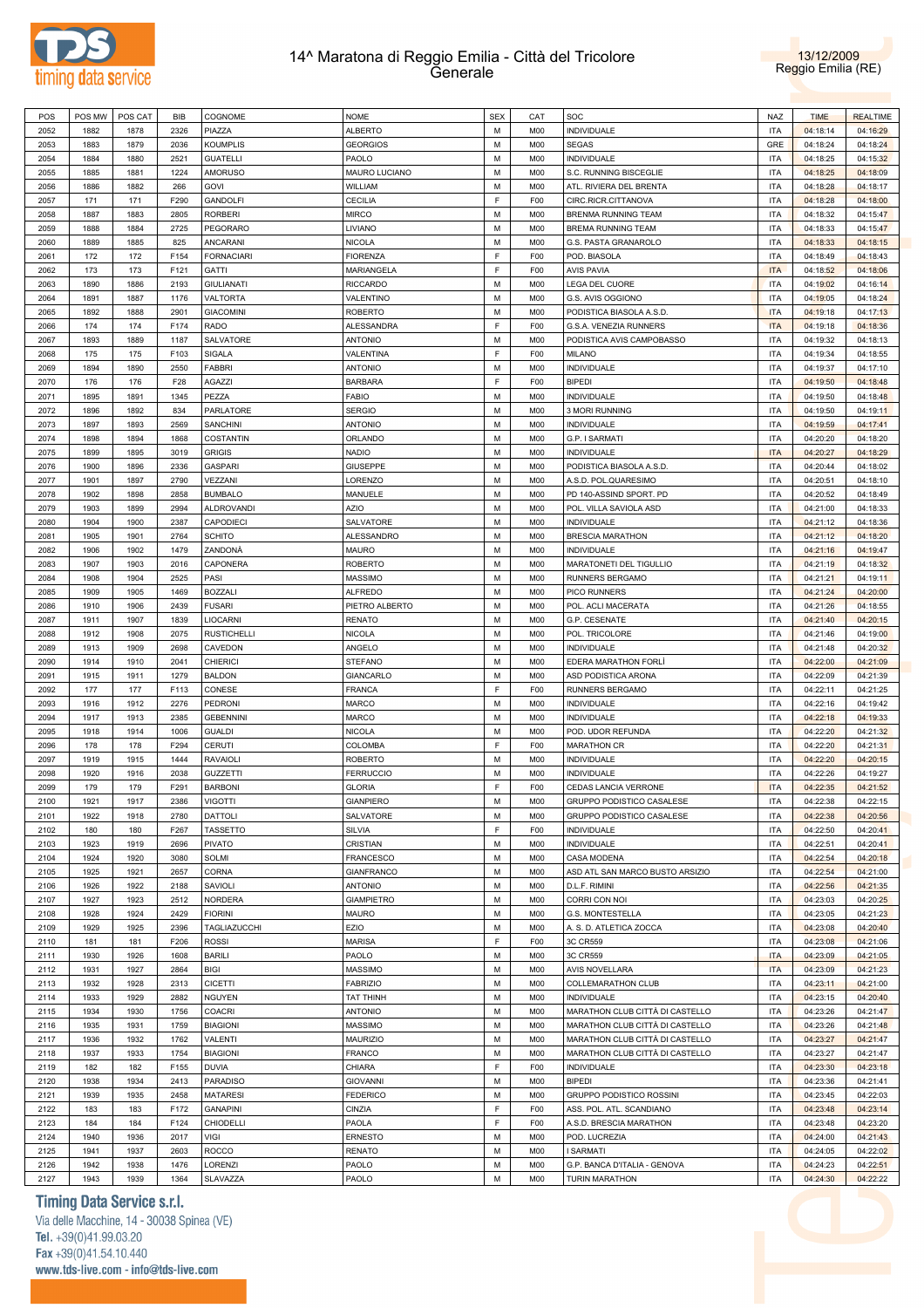



| POS  | POS MW | POS CAT | BIB  | COGNOME              | <b>NOME</b>        | <b>SEX</b> | CAT             | SOC                            | NAZ        | <b>TIME</b> | <b>REALTIME</b> |
|------|--------|---------|------|----------------------|--------------------|------------|-----------------|--------------------------------|------------|-------------|-----------------|
|      |        |         |      |                      |                    | M          |                 | POL. AMBROSIANA - RIVALTA      |            |             |                 |
| 2128 | 1944   | 1940    | 124  | ZECCA                | LUIGI              |            | M <sub>0</sub>  |                                | <b>ITA</b> | 04:24:37    | 04:24:15        |
| 2129 | 185    | 185     | F27  | <b>BUSATTA</b>       | M. ANTONIA         | F          | F <sub>0</sub>  |                                | <b>ITA</b> | 04:24:42    | 04:24:30        |
| 2130 | 1945   | 1941    | 280  | <b>BIGI</b>          | LUCIANO            | M          | M <sub>0</sub>  | F0365                          | <b>ITA</b> | 04:24:50    | 04:23:37        |
| 2131 | 186    | 186     | F347 | <b>NGUYEN</b>        | KATHY              | F          | F <sub>00</sub> | INDIVIDUALE                    | <b>USA</b> | 04:24:56    | 04:24:29        |
| 2132 | 1946   | 1942    | 1992 | PINO                 | <b>RICCARDO</b>    | M          | M <sub>0</sub>  | FIACCA E DEBOLEZZA             | <b>ITA</b> | 04:24:56    | 04:24:35        |
|      |        |         |      |                      |                    |            |                 |                                |            |             |                 |
| 2133 | 1947   | 1943    | 2859 | <b>GRASSI</b>        | <b>ROBERTO</b>     | М          | M <sub>0</sub>  | POLISPORTIVA SAN DONNINO       | <b>ITA</b> | 04:24:59    | 04:22:41        |
| 2134 | 1948   | 1944    | 2220 | <b>SCALZO</b>        | DAVIDE             | M          | M <sub>0</sub>  | LA GUGLIA                      | <b>ITA</b> | 04:25:01    | 04:24:28        |
| 2135 | 1949   | 1945    | 2168 | <b>SEVERINO</b>      | ROCCO ANTONIO      | М          | M <sub>0</sub>  | DOPO LAVORO FERROVIARIO MODENA | ITA        | 04:25:17    | 04:23:16        |
| 2136 | 1950   | 1946    | 2005 | <b>BELLIN</b>        | SAMUEL             | M          | M <sub>0</sub>  | A.S.D. C.R. COLLI ALTI         | <b>ITA</b> | 04:25:20    | 04:23:20        |
| 2137 | 187    | 187     | F140 | <b>CORNALI</b>       | ALESSANDRA         | F          | F <sub>00</sub> | INDIVIDUALE                    | <b>ITA</b> | 04:25:32    | 04:25:04        |
|      |        |         |      |                      |                    |            |                 |                                |            |             |                 |
| 2138 | 1951   | 1947    | 2826 | <b>MILESI</b>        | <b>MATTEO</b>      | M          | M00             | MARATHON TEAM BG               | <b>ITA</b> | 04:25:59    | 04:23:21        |
| 2139 | 1952   | 1948    | 2961 | <b>SCIANCA</b>       | MAURO              | М          | M <sub>0</sub>  | ATL. LAMBRO MILANO             | <b>ITA</b> | 04:26:04    | 04:23:41        |
| 2140 | 1953   | 1949    | 2053 | <b>CRIMENI</b>       | <b>GABRIELE</b>    | M          | M00             | <b>GP VALERA FRATTA</b>        | <b>ITA</b> | 04:26:06    | 04:24:18        |
| 2141 | 1954   | 1950    | 2737 | <b>BERGAMASCHI</b>   | <b>GIAN PIETRO</b> | М          | M <sub>0</sub>  | GRUPPO PODISTICO CASALESE      | <b>ITA</b> | 04:26:08    | 04:24:25        |
| 2142 | 1955   | 1951    | 1596 | <b>FERRETTI</b>      | SIMONE             | M          | M00             | POL. RINASCITA MONTEVARCHI     | <b>ITA</b> | 04:26:15    | 04:24:52        |
|      |        |         |      |                      |                    |            |                 |                                |            |             |                 |
| 2143 | 1956   | 1952    | 2787 | PAVAN                | CHRISTIAN          | М          | M <sub>0</sub>  | VALDALPONE                     | <b>ITA</b> | 04:26:16    | 04:23:56        |
| 2144 | 1957   | 1953    | 2812 | AMATRUDA             | <b>VINCENZO</b>    | M          | M00             | CALDERARA TECHNOPLAST          | <b>ITA</b> | 04:26:22    | 04:24:29        |
| 2145 | 1958   | 1954    | 1593 | <b>MORINI</b>        | <b>MARCO</b>       | М          | M <sub>0</sub>  | ATL. CISTELLA                  | <b>ITA</b> | 04:26:24    | 04:25:03        |
| 2146 | 1959   | 1955    | 2736 | CAROLLO              | <b>MICHELE</b>     | M          | M00             | HAPPY RUNNER CLUB              | <b>ITA</b> | 04:26:29    | 04:24:00        |
| 2147 | 1960   | 1956    | 2314 | MANGIALARDO          | <b>VIRGILIO</b>    | М          | M <sub>0</sub>  | SAN DAMIANESE                  | <b>ITA</b> | 04:26:30    | 04:23:50        |
|      |        |         |      |                      |                    |            |                 |                                |            |             |                 |
| 2148 | 188    | 188     | F293 | <b>D'ALOIA</b>       | SILVIA             | F          | F00             | CREAL BORMIOLI LUIGI           | <b>ITA</b> | 04:26:32    | 04:25:49        |
| 2149 | 1961   | 1957    | 2164 | <b>FALEO</b>         | MASSIMO            | М          | M <sub>0</sub>  | ATL. STRACAGNANO               | <b>ITA</b> | 04:26:32    | 04:24:57        |
| 2150 | 1962   | 1958    | 1828 | ANCORA               | <b>VITO PIERO</b>  | M          | M00             | PRO PATRIA MILANO              | <b>ITA</b> | 04:26:33    | 04:25:08        |
| 2151 | 1963   | 1959    | 2823 | <b>GAZZOTTI</b>      | CORRADO            | М          | M <sub>0</sub>  | G.P.LA GUGLIA SASSUOLO         | <b>ITA</b> | 04:26:34    | 04:26:02        |
| 2152 | 1964   | 1960    | 167  | <b>ALIPRANDI</b>     | <b>RENATO</b>      | M          | M <sub>0</sub>  | ATLETI CAMPO GIURATI           | <b>ITA</b> | 04:26:34    | 04:24:03        |
|      |        |         |      |                      |                    |            |                 |                                |            |             |                 |
| 2153 | 1965   | 1961    | 2870 | AMMONI               | <b>GIUSEPPE</b>    | М          | M <sub>0</sub>  | MARATHON TEAM BG               | <b>ITA</b> | 04:26:36    | 04:23:42        |
| 2154 | 1966   | 1962    | 3089 | <b>MORELLI</b>       | <b>GIULIANO</b>    | M          | M <sub>0</sub>  | BS 492 VILLAGGIO SERG          | <b>ITA</b> | 04:26:39    | 04:24:18        |
| 2155 | 1967   | 1963    | 1883 | QUAGLIO              | ALBANO             | М          | M <sub>0</sub>  | G.P. I SARMATI                 | <b>ITA</b> | 04:26:41    | 04:25:23        |
| 2156 | 1968   | 1964    | 1767 | <b>FRANCESCHI</b>    | PAOLO              | M          | M00             | G.P. I SARMATI                 | <b>ITA</b> | 04:26:42    | 04:25:21        |
|      |        |         | 2215 |                      | <b>ROBERTO</b>     | М          |                 |                                | <b>ITA</b> |             |                 |
| 2157 | 1969   | 1965    |      | <b>BELLETTI</b>      |                    |            | M <sub>0</sub>  | <b>TRIIRON</b>                 |            | 04:26:44    | 04:24:18        |
| 2158 | 1970   | 1966    | 2791 | DELL'AIA             | SALVATORE          | M          | M00             | POD.PRATESE                    | <b>ITA</b> | 04:26:46    | 04:24:32        |
| 2159 | 189    | 189     | F163 | <b>RASICCI</b>       | ADELE              | F          | F00             | <b>UISP FERRARA</b>            | <b>ITA</b> | 04:26:52    | 04:26:02        |
| 2160 | 1971   | 1967    | 2353 | <b>MASIERO</b>       | CARLO              | M          | M00             | INDIVIDUALE                    | <b>ITA</b> | 04:26:52    | 04:24:36        |
| 2161 | 1972   | 1968    | 2231 | <b>ROSSI</b>         | <b>LUCA</b>        | М          | M <sub>0</sub>  | INDIVIDUALE                    | <b>ITA</b> | 04:26:55    | 04:24:33        |
|      |        |         | F142 |                      |                    | F          |                 |                                |            |             |                 |
| 2162 | 190    | 190     |      | <b>MORSELLI</b>      | LOREDANA           |            | F00             | POL. CASTELFRANCO EMILIA       | <b>ITA</b> | 04:26:58    | 04:24:20        |
| 2163 | 1973   | 1969    | 136  | <b>CUOGHI</b>        | <b>ELIANO</b>      | M          | M <sub>0</sub>  | <b>EMPORIO BICI</b>            | <b>ITA</b> | 04:26:59    | 04:26:21        |
| 2164 | 191    | 191     | F110 | MATTIOLI             | <b>MARILENA</b>    | F          | F00             | <b>GS EMPORIO BICI</b>         | <b>ITA</b> | 04:27:00    | 04:26:22        |
| 2165 | 1974   | 1970    | 1369 | MATTIOLI             | <b>TIZIANO</b>     | М          | M <sub>0</sub>  | COLLEMARATHON CLUB             | <b>ITA</b> | 04:27:10    | 04:26:12        |
| 2166 | 1975   | 1971    | 2682 | <b>CERIONI</b>       | <b>ENNIO</b>       | M          | M00             | COLLEMAR-ATHON CLUB            | <b>ITA</b> | 04:27:11    | 04:25:47        |
| 2167 | 192    | 192     | F265 | <b>GODI</b>          | PATRIZIA           | F          | F <sub>00</sub> | COLLEMAR-ATHON CLUB            | <b>ITA</b> | 04:27:12    | 04:25:46        |
|      |        |         |      |                      |                    |            |                 |                                |            |             |                 |
| 2168 | 193    | 193     | F214 | <b>BERNINI</b>       | PAOLA              | F          | F00             | POL. LA MADONNINA              | <b>ITA</b> | 04:27:13    | 04:24:48        |
| 2169 | 1976   | 1972    | 2503 | <b>GASPARINI</b>     | PAOLO              | М          | M <sub>0</sub>  | POL. LA MADONNINA              | <b>ITA</b> | 04:27:13    | 04:24:48        |
| 2170 | 1977   | 1973    | 2170 | <b>GAVIOLI</b>       | PAOLO              | M          | M <sub>0</sub>  | ATL. CIBENO                    | <b>ITA</b> | 04:27:19    | 04:24:54        |
| 2171 | 1978   | 1974    | 2051 | MEMMOLO              | <b>TARUN</b>       | М          | M <sub>0</sub>  | ATL. CIBENO                    | <b>ITA</b> | 04:27:20    | 04:25:06        |
| 2172 | 1979   | 1975    | 2050 |                      | <b>LUCA</b>        | M          | M <sub>0</sub>  |                                | ITA        | 04:27:20    | 04:25:07        |
|      |        |         |      | STRAVAGANTI          |                    |            |                 | ATL. CIBENO                    |            |             |                 |
| 2173 | 1980   | 1976    | 2255 | CAPORELLO            | <b>ENRICO</b>      | М          | M <sub>0</sub>  | ASSINDUSTRIA SPORT PADOVA      | <b>ITA</b> | 04:27:22    | 04:25:15        |
| 2174 | 1981   | 1977    | 2259 | CAVAZZONI            | ALESSANDRO         | M          | M <sub>0</sub>  | <b>REGGIO EVENT'S</b>          | <b>ITA</b> | 04:27:25    | 04:25:50        |
| 2175 | 1982   | 1978    | 2944 | <b>DELLE FEMMINE</b> | <b>AGOSTINO</b>    | M          | M <sub>0</sub>  | CLUB VAI S.MARIA C.V.          | <b>ITA</b> | 04:27:29    | 04:25:30        |
| 2176 | 1983   | 1979    | 200  | <b>BEDINI</b>        | <b>MAURO</b>       | M          | M00             | UISP REGGIO EMILIA             | <b>ITA</b> | 04:27:32    | 04:27:24        |
|      |        |         |      |                      |                    | M          |                 |                                |            |             |                 |
| 2177 | 1984   | 1980    | 2251 | <b>BORRI</b>         | <b>DOMENICO</b>    |            | M00             | ADS RUNNERS SULMONA            | <b>ITA</b> | 04:27:36    | 04:25:14        |
| 2178 | 1985   | 1981    | 1164 | <b>BIZZARRI</b>      | OSCAR              | M          | M00             | PODISTICA BIASOLA A.S.D.       | <b>ITA</b> | 04:27:37    | 04:26:44        |
| 2179 | 1986   | 1982    | 2376 | <b>MOLINARI</b>      | ANDREA             | М          | M <sub>0</sub>  | POL. PORTA SARAGOZZA BOLOGNA   | <b>ITA</b> | 04:27:38    | 04:25:57        |
| 2180 | 194    | 194     | F102 | MALUSA               | DANIELA            | F          | F <sub>0</sub>  | ATLETICA PRISMA TRASPORTI      | <b>ITA</b> | 04:27:42    | 04:27:30        |
| 2181 | 1987   | 1983    | 2748 | <b>INGENITO</b>      | RAFFAELE           | М          | M <sub>0</sub>  | S. CLUB LIB. SESTO             | <b>ITA</b> | 04:27:49    | 04:25:06        |
|      | 1988   |         |      | MAGNI                |                    | M          | M00             |                                |            |             |                 |
| 2182 |        | 1984    | 1806 |                      | <b>ROBERTO</b>     |            |                 | S. CLUB LIB. SESTO             | <b>ITA</b> | 04:27:49    | 04:24:57        |
| 2183 | 1989   | 1985    | 3057 | <b>ANDREATINI</b>    | <b>ROBERTO</b>     | М          | M <sub>0</sub>  | ATLETICA 75                    | ITA        | 04:27:51    | 04:25:23        |
| 2184 | 1990   | 1986    | 2047 | CUCCO                | RENZO              | M          | M <sub>0</sub>  | ATL. CIBENO                    | <b>ITA</b> | 04:27:59    | 04:25:31        |
| 2185 | 1991   | 1987    | 3034 | CATTOLICO            | ANGELO             | М          | M <sub>0</sub>  | <b>INDIVIDUALE</b>             | <b>ITA</b> | 04:28:02    | 04:25:14        |
| 2186 | 1992   | 1988    | 2757 | <b>BALDON</b>        | <b>MORENO</b>      | M          | M00             | ASSINDUSTRIA SPORT PADOVA      | <b>ITA</b> | 04:28:06    | 04:26:00        |
|      |        |         |      |                      |                    |            |                 |                                |            |             |                 |
| 2187 | 1993   | 1989    | 2604 | <b>MANTOVANI</b>     | <b>GUIDO</b>       | М          | M <sub>0</sub>  | <b>INDIVIDUALE</b>             | <b>ITA</b> | 04:28:11    | 04:25:59        |
| 2188 | 1994   | 1990    | 2945 | <b>GHIRARDI</b>      | PIETRO             | M          | M00             | G.S. ZELOFORAMAGNO             | <b>ITA</b> | 04:28:33    | 04:25:37        |
| 2189 | 1995   | 1991    | 2418 | <b>FORNACIARI</b>    | LUCA               | M          | M <sub>0</sub>  | US CERVO MASSENZATICO          | <b>ITA</b> | 04:28:49    | 04:27:06        |
| 2190 | 1996   | 1992    | 2605 | <b>MORAS</b>         | ANTONIO            | M          | M00             | <b>INDIVIDUALE</b>             | <b>ITA</b> | 04:28:54    | 04:26:42        |
|      |        |         | 938  | <b>FABIANI</b>       | <b>GIUSEPPE</b>    | M          |                 |                                |            |             |                 |
| 2191 | 1997   | 1993    |      |                      |                    |            | M <sub>0</sub>  | V.C.A. MILANO                  | <b>ITA</b> | 04:28:58    | 04:27:46        |
| 2192 | 1998   | 1994    | 2976 | SANDBERG             | <b>CURT</b>        | M          | M00             | <b>INDIVIDUALE</b>             |            | 04:28:58    | 04:26:49        |
| 2193 | 195    | 195     | F219 | MASSARI              | <b>GRETA</b>       | F          | F00             | PICO RUNNERS                   | <b>ITA</b> | 04:29:00    | 04:28:11        |
| 2194 | 1999   | 1995    | 1724 | <b>SIVORI</b>        | <b>MAURO</b>       | M          | M00             | MARATONETI TIGULLIO            | ITA        | 04:29:01    | 04:27:46        |
| 2195 | 196    | 196     | F299 | <b>FRASCA</b>        | PAOLA              | F          | F <sub>0</sub>  | INDIVIDUALE                    | <b>ITA</b> | 04:29:10    | 04:28:32        |
|      |        |         | F298 |                      |                    | F          | F <sub>0</sub>  |                                |            |             |                 |
| 2196 | 197    | 197     |      | <b>BUGADA</b>        | MARIA CARLA        |            |                 | <b>INDIVIDUALE</b>             | <b>ITA</b> | 04:29:19    | 04:27:48        |
| 2197 | 2000   | 1996    | 2845 | SPEZZANI             | <b>MAURO</b>       | M          | M <sub>0</sub>  | INDIVIDUALE                    | ITA        | 04:29:19    | 04:27:21        |
| 2198 | 198    | 198     | F297 | <b>BRAMBILLA</b>     | <b>GABRIELLA</b>   | F          | F <sub>0</sub>  | INDIVIDUALE                    | <b>ITA</b> | 04:29:19    | 04:27:48        |
| 2199 | 2001   | 1997    | 2081 | QUALDI               | <b>ANTONIO</b>     | M          | M <sub>0</sub>  | RUNNERS PADOVA                 | <b>ITA</b> | 04:29:27    | 04:27:39        |
| 2200 | 2002   | 1998    | 2539 | <b>BOSCARO</b>       | <b>NICOLA</b>      | M          | M00             | SPOTORNI                       | <b>ITA</b> | 04:29:45    | 04:28:07        |
|      |        |         |      |                      |                    |            |                 |                                |            |             |                 |
| 2201 | 2003   | 1999    | 2689 | <b>BIANCONI</b>      | PAOLO              | М          | M <sub>0</sub>  | ATL. LUPATOTINA                | <b>ITA</b> | 04:29:46    | 04:27:28        |
| 2202 | 2004   | 2000    | 1844 | GIOFFRÈ              | ANTONINO           | М          | M00             | POLISPORTIVA TORRILE           | <b>ITA</b> | 04:29:46    | 04:28:37        |
| 2203 | 2005   | 2001    | 2293 | PEGORARO             | CLAUDIO            | М          | M00             | ASD I SARAMATI                 | <b>ITA</b> | 04:29:49    | 04:28:29        |

# **Timing Data Service s.r.l.**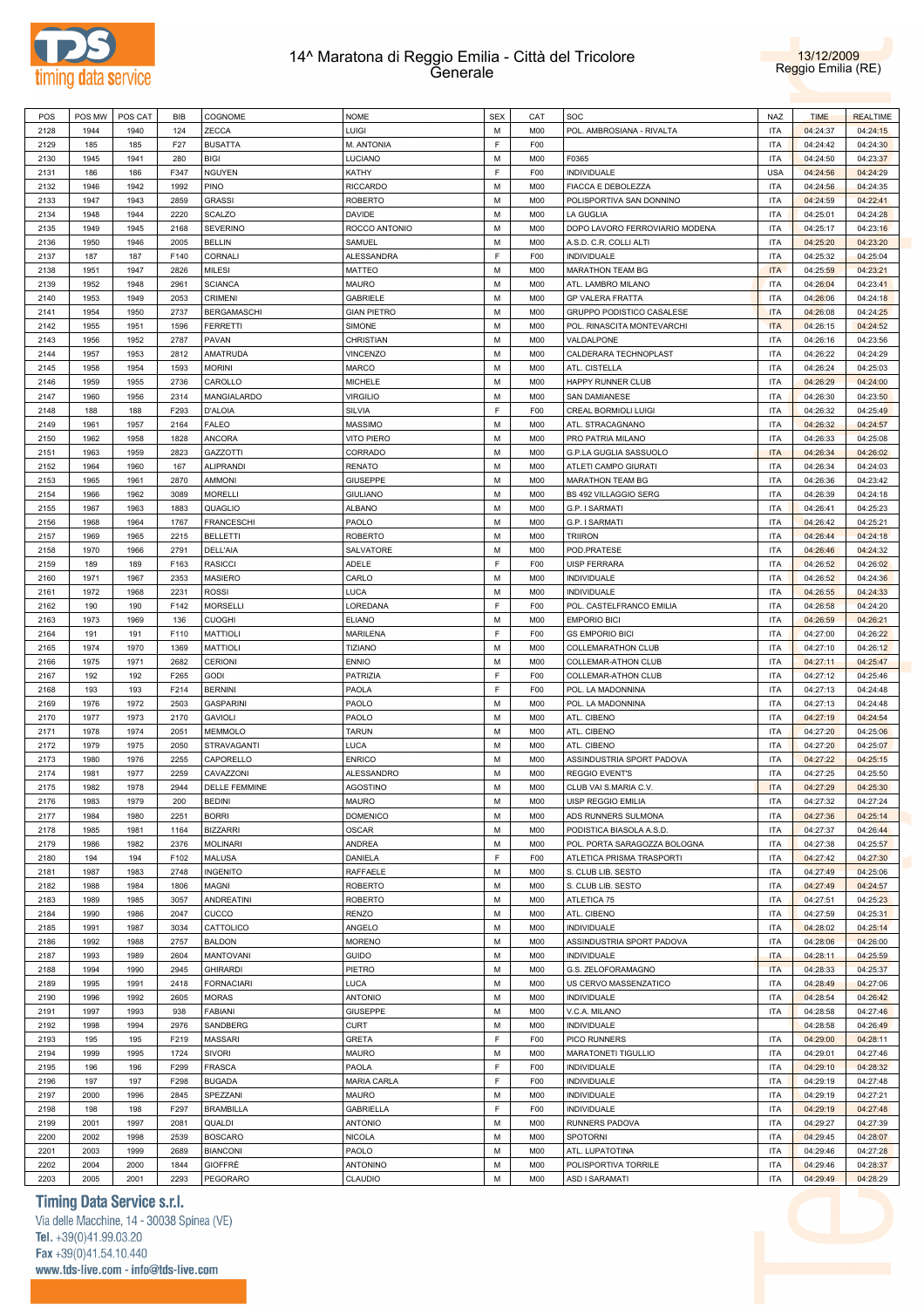



| POS  | POS MW | POS CAT | <b>BIB</b> | COGNOME            | <b>NOME</b>       | <b>SEX</b> | CAT             | SOC                         | <b>NAZ</b> | <b>TIME</b> | <b>REALTIME</b> |
|------|--------|---------|------------|--------------------|-------------------|------------|-----------------|-----------------------------|------------|-------------|-----------------|
| 2204 | 2006   | 2002    | 2409       | <b>BIGNAMI</b>     | MAURIZIO          | M          | M00             | ATL. BLIZZARD               | <b>ITA</b> | 04:29:52    | 04:27:47        |
| 2205 | 199    | 199     | F320       | <b>NEGRO</b>       | DARIA             | E          | F <sub>0</sub>  | G.P.V. TAGICAR VILLAFRANCA  | <b>ITA</b> | 04:29:52    | 04:27:25        |
| 2206 |        |         | 2591       | CAMPI              | CLAUDIO           | M          |                 |                             | <b>ITA</b> | 04:29:52    | 04:27:25        |
|      | 2007   | 2003    |            |                    |                   |            | M00             | G.S. MARATONETI MIRANDOLESI |            |             |                 |
| 2207 | 2008   | 2004    | 2410       | CAPPUCCI           | <b>FAUSTO</b>     | M          | M00             | ATL. BLIZZARD               | <b>ITA</b> | 04:29:52    | 04:27:47        |
| 2208 | 2009   | 2005    | 1988       | <b>DOSSI</b>       | PIERANGELO        | M          | M00             | G.S. AVIS TREVIGLIO         | <b>ITA</b> | 04:29:53    | 04:28:26        |
| 2209 | 2010   | 2006    | 2818       | <b>ROTILIO</b>     | GIUSEPPE MAURIZIO | M          | M00             | <b>INDIVIDUALE</b>          | <b>ITA</b> | 04:30:05    | 04:28:32        |
| 2210 | 2011   | 2007    | 2522       | <b>BARULLI</b>     | LIBERO            | M          | M00             | <b>GPA S. MARINO</b>        | <b>RSM</b> | 04:30:14    | 04:28:37        |
| 2211 | 2012   | 2008    | 2011       | VETTESE            | MARCELLO          | M          | M00             | AMATORI PODISTICA TERNI     | <b>ITA</b> | 04:30:20    | 04:29:34        |
| 2212 | 2013   | 2009    | 2222       | <b>BIZZARRI</b>    | <b>EUGENIO</b>    | M          | M00             | <b>GP LA GUGLIA</b>         | <b>ITA</b> | 04:30:28    | 04:27:43        |
| 2213 | 2014   | 2010    | 1350       | ASCARI             | LORENZO           | M          | M00             | MARATONETI MIRANDOLESI      | <b>ITA</b> | 04:30:28    | 04:28:22        |
| 2214 | 2015   | 2011    | 2555       | <b>TASSO</b>       | <b>IVANO</b>      | M          | M00             | RUNNERS BERGAMO             | <b>ITA</b> | 04:30:34    | 04:28:16        |
| 2215 | 2016   | 2012    | 2825       | MORISETTI          | <b>VLADIMIRO</b>  | M          | M00             | G.S.GRAVELLONA              | <b>ITA</b> | 04:30:42    | 04:28:59        |
|      |        |         |            |                    |                   |            |                 |                             |            |             |                 |
| 2216 | 2017   | 2013    | 2546       | <b>MONTORSI</b>    | <b>ALESSIO</b>    | M          | M00             | <b>INDIVIDUALE</b>          | <b>ITA</b> | 04:30:52    | 04:28:25        |
| 2217 | 200    | 200     | F104       | LOPS               | <b>TERESA</b>     | E          | F <sub>00</sub> | <b>BARLETTA SPORTIVA</b>    | <b>ITA</b> | 04:30:52    | 04:29:59        |
| 2218 | 2018   | 2014    | 998        | <b>RECCHIA</b>     | ANGELO            | M          | M00             | AVIS. POD. NOLA. BA555      | <b>ITA</b> | 04:30:52    | 04:28:03        |
| 2219 | 2019   | 2015    | 163        | <b>BERTOLLA</b>    | CARLO             | M          | M00             | G.S. MARATONETI CARPIGIANI  | <b>ITA</b> | 04:31:00    | 04:30:50        |
| 2220 | 2020   | 2016    | 2480       | PASINI             | <b>FILIPPO</b>    | M          | M00             | <b>INDIVIDUALE</b>          | <b>ITA</b> | 04:31:19    | 04:28:44        |
| 2221 | 2021   | 2017    | 1478       | DRAICCHIO          | <b>FRANCO</b>     | M          | M00             | ATL. ELPIDIENSE             | <b>ITA</b> | 04:31:23    | 04:30:12        |
| 2222 | 2022   | 2018    | 2388       | PANICO             | RAFFAELE          | M          | M00             | ATL. MONTEROSA              | <b>ITA</b> | 04:31:30    | 04:29:02        |
| 2223 | 2023   | 2019    | 2202       | CAMPORESE          | ANDREA            | M          | M00             | <b>INDIVIDUALE</b>          | <b>ITA</b> | 04:31:33    | 04:28:48        |
| 2224 | 2024   | 2020    | 2906       | PAGANI             | <b>GIOVANNI</b>   | M          | M00             | ATL. O.S.G. GUANZATE        | <b>ITA</b> | 04:31:35    | 04:29:19        |
|      |        |         |            |                    |                   |            |                 |                             |            |             |                 |
| 2225 | 2025   | 2021    | 2212       | <b>GENTILINI</b>   | <b>STEFANO</b>    | M          | M00             | <b>INDIVIDUALE</b>          | <b>ITA</b> | 04:31:39    | 04:28:57        |
| 2226 | 201    | 201     | F170       | SORAGNI            | COSETTA           | F          | F <sub>00</sub> | POD. RUBIERESE              | <b>ITA</b> | 04:31:41    | 04:30:56        |
| 2227 | 2026   | 2022    | 2510       | VECCHI             | <b>BRUNO</b>      | M          | M00             | CIRC. RICR. CITTANOVA       | <b>ITA</b> | 04:31:50    | 04:29:18        |
| 2228 | 2027   | 2023    | 2802       | MASON              | <b>VINCENZO</b>   | M          | M00             | ATLETI CAMPO GIURATI        | <b>ITA</b> | 04:32:01    | 04:30:10        |
| 2229 | 2028   | 2024    | 2531       | <b>TRABUCCO</b>    | LORENZO           | M          | M00             | <b>SAN RAFAEL</b>           | <b>ITA</b> | 04:32:04    | 04:30:28        |
| 2230 | 202    | 202     | F129       | <b>RUINI</b>       | LARA              | F          | F <sub>00</sub> | POL. VAL NIZZOLA            | <b>ITA</b> | 04:32:07    | 04:29:12        |
| 2231 | 203    | 203     | F161       | SIMONE             | JENNY             | E          | F <sub>00</sub> | ATL. MIRAFIORI              | <b>ITA</b> | 04:32:07    | 04:31:20        |
| 2232 | 204    | 204     | F116       | PANAIVA            | MARIAGRAZIA       | E          | F <sub>00</sub> | ATLETICA AVIS BRA           | <b>ITA</b> | 04:32:11    | 04:31:36        |
| 2233 | 2029   | 2025    | 2206       | SEBASTIANELLI      | <b>MAURO</b>      | M          | M00             | ATLETICA AVIS BRA           | <b>ITA</b> | 04:32:12    | 04:31:36        |
| 2234 |        |         |            |                    |                   | M          | M00             |                             |            | 04:32:41    |                 |
|      | 2030   | 2026    | 2801       | <b>FURLAN</b>      | <b>RINALDO</b>    |            |                 | ATLETI CAMPO GIURATI        | <b>ITA</b> |             | 04:30:02        |
| 2235 | 2031   | 2027    | 2758       | QUIRICO            | MAURIZIO          | M          | M00             | MARATHON TEAM BG            | <b>ITA</b> | 04:32:50    | 04:29:54        |
| 2236 | 2032   | 2028    | 2450       | <b>BALLISTA</b>    | <b>MAURO</b>      | M          | M00             | CORASSORI                   | <b>ITA</b> | 04:33:00    | 04:30:26        |
| 2237 | 2033   | 2029    | 3053       | <b>MURRU</b>       | CARLO             | M          | M00             | POL. CASTELFRANCO EMILIA    | <b>ITA</b> | 04:33:06    | 04:30:26        |
| 2238 | 2034   | 2030    | 2085       | <b>GHIRARDINI</b>  | PAOLO             | M          | M00             | <b>INDIVIDUALE</b>          | <b>ITA</b> | 04:33:06    | 04:30:14        |
| 2239 | 2035   | 2031    | 194        | VIOLA              | <b>GIORGIO</b>    | M          | M00             | ATLETICA INSIEL TRIESTE     | <b>ITA</b> | 04:33:27    | 04:33:17        |
| 2240 | 2036   | 2032    | 1000       | TAGLIAVINI         | MAURIZIO          | M          | M00             | POD. UDOR REFUNDA           | <b>ITA</b> | 04:33:33    | 04:32:45        |
| 2241 | 2037   | 2033    | 2279       | <b>BRENA</b>       | PIERINO           | M          | M00             | ATL. PRESEZZO               | <b>ITA</b> | 04:33:36    | 04:32:14        |
| 2242 | 2038   | 2034    | 2601       | MAGGIOLO           | <b>FRANCESCO</b>  | M          | M00             | I SARMATI                   | <b>ITA</b> | 04:34:01    | 04:31:59        |
| 2243 | 2039   | 2035    | 1998       | <b>BERARDI</b>     | <b>ANTONIO</b>    | M          | M00             | POL. BIONE                  | <b>ITA</b> | 04:34:21    | 04:31:47        |
|      |        |         |            |                    |                   | F          |                 |                             |            |             |                 |
| 2244 | 205    | 205     | F334       | DIN                | NGUYET MUOI       |            | F <sub>00</sub> | <b>INDIVIDUALE</b>          | <b>ITA</b> | 04:34:26    | 04:34:17        |
| 2245 | 2040   | 2036    | 2280       | ZANETTE            | <b>GIULIANO</b>   | M          | M00             | ATLETICA MARENO             | <b>ITA</b> | 04:34:31    | 04:32:02        |
| 2246 | 2041   | 2037    | 2800       | CAPITANELLI        | <b>PATRIZIO</b>   | M          | M00             | VALMISA (AN 026)            | <b>ITA</b> | 04:34:34    | 04:33:26        |
| 2247 | 2042   | 2038    | 1508       | FUNGHI             | ENZO              | M          | M00             | ATLETICA PERIGNANO          | <b>ITA</b> | 04:34:54    | 04:32:31        |
| 2248 | 2043   | 2039    | 1919       | TRINELLI           | <b>ROBERTO</b>    | M          | M00             | POD. TRANESE                | <b>ITA</b> | 04:34:54    | 04:33:46        |
| 2249 | 2044   | 2040    | 2511       | NORDERA            | CRISTIANO         | М          | M00             | <b>INDIVIDUALE</b>          | ITA        | 04:34:58    | 04:32:20        |
| 2250 | 2045   | 2041    | 1630       | GAMBELLI           | <b>FERDINANDO</b> | M          | M00             | S.E.F. STAMURA ANCONA       | <b>ITA</b> | 04:35:10    | 04:34:51        |
| 2251 | 2046   | 2042    | 2820       | MARESCALCHI        | <b>MICHELE</b>    | M          | M00             | PODISTICA FINALE EMILIA     | <b>ITA</b> | 04:35:14    | 04:33:04        |
| 2252 | 2047   | 2043    | 1496       | <b>FORNACIARI</b>  | SANDRO            | М          | M00             | POLISPORTIVA BERIV          | <b>ITA</b> | 04:35:17    | 04:34:17        |
| 2253 | 2048   | 2044    |            | <b>FURIATO</b>     | PAOLO             | M          |                 | POL. BIANCAZZURRA 496       | <b>ITA</b> | 04:35:26    | 04:33:22        |
|      |        |         | 2389       |                    |                   |            | M00             |                             |            |             |                 |
| 2254 | 2049   | 2045    | 2556       | <b>MONTINGELLI</b> | SIMONE            | M          | M00             | TURIN MARATHON              | <b>ITA</b> | 04:35:28    | 04:35:06        |
| 2255 | 2050   | 2046    | 2432       | ZOIA               | PIETRO            | M          | M00             | AMICI DELLO SPORT BRIOSCO   | <b>ITA</b> | 04:35:32    | 04:33:38        |
| 2256 | 2051   | 2047    | 2749       | LAZZAROTTO         | <b>GIULIANO</b>   | M          | M00             | MARATONETI TIGULLIO         | <b>ITA</b> | 04:35:32    | 04:32:45        |
| 2257 | 2052   | 2048    | 2232       | <b>SCHIOCCHET</b>  | <b>ENRICO</b>     | M          | M00             | RUNNING SARONNO - VA 598    | <b>ITA</b> | 04:35:35    | 04:33:01        |
| 2258 | 2053   | 2049    | 3061       | <b>PLONER</b>      | PIETRO            | M          | M00             | PIETRO MICCA BIELLA         | <b>ITA</b> | 04:35:42    | 04:33:25        |
| 2259 | 2054   | 2050    | 2974       | <b>IVARSSON</b>    | GOTE              | M          | M00             | <b>INDIVIDUALE</b>          |            | 04:36:19    | 04:34:10        |
| 2260 | 2055   | 2051    | 3092       | <b>BONI</b>        | <b>MASSIMO</b>    | M          | M00             | POL. VAL NIZZOLA            | <b>ITA</b> | 04:36:42    | 04:33:46        |
| 2261 | 2056   | 2052    | 2210       | MERLI              | <b>ANTONIO</b>    | М          | M00             | <b>AVIS PAVIA</b>           | <b>ITA</b> | 04:37:02    | 04:34:12        |
| 2262 | 2057   | 2053    | 1674       | PAGLIONE           | ENZO              | M          | M00             | PODISTICA LIPPO CALDERARA   | <b>ITA</b> | 04:37:06    | 04:34:33        |
|      |        |         |            |                    |                   |            |                 |                             |            |             |                 |
| 2263 | 2058   | 2054    | 1937       | VÉGH               | AKOS LASZLO       | М          | M00             | <b>KERESZTESI KESELYUK</b>  | <b>HUN</b> | 04:37:08    | 04:35:04        |
| 2264 | 2059   | 2055    | 2381       | PRADELLA           | GABRIELE          | M          | M00             | MARATHON CLUB LIVIGNO       | <b>ITA</b> | 04:37:17    | 04:35:07        |
| 2265 | 2060   | 2056    | 2115       | <b>VECERRICA</b>   | GUIDO             | М          | M00             | POD. AMATORI TOLENTINO      | <b>ITA</b> | 04:37:24    | 04:35:41        |
| 2266 | 2061   | 2057    | 2307       | MILANI             | LUIGI             | M          | M00             | AVIS TAGLIO DI PO           | <b>ITA</b> | 04:37:30    | 04:34:40        |
| 2267 | 2062   | 2058    | 1287       | <b>BINATI</b>      | <b>ERMELINO</b>   | М          | M00             | AVIS TAGLIO DI PO           | <b>ITA</b> | 04:37:30    | 04:36:57        |
| 2268 | 2063   | 2059    | 2885       | HY                 | A SANG            | M          | M00             | <b>INDIVIDUALE</b>          | <b>ITA</b> | 04:37:33    | 04:34:57        |
| 2269 | 2064   | 2060    | 2198       | <b>MACCAFERRI</b>  | VALERIO           | М          | M00             | <b>INDIVIDUALE</b>          | <b>ITA</b> | 04:37:47    | 04:36:06        |
| 2270 | 2065   | 2061    | 1940       | PIRAZZOLI          | <b>GIANNI</b>     | M          | M00             | EDERA MARATHON FORLI        | <b>ITA</b> | 04:38:00    | 04:36:37        |
|      |        |         |            |                    |                   | M          |                 |                             |            |             |                 |
| 2271 | 2066   | 2062    | 2084       | TORI               | ANGELO            |            | M00             | POD.MODENESE                | <b>ITA</b> | 04:38:03    | 04:36:09        |
| 2272 | 206    | 206     | F178       | <b>GRENZI</b>      | MANILA            | F.         | F <sub>0</sub>  | G.S. CASA MODENA            | <b>ITA</b> | 04:38:03    | 04:37:27        |
| 2273 | 2067   | 2063    | 2362       | SANNA              | RAFFAELE          | M          | M00             | <b>RRCM</b>                 | <b>ITA</b> | 04:38:11    | 04:36:28        |
| 2274 | 207    | 207     | F235       | <b>RIOLFI</b>      | PAOLA             | F.         | F <sub>00</sub> | GPV TAGICAR VILLAFRANCA     | <b>ITA</b> | 04:38:11    | 04:37:53        |
| 2275 | 208    | 208     | F266       | <b>BARATTINI</b>   | PATRIZIA          | F.         | F <sub>00</sub> | COLLEMAR-ATHON CLUB         | <b>ITA</b> | 04:38:13    | 04:36:49        |
| 2276 | 209    | 209     | F281       | LETTIERI           | <b>ROSA</b>       | F          | F <sub>00</sub> | <b>SAN DAMIANESE</b>        | <b>ITA</b> | 04:38:25    | 04:37:36        |
| 2277 | 210    | 210     | F244       | PASSON             | LUISA             | F.         | F <sub>00</sub> | ASD PODISMO BUTTRIO         | <b>ITA</b> | 04:38:49    | 04:38:19        |
| 2278 | 2068   | 2064    | 2753       | GALATI             | <b>NICOLA</b>     | M          | M00             | A.S.D. CATANZARO LIDO       | <b>ITA</b> | 04:38:57    | 04:36:08        |
| 2279 | 2069   | 2065    | 2962       | <b>SCIANCA</b>     | MARCO             | М          | M00             | ATL. LAMBRO MILANO          | <b>ITA</b> | 04:39:11    | 04:36:48        |
|      |        |         |            |                    |                   |            |                 |                             |            |             |                 |

# **Timing Data Service s.r.l.**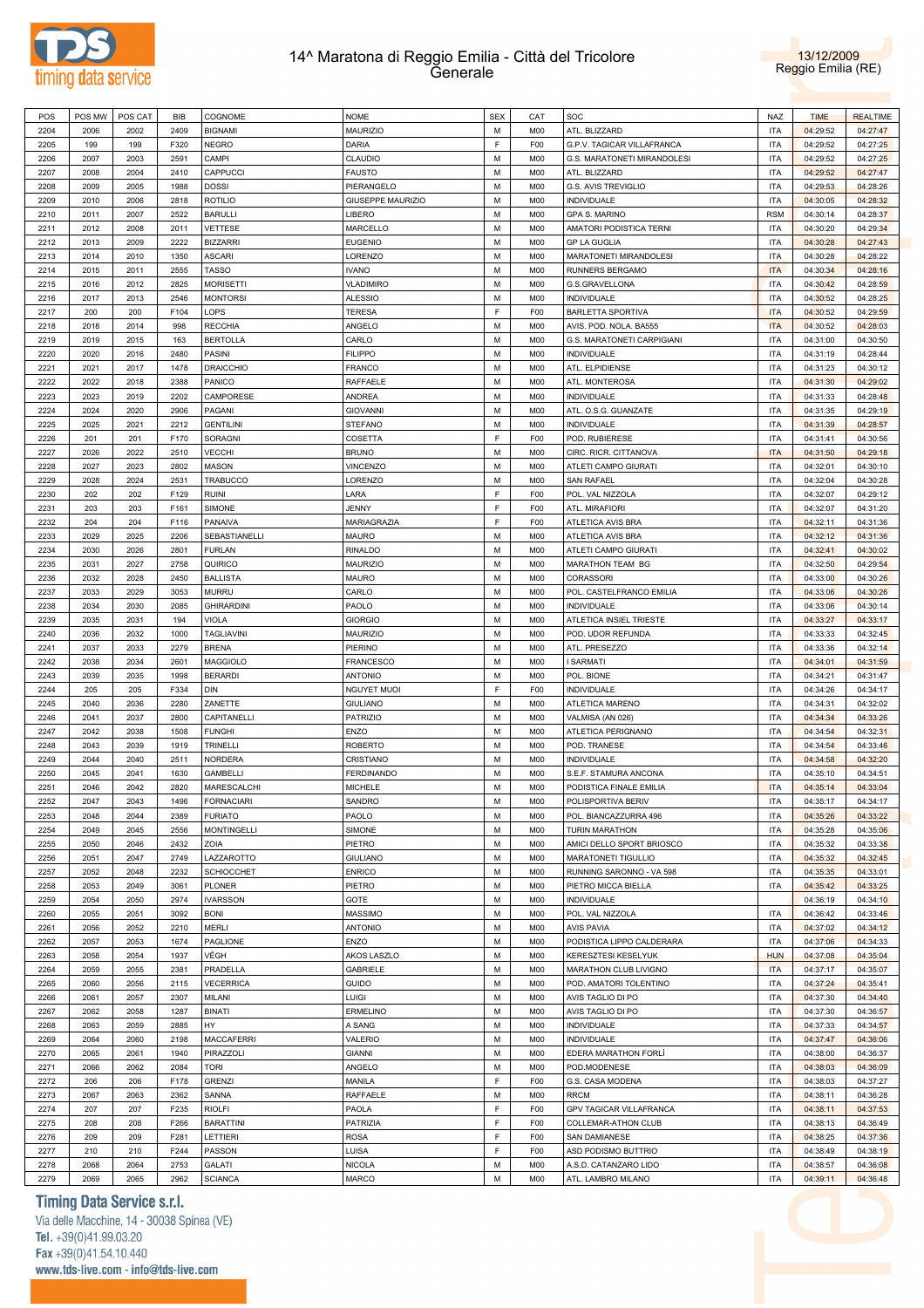



| POS  | POS MW | POS CAT | BIB  | COGNOME             | <b>NOME</b>           | <b>SEX</b> | CAT             | SOC                                     | <b>NAZ</b> | <b>TIME</b> | <b>REALTIME</b> |
|------|--------|---------|------|---------------------|-----------------------|------------|-----------------|-----------------------------------------|------------|-------------|-----------------|
| 2280 | 2070   | 2066    | 2523 | <b>MAOLONI</b>      | <b>DARIO</b>          | M          | <b>M00</b>      | RUNNERS BERGAMO                         | <b>ITA</b> | 04:39:15    | 04:37:01        |
|      | 211    |         |      |                     | <b>GENOVEVA</b>       | F          | F <sub>0</sub>  |                                         | <b>ITA</b> | 04:39:22    |                 |
| 2281 |        | 211     | F227 | <b>ROBU</b>         |                       |            |                 | I SARMATI                               |            |             | 04:37:23        |
| 2282 | 2071   | 2067    | 2294 | MANGHI              | <b>MASSIMO</b>        | М          | M00             | <b>INDIVIDUALE</b>                      | <b>ITA</b> | 04:39:47    | 04:37:52        |
| 2283 | 2072   | 2068    | 2991 | <b>GIOVANARDI</b>   | DAVIDE                | М          | M <sub>0</sub>  | CIRC. RICR. CITTANOVA                   | <b>ITA</b> | 04:39:58    | 04:38:07        |
| 2284 | 212    | 212     | F117 | COTTAFAVA           | ANNITA                | F          | F <sub>00</sub> | A.D.S. BIASOLA                          | <b>ITA</b> | 04:40:23    | 04:38:50        |
| 2285 | 2073   | 2069    | 1424 | <b>ORLANDINI</b>    | CAMILLO               | М          | M <sub>0</sub>  | INDIVIDUALE                             | <b>ITA</b> | 04:40:24    | 04:38:50        |
| 2286 | 2074   | 2070    | 3029 | <b>FERRI</b>        | CLAUDIO               | М          | M <sub>0</sub>  | ASD VOLARE                              | <b>ITA</b> | 04:40:35    | 04:38:45        |
|      |        |         |      |                     |                       |            |                 |                                         |            |             |                 |
| 2287 | 2075   | 2071    | 2288 | <b>BONETTI</b>      | ALESSANDRO            | М          | M <sub>0</sub>  | ATLETICA MARENO                         | <b>ITA</b> | 04:40:38    | 04:38:11        |
| 2288 | 2076   | 2072    | 2028 | RANCATI             | COSTANTINO            | M          | M <sub>0</sub>  | <b>GTA CREMA</b>                        | <b>ITA</b> | 04:40:44    | 04:37:52        |
| 2289 | 2077   | 2073    | 2352 | <b>FAGGIONI</b>     | <b>ANTONIO</b>        | М          | M <sub>0</sub>  | INDIVIDUALE                             | <b>ITA</b> | 04:41:14    | 04:38:59        |
| 2290 | 2078   | 2074    | 2719 | LUPO STANGHELLINI   | DAVIDE                | M          | M <sub>0</sub>  | RUNNING CLUB CESANESE                   | <b>ITA</b> | 04:41:16    | 04:39:34        |
| 2291 | 2079   | 2075    | 2709 | VIANELLO            | <b>ANDREA</b>         | М          | M <sub>0</sub>  | A.S.D. MARATHON CAVALLI MARINI CHIOGGIA | <b>ITA</b> | 04:41:22    | 04:39:04        |
| 2292 | 2080   | 2076    | 2898 | <b>BASSI</b>        | ALESSANDRO            | M          | <b>M00</b>      | G.T.A. CREMA                            | <b>ITA</b> | 04:41:23    | 04:38:31        |
|      |        |         |      |                     |                       | E          |                 |                                         |            |             |                 |
| 2293 | 213    | 213     | F308 | <b>PISETTA</b>      | PATRIZIA              |            | F <sub>0</sub>  | ATL. VILLAZZANO                         | <b>ITA</b> | 04:42:03    | 04:40:22        |
| 2294 | 2081   | 2077    | 2243 | <b>MEDICI</b>       | MARCELLO              | М          | <b>M00</b>      | PODISTICA CAVRIAGO                      | <b>ITA</b> | 04:42:03    | 04:39:41        |
| 2295 | 214    | 214     | F254 | GAVA                | DANIELA               | F          | F <sub>00</sub> | ZELOFORAMAGNO                           | <b>ITA</b> | 04:42:20    | 04:39:26        |
| 2296 | 2082   | 2078    | 1499 | <b>GIANNECCHINI</b> | ORESTE                | М          | M00             | PODISTICA OSTIA                         | <b>ITA</b> | 04:42:27    | 04:41:01        |
| 2297 | 2083   | 2079    | 2987 | <b>MONTELLI</b>     | <b>GIANFRANCO</b>     | М          | M <sub>0</sub>  | TRIONFO LIGURE GENOVA                   | <b>ITA</b> | 04:42:34    | 04:40:46        |
|      |        |         |      |                     |                       | F          |                 |                                         |            |             |                 |
| 2298 | 215    | 215     | F323 | <b>CIANNI</b>       | CRISTINA              |            | F <sub>00</sub> | G.S. I SARMATI                          | <b>ITA</b> | 04:42:36    | 04:40:37        |
| 2299 | 2084   | 2080    | 2211 | <b>TROZZI</b>       | <b>RICCARDO</b>       | М          | M <sub>0</sub>  | G.S. MAIANO                             | <b>ITA</b> | 04:42:46    | 04:40:00        |
| 2300 | 2085   | 2081    | 2623 | <b>BRAIDOTTI</b>    | <b>GIANNI</b>         | М          | M <sub>0</sub>  | ASD PODISMO BUTTRIO                     | <b>ITA</b> | 04:42:49    | 04:40:33        |
| 2301 | 216    | 216     | F213 | CAFFAGNI            | <b>ELGA</b>           | F          | F <sub>00</sub> | POL. LA MADONNINA                       | <b>ITA</b> | 04:43:02    | 04:40:37        |
| 2302 | 2086   | 2082    | 1791 | <b>BELLINI</b>      | <b>SEVERINO</b>       | М          | M <sub>0</sub>  | G.S. AVIS OGGIONO                       | <b>ITA</b> | 04:43:43    | 04:42:33        |
|      |        |         |      |                     |                       | М          |                 |                                         | <b>ITA</b> |             |                 |
| 2303 | 2087   | 2083    | 2505 | <b>MERIGHI</b>      | <b>ROMANO</b>         |            | M <sub>0</sub>  | POL. LA MADONNINA                       |            | 04:44:15    | 04:42:21        |
| 2304 | 2088   | 2084    | 3093 | <b>RIGATTIERI</b>   | <b>ROBERTO</b>        | M          | M <sub>0</sub>  | POL. BIBBIANESE                         | <b>ITA</b> | 04:44:33    | 04:42:05        |
| 2305 | 2089   | 2085    | 2407 | <b>FILONZI</b>      | DANIELE               | М          | M <sub>0</sub>  | LBM                                     | <b>ITA</b> | 04:44:49    | 04:43:04        |
| 2306 | 2090   | 2086    | 2447 | <b>BACCILIERI</b>   | <b>ANDREA</b>         | M          | <b>M00</b>      | PODISTICA CAVRIAGO                      | <b>ITA</b> | 04:44:51    | 04:44:51        |
| 2307 | 2091   | 2087    | 157  | LICCARDI            | <b>MARIO</b>          | М          | M <sub>0</sub>  | ATL. CALDERARA                          | <b>ITA</b> | 04:45:00    | 04:44:54        |
| 2308 | 217    | 217     | F252 | DI LEGGE            | CINZIA SANDRA         | F          | F <sub>00</sub> | ATL. VIGNATE                            | <b>ITA</b> | 04:45:08    | 04:44:20        |
|      |        |         |      |                     |                       |            |                 |                                         |            |             |                 |
| 2309 | 2092   | 2088    | 2863 | <b>NASTASI</b>      | <b>FRANCESCO</b>      | М          | M <sub>0</sub>  | G.P.M. AIRONE TOLFA                     | <b>ITA</b> | 04:45:15    | 04:42:31        |
| 2310 | 2093   | 2089    | 2404 | <b>DELMONTE</b>     | CRISTIANO             | М          | M00             | UISP REGGIO EMILIA                      | <b>ITA</b> | 04:45:37    | 04:42:57        |
| 2311 | 218    | 218     | F302 | <b>FERRARIN</b>     | ARIANNA               | F          | F <sub>00</sub> | <b>GSD VALDALPONE</b>                   | <b>ITA</b> | 04:45:41    | 04:43:20        |
| 2312 | 2094   | 2090    | 156  | SIMONAZZI           | MARCO                 | М          | M <sub>0</sub>  | ATL. BANCOLE                            | <b>ITA</b> | 04:45:48    | 04:45:11        |
|      |        |         |      |                     |                       | М          |                 |                                         | <b>ITA</b> |             |                 |
| 2313 | 2095   | 2091    | 168  | SACCO               | RENATO ANGELO         |            | M <sub>0</sub>  | POLISPORTIVA TORRILE                    |            | 04:45:59    | 04:44:51        |
| 2314 | 2096   | 2092    | 1820 | <b>BARTOLINI</b>    | <b>MARIO</b>          | М          | M <sub>0</sub>  | GP ALLEGRINI-BS 306                     | <b>ITA</b> | 04:46:20    | 04:45:03        |
| 2315 | 2097   | 2093    | 2406 | <b>TOSCHI</b>       | <b>GIANFRANCO</b>     | М          | M <sub>0</sub>  | SILVANO FEDI                            | <b>ITA</b> | 04:46:32    | 04:45:31        |
| 2316 | 2098   | 2094    | 2076 | <b>BISI</b>         | VANNI                 | M          | M <sub>0</sub>  | LA PATRIA                               | <b>ITA</b> | 04:46:33    | 04:44:27        |
| 2317 | 2099   | 2095    | 2594 | PELLICELLI          | <b>NUNZIO</b>         | М          | M <sub>0</sub>  | C.R. CITTANOVA                          | <b>ITA</b> | 04:46:34    | 04:44:21        |
| 2318 | 2100   | 2096    | 188  | <b>TAMBURINI</b>    | <b>GIOVANNI</b>       | M          | <b>M00</b>      | GOLDEN CLUB INTERNATIONAL RIMINI        | <b>ITA</b> | 04:46:34    | 04:46:22        |
|      |        |         |      |                     |                       |            |                 |                                         |            |             |                 |
| 2319 | 2101   | 2097    | 2592 | <b>GRAZIANO</b>     | SIMONE                | М          | M <sub>0</sub>  | INTERNATIONAL SECURITY SERVICE          | <b>ITA</b> | 04:46:55    | 04:44:21        |
| 2320 | 2102   | 2098    | 2681 | LETTIERI            | <b>LUIGI</b>          | М          | M00             | ASS.PRO SAN PIETRO SANREMO              | <b>ITA</b> | 04:46:57    | 04:46:06        |
| 2321 | 2103   | 2099    | 2100 | <b>VERRASCINA</b>   | PANCRAZIO             | М          | M00             | <b>RCM</b>                              | <b>ITA</b> | 04:47:04    | 04:46:15        |
| 2322 | 2104   | 2100    | 2687 | SOARDO              | SIMONE                | М          | M00             | A.S.D. ATL. LUPATOTINA                  | <b>ITA</b> | 04:47:08    | 04:44:49        |
| 2323 | 2105   | 2101    | 2785 | <b>TORREGGIANI</b>  | <b>FRANCO</b>         | М          | M <sub>0</sub>  | AVIS - LEGA DEL CUORE                   | <b>ITA</b> | 04:47:08    | 04:44:29        |
|      |        |         |      |                     |                       |            |                 |                                         |            |             |                 |
| 2324 | 2106   | 2102    | 2877 | CAVALLERI           | <b>GIOVANNI</b>       | М          | M00             | ATL. COLOGNO                            | ITA        | 04:47:08    | 04:45:22        |
| 2325 | 2107   | 2103    | 2990 | LAURIA              | <b>GIUSEPPE</b>       | м          | M <sub>0</sub>  | G.S. CAT SPORT ROMA                     | <b>ITA</b> | 04:47:32    | 04:45:08        |
| 2326 | 219    | 219     | F317 | CADORIN             | <b>EDI</b>            | F          | F <sub>0</sub>  | ATL. MIRAFIORI                          | <b>ITA</b> | 04:47:43    | 04:46:08        |
| 2327 | 2108   | 2104    | 1541 | <b>RIZZITELLI</b>   | <b>MICHELE</b>        | М          | M00             | A. DISFIDA DI BARLETTA                  | <b>ITA</b> | 04:47:51    | 04:45:20        |
| 2328 | 220    | 220     | F288 | <b>VILLA</b>        | <b>MARIA CRISTINA</b> | E          | F <sub>00</sub> | G.S. AVIS OGGIONO                       | <b>ITA</b> | 04:48:06    | 04:47:45        |
|      |        |         |      |                     |                       |            |                 |                                         |            |             |                 |
| 2329 | 2109   | 2105    | 1552 | <b>SCARSINI</b>     | ARDUINO               | M          | M <sub>0</sub>  | <b>AMATORI CARNIA</b>                   | <b>ITA</b> | 04:48:16    | 04:46:49        |
| 2330 | 2110   | 2106    | 1589 | DE SANCTIS          | PAOLO                 | М          | <b>M00</b>      | SPORT E FITNESS                         | <b>ITA</b> | 04:48:18    | 04:47:16        |
| 2331 | 2111   | 2107    | 1788 | ZANON               | <b>GIANFRANCO</b>     | M          | M <sub>0</sub>  | ATL. BASSANO RUNNING STORE              | <b>ITA</b> | 04:48:37    | 04:47:31        |
| 2332 | 2112   | 2108    | 2680 | <b>TOSI</b>         | <b>GIUSEPPE</b>       | М          | M <sub>0</sub>  | ATL. RIMINI NORD                        | <b>ITA</b> | 04:49:13    | 04:47:19        |
| 2333 | 221    | 221     | F306 | PERON               | <b>REGINELLA</b>      | F          | F <sub>00</sub> | ATLETI CAMPO GIURATI                    | <b>ITA</b> | 04:49:14    | 04:46:43        |
|      |        |         |      |                     |                       |            |                 |                                         |            |             |                 |
| 2334 | 2113   | 2109    | 1951 | <b>SCAGLIOSO</b>    | <b>GIUSEPPE</b>       | М          | M00             | PODISTICA CAVRIAGO                      | <b>ITA</b> | 04:49:19    | 04:46:43        |
| 2335 | 2114   | 2110    | 2563 | <b>RIPANTI</b>      | STEFANO               | М          | M00             | A.D.S. BARCHI COLLEMARATHON             | ITA        | 04:49:30    | 04:47:20        |
| 2336 | 2115   | 2111    | 1703 | <b>FERRI</b>        | CLAUDIO               | М          | M00             | A.S.D. BIPEDI                           | <b>ITA</b> | 04:49:36    | 04:48:27        |
| 2337 | 2116   | 2112    | 2676 | <b>GATTI</b>        | <b>MIRKO RENZO</b>    | М          | M00             | A.S.D. BIPEDI                           | <b>ITA</b> | 04:49:36    | 04:48:27        |
| 2338 | 2117   | 2113    | 2303 | <b>DOMENICHINI</b>  | <b>DOMENICO</b>       | М          | M <sub>0</sub>  | <b>INDIVIDUALE</b>                      | <b>ITA</b> | 04:49:45    | 04:47:02        |
|      |        |         |      |                     |                       |            |                 |                                         |            |             |                 |
| 2339 | 2118   | 2114    | 2334 | <b>SERAFINI</b>     | <b>IVANO</b>          | М          | M <sub>0</sub>  | G.S. CASA MODENA                        | <b>ITA</b> | 04:49:53    | 04:49:04        |
| 2340 | 2119   | 2115    | 2287 | CECCHETTO           | GRAZIANO              | М          | <b>M00</b>      | ATLETICA MARENO                         | <b>ITA</b> | 04:49:58    | 04:48:43        |
| 2341 | 2120   | 2116    | 2602 | <b>DONI</b>         | GIANCARLO             | М          | M <sub>0</sub>  | G.P. NOVENTANA                          | <b>ITA</b> | 04:50:10    | 04:48:08        |
| 2342 | 2121   | 2117    | 2186 | CAVALLINI           | <b>NILLO</b>          | М          | <b>M00</b>      | PODISTICA RIESE                         | <b>ITA</b> | 04:50:16    | 04:48:23        |
| 2343 | 2122   | 2118    | 2670 | <b>BREDA</b>        | <b>OSCAR</b>          | М          | M <sub>0</sub>  | RUN A. TEAM                             | ITA        | 04:50:35    | 04:50:10        |
|      |        |         |      |                     |                       |            |                 |                                         |            |             |                 |
| 2344 | 2123   | 2119    | 2695 | CHIEREGATO          | VALENTE               | М          | M <sub>0</sub>  | <b>BIANCHI KEYLINE MESTRE</b>           | <b>ITA</b> | 04:50:45    | 04:49:33        |
| 2345 | 222    | 222     | F344 | ZAPPALÀ             | ADRIANA               | F          | F <sub>00</sub> | ATL. MONTEROSA                          | <b>ITA</b> | 04:50:53    | 04:50:01        |
| 2346 | 2124   | 2120    | 2928 | POLIDORI            | <b>ALFIO</b>          | М          | M00             | RICCIONE CORRE                          | <b>ITA</b> | 04:50:53    | 04:48:13        |
| 2347 | 223    | 223     | F333 | <b>HUYNH</b>        | THI LANG              | F          | F <sub>00</sub> | INDIVIDUALE                             | <b>ITA</b> | 04:51:07    | 04:50:58        |
| 2348 | 2125   | 2121    | 2529 | <b>BONORETTI</b>    | <b>STEFANO</b>        | М          | M <sub>0</sub>  | <b>ARCI TANETO</b>                      | ITA        | 04:51:13    | 04:48:25        |
|      |        |         |      |                     |                       |            |                 |                                         |            |             |                 |
| 2349 | 2126   | 2122    | 2068 | LAZZARI             | <b>GRAZIANO</b>       | м          | M <sub>0</sub>  | <b>UISP LUCCA</b>                       | <b>ITA</b> | 04:51:26    | 04:49:52        |
| 2350 | 2127   | 2123    | 2533 | <b>GALTAROSSA</b>   | <b>ENRICO</b>         | М          | M <sub>0</sub>  | ATLETICA ATHLON PADOVA                  | <b>ITA</b> | 04:51:31    | 04:49:33        |
| 2351 | 2128   | 2124    | 166  | <b>AMMONI</b>       | AURELIO AMALIO        | М          | M00             | MARATHON TEAM BG                        | <b>ITA</b> | 04:51:44    | 04:51:36        |
| 2352 | 2129   | 2125    | 1871 | POMIATO             | <b>RICCARDO</b>       | М          | <b>M00</b>      | G.P. I SARMATI                          | <b>ITA</b> | 04:52:16    | 04:50:15        |
| 2353 | 2130   | 2126    | 216  | DELL'OCA            | <b>ANTONIO</b>        | М          | M <sub>0</sub>  | AMICI DELLO SPORT BRIOSCO               | ITA        | 04:52:27    | 04:52:17        |
|      |        |         |      |                     |                       |            |                 |                                         |            |             |                 |
| 2354 | 224    | 224     | F226 | <b>BORCHIA</b>      | <b>MIRELLA</b>        | F          | F <sub>0</sub>  | I SARMATI                               | ITA        | 04:53:15    | 04:51:17        |
| 2355 | 2131   | 2127    | 2999 | CAMPANALE           | <b>MICHELE</b>        | М          | M00             | <b>INDIVIDUALE</b>                      | ITA        | 04:53:20    | 04:50:29        |

# **Timing Data Service s.r.l.**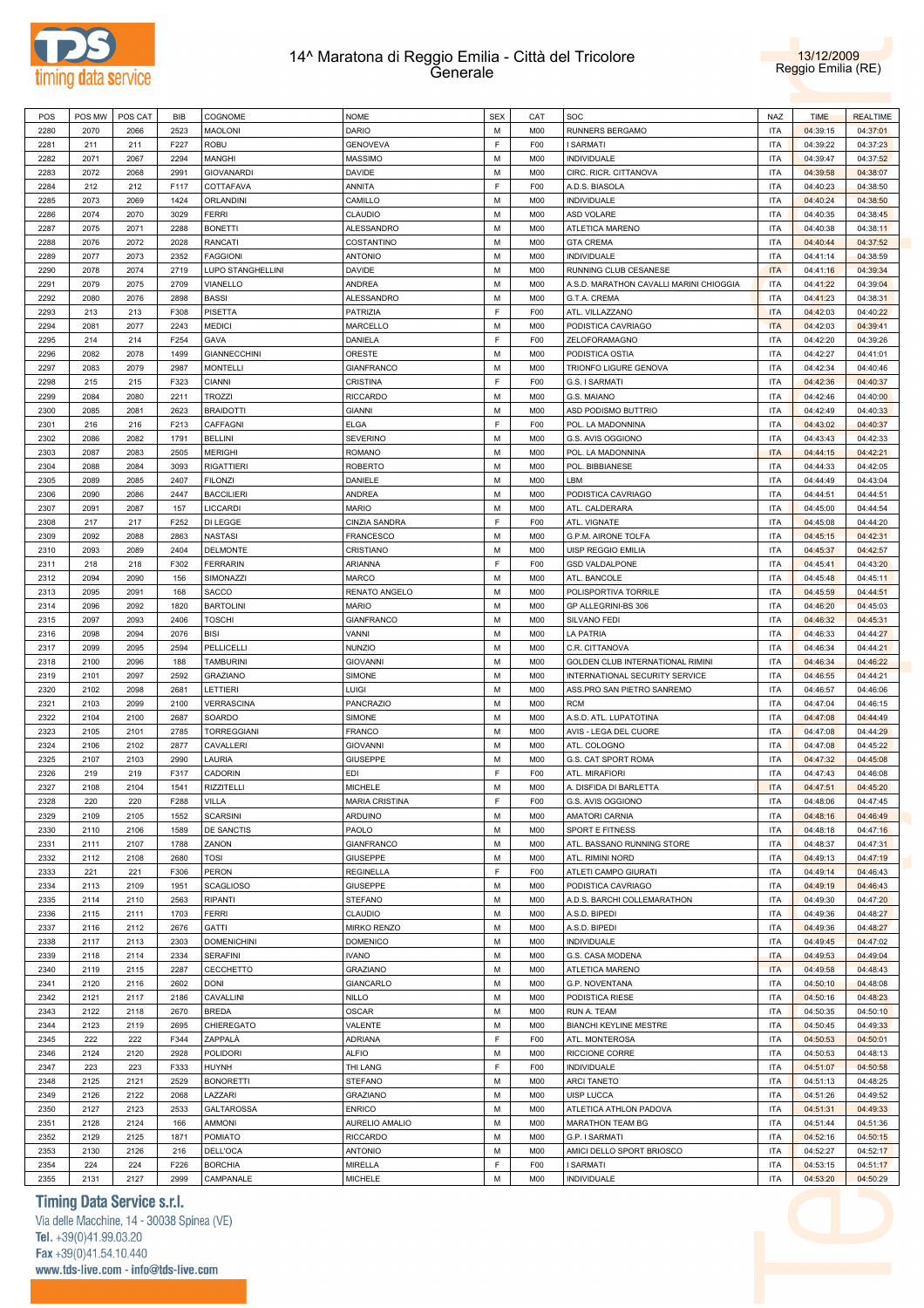



| POS  | POS MW | POS CAT | BIB  | COGNOME           | <b>NOME</b>       | <b>SEX</b> | CAT             | SOC                              | <b>NAZ</b> | <b>TIME</b> | <b>REALTIME</b> |
|------|--------|---------|------|-------------------|-------------------|------------|-----------------|----------------------------------|------------|-------------|-----------------|
| 2356 | 225    | 225     | F159 | GOBBO             | <b>MONICA</b>     | E          | F <sub>0</sub>  | ATLETICA MARENO                  | <b>ITA</b> | 04:53:20    | 04:52:42        |
| 2357 | 2132   | 2128    | 2427 | PARMEGGIANI       | <b>MARIO</b>      | M          | <b>M00</b>      | CIRC. RICR. CITTANOVA            | <b>ITA</b> | 04:53:25    | 04:51:35        |
|      |        |         |      |                   |                   |            |                 |                                  |            |             |                 |
| 2358 | 2133   | 2129    | 2595 | LASAGNI           | <b>SERAFINO</b>   | М          | M00             | CIRC. RICR. CITTANOVA            | <b>ITA</b> | 04:53:36    | 04:50:59        |
| 2359 | 2134   | 2130    | 2244 | PASINI            | <b>FILIPPO</b>    | M          | M00             | <b>INDIVIDUALE</b>               | <b>ITA</b> | 04:53:52    | 04:51:29        |
| 2360 | 2135   | 2131    | 2896 | <b>BILARDO</b>    | GAETANO           | М          | M00             | PODISTICA BIASOLA A.S.D.         | <b>ITA</b> | 04:53:55    | 04:53:36        |
| 2361 | 226    | 226     | F349 | MAGLI             | TIZIANA           | F          | F <sub>00</sub> | FIACCA E DEBOLEZZA               | <b>ITA</b> | 04:54:02    | 04:51:57        |
| 2362 | 2136   | 2132    | 2312 | <b>FRANCESCHI</b> | <b>ALBERTO</b>    | М          | M00             | LIBERTAS PADOVA                  | <b>ITA</b> | 04:54:13    | 04:52:13        |
| 2363 | 2137   | 2133    | 2183 | <b>MASSA</b>      | <b>VINCENZO</b>   | М          | M00             | SPORT SANITÀ                     | <b>ITA</b> | 04:54:22    | 04:53:11        |
| 2364 | 2138   | 2134    | 2470 | <b>FUSARO</b>     | FERNANDO          | М          | M <sub>0</sub>  | MARATOLANDIA                     | <b>ITA</b> | 04:54:24    | 04:52:39        |
| 2365 | 2139   | 2135    | 2039 | ANASTASIA         | <b>GIUSEPPE</b>   | М          | M00             | ORTICA TEAM                      | <b>ITA</b> | 04:54:38    | 04:52:49        |
| 2366 | 2140   | 2136    | 2112 | <b>ROSATI</b>     | ANGIOLINO         | М          | M00             |                                  | <b>ITA</b> | 04:54:42    | 04:52:34        |
| 2367 | 2141   | 2137    | 2322 | CAU               | ATTILIO           | М          | M00             | <b>INDIVIDUALE</b>               | <b>ITA</b> | 04:54:57    | 04:52:25        |
|      |        |         |      |                   |                   | E          |                 |                                  |            |             |                 |
| 2368 | 227    | 227     | F246 | <b>FERRARI</b>    | STEFANIA          |            | F <sub>00</sub> | UISP REGGIO EMILIA               | <b>ITA</b> | 04:55:03    | 04:54:40        |
| 2369 | 228    | 228     | F343 | <b>TOSOLINI</b>   | SILVANA           | E          | F <sub>00</sub> | LIBERTAS UDINE                   | <b>ITA</b> | 04:55:08    | 04:54:14        |
| 2370 | 2142   | 2138    | 171  | PARACCHINI        | <b>ROBERTO</b>    | M          | M <sub>0</sub>  | G.S. GABBI BOLOGNA               | <b>ITA</b> | 04:55:08    | 04:55:04        |
| 2371 | 2143   | 2139    | 2161 | <b>NARCISI</b>    | <b>RENATO</b>     | М          | M <sub>0</sub>  | SOC. ATL. VILLA DE SANCTIS       | <b>ITA</b> | 04:55:14    | 04:53:33        |
| 2372 | 2144   | 2140    | 2483 | <b>BOTTILLO</b>   | <b>ANTONIO</b>    | M          | M <sub>0</sub>  | INDIVIDUALE                      | <b>ITA</b> | 04:55:25    | 04:53:17        |
| 2373 | 2145   | 2141    | 1748 | <b>BALZARINI</b>  | <b>GIUSEPPE</b>   | M          | M <sub>0</sub>  | G.S. GRAVELLONA VCO              | <b>ITA</b> | 04:55:30    | 04:54:27        |
| 2374 | 2146   | 2142    | 1150 | <b>CERLINI</b>    | <b>GIANNI</b>     | М          | M <sub>0</sub>  | G.S. BOGNANCO                    | <b>ITA</b> | 04:55:31    | 04:52:50        |
| 2375 | 2147   | 2143    | 2214 | <b>BIANCHINI</b>  | <b>FABIO</b>      | M          | M00             | SPIRITO TRAIL                    | <b>ITA</b> | 04:56:03    | 04:53:40        |
| 2376 | 2148   | 2144    | 2580 | <b>FACCHI</b>     | MASSIMILIANO      | М          | M00             | ATL. MARATHON ALMENNO            | <b>ITA</b> | 04:56:17    | 04:54:37        |
|      |        |         |      |                   |                   |            |                 |                                  |            |             |                 |
| 2377 | 229    | 229     | F184 | <b>BIAGINI</b>    | <b>MARTA</b>      | F          | F <sub>00</sub> | ASCD SILVANO FEDI PISTOIA        | <b>ITA</b> | 04:56:59    | 04:56:12        |
| 2378 | 230    | 230     | F283 | <b>BIAGIONI</b>   | DAINA             | F          | F <sub>00</sub> | PODISTICA MISERICORDIA AGLIANESE | <b>ITA</b> | 04:56:59    | 04:54:45        |
| 2379 | 2149   | 2145    | 2710 | <b>NICCOLAI</b>   | <b>RODOLFO</b>    | М          | M00             | PODISTICA MISERICORDIA AGLIANESE | <b>ITA</b> | 04:56:59    | 04:54:45        |
| 2380 | 2150   | 2146    | 2659 | <b>BEVILACQUA</b> | ANDREA            | М          | M00             | PODISTICA LIPPO CALDERARA        | <b>ITA</b> | 04:57:06    | 04:55:18        |
| 2381 | 2151   | 2147    | 3042 | <b>MORETTI</b>    | <b>STEFANO</b>    | М          | M00             | OCEAN 2 ROAD                     | <b>ITA</b> | 04:57:33    | 04:55:09        |
| 2382 | 2152   | 2148    | 2046 | <b>VIOLA</b>      | PAOLO             | М          | M <sub>0</sub>  | G.S. AMICI DEL TRAM DE OPCINA    | <b>ITA</b> | 04:57:34    | 04:55:06        |
| 2383 | 2153   | 2149    | 1300 | <b>MORELLI</b>    | MASSIMILIANO      | М          | M <sub>0</sub>  | G.P.DIL. FOSSETTI PONTEDERA      | <b>ITA</b> | 04:57:44    | 04:56:56        |
| 2384 | 2154   | 2150    | 2733 | CABRINI           | <b>FRANCO</b>     | М          | M <sub>0</sub>  | CANOTTIERI MILANO                | <b>ITA</b> | 04:57:45    | 04:55:33        |
| 2385 | 2155   | 2151    | 2194 | LUSETTI           | <b>ANTONIO</b>    | М          | M <sub>0</sub>  | INDIVIDUALE                      | <b>ITA</b> | 04:58:40    | 04:56:29        |
|      |        |         |      |                   |                   | М          |                 | POLIVALENTE CASTEL               | <b>ITA</b> |             |                 |
| 2386 | 2156   | 2152    | 2101 | SCONAMIGLIO       | <b>TEONGICO</b>   |            | M <sub>0</sub>  |                                  |            | 04:59:24    | 04:56:25        |
| 2387 | 2157   | 2153    | 2598 | <b>GUALTERONI</b> | <b>FRANCESCO</b>  | М          | M <sub>0</sub>  | <b>MARATHON TEAM</b>             | <b>ITA</b> | 04:59:26    | 04:56:53        |
| 2388 | 2158   | 2154    | 2371 | <b>OGGIONI</b>    | <b>ERNESTO</b>    | М          | M <sub>0</sub>  | ATL. PRESEZZO                    | <b>ITA</b> | 04:59:26    | 04:57:36        |
| 2389 | 2159   | 2155    | 2610 | CERA              | <b>GIAN PAOLO</b> | М          | M <sub>0</sub>  | EDERA FORLI                      | <b>ITA</b> | 04:59:42    | 04:57:03        |
| 2390 | 2160   | 2156    | 1024 | DE FILIPPO        | PAOLO             | М          | <b>M00</b>      | <b>GPM DELLA TOLFA</b>           | <b>ITA</b> | 04:59:53    | 04:57:09        |
| 2391 | 2161   | 2157    | 995  | <b>CICALA</b>     | <b>ALESSIO</b>    | M          | M <sub>0</sub>  | PODISITCA CAVRIAGO               | <b>ITA</b> | 04:59:53    | 04:57:31        |
| 2392 | 2162   | 2158    | 1764 | <b>BRAMBILLA</b>  | GIANNI            | М          | M00             | <b>INDIVIDUALE</b>               | <b>ITA</b> | 05:00:23    | 04:59:00        |
| 2393 | 2163   | 2159    | 2052 | PASINI            | <b>GIULIANO</b>   | М          | M00             | INDIVIDUALE                      | <b>ITA</b> | 05:00:25    | 04:58:29        |
| 2394 | 2164   | 2160    | 2986 | <b>BALLARINO</b>  | MICHELE           | М          | M00             | ATL. SAN MARCO                   | <b>ITA</b> | 05:00:37    | 04:58:49        |
| 2395 | 2165   | 2161    | 1894 | <b>SCAGLIOSO</b>  | <b>ROBERTO</b>    | М          | M00             | PODISTI SANTAGATESI              | <b>ITA</b> | 05:01:26    | 05:00:09        |
|      |        |         |      |                   |                   | F          |                 |                                  |            |             |                 |
| 2396 | 231    | 231     | F107 | GAVAZZENI         | <b>GIOVANNA</b>   |            | F <sub>00</sub> | MARATHON TEAM BG                 | <b>ITA</b> | 05:02:39    | 05:02:14        |
| 2397 | 2166   | 2162    | 2663 | <b>FUOCO</b>      | CRISTIANO         | М          | M00             | INDIVIDUALE                      | <b>ITA</b> | 05:03:00    | 05:00:30        |
| 2398 | 2167   | 2163    | 130  | <b>BLO</b>        | WAINER            | М          | M00             | ATL. GNARRO JET MATTEI           | <b>ITA</b> | 05:05:21    | 05:05:15        |
| 2399 | 232    | 232     | F271 | <b>TORCELLI</b>   | SABRINA           | F          | F <sub>00</sub> | SSRR COLFRANCULANA               | <b>ITA</b> | 05:05:21    | 05:04:55        |
| 2400 | 2168   | 2164    | 3021 | SIMONINI          | <b>FABIO</b>      | М          | M <sub>0</sub>  | POD. BISMANTOVA                  | <b>ITA</b> | 05:06:47    | 05:03:53        |
| 2401 | 2169   | 2165    | 2773 | <b>TRENTIN</b>    | PIERINO           | М          | M <sub>0</sub>  | MARCIATORI CASTELLANI            | <b>ITA</b> | 05:06:47    | 05:04:39        |
| 2402 | 2170   | 2166    | 2624 | <b>FAURLIN</b>    | <b>FABIO</b>      | М          | <b>M00</b>      | ASD PODISMO BUTTRIO              | <b>ITA</b> | 05:07:11    | 05:04:32        |
| 2403 | 2171   | 2167    | 2732 | <b>CONVERTINI</b> | <b>DONATO</b>     | M          | M00             | CANOTTIERI MILANO                | <b>ITA</b> | 05:07:31    | 05:05:20        |
| 2404 | 2172   | 2168    | 1360 | ZECCHINI          | DANIELE           | М          | M00             | POL. CASTELFRANCO EMILIA         | <b>ITA</b> | 05:08:37    | 05:05:58        |
|      |        |         |      |                   |                   | E          |                 |                                  |            |             |                 |
| 2405 | 233    | 233     | F280 | MARTINEZ          | NILDA LISSETH     |            | F <sub>00</sub> | CEDAS LANCIA VERRONE             | <b>ITA</b> | 05:08:50    | 05:07:58        |
| 2406 | 234    | 234     | F279 | CANOVA            | CATERINA          | E          | F <sub>0</sub>  | CEDAS LANCIA VERRONE             | <b>ITA</b> | 05:08:50    | 05:07:58        |
| 2407 | 2173   | 2169    | 129  | LEONELLI          | PIERO             | M          | M00             | POD. LE GAZZELLE                 | <b>ITA</b> | 05:09:17    | 05:08:42        |
| 2408 | 2174   | 2170    | 2808 | MAZZETTO          | <b>GIULIO</b>     | М          | M00             | C.C.S. AVIS TORINO               | <b>ITA</b> | 05:09:38    | 05:07:06        |
| 2409 | 2175   | 2171    | 2911 | <b>FASOLI</b>     | <b>ROBERTO</b>    | M          | M00             | <b>INDIVIDUALE</b>               | <b>ITA</b> | 05:09:38    | 05:07:51        |
| 2410 | 235    | 235     | F148 | SIDOTI            | <b>ROSINA</b>     | F          | F <sub>00</sub> | <b>BALANGERO</b>                 | <b>ITA</b> | 05:09:38    | 05:07:06        |
| 2411 | 2176   | 2172    | 2347 | MAFFEI            | <b>EMANUELE</b>   | M          | M00             | <b>GALILEO GIOVOLLEY</b>         | <b>ITA</b> | 05:09:50    | 05:07:36        |
| 2412 | 2177   | 2173    | 2151 | <b>RICCARDI</b>   | ROCCO             | М          | M00             | CEDAS L. VERRONE                 | <b>ITA</b> | 05:10:10    | 05:08:18        |
| 2413 | 2178   | 2174    | 2190 | <b>BIAGINI</b>    | ALESSANDRO        | M          | M00             | <b>LA PATRIA</b>                 | <b>ITA</b> | 05:10:27    | 05:08:23        |
|      |        |         |      |                   |                   |            |                 |                                  |            |             |                 |
| 2414 | 2179   | 2175    | 2200 | LUSENTI           | CARLO             | М          | M00             | <b>INDIVIDUALE</b>               | <b>ITA</b> | 05:12:14    | 05:09:36        |
| 2415 | 2180   | 2176    | 2615 | <b>FRACETI</b>    | MARCO             | M          | M00             | <b>INDIVIDUALE</b>               | <b>ITA</b> | 05:12:19    | 05:09:28        |
| 2416 | 2181   | 2177    | 2742 | <b>RICCIO</b>     | GUIDO             | М          | M00             | PODISTICA BIASOLA A.S.D.         | <b>ITA</b> | 05:12:38    | 05:09:57        |
| 2417 | 236    | 236     | F133 | MARCANZINI        | <b>GIULIANA</b>   | F          | F <sub>00</sub> | RCM CASINALBO                    | <b>ITA</b> | 05:13:04    | 05:12:30        |
| 2418 | 237    | 237     | F216 | <b>BEVINI</b>     | <b>ERMANNA</b>    | F          | F <sub>00</sub> | CORASSORI MODENA                 | <b>ITA</b> | 05:13:29    | 05:11:17        |
| 2419 | 2182   | 2178    | 172  | POPPI             | <b>GIORGIO</b>    | M          | M00             | POD. SPORTINSIEME                | <b>ITA</b> | 05:13:29    | 05:11:16        |
| 2420 | 2183   | 2179    | 2629 | <b>IORI</b>       | WALTER            | М          | M00             | POD. SPORTINSIEME                | <b>ITA</b> | 05:13:29    | 05:11:15        |
| 2421 | 2184   | 2180    | 3002 | <b>MANFERDINI</b> | LEONARDO          | M          | M00             | ATLETICA CALDERARA TECNO - PLAST | <b>ITA</b> | 05:14:29    | 05:11:43        |
| 2422 |        |         |      |                   |                   | М          | M00             |                                  | <b>ITA</b> |             |                 |
|      | 2185   | 2181    | 2241 | <b>FAUSTO</b>     | <b>GIUSEPPE</b>   |            |                 | <b>AVIS TORINO</b>               |            | 05:14:31    | 05:12:00        |
| 2423 | 2186   | 2182    | 2022 | PAPINI            | ANDREA            | M          | M00             | RUNNING SARONNO                  | <b>ITA</b> | 05:14:31    | 05:12:23        |
| 2424 | 2187   | 2183    | 2537 | <b>BOLDRIN</b>    | <b>ADRIANO</b>    | М          | M00             | <b>LIBERTAS MIRA</b>             | <b>ITA</b> | 05:14:37    | 05:12:49        |
| 2425 | 238    | 238     | F223 | <b>GIBELLINI</b>  | CLAUDIA           | F          | F <sub>00</sub> | RUNNERS BERGAMO                  | <b>ITA</b> | 05:15:09    | 05:13:41        |
| 2426 | 239    | 239     | F157 | <b>FARAON</b>     | CLAUDIA           | F          | F <sub>00</sub> | ATLETICA MARENO                  | <b>ITA</b> | 05:15:09    | 05:12:39        |
| 2427 | 2188   | 2184    | 2187 | <b>BEGGIO</b>     | <b>MARIANO</b>    | M          | M00             | ATL. BASTIA                      | <b>ITA</b> | 05:15:09    | 05:12:14        |
| 2428 | 2189   | 2185    | 2281 | COLLODEL          | <b>GIORGIO</b>    | М          | M00             | ATLETICA MARENO                  | <b>ITA</b> | 05:15:09    | 05:12:39        |
| 2429 | 2190   | 2186    | 2912 | <b>RONCHETTI</b>  | CLAUDIO           | М          | M00             | SPORTINSIEME FORMIGINE           | <b>ITA</b> | 05:15:57    | 05:13:45        |
| 2430 | 2191   | 2187    | 2704 | <b>BORELLI</b>    | VAINER            | М          | M00             | PODISTICA FIORANESE              | <b>ITA</b> | 05:17:42    | 05:15:32        |
|      |        |         |      |                   |                   | F          |                 |                                  |            |             |                 |
| 2431 | 240    | 240     | F245 | DENTI             | <b>ROSANNA</b>    |            | F <sub>0</sub>  | POD. SPORTINSIEME                | ITA        | 05:17:54    | 05:15:41        |

# **Timing Data Service s.r.l.**